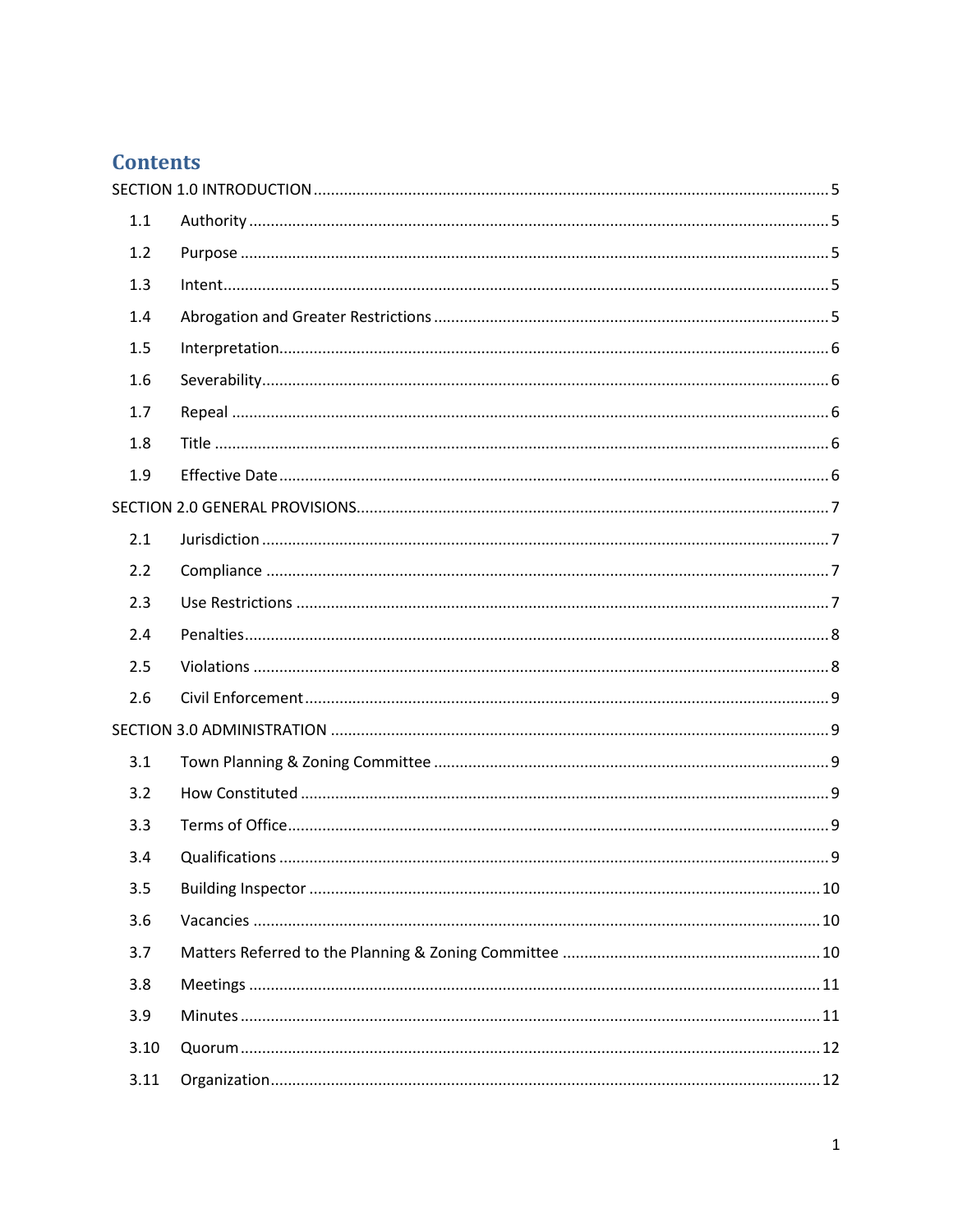| 3.12 |  |
|------|--|
| 3.13 |  |
|      |  |
| 4.1  |  |
| 4.2  |  |
| 4.3  |  |
|      |  |
|      |  |
|      |  |
|      |  |
|      |  |
|      |  |
|      |  |
|      |  |
|      |  |
|      |  |
|      |  |
|      |  |
|      |  |
|      |  |
|      |  |
| 5.1  |  |
| 5.2  |  |
| 5.3  |  |
| 5.4  |  |
| 5.5  |  |
| 5.6  |  |
| 5.7  |  |
| 5.8  |  |
|      |  |
| 6.3  |  |
| 6.4  |  |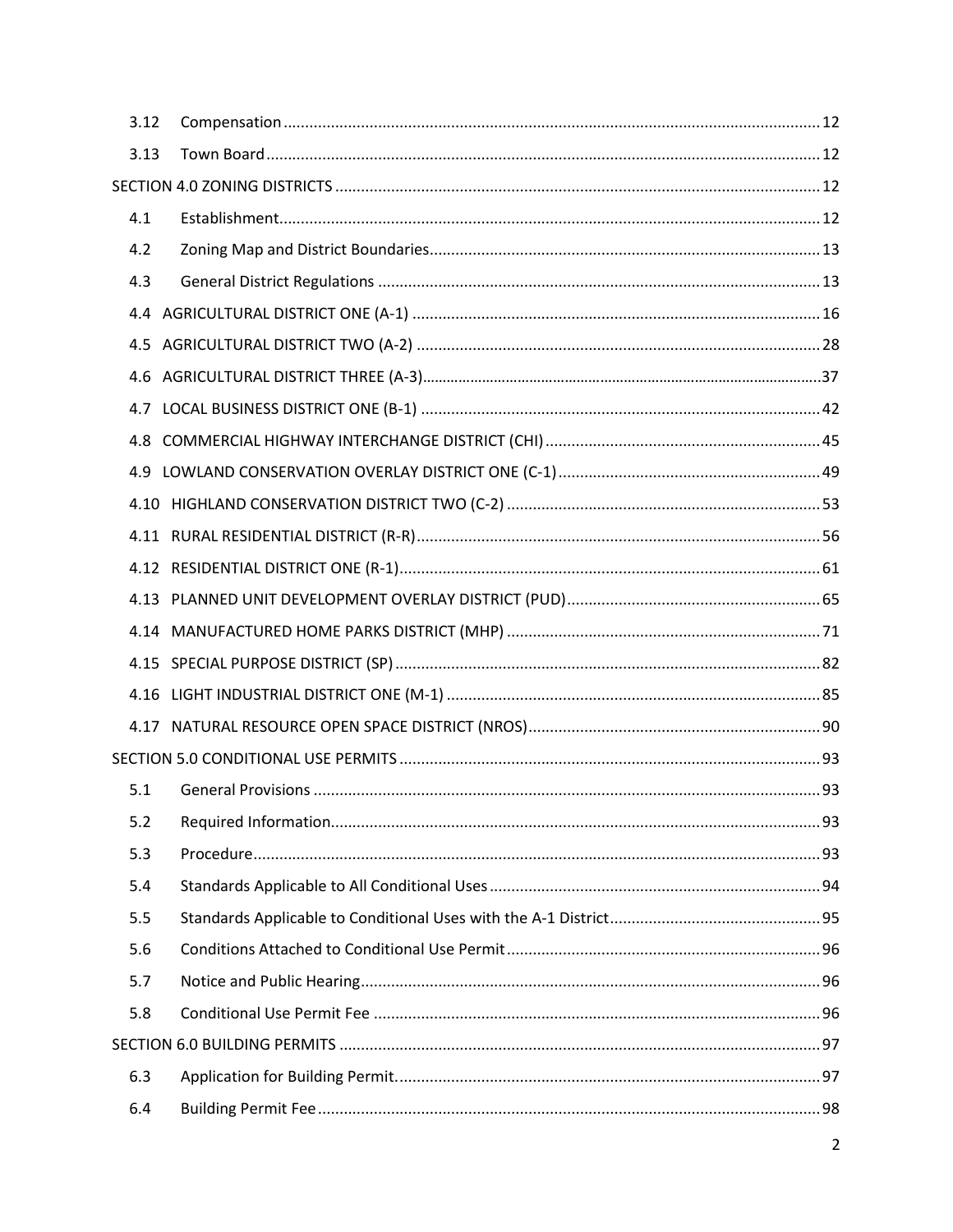|      | SECTION 7.0 STANDARDS FOR EVALUATING CONDITIONAL USES, CHANGING ZONING DISTRICTS AND |  |
|------|--------------------------------------------------------------------------------------|--|
|      |                                                                                      |  |
| 7.1  |                                                                                      |  |
| 7.2  |                                                                                      |  |
| 7.3  |                                                                                      |  |
| 7.4  |                                                                                      |  |
| 7.5  |                                                                                      |  |
| 7.6  |                                                                                      |  |
|      |                                                                                      |  |
| 8.1  |                                                                                      |  |
| 8.2  |                                                                                      |  |
| 8.3  |                                                                                      |  |
| 8.4  |                                                                                      |  |
| 8.5  |                                                                                      |  |
| 8.6  |                                                                                      |  |
| 8.7  |                                                                                      |  |
| 8.8  |                                                                                      |  |
| 8.9  |                                                                                      |  |
|      |                                                                                      |  |
| 9.1  |                                                                                      |  |
| 9.2  |                                                                                      |  |
| 9.3  |                                                                                      |  |
| 9.4  |                                                                                      |  |
|      |                                                                                      |  |
| 10.1 |                                                                                      |  |
| 10.2 |                                                                                      |  |
| 10.3 |                                                                                      |  |
| 10.4 |                                                                                      |  |
| 10.5 |                                                                                      |  |
|      |                                                                                      |  |
| 11.1 |                                                                                      |  |
| 11.2 |                                                                                      |  |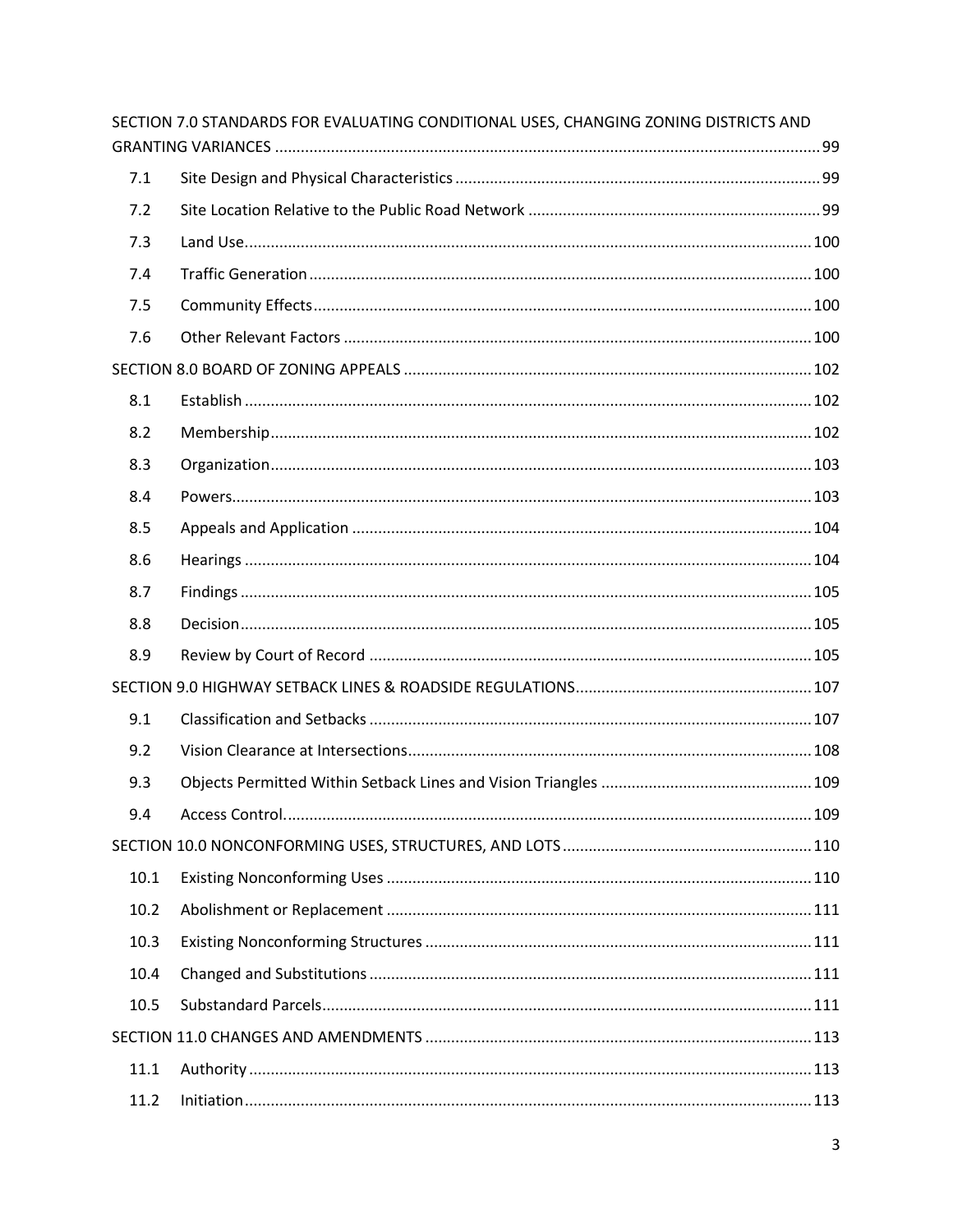| 11.3 |  |  |
|------|--|--|
| 11.4 |  |  |
| 11.5 |  |  |
| 11.6 |  |  |
| 11.7 |  |  |
| 11.8 |  |  |
|      |  |  |
| 12.1 |  |  |
| 12.2 |  |  |
| 12.3 |  |  |
| 12.4 |  |  |
| 12.5 |  |  |
| 12.6 |  |  |
| 12.7 |  |  |
| 12.8 |  |  |
| 12.9 |  |  |
|      |  |  |
|      |  |  |
| 13.1 |  |  |
| 13.2 |  |  |
| 13.3 |  |  |
| 13.4 |  |  |
| 13.5 |  |  |
| 13.6 |  |  |
| 13.7 |  |  |
| 13.8 |  |  |
| 13.9 |  |  |
|      |  |  |
| 14.1 |  |  |
| 14.2 |  |  |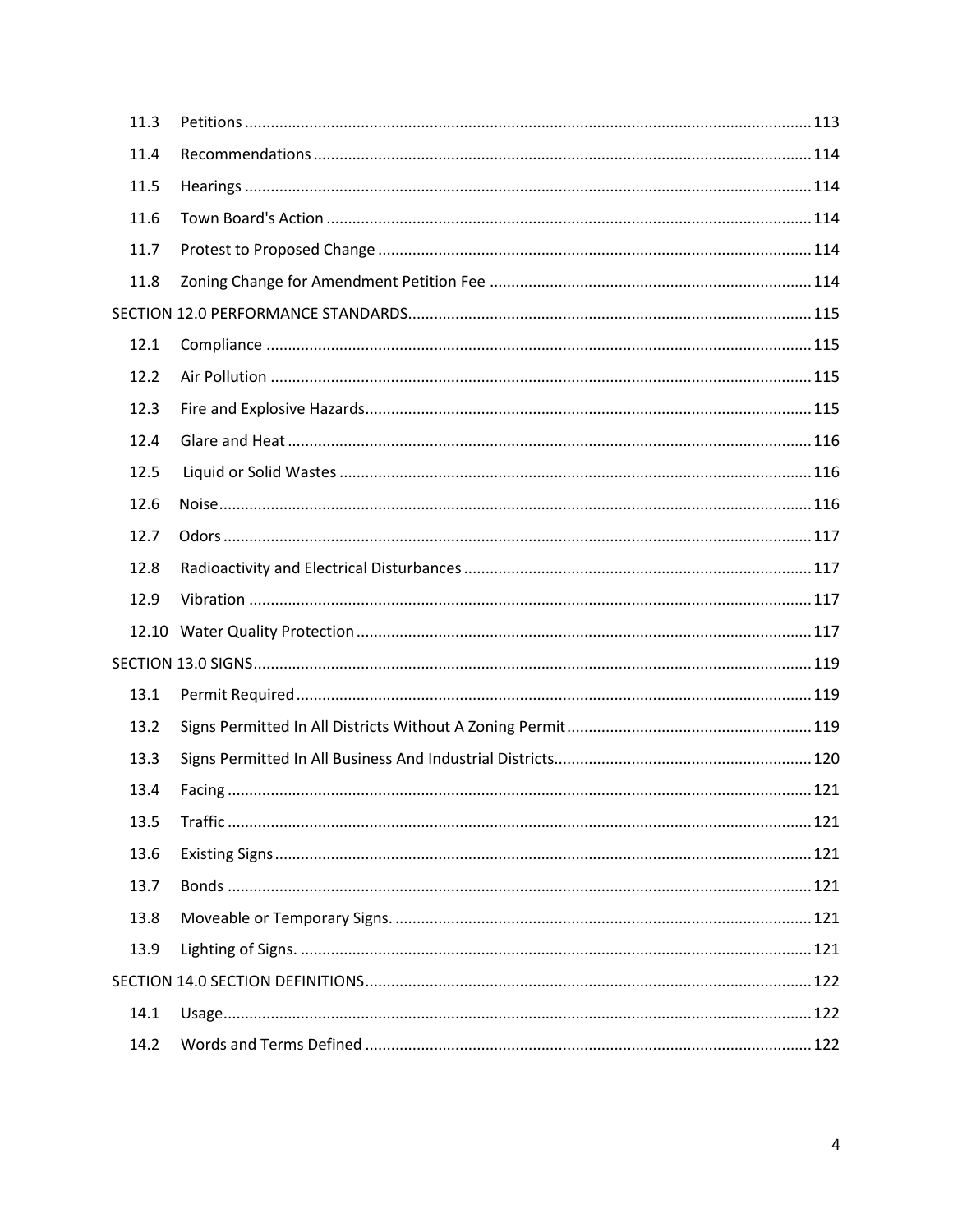The Town Board of the Town of Spring Valley do ordain as follows:

That the following Ordinance be created as a comprehensive revision of land use zoning policy for the Town of Spring Valley:

# <span id="page-4-0"></span>**SECTION 1.0 INTRODUCTION**

## <span id="page-4-1"></span>**1.1 Authority**

Whereas the Town Board of the Town of Spring Valley, Wisconsin, was directed on March 1, 1994, at the special town meeting of the qualified electors to exercise all powers relating to and conferred upon villages, and whereas the Town therefore has the authority to adopt these regulations under the authority granted by Sections 60.10(2)(C), 60.22(3), 60.62, 61.35 and 62.23 of the Wisconsin Statutes.

### <span id="page-4-2"></span>**1.2 Purpose**

The purpose of this Ordinance is to promote the comfort, health, safety, morals, prosperity, aesthetics, and general welfare of this community. Furthermore, the purpose of this Ordinance is to implement the land use goals, objectives, policies, and map resulting from the Town's comprehensive planning process in preparing the previously adopted General Development Guide Smart Growth Comprehensive Plan for Spring Valley Township.

#### <span id="page-4-3"></span>**1.3 Intent**

It is the general intent of this Ordinance to regulate and restrict the use of all lands and waters; preserve productive and historic agricultural soils; regulate and restrict lot coverage, population distribution and density, and to stabilize and protect property values; further the appropriate use of land and conservation of natural resources; preserve and promote the beauty of the community; and implement the community's comprehensive plan or plan components. It is further intended to provide for the administration and enforcement of this Ordinance and to provide penalties for its violation.

#### <span id="page-4-4"></span>**1.4 Abrogation and Greater Restrictions**

It is not intended by this Ordinance to repeal, abrogate, annul, impair, or interfere with any existing easements, covenants, deed restrictions, agreements, ordinances, rules, regulations, or permits previously adopted or issued pursuant to laws. However, wherever this Ordinance imposes greater restrictions, the provisions of this Ordinance shall govern.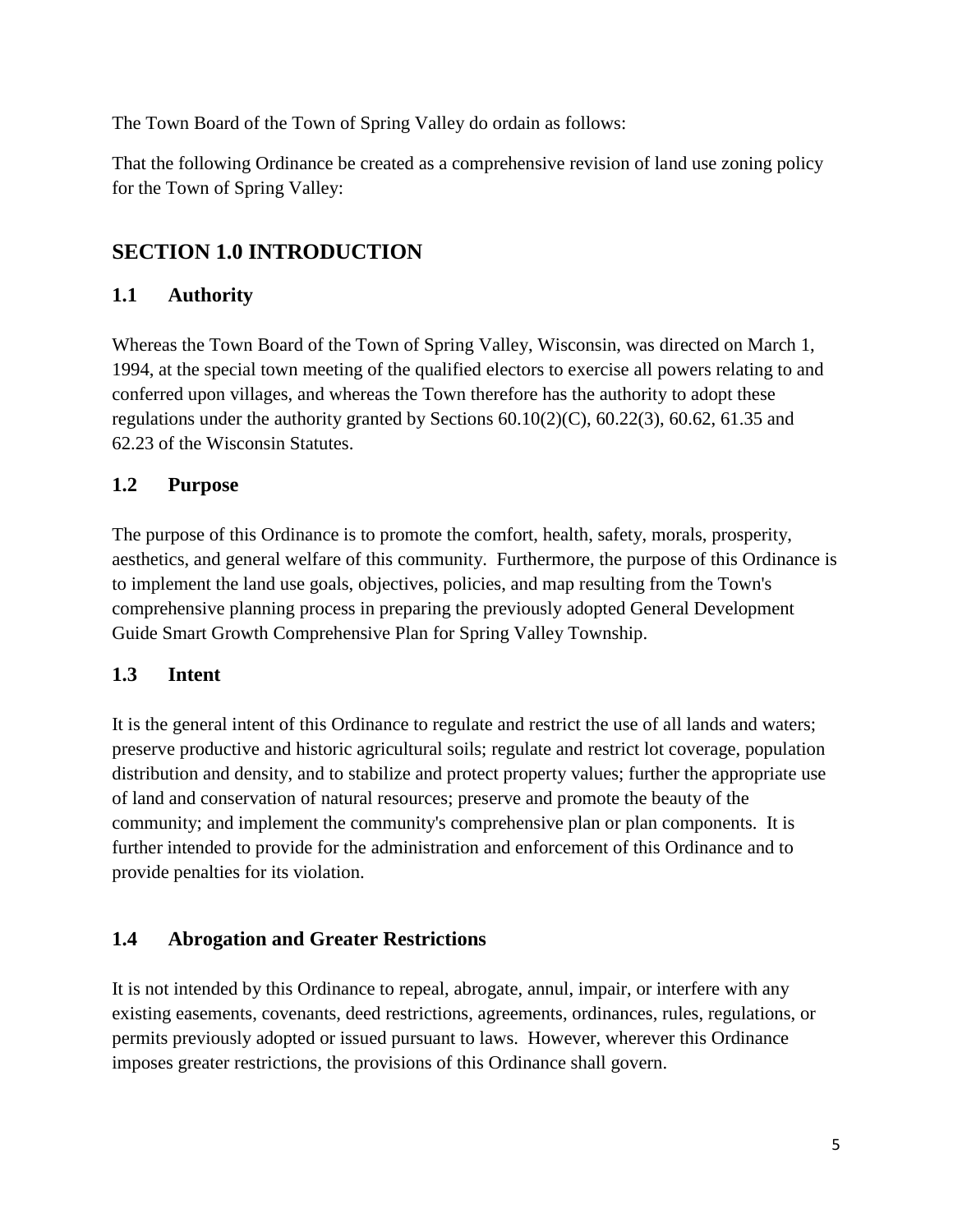### <span id="page-5-0"></span>**1.5 Interpretation**

In their interpretation and application, the provisions of this Ordinance shall be held to be minimum requirements and shall be liberally construed in favor of the Town and shall not be deemed a limitation or repeal of any other power granted by the Wisconsin Statutes.

### <span id="page-5-1"></span>**1.6 Severability**

- (1) If any section, clause, provision or portion of this Ordinance is adjudged unconstitutional or invalid by a court of competent jurisdiction, the remainder of this Ordinance shall not be affected thereby.
- (2) If any application of this Ordinance to a particular structure, land or water is adjudged unconstitutional or invalid by a court of competent jurisdiction such judgment shall be applicable to any other structure, land, or water not specifically included in said judgment.

### <span id="page-5-2"></span>**1.7 Repeal**

The Town Board hereby repeals without limitation all other ordinances or parts of ordinances inconsistent or conflicting with this Ordinance, to the extent to the inconsistency only, including without limitation a certain zoning ordinance and/or amendments dated April 6, 1957; May 30, 1974; and April 21, 1977; March 29, 1995; and any amendments to the Zoning Ordinance preceding the adoption of this comprehensive revision of the Zoning Ordinance of the Town of Spring Valley.

## <span id="page-5-3"></span>**1.8 Title**

This Ordinance shall be known as, referred to, or cited as the "ZONING ORDINANCE, TOWN OF SPRING VALLEY, WISCONSIN."

## <span id="page-5-4"></span>**1.9 Effective Date**

This Ordinance shall be effective after a public hearing adoption by the Town Board and other requirements of law. Changes or amendments to the text of this ordinance or the "Official Zoning Map" shall be effective after the provisions of Section 11 have been complied with and the Change or Amendment has been published or posted as provided by law.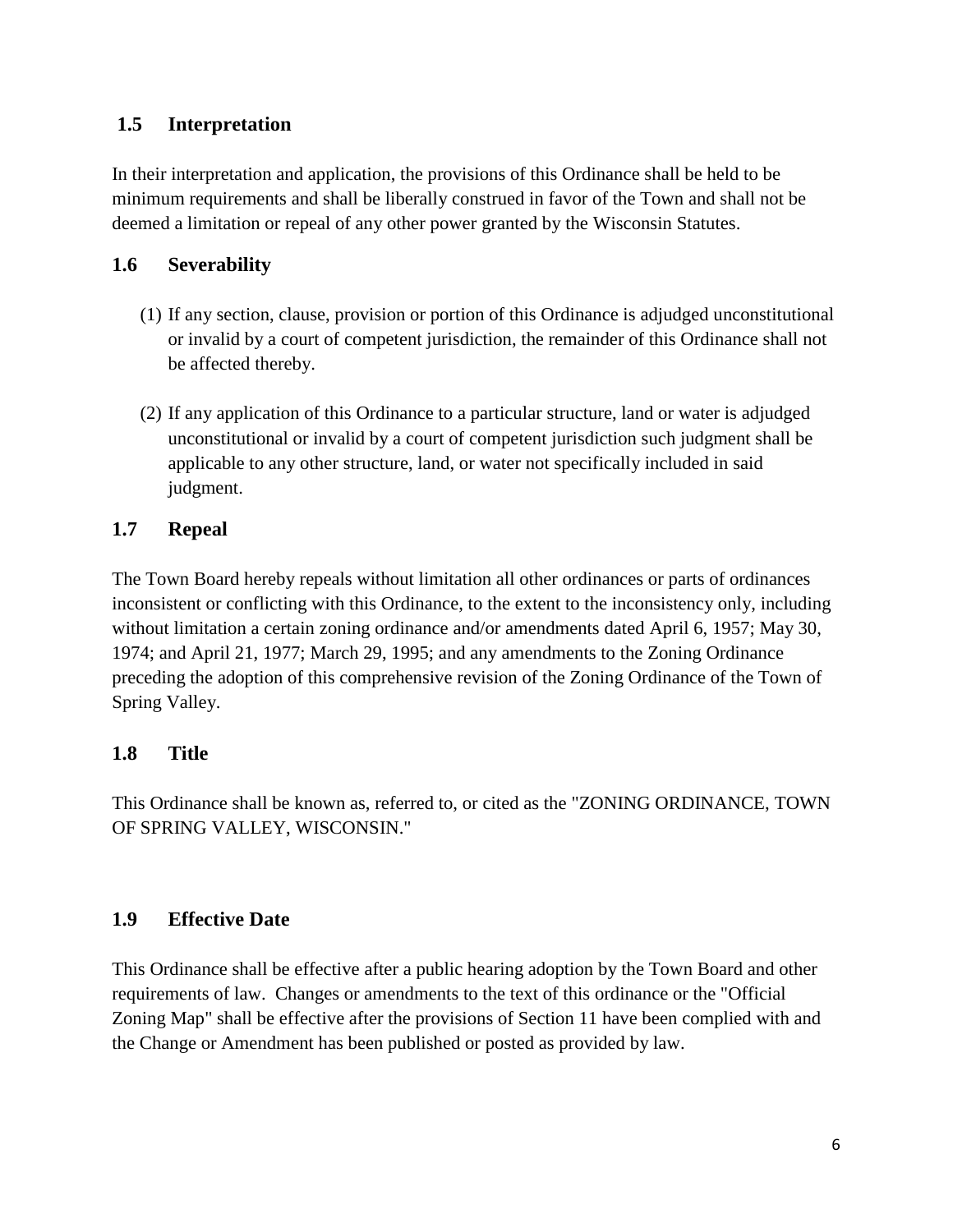# <span id="page-6-0"></span>**SECTION 2.0 GENERAL PROVISIONS**

## <span id="page-6-1"></span>**2.1 Jurisdiction**

The jurisdiction of this Ordinance shall include all lands and waters within the Town.

### <span id="page-6-2"></span>**2.2 Compliance**

No land or water shall hereafter be used without full compliance with the provisions of this Ordinance and all other applicable local, county and state regulations. The duty of the Building Inspector shall be to investigate all complaints, give notice of violations, and to enforce this Ordinance. The Building Inspector may enter, at any reasonable time, onto any public or private lands or waters to make inspections. If the Building Inspector is refused entry, a special inspection warrant shall be issued for said premises pursuant to SS. 66.122 and 66.123 66.0119, Wis. Stats. The Building Inspector may set time limits and conditions for the correction of the violations.

## <span id="page-6-3"></span>**2.3 Use Restrictions**

The following use restrictions and regulations shall apply:

- (1) Permitted Uses. Only those principal uses specified for a district, their essential services, and uses listed in Items 2-5 (below), shall be allowed in this district.
- (2) Accessory Uses and structures are permitted in any district but not until their principal structure is present or under construction. Accessory Uses include incidental repairs; storage; parking facilities; gardening; servants' quarters; itinerant agricultural laborers and watchman's quarters not for rent; private swimming pools, and private emergency shelters. Residential accessory uses shall not involve the conduct of any business, trade, or industry, unless a conditional use is authorized under the Ordinance.
- (3) Conditional Uses and their accessory uses are considered as special uses requiring review, public hearing, and approval by the Town Board and issuance of a conditional use permit in accordance with Section 5 of this Ordinance.
- (4) Unclassified or Unspecified Uses may be permitted by the Planning & Zoning Committee provided that such uses are similar in character to the principal uses permitted in the district.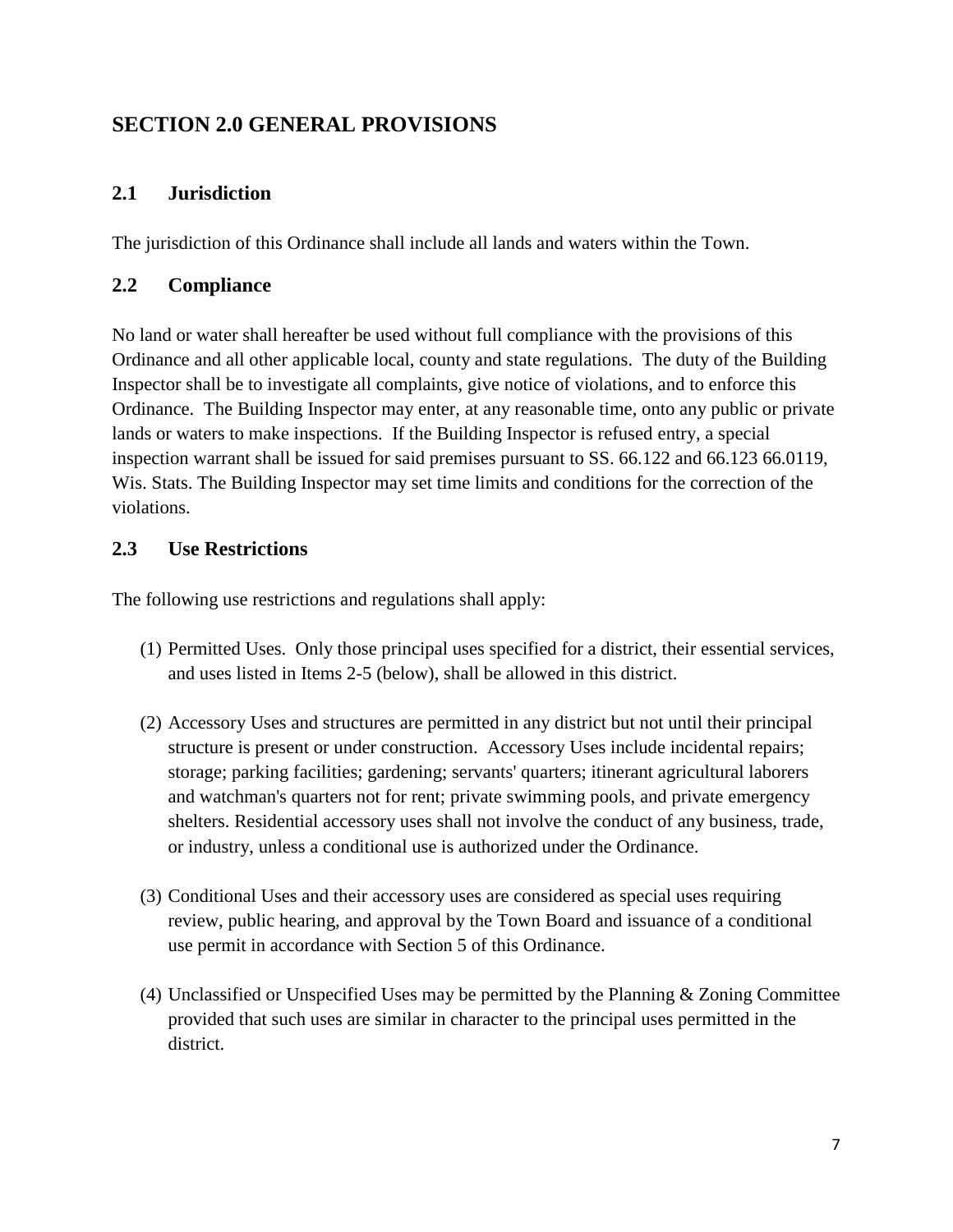- (5) Temporary Uses, such as real estate sales field offices or shelters for materials and equipment being used in the construction of a permanent structure, may be permitted by the planning & Zoning Committee for a period not to exceed one year.
- (6) Performance Standards listed in this Ordinance shall be complied with by all uses in all districts.
- (7) Soil Restrictions. Certain soil types in the Township, as shown on the operational soil survey maps prepared by the U.S. Department of Agriculture, Soil Conservation Service, have severe or very severe limitations for on-site soil absorption sewage disposal facilities because of one or more of the following reasons: high or fluctuating water table, flooding, groundwater contamination, silting, slow permeability, steep slopes, or proximity to bedrock. The Rock County Standard Soils Survey prepared by the U.S. Soil Conservation Service is hereby adopted by reference as a determining factor in land use decisions. When a question arises as to the accuracy of a soil mapping unit, and intensive soil survey of the site in question shall be requested from the Rock County Sanitarian and/or a soil scientist from the Soil Conservation Service by either the township or the applicant.
- (8) Mobile Homes and Manufactured Homes. Unless allowed as a conditional use, no mobile homes or manufactured homes, other than nonconforming structures shall be permitted to be used as current residences within the Town unless they are located in a manufactured home park.
- (9) Reduction or Joint Use. No lot, yard, parking area, building area, or other space shall be reduced in area or dimension so as to not meet the provisions of the ordinance. No part of any lot, yard, parking area, or other space required for the structure or use shall be used for any other structure or use.

#### <span id="page-7-0"></span>**2.4 Penalties**

Any person, firm, or corporation who fails to comply with, or violates, any of these regulations shall be subject to a fine of not more than five hundred dollars (\$500) nor less than fifty dollars (\$50), or imprisonment for a period not exceeding thirty (30) days, or both. Each day a violation exists or continues shall constitute a separate offense.

#### <span id="page-7-1"></span>**2.5 Violations**

It shall be unlawful to construct or use any structure, land or water in violation of any of the provisions of this Ordinance. In case of any violation, the Town Board, the Building Inspector,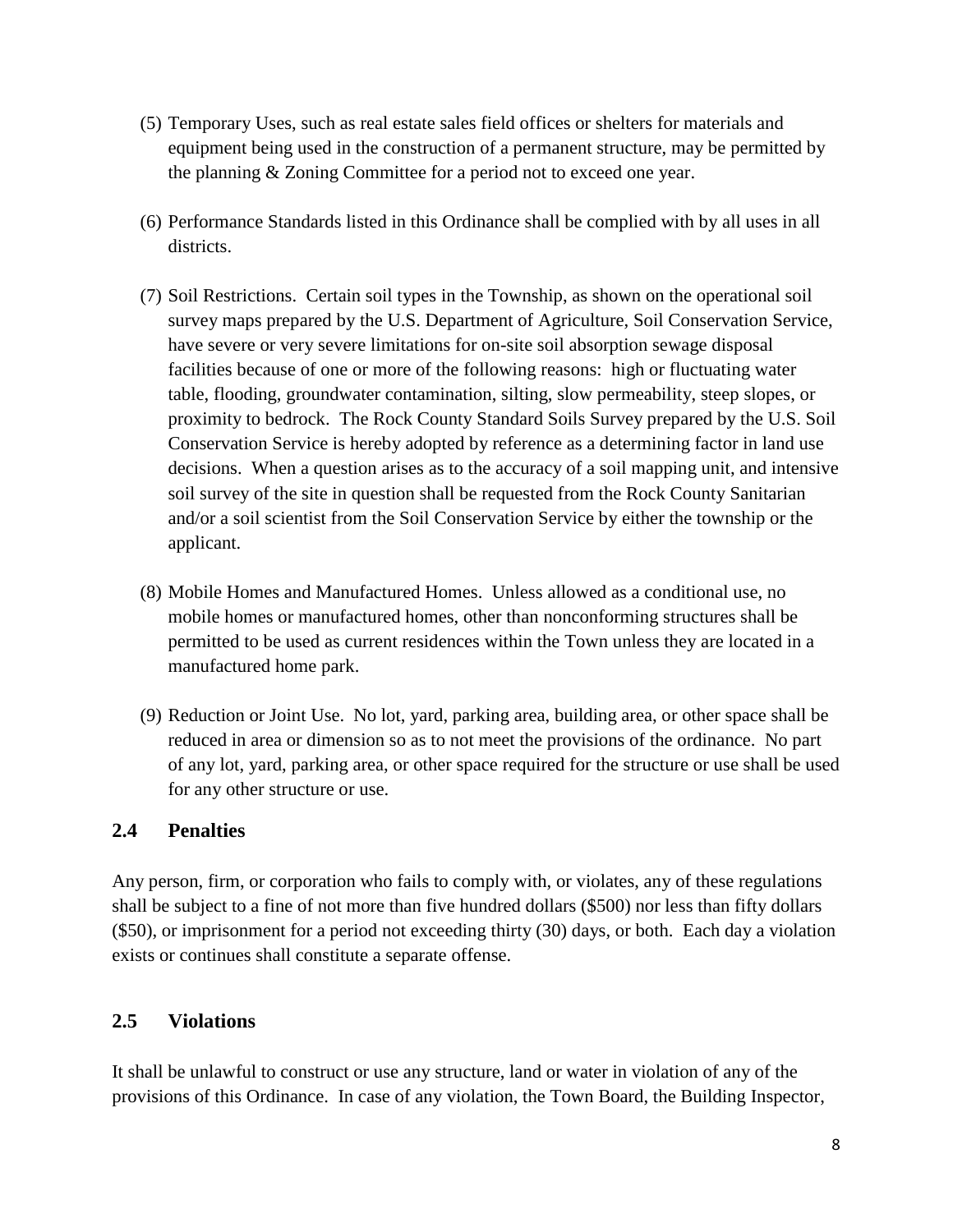the Town Planning & Zoning Committee, or any neighboring property owner who would be specifically damaged by such violation may institute appropriate action or proceeding to enjoin a violation of this Ordinance or cause a structure to be vacated or removed.

## <span id="page-8-0"></span>**2.6 Civil Enforcement**

Appropriate actions and proceedings may be taken by Law or in equity to prevent any violation of these regulations, to prevent unlawful construction, to recover damages, to restrain, correct, or abate a violation, to prevent illegal occupancy, of a building structure or premises, and these remedies shall be in addition to the Penalties described above.

# <span id="page-8-1"></span>**SECTION 3.0 ADMINISTRATION**

## <span id="page-8-2"></span>**3.1 Town Planning & Zoning Committee**

There is hereby established a Planning & Zoning Committee for the Town.

## <span id="page-8-3"></span>**3.2 How Constituted**

The Town Planning & Zoning Committee shall consist of five (5) members. One member may be a Town Board member and the Town Chairman shall appoint the Committee's presiding officer. The Town Board shall appoint four (4) citizen members who upon creation of the Committee shall be appointed pursuant to Section 3.3. The Building Inspector shall be an exofficio member and shall attend all Planning & Zoning meetings but shall not be a voting member.

## <span id="page-8-4"></span>**3.3 Terms of Office**

The four citizen members shall initially serve for terms of one, two and three years, respectively from the succeeding 1st day of May, and thereafter annually during April one or more of the members shall be appointed for a term of three ( 3) years. The term of the Town Board member shall be one year.

## <span id="page-8-5"></span>**3.4 Qualifications**

All citizen members shall be persons with recognized experience and qualifications and shall hold office until their respective successors are selected and qualified.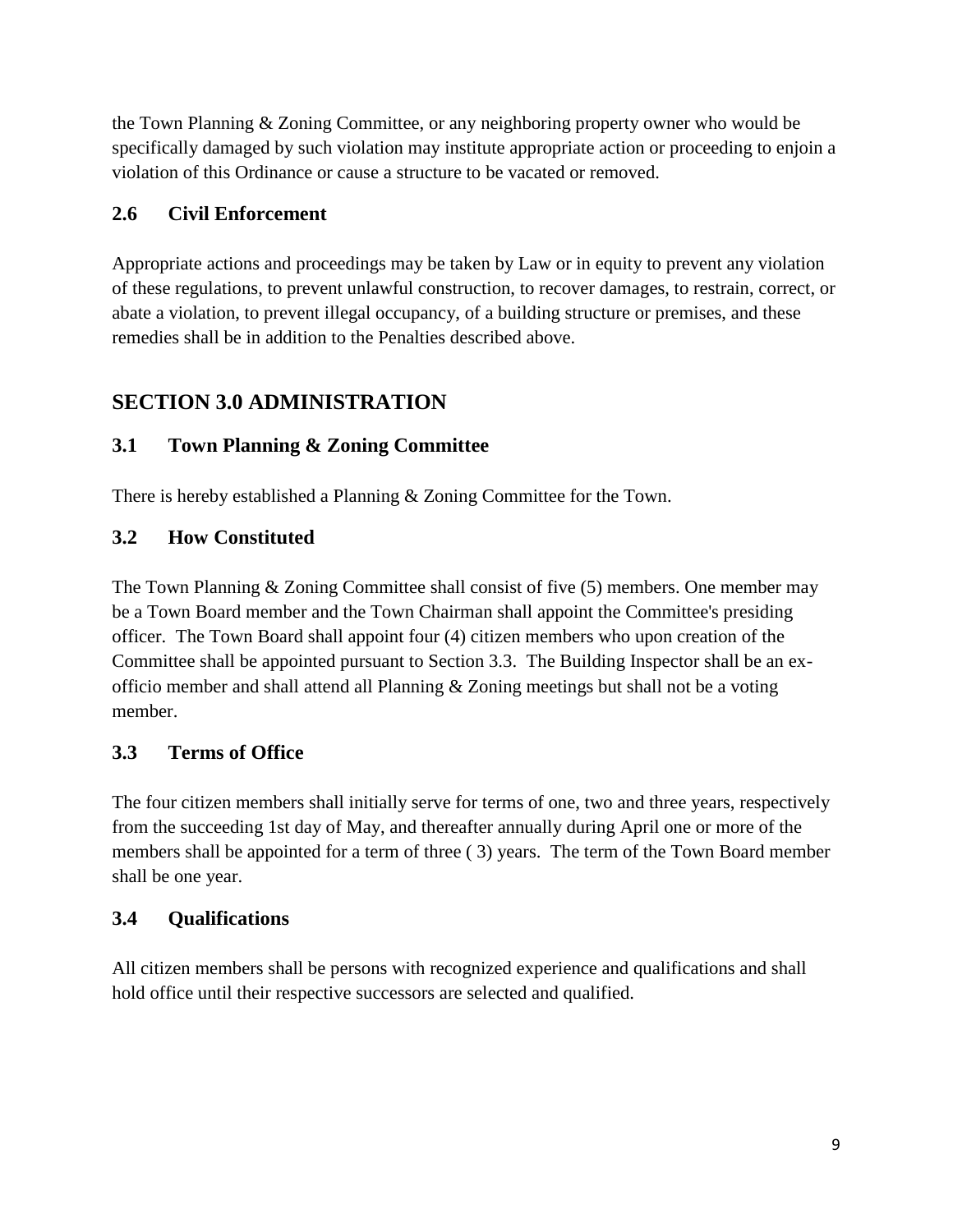#### <span id="page-9-0"></span>**3.5 Building Inspector**

There is herewith created the office of Building inspector which office may be a full-time or part-time position, as the Town Board in its discretion shall determine; the Building Inspector shall be appointed by the Town Board and shall hold office until replaced by the Town Board. His duties shall be to administer, supervise, and literally enforce the provisions of the Town Zoning Ordinance. His compensation shall be determined by the Town Board.

The Building Inspector shall make a monthly report of his activities to the Town Board. The Building Inspector shall prepare building permit forms, assist the applicant in preparing his application, advise the applicant as to the provisions of the Town Zoning Ordinance; inspect each project for which a permit has been applied or granted; report violations; and provide this information to the Planning & Zoning Committee. The Building Inspector may issue building permits which are within strict compliance with the requirements of this ordinance when delegated such authority by the Planning & Zoning Committee. Whenever there is a question other than the literal requirements of this ordinance, it is to be brought directly to the Planning  $\&$ Zoning Committee Chairman.

### <span id="page-9-1"></span>**3.6 Vacancies**

Whenever a vacancy shall occur, the Town Board shall elect or appoint the appropriate member to complete the unexpired term.

## <span id="page-9-2"></span>**3.7 Matters Referred to the Planning & Zoning Committee**

(1) Town Board or other public body having authority thereon, shall refer to the Planning  $\&$ Zoning Committee, for its consideration and report before final action is taken by the Town Board or public body, the following matters: the location and architectural design of any public building; the location of any statue or other memorial; the location, acceptance, extension, alteration, vacation, abandonment, change of use, sale, acquisition of land,, for or lease of land for any street, alley or other public way, park, playground, airport, area for parking facilities, or other memorial or public grounds; the location, extension, abandonment or authorization for any public utility whether public or privately owned; all plats of land in the township; the location, character and extent or acquisition, leasing or sale of lands for public or semi-public housing, slum clearance, relief of congestion, or vacation camps for children; and the abandonment or repeal of any ordinance adopted pursuant to planning and zoning. Unless such report is made within 45 days or such longer period as may be stipulated by the town board, the board or other public body may take final action without it.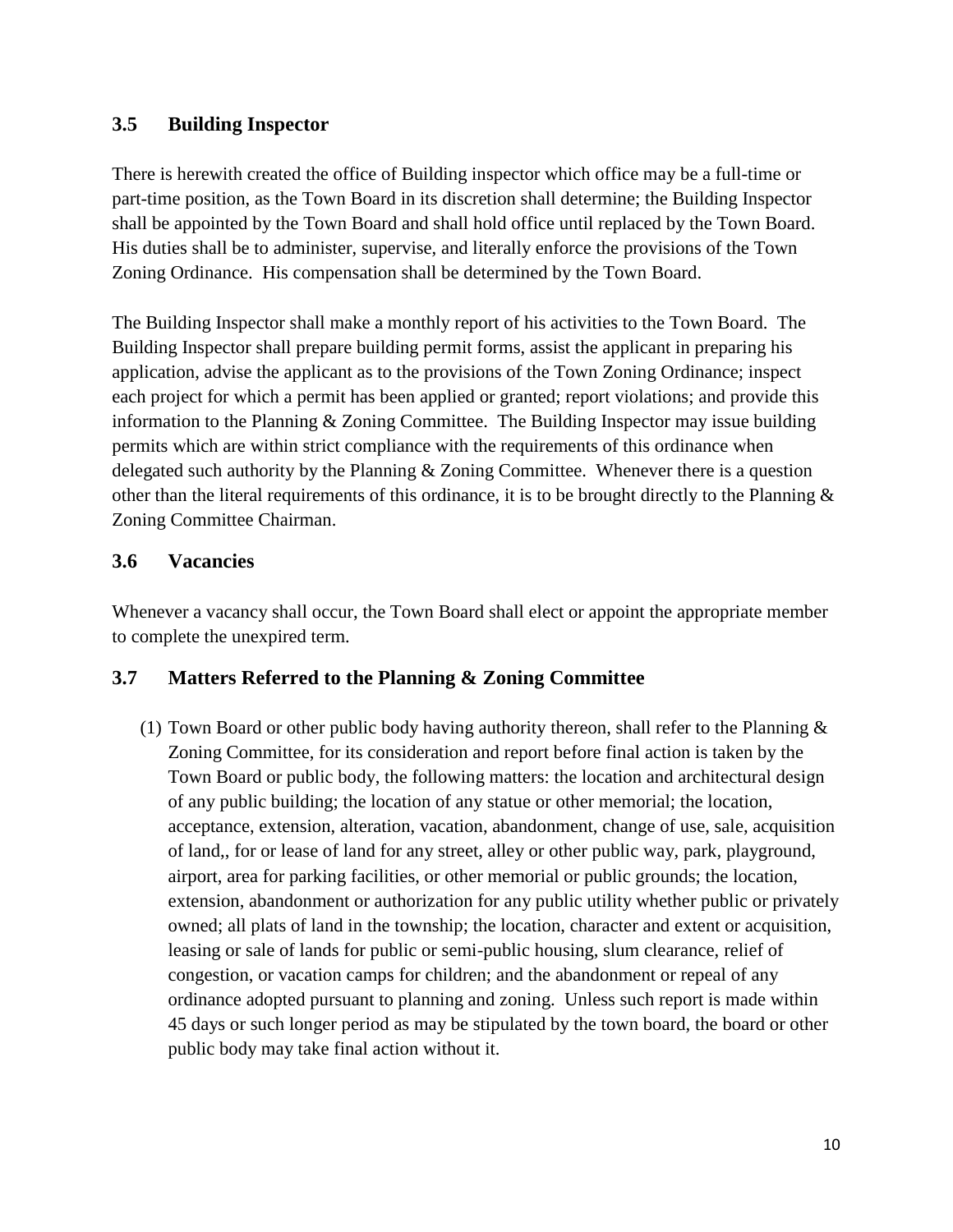- (2) The Planning & Zoning Committee shall have the following powers:
	- (A)To issue building permits and to review and to recommend to the Town Board the approval or denial of conditional use permits. Conditions of approval may be attached to approval.
	- (B) To review and recommend to the Town Board the approval or denial of preliminary and final subdivisions. Conditions of approval may be attached to preliminary or final approval.
	- (C) Substitutions. To review and recommend approval, conditional approval, or denial of amendment to the text or official zoning map of this Ordinance.
	- (D)Substitutions. To hear and grant applications for unclassified and unspecified uses, provided that such uses are similar in character to the principal uses permitted in the district.
	- (E) Unclassified Uses. To hear and grant applications for unclassified and unspecified uses, provided that such uses are similar in character to the principal uses permitted in the district.
	- (F) Temporary Uses. To hear and grant applications for temporary uses in any district, provided that such uses are of a temporary nature, do not involve the erection of a substantial structure, and are compatible with the neighboring uses. The permit shall be temporary, revocable, subject to any conditions required by the Planning & Zoning Committee and shall be issued for a period not to exceed twelve (12) months. Compliance with all other provisions of this Ordinance shall be required.

#### <span id="page-10-0"></span>**3.8 Meetings**

Regular meetings shall be held as specifically determined by the Planning and Zoning Committee. Special meetings may be called by the presiding officer or upon written request of two committee members. Notice of special meeting shall be given by personal service to all members at least 24 hours prior to the called special meeting.

#### <span id="page-10-1"></span>**3.9 Minutes**

The minutes shall be kept by the secretary.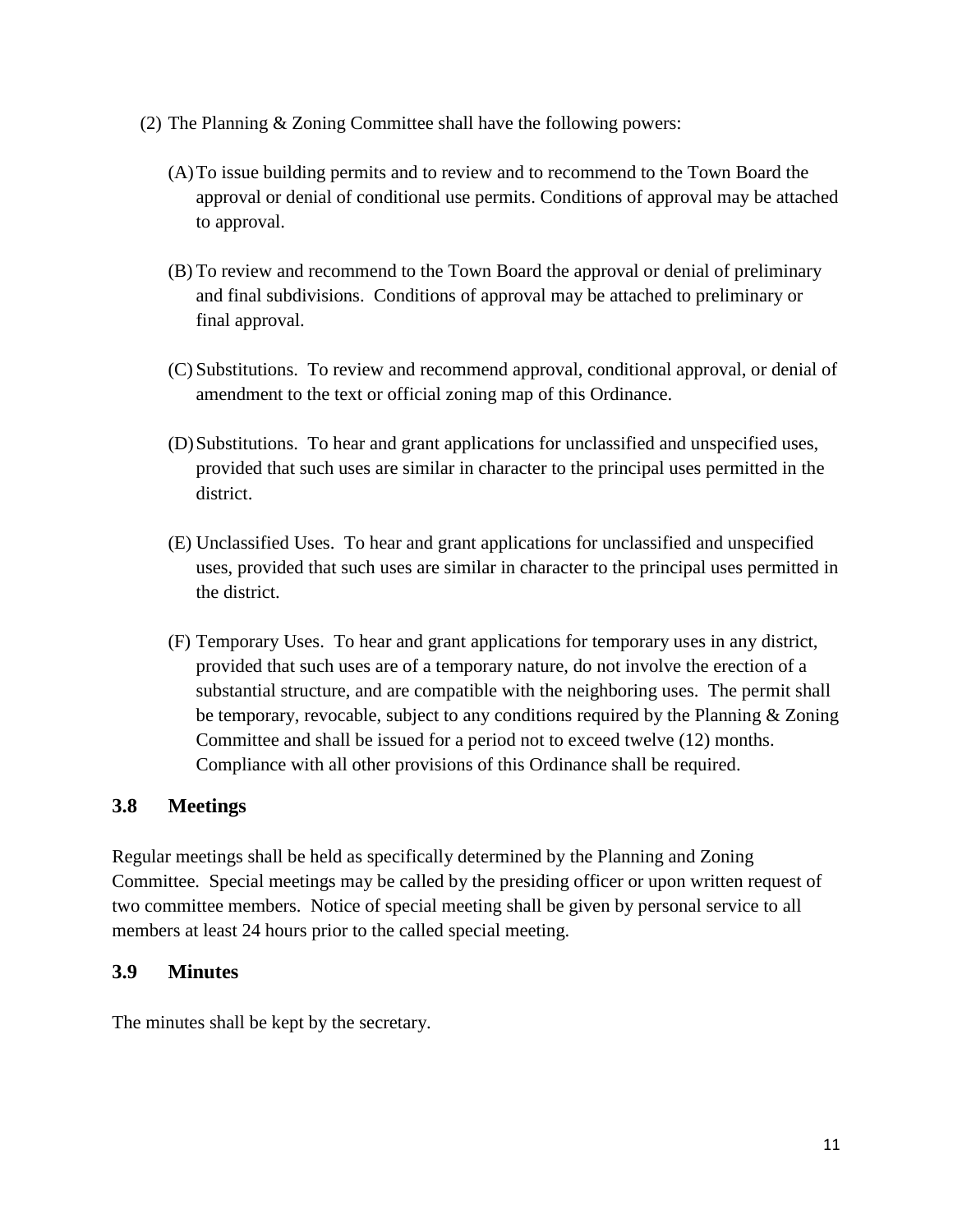#### <span id="page-11-0"></span>**3.10 Quorum**

Three members shall constitute a quorum to transact any business and formulate its proper action thereon.

### <span id="page-11-1"></span>**3.11 Organization**

The presiding officer shall name the secretary. The committee may also formulate any lawful rules for its operation and procedures.

### <span id="page-11-2"></span>**3.12 Compensation**

The members shall be compensated as determined by the Town Board.

### <span id="page-11-3"></span>**3.13 Town Board**

The Town Board is the public body having authority thereon to change or amend this Ordinance. The Town Board may also direct by majority vote that Building Permits be issued when in compliance with Section 3.7(1) of this Ordinance.

# <span id="page-11-4"></span>**SECTION 4.0 ZONING DISTRICTS**

#### <span id="page-11-5"></span>**4.1 Establishment**

For the purpose of this ordinance the Town of Spring Valley is hereby divided into the following Zoning Districts:

> Agricultural District One (A-1) Agricultural District Two (A-2) Agricultural District Three (A-3) Local Business District One (B-1) Commercial Highway Interchange District (CHI) Lowland Conservation Overlay District One (C-1) Highland Conservation District Two (C-2) Rural Residential District (R-R) Residential District One (R-1) Planned Unit Development Overlay District (PUD) Manufactured Home Parks District (MHP) Special Purpose District (SP) Light Industrial District One (M-1) Natural Resource Open Space District (NROS)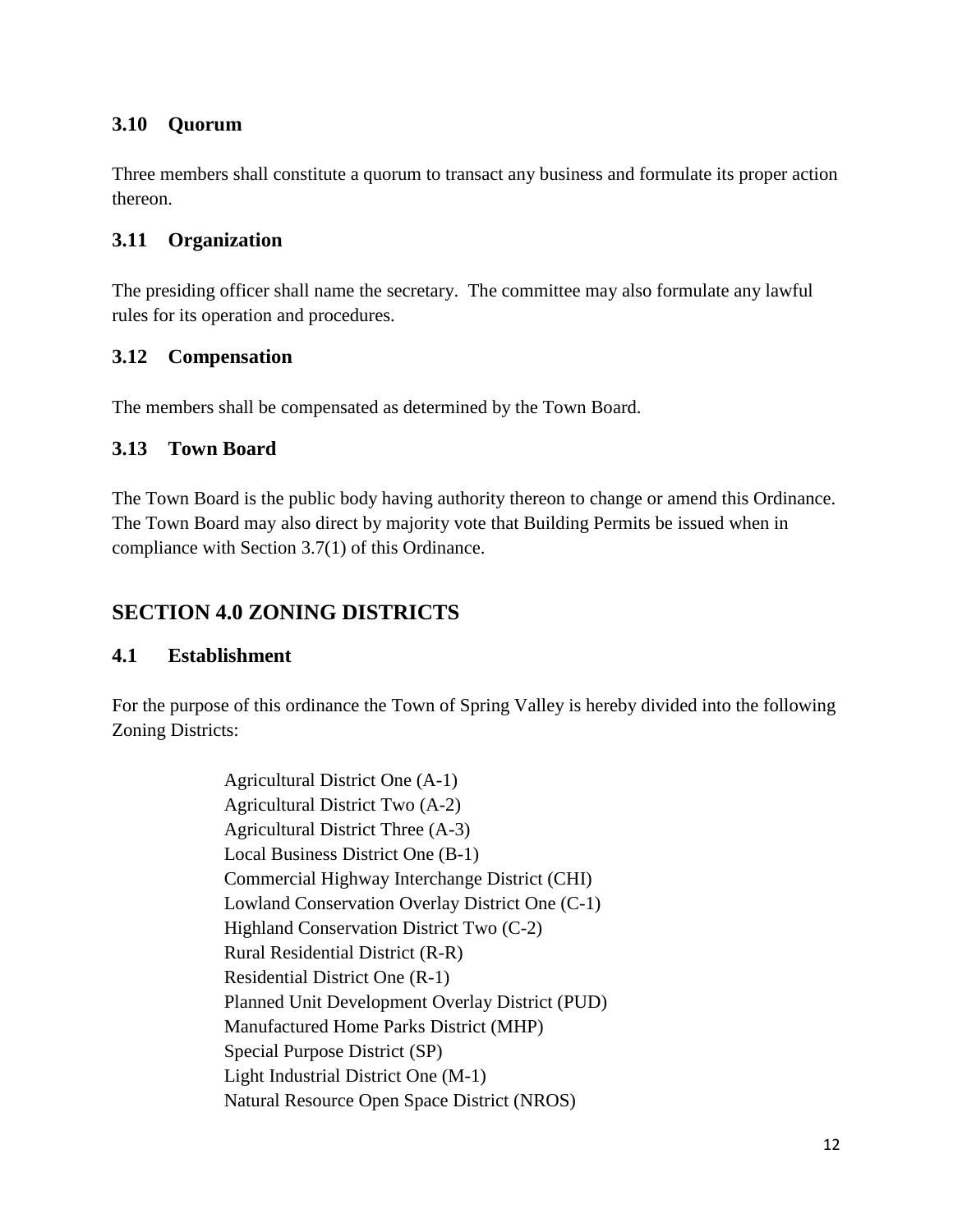#### <span id="page-12-0"></span>**4.2 Zoning Map and District Boundaries**

The boundaries of such districts are hereby established as shown on a map entitled "Official Zoning Map, Town of Spring Valley, Wisconsin", dated April 21, 1977, as amended, which accompanies and is made a part of this Ordinance. Such boundaries shall be construed to follow: town and corporate limit lines, U.S. Public Land Survey Lines; lot or property lines; soil mapping Unit lines; topographic lines; centerlines of streets, roads, highways, alleys, easements, and railroad right-of-way lines or such lines extended; unless otherwise noted on the Zoning Map. Said map shall be kept on file in the office of the Town Clerk and a copy attached hereto is correct only as of the day of passage of this Ordinance. The Town Clerk shall keep a revised version of said map reflecting any and all changes of zoning boundaries and shall forward all map amendments approved by the Town Board to the Rock County Planning and Development Agency for inclusion on the official Zoning Map.

#### <span id="page-12-1"></span>**4.3 General District Regulations**

The following regulations set forth requirements that usually do not apply universally throughout the town, but rather cover things that are applicable to one or more district.

- (1) Erection of More than one Principal Structure on a Lot. In any district no more than one structure housing permitted or conditional use may be erected on a single lot except in the B-1, A-1 and A-2 districts where the requirements of those districts shall be met for each structure as though it were on an individual lot. Mobile homes only when in a mobile home park.
- (2) Exceptions to Height Regulations. The height limitations contained in the requirements for permitted and conditional uses do not apply to spires, belfries, cupolas, antennas, water tanks, fire towers, windmills, ventilators, chimneys, or other appurtenances usually required to be placed above the roof level and not intended for human occupancy.
- (3) Structures to Have Access. Every residential building hereafter erected or moved shall be on a lot adjacent to a public street and all structures shall be so located on lots as to provide safe and convenient access for servicing, fire protection, and required off-street parking.
- (4) Parking and Storage of Certain Vehicles. Automotive vehicles or trailers or buses of any kind or type without current license plates shall not be parked or stored on any property other than in completely enclosed buildings. Camping type trailers cannot be occupied. Mobile homes require a Conditional Use Permit to be stored under this section.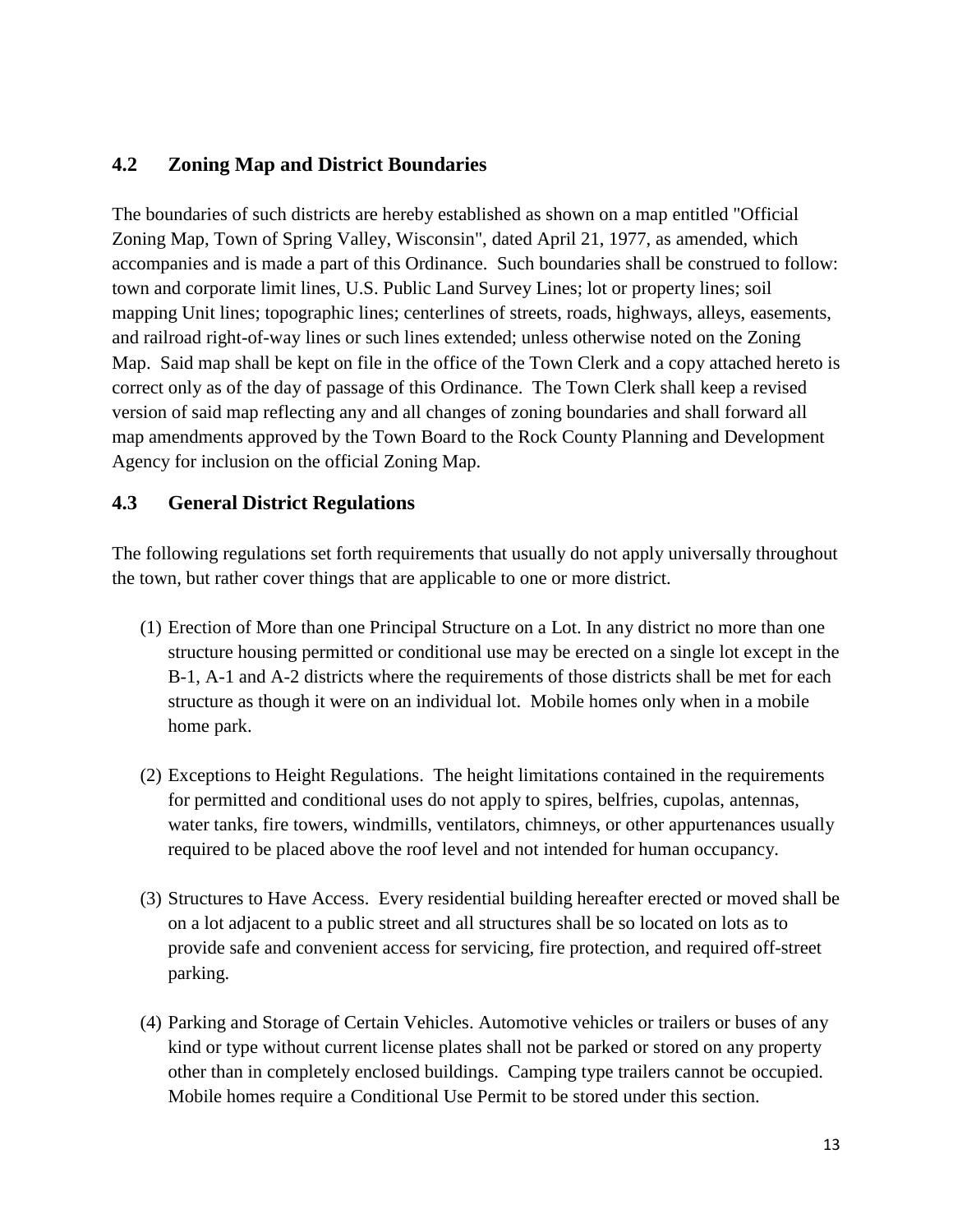- (5) A setback less than the setback required by this Ordinance may be permitted where there are at least five (5) existing main buildings existing at the date of enactment of this Ordinance within five hundred (500) feet of the proposed site that are built to less than the required setback. In such case, the setback shall be the average of the nearest main building on each side of the proposed site or if there is no building on one side, the average of the setback for the main building on one side and the required setback. Such setback shall be granted by a permit from the Planning & Zoning Committee and shall not require a special exception or variance.
- (6) In Commercial or Industrial districts, sufficient space for loading or unloading of vehicles shall be provided off the highway in connection with any commercial or industrial use so that the highway shall at all times be free and unobstructed to the passage of traffic.
- (7) Where a lot has an area less than the minimum number of square feet per family required for the district in which it is located and was of record before May 30, 1974 or amendment of this Ordinance that renders said parcel substandard, such lot may be occupied by one (1) family except as otherwise provided by Section 10.5 of the Ordinance.
- (8) Vacation of Public Streets, Alleys and Right-of-Ways shall cause the land vacated to be automatically placed in the same district as the abutting side to which the vacated land reverts.
- (9) Districts adjacent to Agricultural Districts are to recognize that agriculture is a necessary use and should be encouraged and there are certain environmental conditions that take place as a normal part of farm operation. The criterion used in reviewing this situation shall consider which land use has existed for the longest period of time, and what land use existed at the time the adjacent land use was created.
- (10) Utility lines which will serve individual lots to include electric lines under 12,000 volts, cable T.V., telephone, natural gas, etc. shall be installed underground within the utility easements shown on the map required by the Building Permit.
- (11) No overhead power, telephone or telegraph lines shall be erected within one-half mile of any boundary of the site of any airport, landing field, or landing and takeoff strip.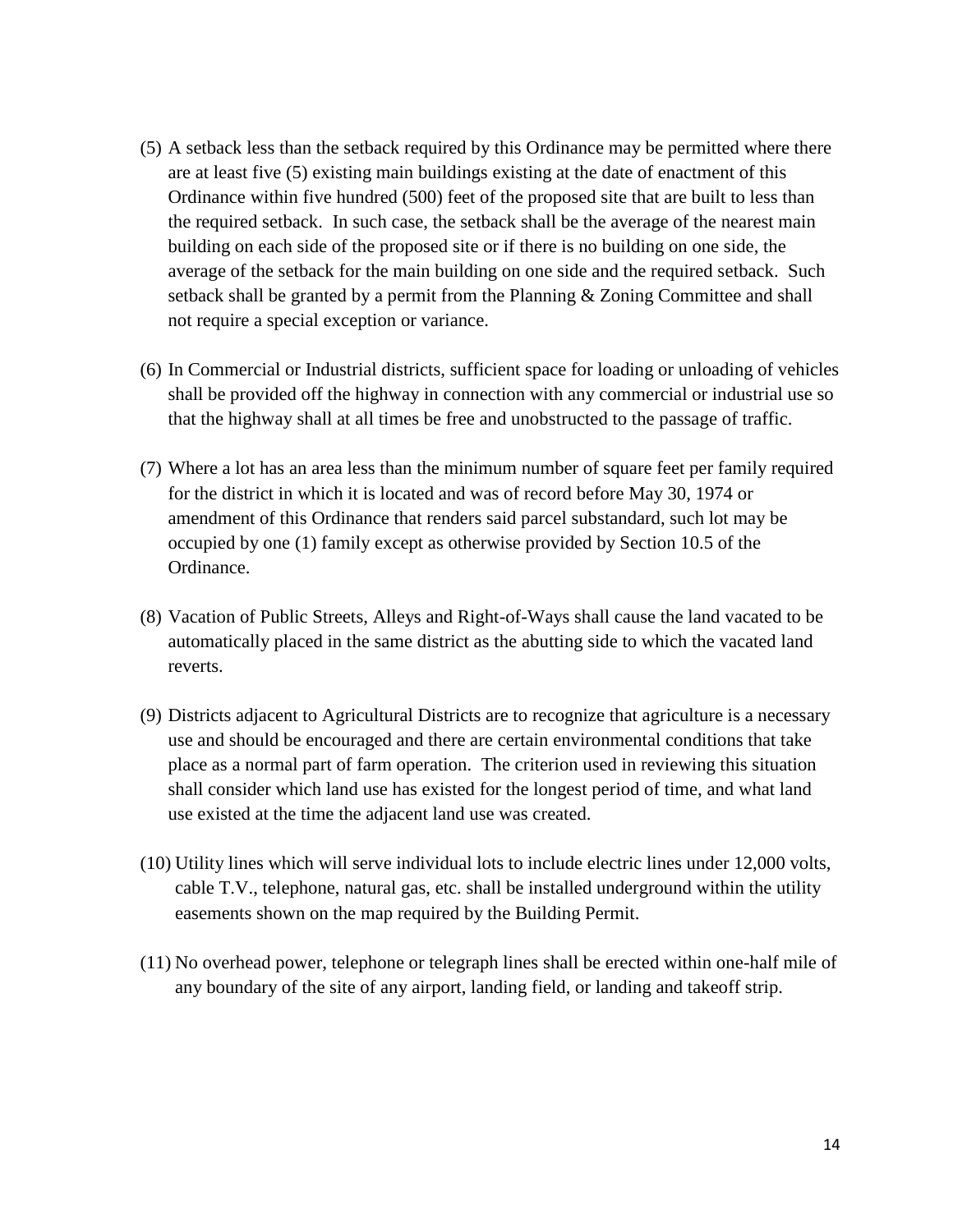- (12) Community living arrangements as provided in Section 60.63 of the Wisconsin Statutes shall be permitted without restriction as to the number of facilities so long as the total capacity of all the community living arrangements does not exceed twenty-five people or 1% of the Town's population, whichever is greater.
- (13) No community living arrangement may be established after March 27, 1978 which is located within 2,500 feet of any other such facility. Two community living arrangements may be adjacent if authorized by the Planning and Zoning Committee and if both comprise essential components of a single program.
- (14) Residential building minimums. Every residential building hereafter erected shall have a minimum width of 24 feet and a minimum floor area of 1,000 square feet except where greater minimums are otherwise provided for in this Ordinance.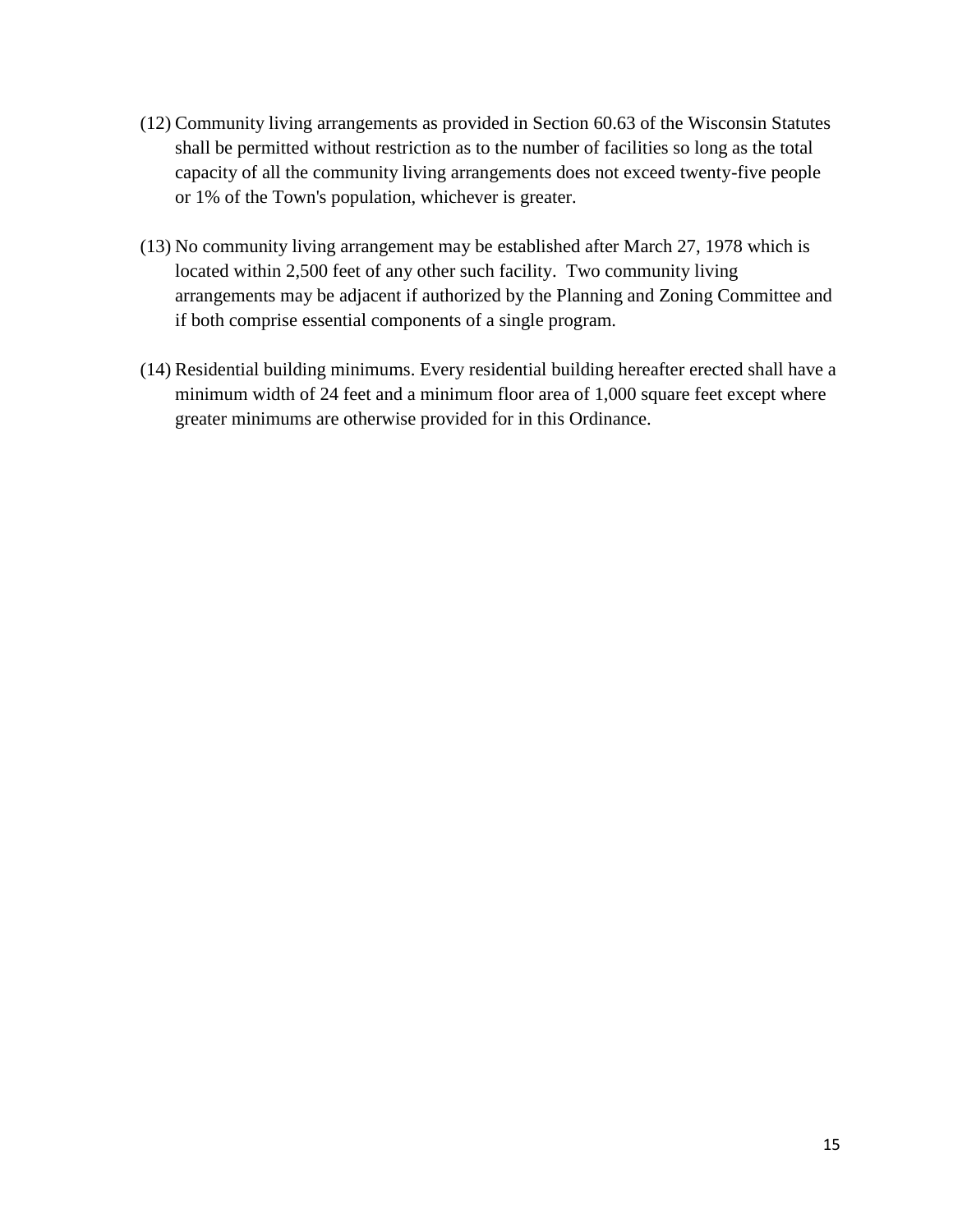#### <span id="page-15-0"></span>**4.4 AGRICULTURAL DISTRICT ONE (A-1)**

#### (1) Purpose and Intent of Agricultural District One (A-1)

The purpose of the A-1 District is to: preserve and protect high quality agricultural soils and interwoven historically farmed soils, to prevent overcrowding of structures on agricultural land, to prevent undue concentration of population in agricultural areas, and to provide a method of obtaining the agricultural goals and objectives in the Town Comprehensive Plan. This district also specifies minimum requirements designating certain lands for exclusive agriculture use and to be eligible for the state of Wisconsin Farmland Preservation Program under Chapter 91 of the Wisconsin Statutes.

The intent of this district is to preserve and protect the high quality agricultural soils and interwoven historically farmed soils indicated as Agricultural areas on the Comprehensive Plan Map. These soils are significant natural, economic, and open space resources to the Community. Agricultural uses and uses compatible with agriculture are predominant in this district. Development in this district is to be sparse and only for agricultural purposes or uses associated with agriculture in order to help: maintain the Community's agricultural economic base, maintain agricultural property values, keep agricultural property taxes to a minimum, and improve farm profitability and resource preservation.

#### (2) Permitted Uses.

The following uses apply in the A-1 District:

- (A)Agricultural Uses The following agricultural activities conducted for the purpose of producing an income or livelihood shall be permitted:
	- 1. Keeping Livestock, dairying, egg production, poultry raising, and other similar agricultural enterprises under 200 animal units or 2 animal units per acre (which ever is less) in accordance with 91.01(2) of the Wisconsin Statutes.
	- 2. Beekeeping, floriculture, forest management, nurseries, raising of grain; grass, mint and seed crops; raising of fruits, nuts, berries; and vegetables in accordance with 91.01(2) of the Wisconsin Statutes.
	- 3. Enrolling land in a federal agricultural commodity program or a federal or state agricultural land conservation program.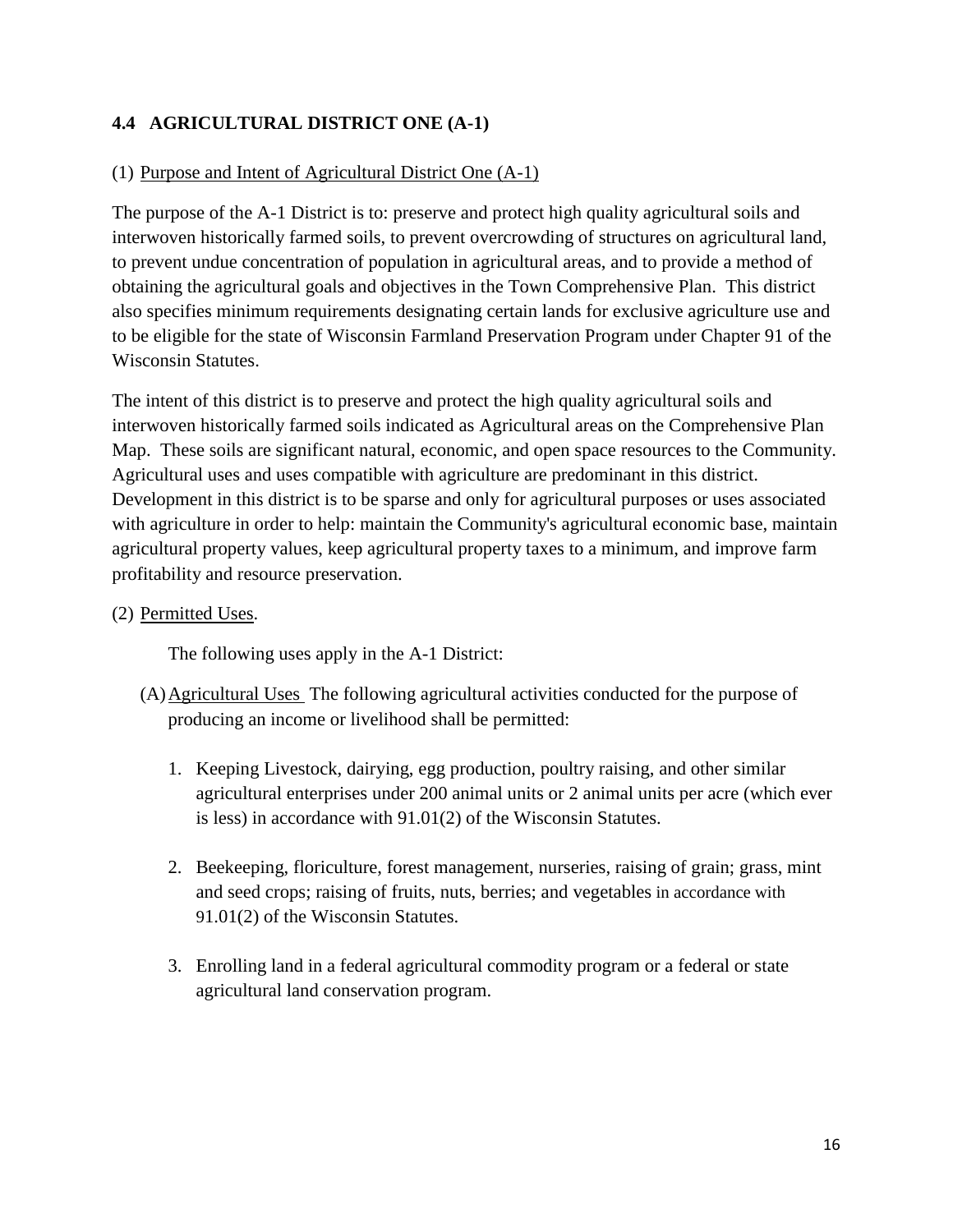- (B) Accessory Use. The following agricultural accessory uses on a farm shall be permitted:
	- 1. A building, structure or improvement that is an integral part of or is incidental to an agricultural use including, but not limited to, the following structures:
		- a. A facility used to keep livestock on the farm.
		- b. A facility used to store or process inputs primarily for agricultural uses on the farm.
		- c. A facility used to keep or service vehicles or equipment primarily employed for agricultural uses on the farm.
		- d. A wind turbine or solar energy facility that collects wind or solar energy on the farm, and uses or transforms it to provide energy primarily for use on the farm so long as said wind turbine or solar energy facility complies with all height restrictions.
	- 2. One (1) single family farm residence:
		- a. The single family farm residence location shall not:
			- i. Significantly impair or limit the current or future agricultural use of other protected farmland, and
			- ii. Convert prime farmland from agricultural use or convert land previously used as cropland, other than woodland, from agricultural use if on the farm there is a reasonable alternative location.
	- 3. Transportation, utility, communication, or other uses required or authorized under state or federal law to be located in a specific place and which preempts the requirement of a conditional use permit in accordance with S. 91.44 (1) (f) Wis. Stats.
	- 4. Pre-existing residences, whose initial construction began before May 14, 1992 are hereby continued as a permitted residential use and are exempt from the limitations imposed and authorized under Section 10, Nonconforming Uses of this Ordinance.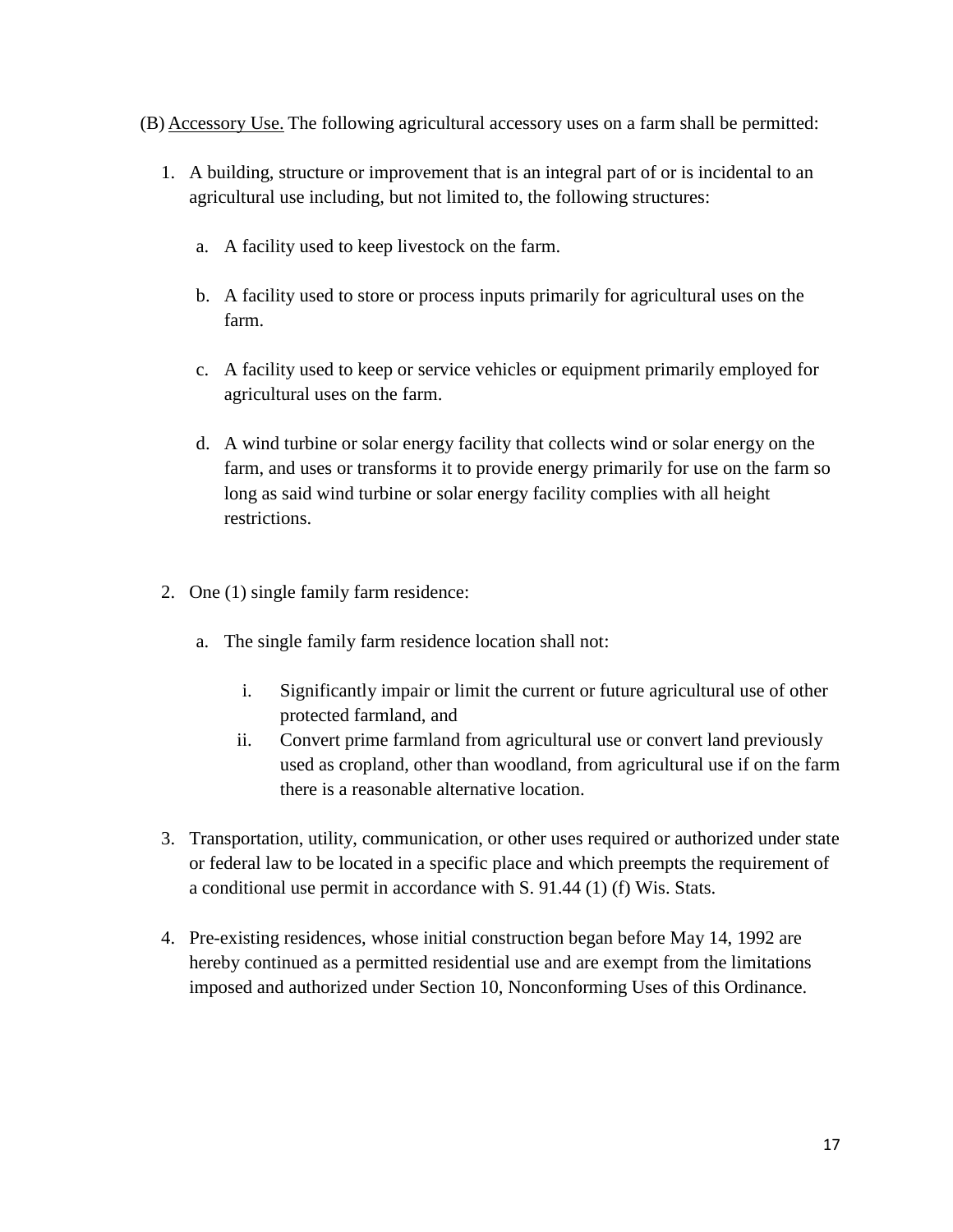#### (3) Conditional Uses

A conditional use in this District is required to permit the following uses only after a review of the Planning & Zoning Committee. The Committee shall review the applicable facts pertaining to the proposed conditional use according to the standards established in this Ordinance. Then make a recommendation to the Town Board.

Conditional Use Permits are assigned to a parcel of land or a particular location on the parcel, not the person who owns the land. Conditional Use Permits are revocable by majority vote of the Town Board if the conditional use is not actively utilized for a period of one (1) year, conditions of approval are not being met, or the conditional use is expanded without Town Board approval. In the event the Conditional Use Permit is not actively utilized for a period of two years after the date of issuance it shall be automatically revoked at the end of said two year period. The Board shall conduct an annual review of the Conditional Use Permits. A Conditional Use Permit herein may only be granted after the Committee determines all of the following:

- 1. The use and its location in the zoning district are consistent with the purposes of the zoning district.
- 2. The use and its location in the zoning district are reasonable and appropriate, considering alternative locations, or are specifically approved under state or federal law.
- 3. The use is reasonably designed to minimize the conversion of land, at and around the site of the use, from agricultural use or open space use.
- 4. The use does not substantially impair or limit the current or future agricultural use of surrounding parcels of land that are zoned for or legally restricted to agricultural use.
- 5. Construction damage to land remaining in agricultural use is minimized and repaired to the extent feasible.
- (A)Agricultural-Related Uses. The following land uses and improvements are conditional uses in this district:
	- 1. An agricultural equipment dealership, facility providing agricultural supplies, facility for storing or processing agricultural products, or facility for processing agricultural wastes.
	- 2. Supportive agri-business activities to include grain elevators seed federalize and farm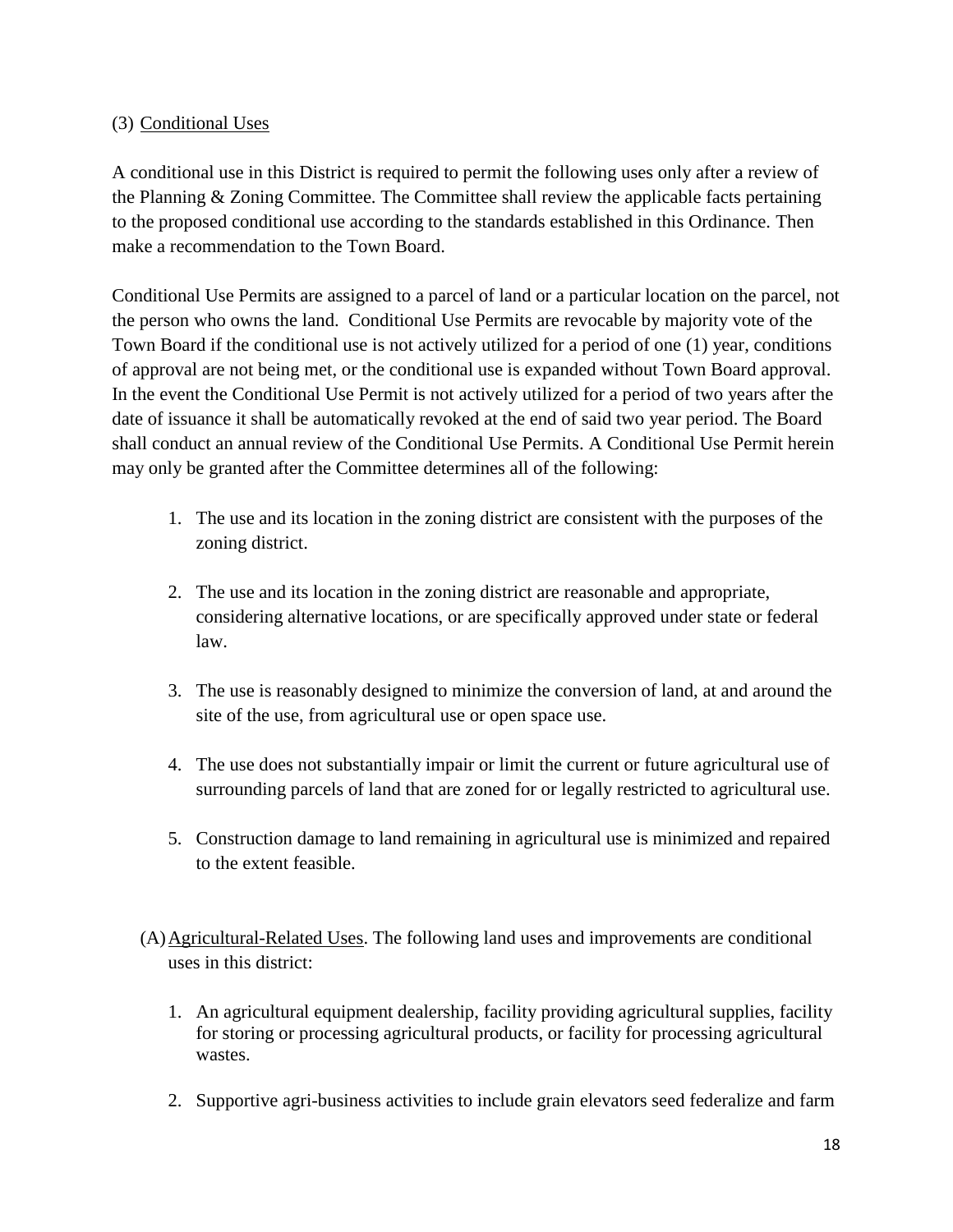chemical sales, commercial feedlots, feed mills and similar agricultural activities.

- 3. Veterinary services primarily serving live stock, commercial or wholesale greenhouses, holding pens, confinement operations and other similar agricultural enterprises
- 4. Application of lagoon wastewater or other liquid by-products of animal waste by the use of Center Pivot Waste Distribution Systems.
- 5. The spreading, disposal or reduction of sludge, whey, or food processing by products. "Sludge" means any solid, semi solid, or liquid from a municipal, commercial, or industrial wastewater treatment plant, water supply treatment plant, or air pollution control facility, and provided that adequate provision for protection of town roads is made pursuant to subsection 5.4(B) of this ordinance.
- (B) Governmental, institutional, religious, or nonprofit community use are allowed if the following are meet:
	- 1. The use and its location in the zoning district are consistent with the purposes of the zoning district.
	- 2. The use and its location in the zoning district are reasonable and appropriate, considering alternative locations, or are specifically approved under state or federal law.
	- 3. The use is reasonably designed to minimize the conversion of land, at and around the site of the use, from agricultural use or open space use.
	- 4. The use does not substantially impair or limit the current or future agricultural use of surrounding parcels of land that are zoned for or legally restricted to agricultural use.
	- 5. Construction damage to land remaining in agricultural use is minimized and repaired to the extent feasible.
- (C) A transportation, communications, pipeline, electric transmission, utility, or drainage use and not requiring authorization under SS. 196.491 Wis. Stats., provided they are enclosed by an eight-foot or more protective fence must meet the following:
	- 1. The use and its location in the zoning district are consistent with the purposes of the zoning district.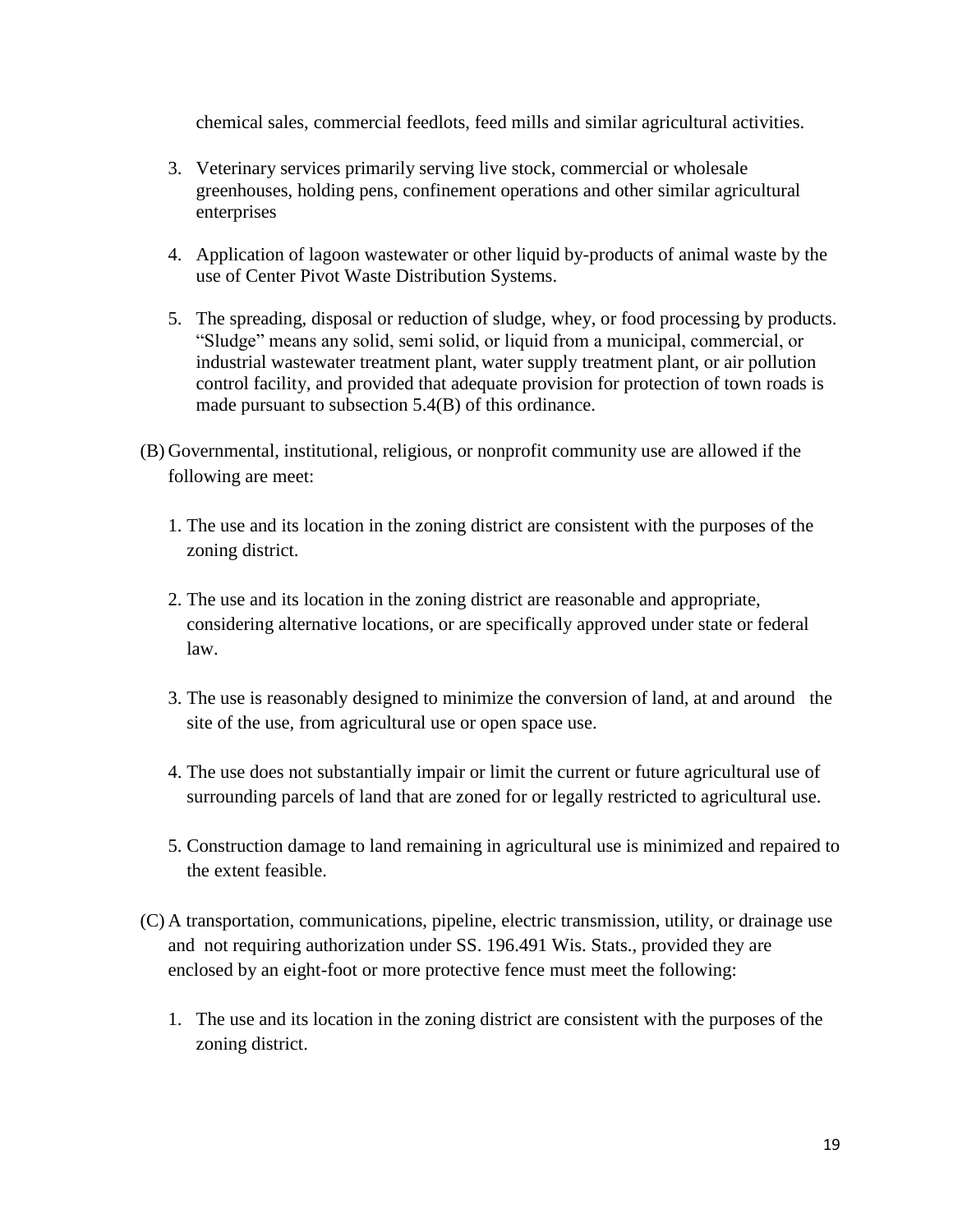- 2. The use and its location in the zoning district are reasonable and appropriate, considering alternative locations, or are specifically approved under state or federal law.
- 3. The use is reasonably designed to minimize the conversion of land, at and around the site of the use, from agricultural use or open space use.
- 4. The use does not substantially impair or limit the current or future agricultural use of surrounding parcels of land that are zoned for or legally restricted to agricultural use.
- 5. Construction damage to land remaining in agricultural use is minimized and repaired, to the extent feasible.
- (D)Livestock farming exceeding 200 animal units or 2 animal units per acre (which ever is less).
	- 1. Livestock Facilities will follow the guidelines and file all necessary applications materials as defined in WI ADMIN CODE ATCP 51. The Rock County Land Conservation Department will verify that all necessary applications materials meet the intent of the ATCP 51 and will report findings of fact to the board.
	- 2. With draw of approval granted only if a livestock operator fails to perform either of the following within two (2) years after local approval is granted:
		- a. Begins populating the approved livestock facility.

b. Begins construction on every new or expanded livestock housing structure and every new or expanded waste storage structure proposed in the application for approval.

- (E) A second (2) family farm residence may be allowed as a conditional use, provided the location of the second farm residence shall not:
	- 1. Significantly impair or limit the current or future agricultural use of other protected farmland, and
	- 2. Convert prime farmland from agricultural use or convert land previously used as cropland, other than woodland, from agricultural use if on the farm there is a reasonable alternative location.

And that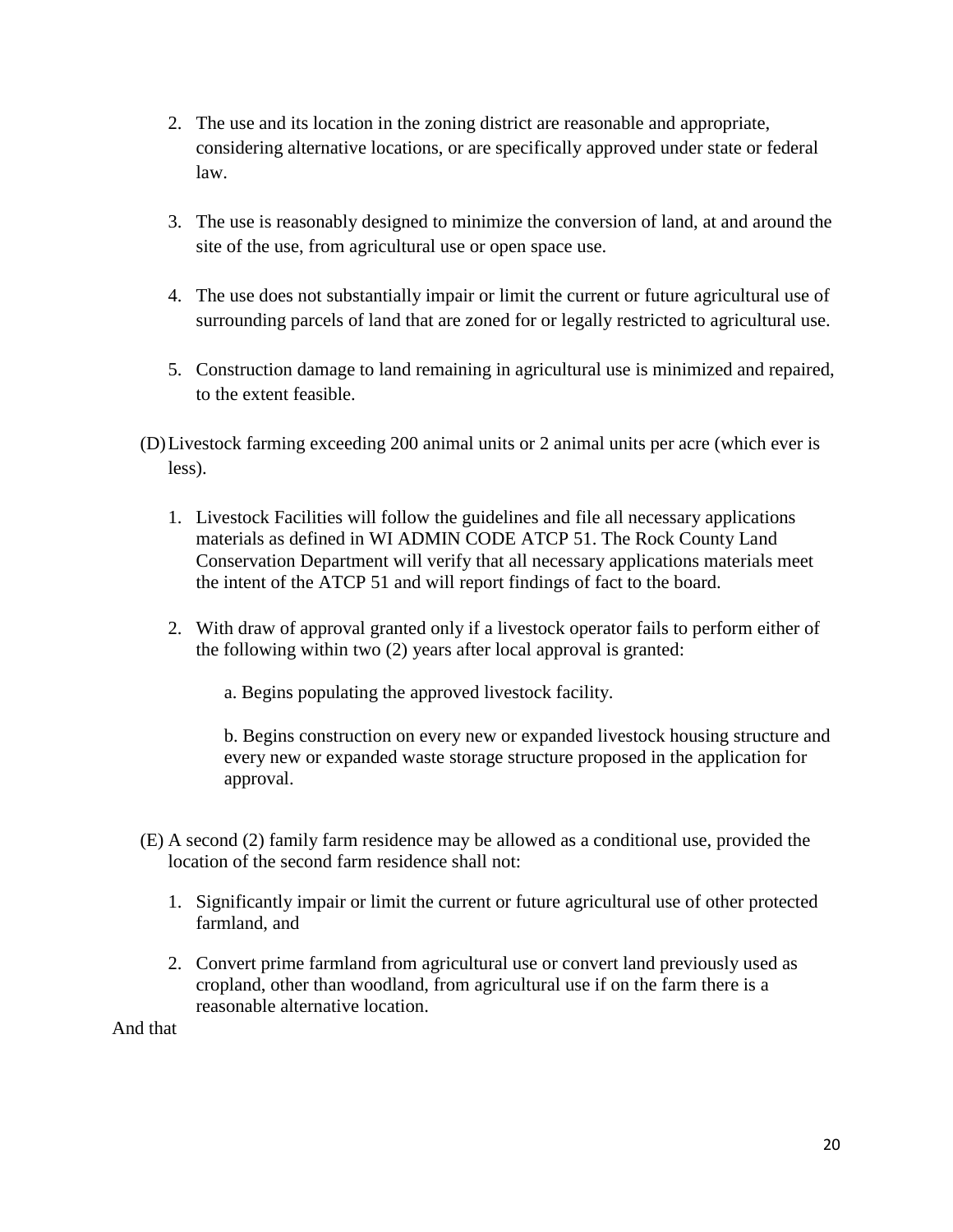- 3. The second (2nd) residence is intended for a parent or child of the owner of the parcel who currently conducts or who previously conducted the majority of the farm operations on the parcel
- 4. The second (2nd) residence is intended for a person who, or is a family member of at least one adult member of which, earns the majority of his or her gross income from

conducting farm operations on the parcel.

- (F) Non-Agricultural Business/Home Occupation. A business, activity, or enterprise, whether or not associated with an agricultural use, which meets all of the following requirements:
	- 1. It is conducted on a farm by an owner or operator of that farm;
	- 2. It requires no buildings, structures, or improvements other than those existing as a permitted, accessory or conditional use;
	- 3. It employs no more than four (4) full-time employees annually; and
	- 4. It does not impair or limit the current or future agricultural use of the farm or of other protected farmland.
- (G)Riding schools, and shooting preserves that require no structures or meet the definition of accessory use under s. 91.01(1), Stats.
- (H)Storage of non-agricultural items, of persons other than a person owning or residing on the parcel, in existing buildings that are or have been incidental to an agricultural use, provided that the storage of such items does not result in the employment of more than 4 full-time employees, and does not impair or limit the agricultural use of protected farmland.
- (I) Airstrips not open to the public.
- (J) The procedure for obtaining a Conditional Use Permit is as follows:
	- 1. A Conditional Use Permit Application is submitted to the Town Clerk.
	- 2. The Conditional Use Permit Application shall be reviewed by the Planning and Zoning Committee (hereafter called the Committee), as to potential problems that may affect the community, enjoining parcels, occupants of adjoining parcels, and/or the physical environment.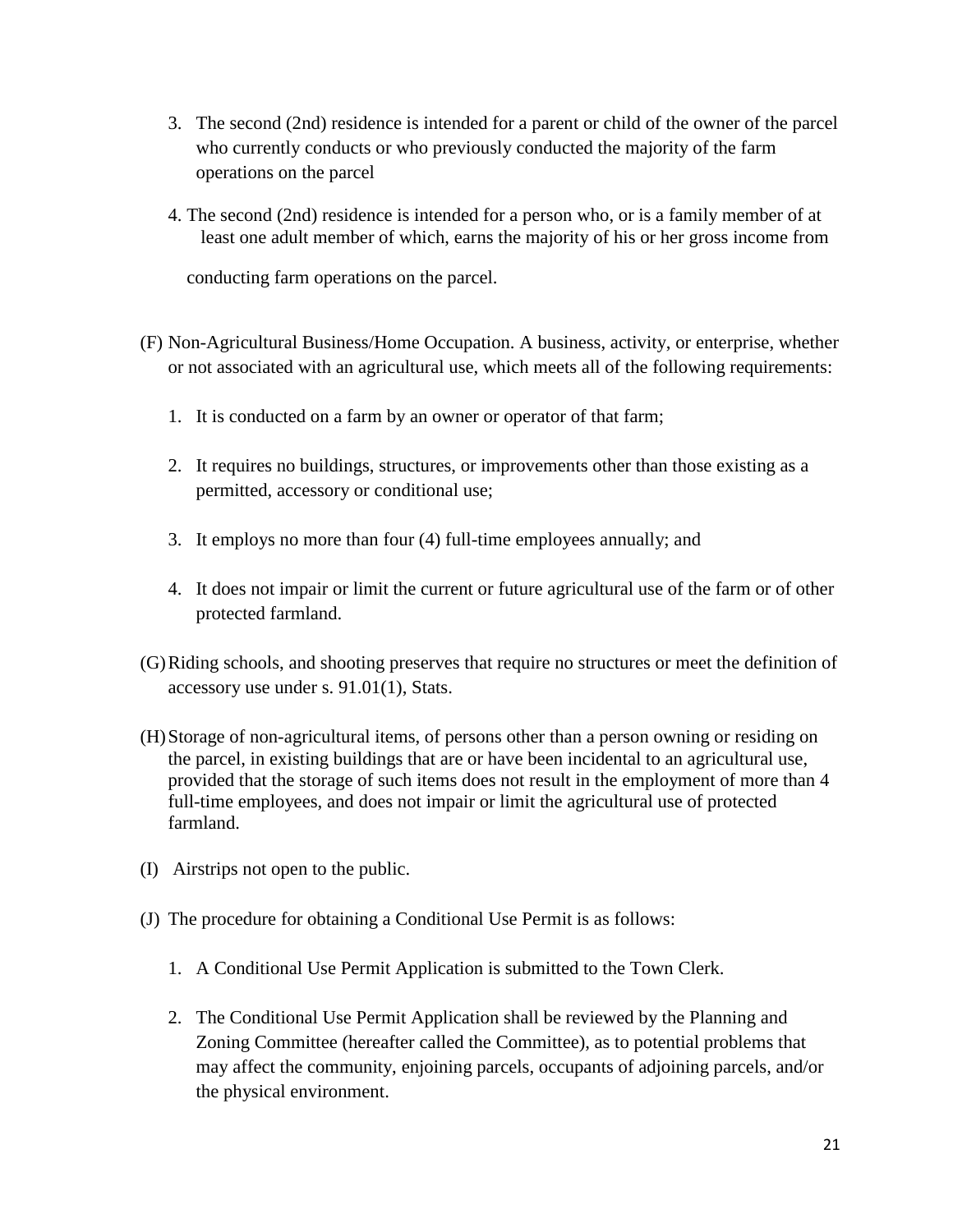- a. Upon consideration of these factors and the standards in Section 5 of this Ordinance, the Committee shall recommend to the Town Board approval or denial of the Conditional Use Permit along with conditions of approval, if any.
- b. A public hearing on the application shall be held by the Town Board.
- c. Upon consideration of the information obtained at the public hearing, the recommendation of the Committee and the standards in Section 5 of the Ordinance, the Town Board may approve, approve with conditions or deny the conditional use application.
- d. Upon approval the Town Clerk is to forward a copy of the approved conditional use application and any conditions of approval to the County Planning and Development Agency. The County will enumerate the conditional use on the official Zoning Map and enter the record into the Town's Conditional Use Data Base.
- 3. Livestock Facility Conditional Use Permit Application

A livestock operator must complete the application form and worksheets prescribed by WI ADMIN ATCP 51, including any authorized local modification. The application form and worksheets demonstrate compliance with standards in WI ADMIN ATCP 51 and this Ordinance.

The operator must file 4 duplicate copies of the application form, including worksheets, maps and documents (other than engineering design specifications) included in the application. Application Procedure:

- a. Pursuant to WI ADMIN ATCP 51.30(5), within 45 days after receiving an application, the Town shall notify the applicant whether the application is complete. If the application is not complete, the notice shall describe the additional information needed. Within 14 days after the applicant provides all of the required information, the Town shall notify the applicant that the application is complete. This notice does not constitute an approval of the proposed livestock facility.
- b. Pursuant to WI ADMIN ATCP 51.30(6), within 14 days after the Town notifies an applicant that the application is complete, the Town shall notify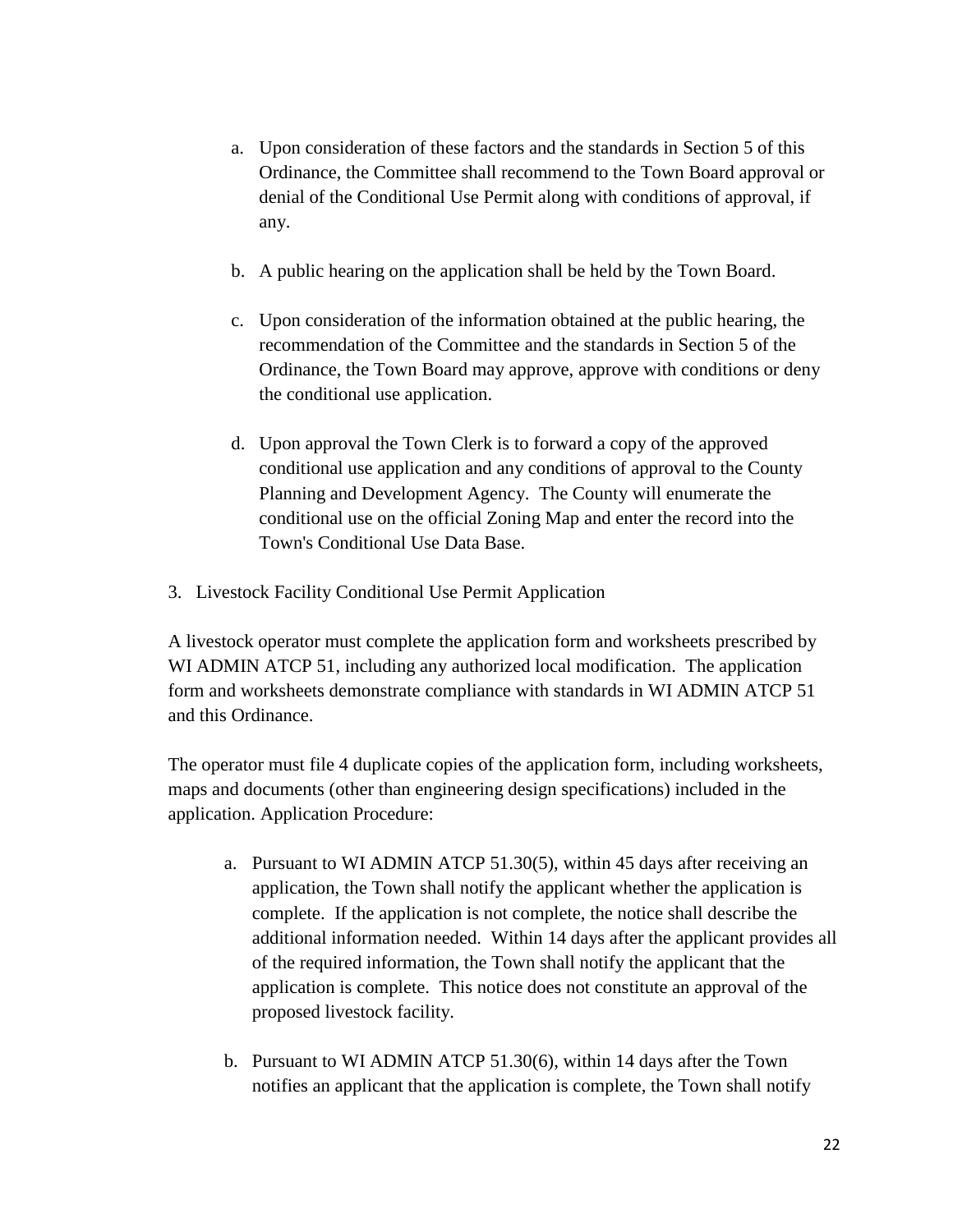adjacent landowners of the application. The Town shall use the approved notice form in WI ADMIN ATCP 51, and mail by first class mail a written notice to each adjacent landowner.

- c. Upon determination of completeness, the Town Clerk shall give notice of a Public Hearing to receive information from the applicant and receive public input on the application. Public Notice shall be a Class 2 Notice, the last of which is at least a week before the date of the Public Hearing. The Public Hearing may be continued, but final decision shall be made within the time limits described in the next paragraph.
- d. Pursuant to WI ADMIN ATCP 51.32, the Town shall grant or deny an application within 90 days after the Town gives notice that the application is complete under paragraph 2 above. The Town may extend this time limit for good cause, including any of the following:
	- i. The Town needs additional information to act on the application.
	- ii. The applicant materially modifies the application or agrees to an extension.
	- iii. The Town shall give written notice of any extension. The notice shall specify the reason for the extension, and the extended deadline date by which the Town will act on the application.
- e. The Town Board of the Town of Spring Valley hereby finds after public hearing that the standards  $(4)(K)$  of this Ordinance, which are more stringent than those comparable standards of DATCP are based upon reasonable and scientifically defensible findings of fact as documented by board findings dated November 12, 2007 and adopted by the Board. Further, the more stringent standards in  $(4)(K)$  of this Ordinance are necessary to protect public health and safety.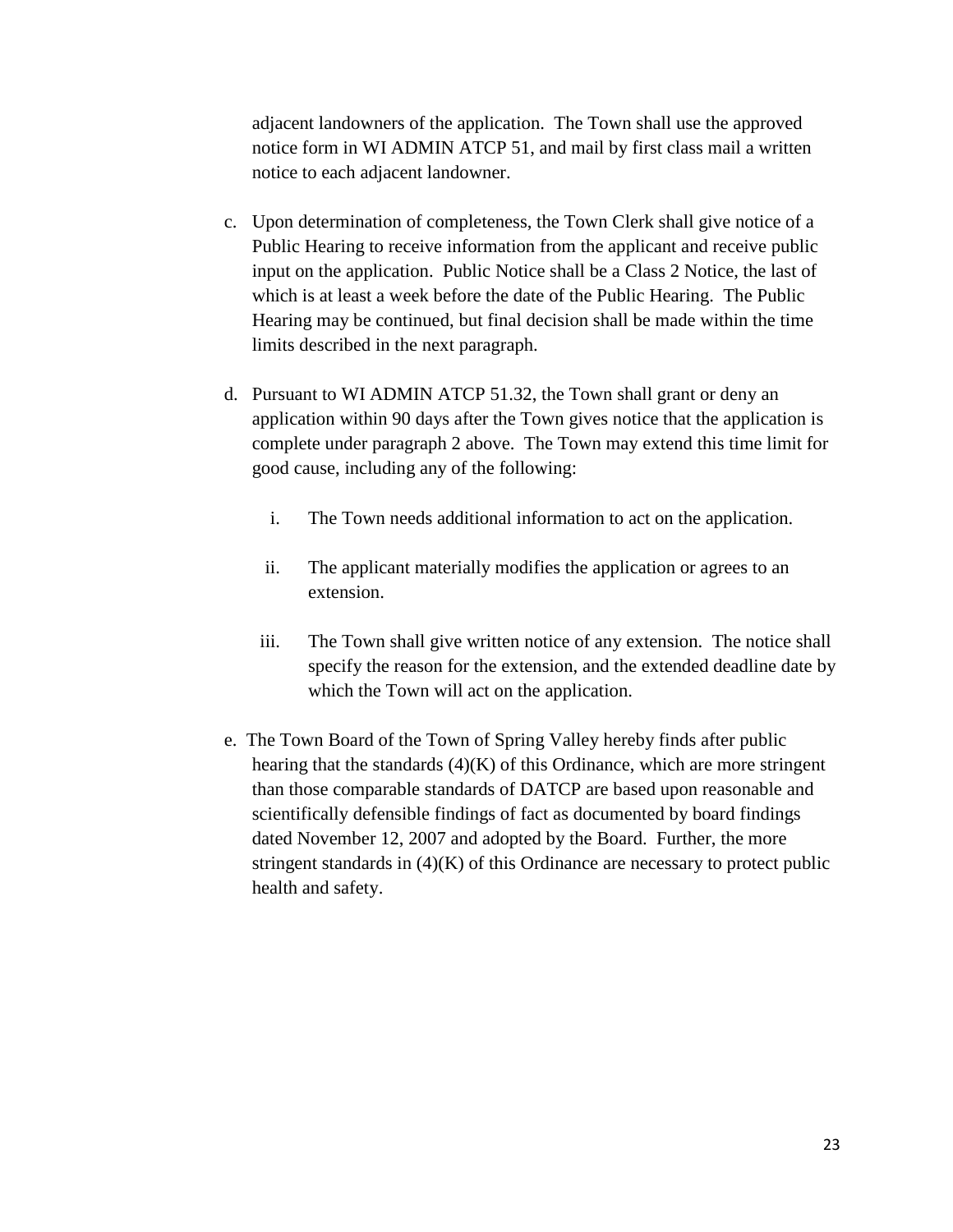(4) Requirements for Permitted and Conditional Uses.

Within the A-1 District the following standards shall apply;

| (A) Maximum Building Height                     | 35 ft. Residential structures<br>No maximum on other structures. |
|-------------------------------------------------|------------------------------------------------------------------|
| (B) Minimum Front Yard Setback                  | 50 feet                                                          |
| (C) Minimum Rear Yard Setback                   | 50 feet                                                          |
| (D) Minimum Side Yard Setback                   |                                                                  |
| 1. Principle Building<br>2. Accessory Buildings | 20 feet<br>10 feet                                               |
| (E) Minimum Lot Width                           | 100 feet                                                         |
| (F) Minimum Lot Size                            | 35 Acres                                                         |

- (G)Buildings for the housing of livestock or poultry shall not be located within 100 feet of any parcel boundary of a residential or commercial lot, other than that of the owner or lessee of such building containing such livestock or poultry.
- (H)Agricultural use shall be calculated using contiguous parcels.
- (I) Up to two signs, with the sign faces totaling not more than 64 square feet, that advertise the sale of farm products produced on the premises or the product of the Farm Business per Section 13.2 of this Ordinance.
- (J) Setbacks Relating to Livestock Facilities
	- 1. Property Lines. Except as provided for waste storage structures, livestock structures must be located a minimum of 100 feet from the property line if the livestock facility will have fewer than 1,000 animal units, and 200 feet from the property line if the livestock facility will have 1,000 or more animal units. The setback requirement does not prevent the use or expansion of a livestock structure that was located within the setback area prior to the effective date of this setback requirement, except that a structure may not be expanded closer to the property line.
	- 2. Public Road Right-of-Way. Except as provided for waste storage structures, livestock structures must be located a minimum of 100 feet from a public road right-of-way if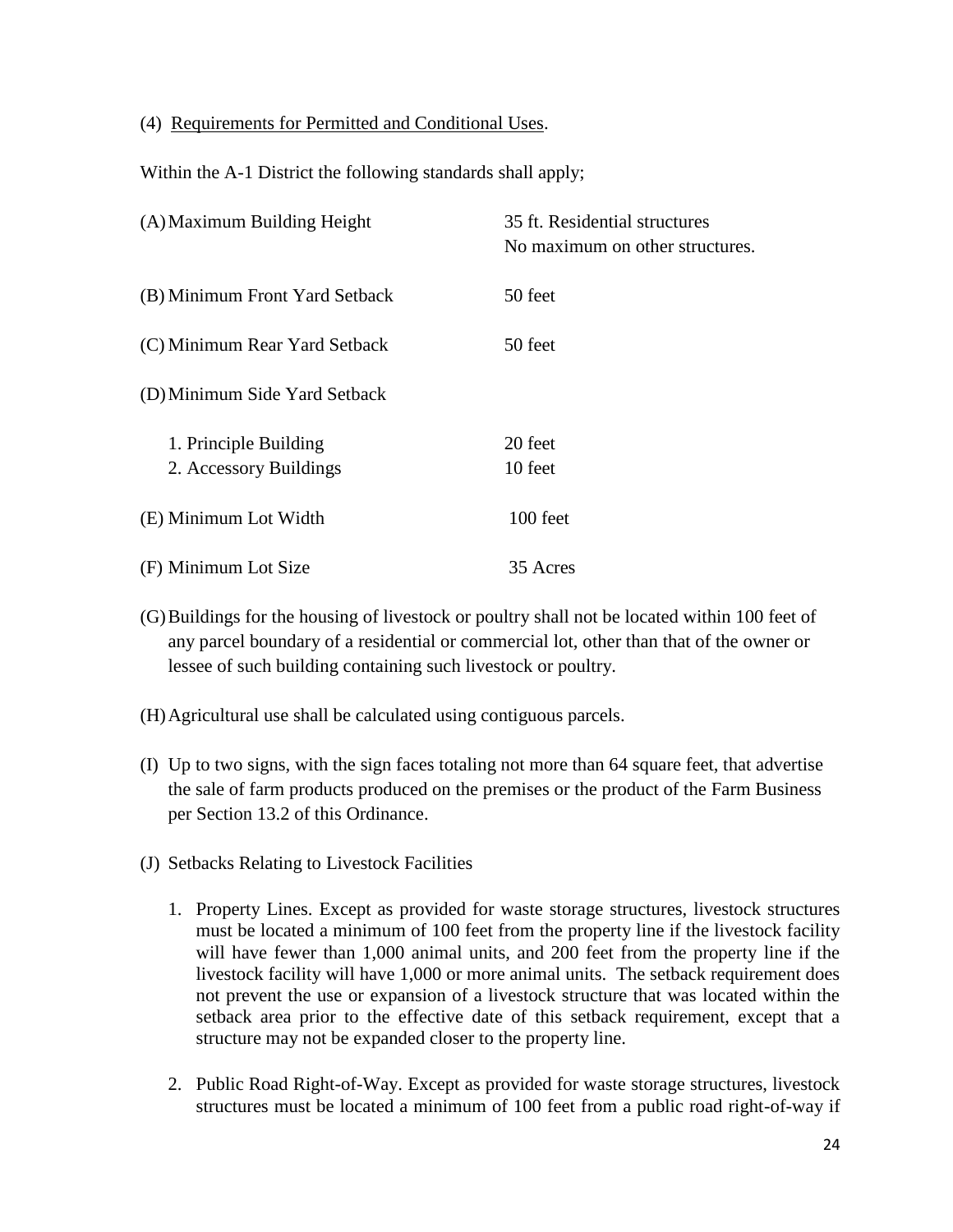the livestock facility will have fewer than 1,000 animal units, and 150 feet from a public road right-of-way if the livestock facility will have 1,000 or more animal units. This setback requirement does not prevent the use or expansion of a livestock structure that was located within the setback area prior to the effective date of this setback requirement, except that a structure may not be expanded closer to the public road right-of-way.

3. Waste Storage Structures. A new waste storage structure may not be located within 350 feet of a property line, or within 350 feet of the nearest point of any public road right-of-way.

A single new waste storage structure may be constructed closer to the property line or public road if a new structure is:

- a. Located on the same tax parcel as a waste storage structure in existence before May 1, 2006;
- b. No larger than the existing structure;
- c. No further than 50 feet from the existing structure; and
- d. No closer to the road or property line than the existing structure.

This setback requirement does not apply to existing waste storage structures, except that an existing structure within 350 feet of a property line may not expand toward that property line or road.

- 4. Water Quality and Related Setbacks.
	- a. Navigable Waters and Wetlands. A livestock facility shall comply with setback and related requirements in any applicable shoreland or wetland zoning ordinances enacted within the scope of authority granted under Sections 59.692, 61.351, or 62.231 of the Wisconsin Statutes.
	- b. Floodplain. A livestock facility shall comply with setback and related requirements in any applicable floodplain zoning ordinance that is enacted within the scope of statutory authority under Section 87.30 of the Wisconsin Statues.
	- c. Wells. All wells located within a livestock facility shall comply with Chapters NR 811 and 812 of the WI ADMIN CODE. New or substantially altered livestock structures shall be separated from existing wells by the distances required in said Chapters NR 811 and 812, regardless of whether the livestock facility operator owns the land in which the wells are located. A livestock structure in existence on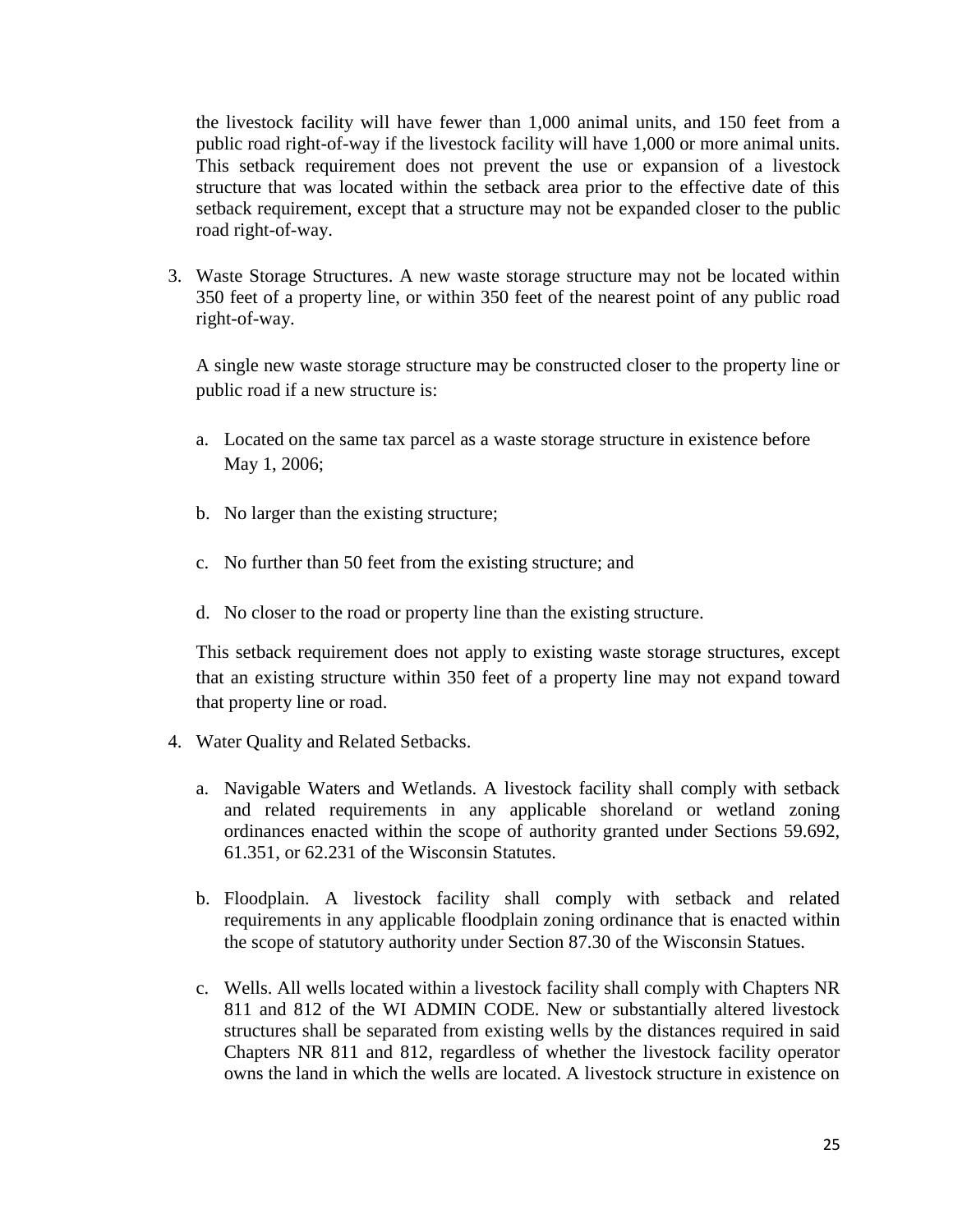May 1, 2006, may be altered as long as the alteration does not reduce the distance between the livestock structure and an existing well.

d. Single-Family Residence. No single-family residence shall be constructed within 1,000 feet of a livestock structure or building, including animal waste storage areas. This provision shall not apply to dwelling units that are accessory to a livestock facility.

(K) All new livestock facilities housing one hundred and ninety nine (199) or two (2) animal units per acre or less must meet the agricultural performance standards and prohibitions prior to populating the site with animals as identified in sections NR 151.05 through 151.08 of the Wisconsin Administrative Code, pursuant to requirements of section 281.16 of the Wisconsin Statutes.

All expanding livestock facilities, when the expansion is greater than 20% of the existing animal units present on October 14, 1997 and will remain with a composite of one hundred and ninety nine (199) or two (2) animal units per acre or less, must at a minimum meet the agricultural performance standards and prohibitions prior to populating the site with animals as identified in sections NR 151.05 through NR 151.08 of the Wisconsin Administrative Code, pursuant to requirements of section 281.16 of the Wisconsin Statutes. Note: the NR 151 requirements only apply to the proposed expansion component, not the existing facility as of October 14, 1997.

The Rock County Land Conservation Department will review all documents submitted to the town for review and verify that all performance standards and prohibitions are met and will provide a findings of fact report to the town board.

#### (4) Prohibited Uses

No structure or improvement may be built, or land used, in this district unless it is a Permitted Use or Conditional Use in this district.

#### (5) Rezoning Land in the Farmland Preservation Zoning District

- (A)The Town of Spring Valley may rezone land out of the farmland preservation zoning district if it meets the following in writing, in addition to following the requirements of Section 7:
	- 1. The rezoned land is better suited for a use not allowed in the farmland preservation zoning district.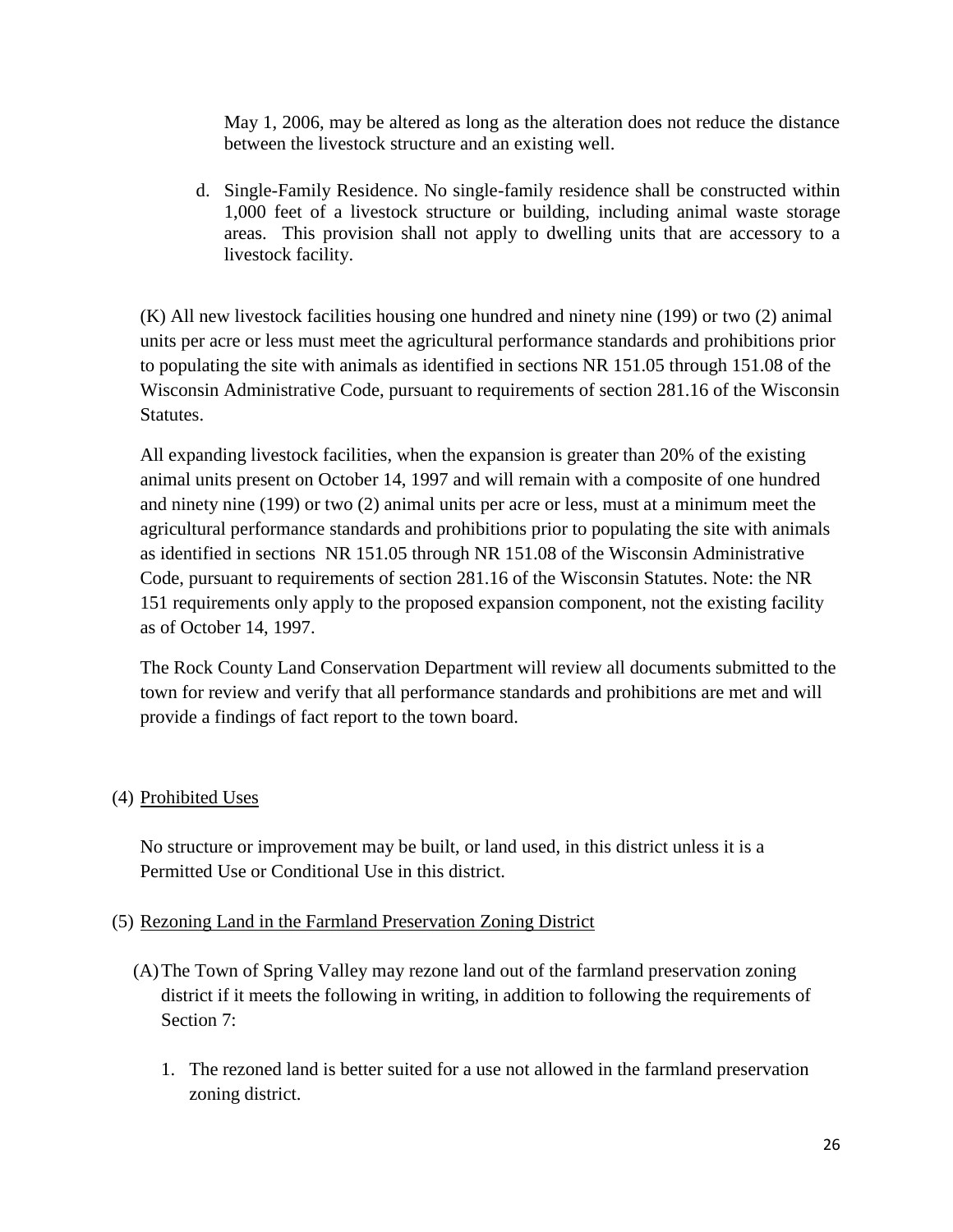- 2. The rezoning is consistent with any applicable comprehensive plan.
- 3. The rezoning is substantially consistent with the County certified farmland preservation plan.
- 4. The rezoning will not substantially impair or limit current or future agricultural use of other protected farmland.
- (B) The Town shall by March 1st of each year provide to the DATCP and the County a report of the number of acres that the political subdivision has rezoned out of an Agricultural Zoning District during the previous year and a map that clearly shows the location of those acres.
- (C) Farm dwellings prior to 1974 and related farm structures may be separated from the farm plot with up to five (5) acres. The remaining portion of the original parcel shall conform to the standards of the A-1 district, and the new parcel with the existing farm dwelling shall be zoned A-3 and conform to the standards of the A-3 district.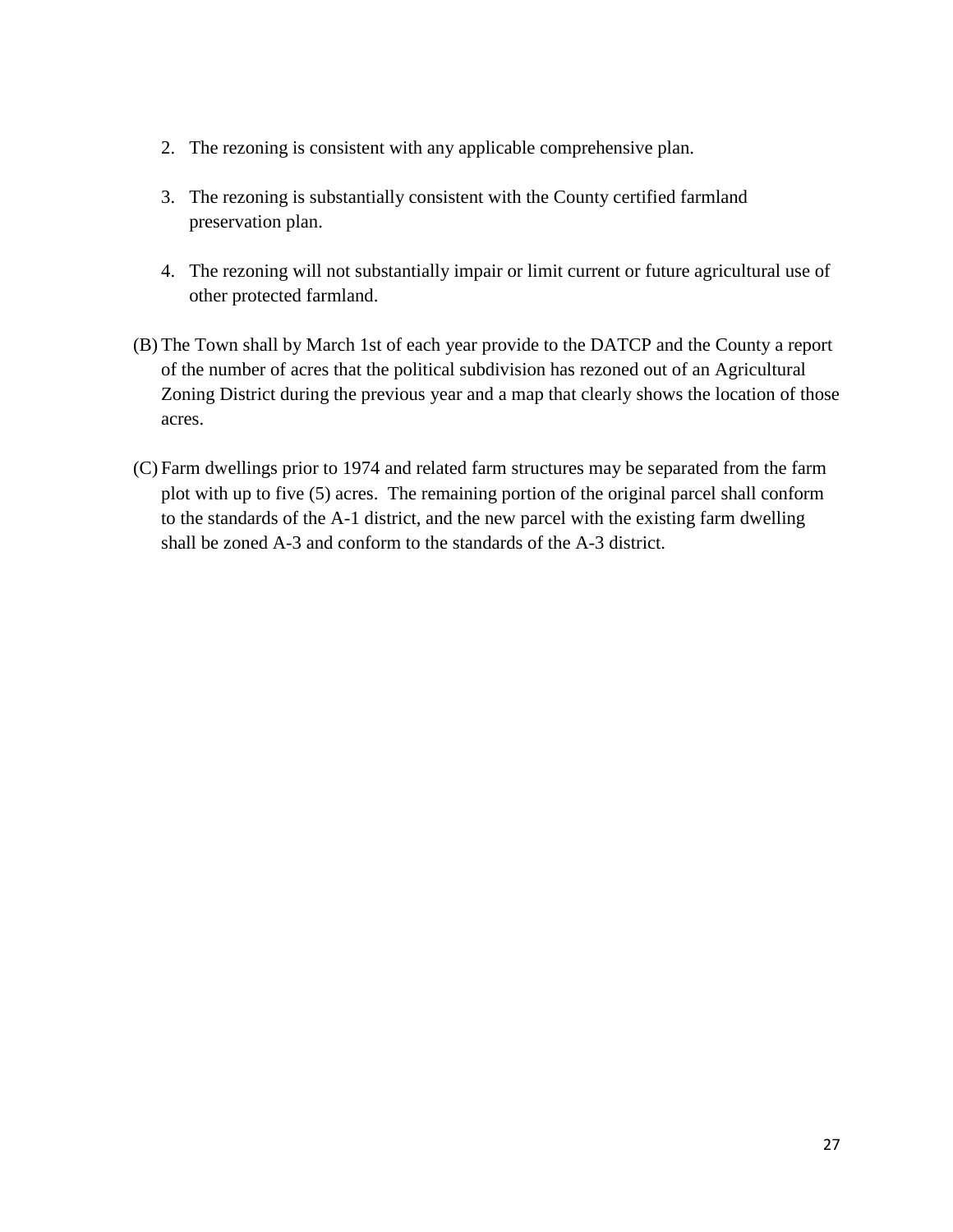## <span id="page-27-0"></span>**4.5 AGRICULTURAL DISTRICT TWO (A-2)**

#### (1) Purpose and Intent of the Agricultural District Two (A-2).

The purpose of the A-2 District is to provide a means of accomplishing the agricultural goals and objectives in the Town Comprehensive Plan. This district is designed to promote the maintenance and preservation of areas with prime agricultural soils and lands that have been historically utilized for agricultural purposes. The intent of the A-2 District is to provide for agricultural activities and uses that are compatible with agriculture that are generally best suited for smaller farm units. This district also specifies minimum requirements designating certain lands for exclusive agriculture use and to be eligible for the state of Wisconsin Farmland Preservation Program under Chapter 91 of the Wisconsin Statutes.

#### (2) Agricultural Uses

The following uses apply in the A-2 District Agricultural Uses: The following agricultural activities conducted for the purpose of producing an income or livelihood shall be permitted in this District:

(A)

- 1. Keeping livestock, hatcheries, and other similar agricultural enterprises, animals per acre, one large farm animal, twelve (12) fowl or twelve (12) rabbits per acre in accordance with 91.01(2) of the Wisconsin Statutes.
- 2. Forest management, Crop or forage production, grazing, nurseries, and orchards in accordance with 91.01(2) of the Wisconsin Statutes.
- 3. Enrolling land in a federal agricultural commodity payment program or a federal or state agricultural land conservation payment program.

(B) Accessory use: The following agricultural accessory uses on a Farm shall be permitted:

- 1. A building, structure or improvement that is an integral part of or is incidental to any of the following facilities accessory to agricultural uses.
	- a. A facility used to keep livestock on the farm.
	- b. A facility used to store or process inputs primarily for agricultural uses on the farm.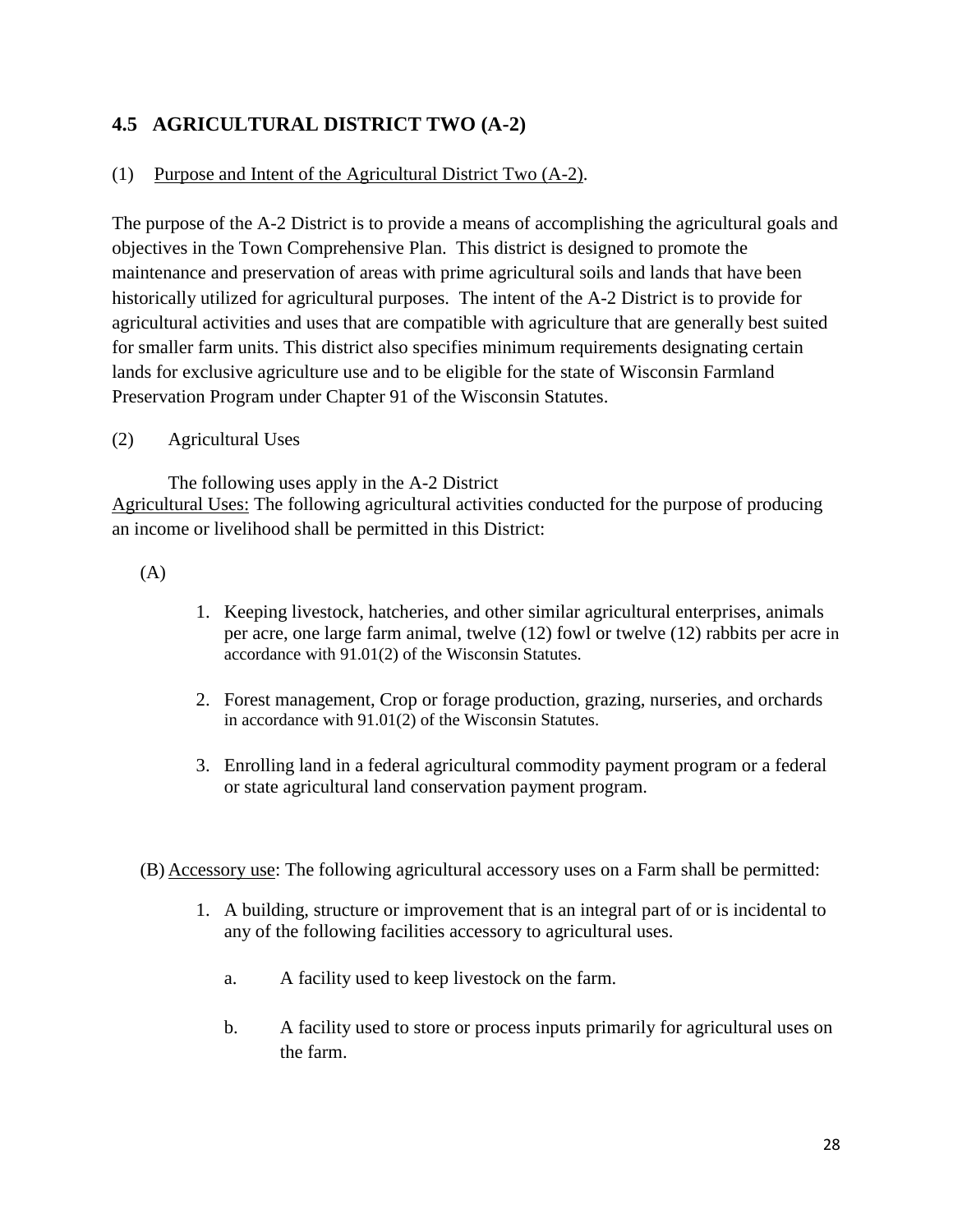- c. A facility used to keep or service vehicles or equipment primarily employed for agricultural uses on the farm.
- d. A wind turbine or solar energy facility that collects wind or solar energy on the farm, and uses or transforms it to provide energy primarily for use on the farm so long as said wind turbine or solar energy facility complies with all height restrictions.
- 2. One (1) single family farm residence:
	- e. The single family farm residence location shall not:
		- i. Significantly impair or limit the current or future agricultural use of other protected farmland, and
		- ii. Convert prime farmland from agricultural use or convert land previously used as cropland, other than woodland, from agricultural use if on the farm there is a reasonable alternative location.
	- 3. Transportation, utility, communication, or other uses required under state or federal law that preempts the requirement of a conditional use permit in accordance with Chapter 91.44 (1)(f) of Wisconsin State Statutes.
- 4. Pre-existing residences, whose initial construction began before May 14, 1992 area hereby continued as a permitted residential use and are exempt from the limitations imposed and authorized under Section 10, Nonconforming Uses of the Ordinance.

#### (3) Conditional Use

A conditional use in this district is to permit the following uses only after review and recommendation of the Planning and Zoning Committee and after public hearing and approval by the Town Board. The Committee and the Board will review the applicable facts pertaining to the proposed conditional use according to the standards established in Section 5 of this Ordinance.

Conditional Use Permits are assigned to a parcel of land or a particular location on the parcel, not the person who owns the land. Conditional Use Permits are revocable by majority vote of the Town Board if the conditional use is not actively utilized for a period of one (1) year, conditions of approval are not being met, or the conditional use is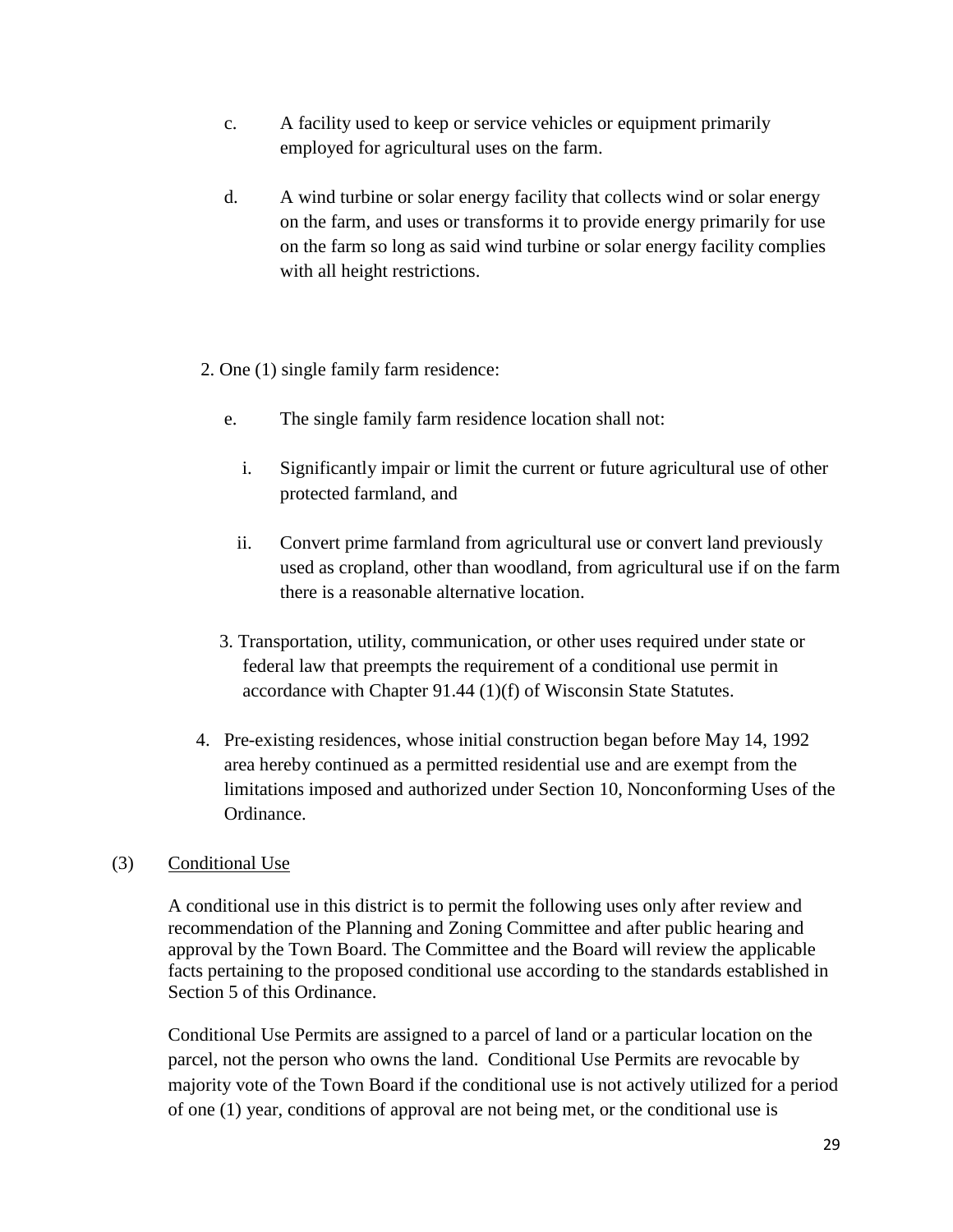expanded without Town Board approval. In the event the Conditional Use Permit is not actively utilized for a period of two years after the date of issuance it shall be automatically revoked at the end of said two year period. The Board shall conduct an annual review of the Conditional Use Permits.

(A)Agriculture-related use means any of the following:

- a. An agricultural equipment dealership, facility providing agricultural supplies, facility for storing or processing agricultural products, or facility for processing agricultural wastes.
- b. Supportive agri-business activities to include grain elevators seed federalize and farm chemical sales, commercial feedlots, feed mills and similar agricultural activities provided they are adjacent to a Class A or B Highway as defined by the Ordinance (Section 9).
- c. Veterinary services primarily serving live stock, commercial or wholesale greenhouses, holding pens, confinement operations and other agricultural related uses that may cause additional traffic, noxious odors, or noise.
- d. Creameries, milk condenseries, cheese factories, and pea vineries, which shall be located or operated over 500 feet to any dwelling.
- (B) Keeping livestock over 1 animal unit per acre.
	- a. Livestock Facilities will follow the guidelines and file all necessary applications materials as defined in WI ADMIN CODE ATCP 51. The Rock County Land Conservation Department will verify that all necessary applications materials meet the intent of the ATCP 51 and will report findings of fact to the board.
	- b. Withdraw of approval granted only if a livestock operator fails to perform either of the following within two (2) years after local approval is granted:
		- i. Begins populating the approved livestock facility.
		- ii. Begins construction on every new or expanded livestock housing structure and every new or expanded waste storage structure proposed in the application for approval.
- (C)Riding schools, and shooting preserves that require no structures or meet the definition of accessory use under s. 91.01(1), Stats.
- (D)Governmental, institutional, religious, or nonprofit community use and must meet the following: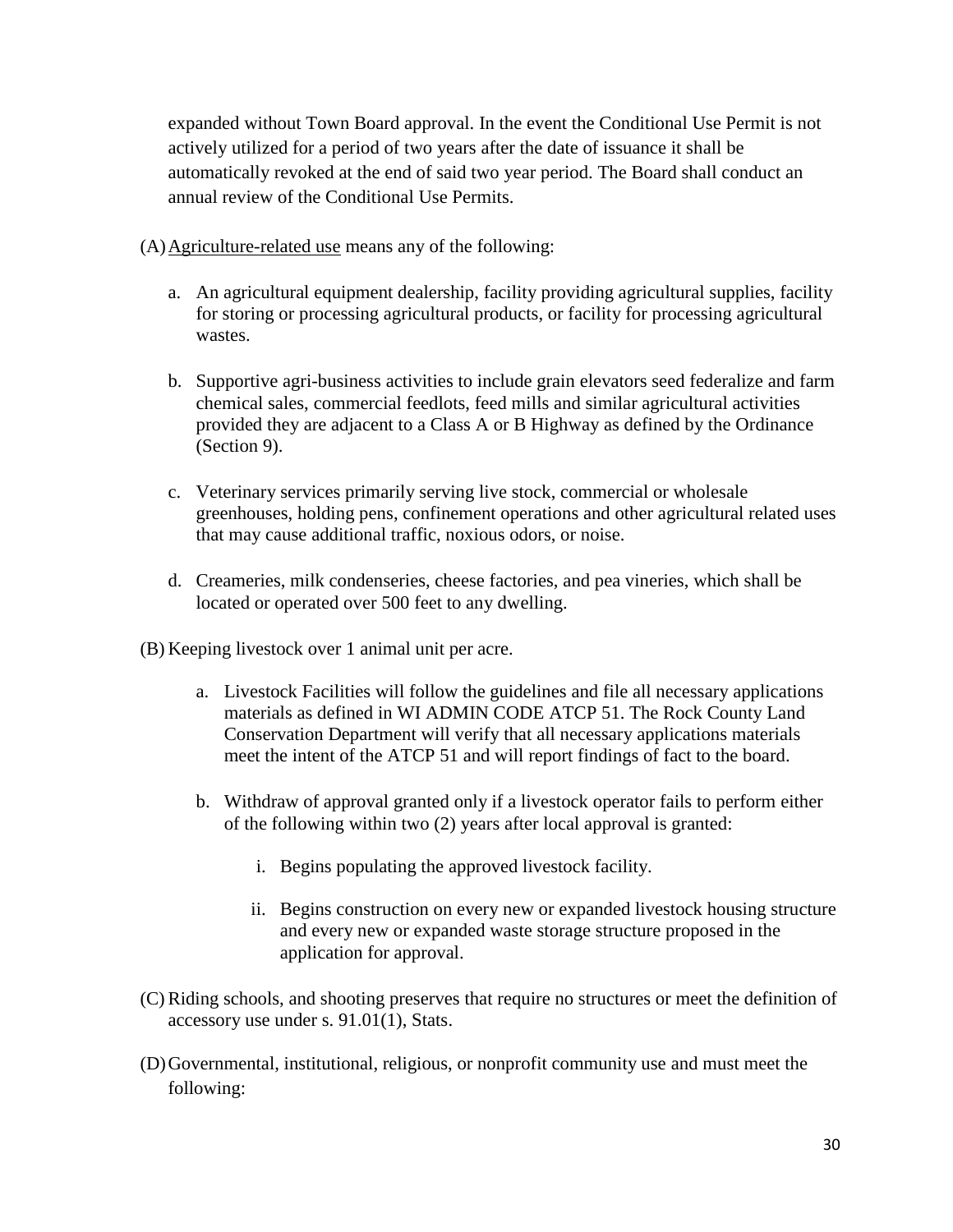- 1. The use and its location in the zoning district are consistent with the purposes of the zoning district.
- 2. The use and its location in the zoning district are reasonable and appropriate, considering alternative locations, or are specifically approved under state or federal law.
- 3. The use is reasonably designed to minimize the conversion of land, at and around the site of the use, from agricultural use or open space use.
- 4. The use does not substantially impair or limit the current or future agricultural use of surrounding parcels of land that are zoned for or legally restricted to agricultural use.
- 5. Construction damage to land remaining in agricultural use is minimized and repaired, to the extent feasible.
- (E) A transportation, communications, pipeline, electric transmission, utility, or drainage use and not requiring authorization under SS. 196.491 Wis. Stats., provided they are enclosed by an eight-foot or more protective fence must meet the following:
	- 1. The use and its location in the zoning district are consistent with the purposes of the zoning district.
	- 2. The use and its location in the zoning district are reasonable and appropriate, considering alternative locations, or are specifically approved under state or federal law.
	- 3. The use is reasonably designed to minimize the conversion of land, at and around the site of the use, from agricultural use or open space use.
	- 4. The use does not substantially impair or limit the current or future agricultural use of surrounding parcels of land that are zoned for or legally restricted to agricultural use.
	- 5. Construction damage to land remaining in agricultural use is minimized and repaired, to the extent feasible.
- (F) Storage of non-agricultural items, of persons other than a person owning or residing on the parcel, in existing buildings that are or have been incidental to an agricultural use,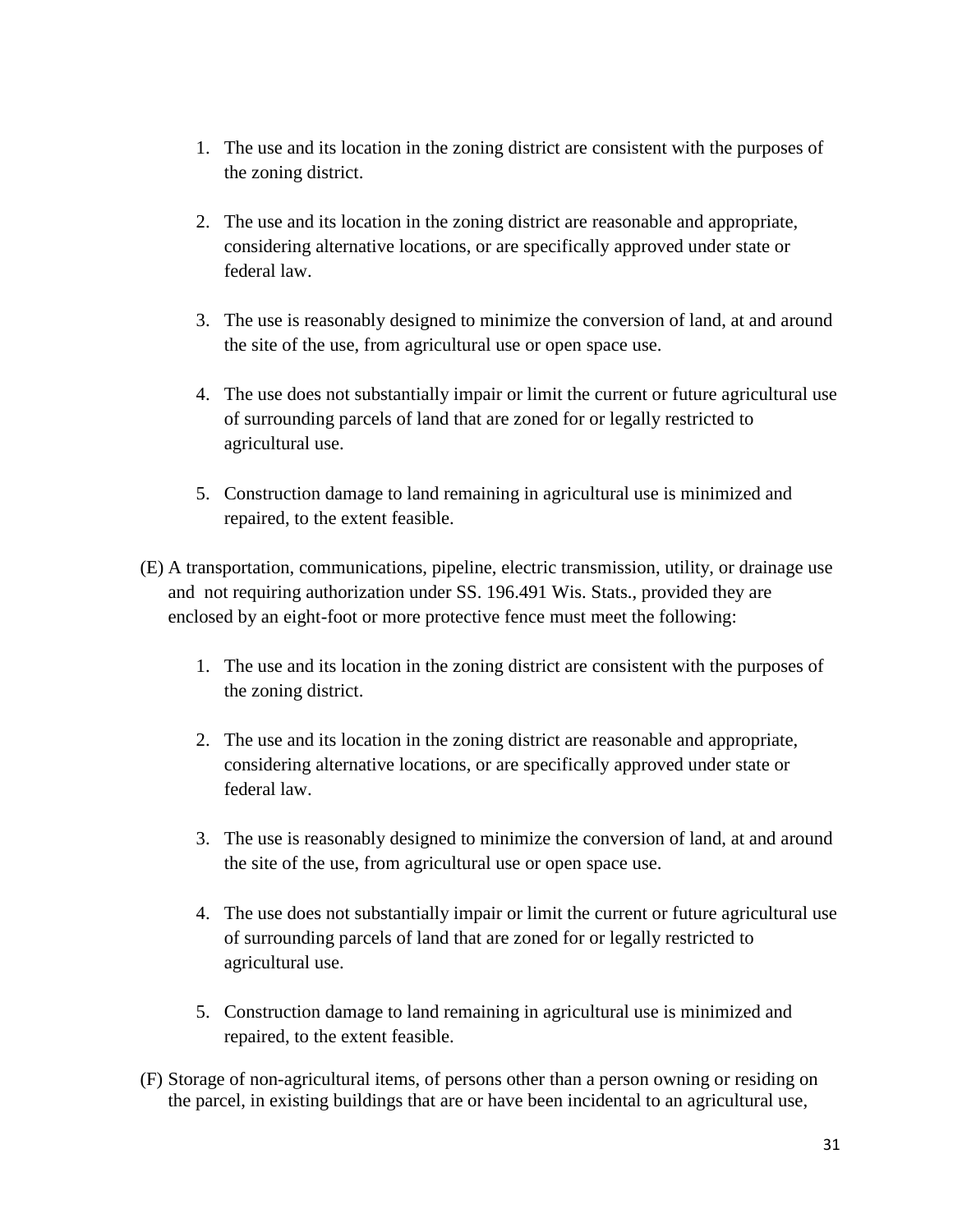provided that the storage of such items does not result in the employment of more than 4 full-time employees, and does not impair or limit the agricultural use of protected farmland.

- (G)Land application of municipal waste disposal sludge. The spreading, disposal or reduction of sludge, whey, or food processing by products. "Sludge" means any solid, semi solid, or liquid from a municipal, commercial, or industrial wastewater treatment plant, water supply treatment plant, or air pollution control facility, and provided that adequate provision for protection of town roads is made pursuant to subsection 5.4(B) of this ordinance.
- (H)A second (2) family farm residence may be allowed as a conditional use, if the location of the second farm residence shall not:
	- 1. Significantly impair or limit the current or future agricultural use of other protected farmland, and
	- 2. Convert prime farmland from agricultural use or convert land previously used as cropland, other than woodland, from agricultural use if on the farm there is a reasonable alternative location.

#### And that

- 3. The second (2nd) residence is intended for a parent or child of the owner of the parcel who currently conducts or who previously conducted the majority of the farm operations on the parcel
- 4. The second (2nd) residence is intended for a person who, or is a family member of at least one adult member of which, earns the majority of his or her gross income from conducting farm operations on the parcel.
- (I) Non-Agricultural Business/ Home Occupation. A business, activity, or enterprise, whether or not associated with an agricultural use, which meets all of the following requirements:
	- 1. It is conducted on a farm by an owner or operator of that farm;
	- 2. It requires no buildings, structures, or improvements other than those existing as a permitted, accessory or conditional use;
	- 3. It employs no more than four (4) full-time employees annually; and
	- 4. It does not impair or limit the current or future agricultural use of the farm or of other protected farmland.
- (J) Application of lagoon wastewater or other liquid by-products of animal waste by the use of Center Pivot Waste Distribution Systems.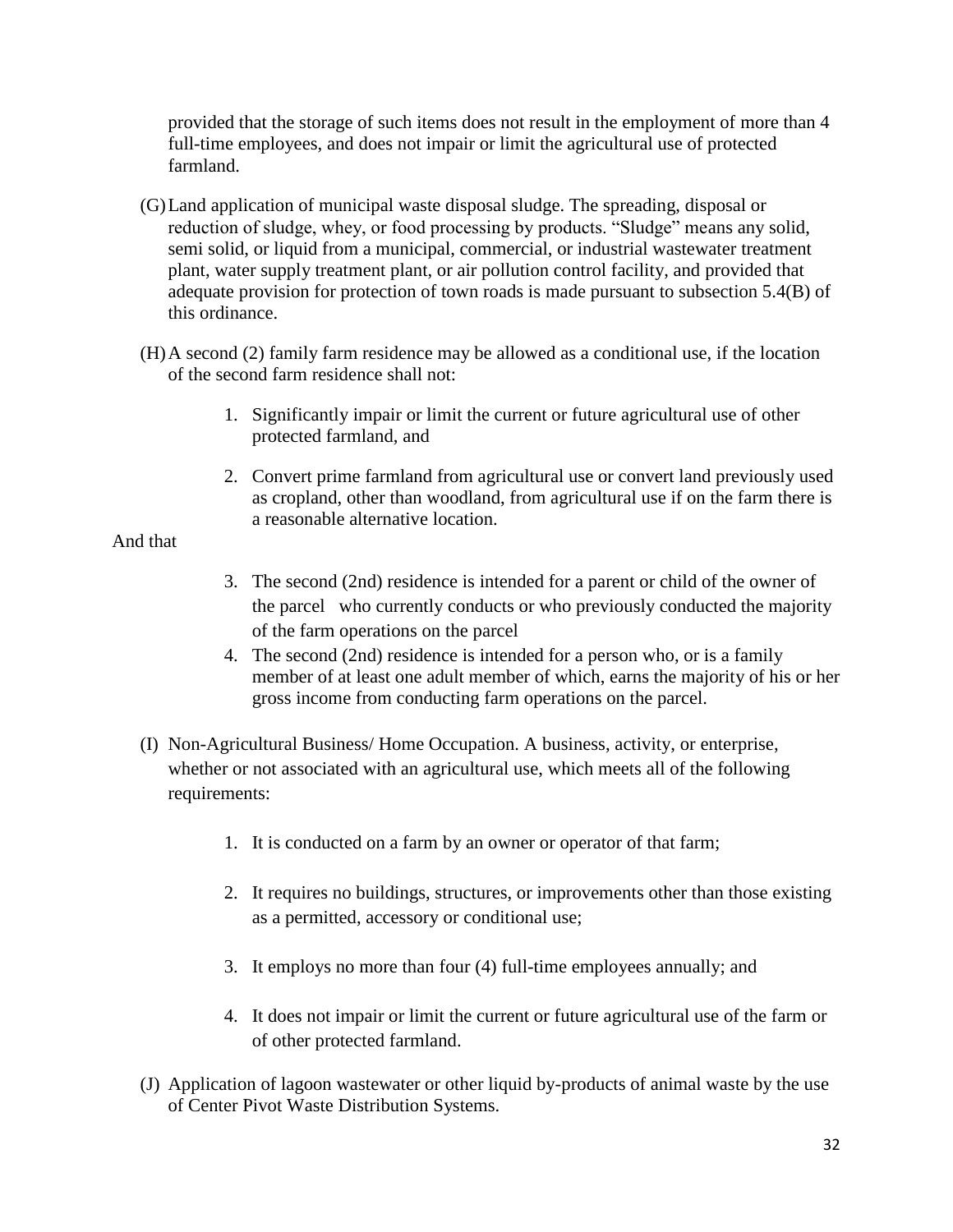(K)Airstrips not open to the public.

(L) The procedure for obtaining a Conditional Use Permit is as follows:

- 1. A Conditional Use Permit Application is submitted to the Town Clerk.
- 2. The Conditional Use Permit Application shall be reviewed by the Planning and Zoning Committee (hereafter called the Committee), as to potential problems that may affect the community, enjoining parcels, occupants of adjoining parcels, and/or the physical environment.
	- a. Upon consideration of these factors and the standards in Section 5 of this Ordinance, the Committee shall recommend to the Town Board approval or denial of the Conditional Use Permit along with conditions of approval, if any.
	- b. A public hearing on the application shall be held by the Town Board.
	- c. Upon consideration of the information obtained at the public hearing, the recommendation of the Committee and the standards in Section 5 of the Ordinance, the Town Board may approve, approve with conditions or deny the conditional use application.
	- d. Upon approval the Town Clerk is to forward a copy of the approved conditional use application and any conditions of approval to the County Planning and Development Agency. The County will enumerate the conditional use on the official Zoning Map and enter the record into the Town's Conditional Use Data Base.
- 3. Livestock facility Conditional Use Permit Application

A livestock operator must complete the application form and worksheets prescribed by WI ADMIN ATCP 51, including any authorized local modification. The application form and worksheets demonstrate compliance with standards in WI ADMIN ATCP 51 and this Ordinance.

The operator must file 4 duplicate copies of the application form, including worksheets, maps and documents (other than engineering design specifications) included in the application. Application Procedure:

a. Pursuant to WI ADMIN ATCP 51.30(5), within 45 days after receiving an application, the Town shall notify the applicant whether the application is complete. If the application is not complete, the notice shall describe the additional information needed. Within 14 days after the applicant provides all of the required information, the Town shall notify the applicant that the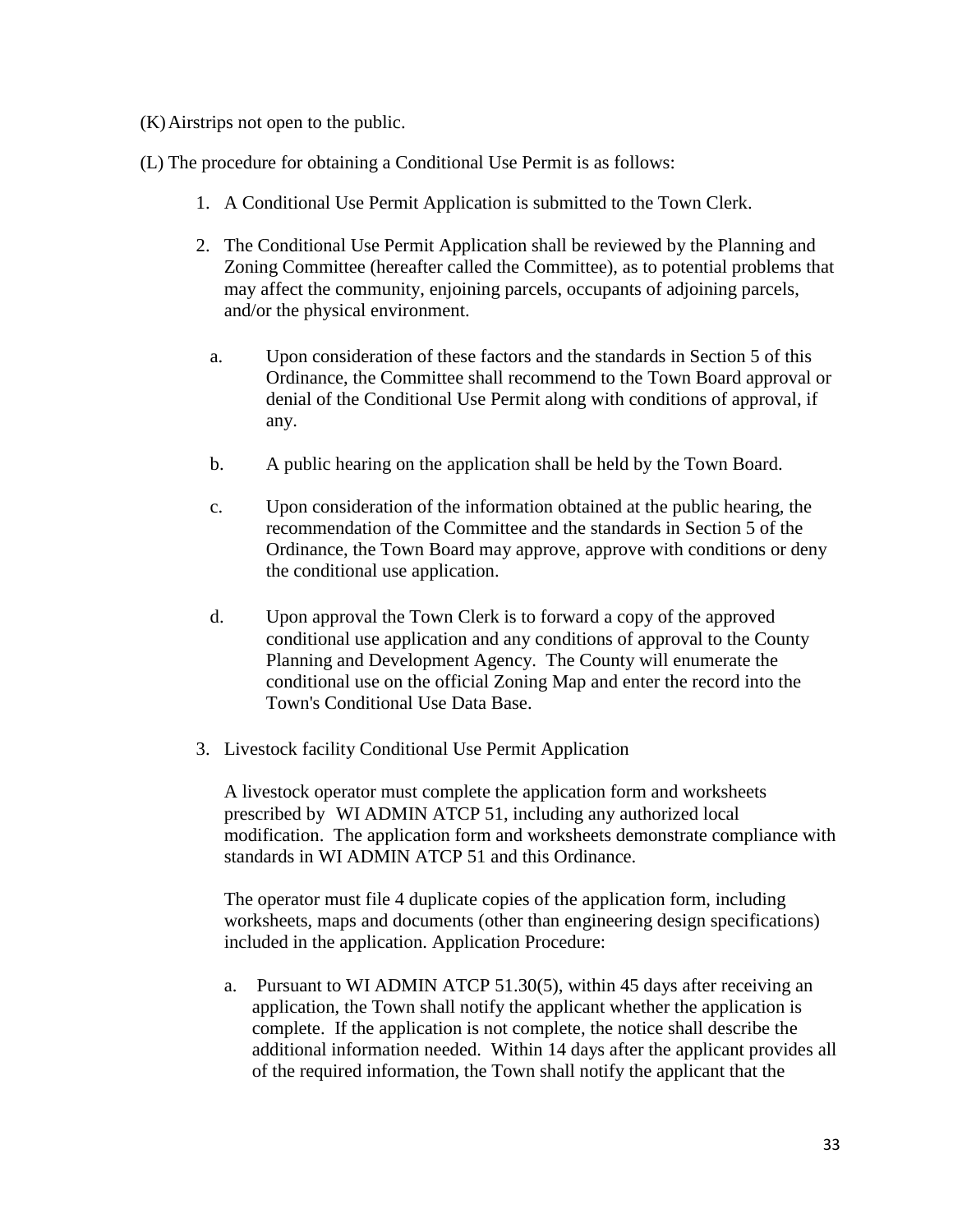application is complete. This notice does not constitute an approval of the proposed livestock facility.

- b. Pursuant to WI ADMIN ATCP 51.30(6), within 14 days after the Town notifies an applicant that the application is complete, the Town shall notify adjacent landowners of the application. The Town shall use the approved notice form in WI ADMIN ATCP 51, and mail by first class mail a written notice to each adjacent landowner.
- c. Upon determination of completeness, the Town Clerk shall give notice of a Public Hearing to receive information from the applicant and receive public input on the application. Public Notice shall be a Class 2 Notice, the last of which is at least a week before the date of the Public Hearing. The Public Hearing may be continued, but final decision shall be made within the time limits described in the next paragraph.
- d. Pursuant to WI ADMIN ATCP 51.32, the Town shall grant or deny an application within 90 days after the Town gives notice that the application is complete under paragraph 2 above. The Town may extend this time limit for good cause, including any of the following:
	- i. The Town needs additional information to act on the application.
	- ii. The applicant materially modifies the application or agrees to an extension.
	- iii. The Town shall give written notice of any extension. The notice shall specify the reason for the extension, and the extended deadline date by which the Town will act on the application.
- e. The Town Board of the Town of Spring Valley hereby finds after public hearing that the standards  $(4)(K)$  of this Ordinance, which are more stringent than those comparable standards of DATCP are based upon reasonable and scientifically defensible findings of fact as documented by board findings dated November 12th 2007 and adopted by the Board. Further, the more stringent standards in (4)(K) of this Ordinance are necessary to protect public health and safety.
- (4) Requirements For Permitted and Conditional Uses. Within the A-2 District the following standards shall apply:

| (A) Minimum Lot Size | 10 Acres                  |
|----------------------|---------------------------|
| Maximum Lot Size     | Not to exceed 34.99 Acres |
|                      |                           |

(B) Maximum Building Height 35 ft. Residential structures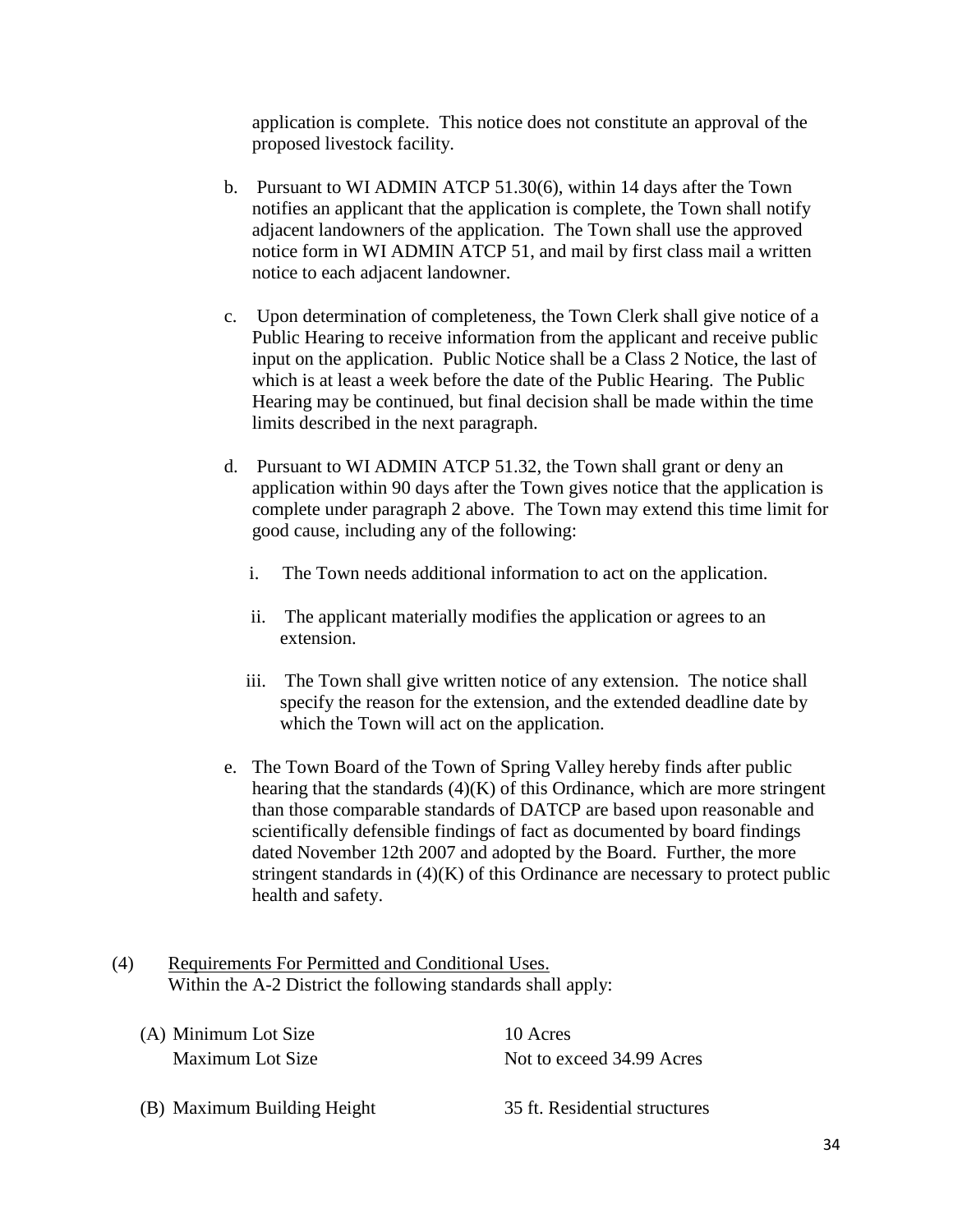| (C) Minimum Front Yard Setback             | 50 feet                    |
|--------------------------------------------|----------------------------|
| (D) Minimum Front Yard Setback (arterials) | 100 feet from right-of-way |
| (E) Minimum Rear Yard Setback              | 50 feet                    |
| (F) Minimum Side Yard Setback:             |                            |
| a. Principle Building                      | 20 feet                    |
| b. Accessory Buildings                     | 10 feet                    |
| (G) Minimum Lot Width                      | $100$ feet                 |

(H)All front yard setbacks are to also refer to Section 9.1 of this Ordinance for setbacks on Federal, State and County Roads.

No maximum on other structures.

- (I) Agricultural use shall be calculated using contiguous parcels.
- (J) Setbacks Relating to Livestock Facilities
- 1. Property Lines. Except as provided for waste storage structures, livestock structures must be located a minimum of 100 feet from the property line if the livestock facility will have fewer than 1,000 animal units, and 200 feet from the property line if the livestock facility will have 1,000 or more animal units. The setback requirement does not prevent the use or expansion of a livestock structure that was located within the setback area prior to the effective date of this setback requirement, except that a structure may not be expanded closer to the property line.
- 2. Public Road Right-of-Way. Except as provided for waste storage structures, livestock structures must be located a minimum of 100 feet from a public road right-of-way if the livestock facility will have fewer than 1,000 animal units, and 150 feet from a public road right-of-way if the livestock facility will have 1,000 or more animal units. This setback requirement does not prevent the use or expansion of a livestock structure that was located within the setback area prior to the effective date of this setback requirement, except that a structure may not be expanded closer to the public road right-of-way.
- 3. Waste Storage Structures. A new waste storage structure may not be located within 350 feet of a property line, or within 350 feet of the nearest point of any public road right-ofway.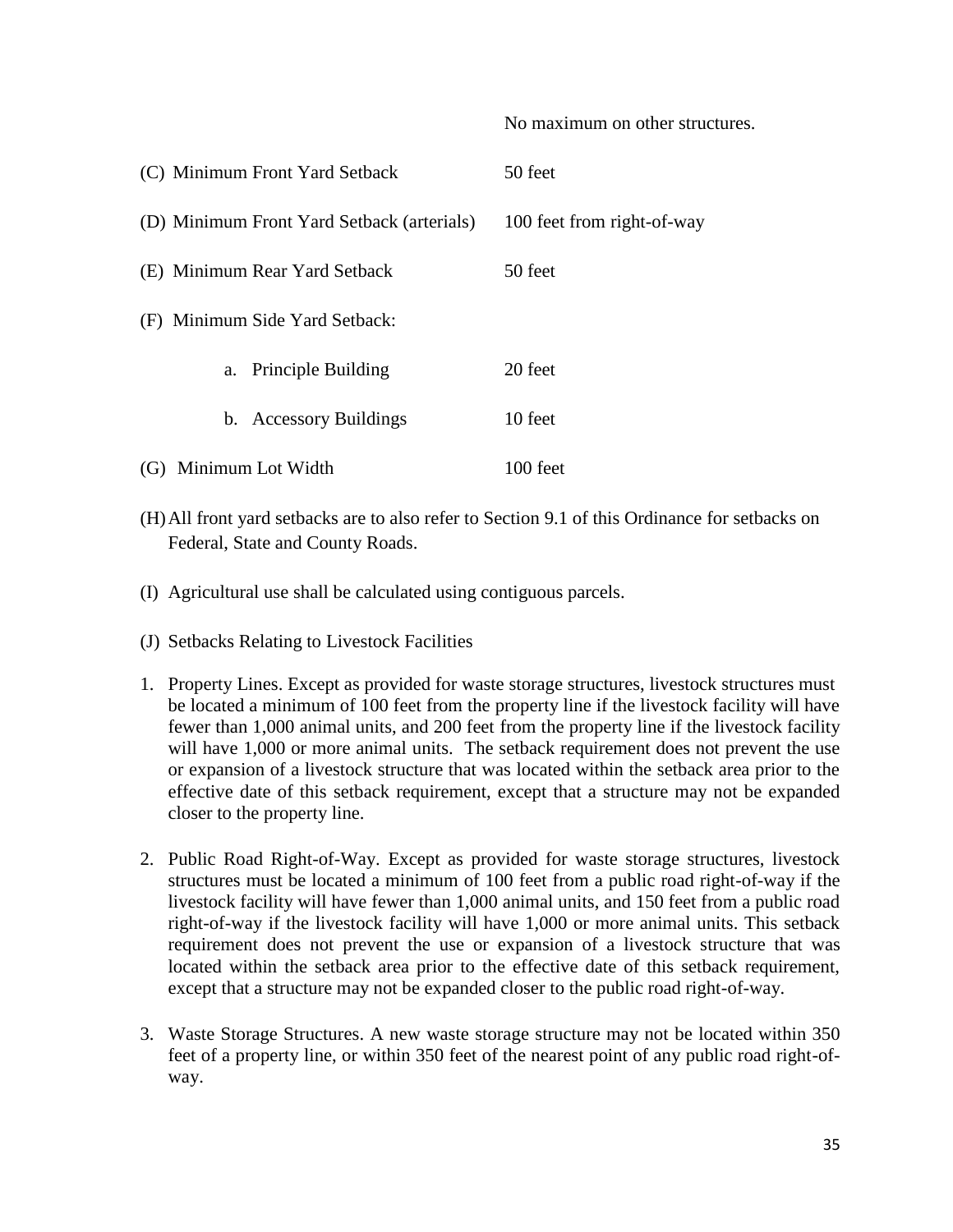A single new waste storage structure may be constructed closer to the property line or public road if a new structure is:

- a. Located on the same tax parcel as a waste storage structure in existence before May 1, 2006;
- b. No larger than the existing structure;
- c. No further than 50 feet from the existing structure; and
- d. No closer to the road or property line than the existing structure.

This setback requirement does not apply to existing waste storage structures, except that an existing structure within 350 feet of a property line may not expand toward that property line or road.

- 4. Water Quality and Related Setbacks.
	- a. Navigable Waters and Wetlands. A livestock facility shall comply with setback and related requirements in any applicable shoreland or wetland zoning ordinances enacted within the scope of authority granted under Sections 59.692, 61.351, or 62.231 of the Wisconsin Statutes.
	- b. Floodplain. A livestock facility shall comply with setback and related requirements in any applicable flood plain zoning ordinance that is enacted within the scope of statutory authority under Section 87.30 of the Wisconsin Statues.
	- c. Wells. All wells located within a livestock facility shall comply with Chapters NR 811 and 812 of the WI ADMIN CODE. New or substantially altered livestock structures shall be separated from existing wells by the distances required in said Chapters NR 811 and 812, regardless of whether the livestock facility operator owns the land in which the wells are located. A livestock structure in existence on May 1, 2006, may be altered as long as the alteration does not reduce the distance between the livestock structure and an existing well.
	- d. Single-Family Residence. No single-family residence shall be constructed within 1,000 feet of a livestock structure or building, including animal waste storage areas. This provision shall not apply to dwelling units that are accessory to a livestock facility.
- (K) All new livestock facilities housing one hundred and ninety nine (199) or one (1) animal unit per acre or less must meet the agricultural performance standards and prohibitions prior to populating the site with animals as identified in sections NR 151.05 through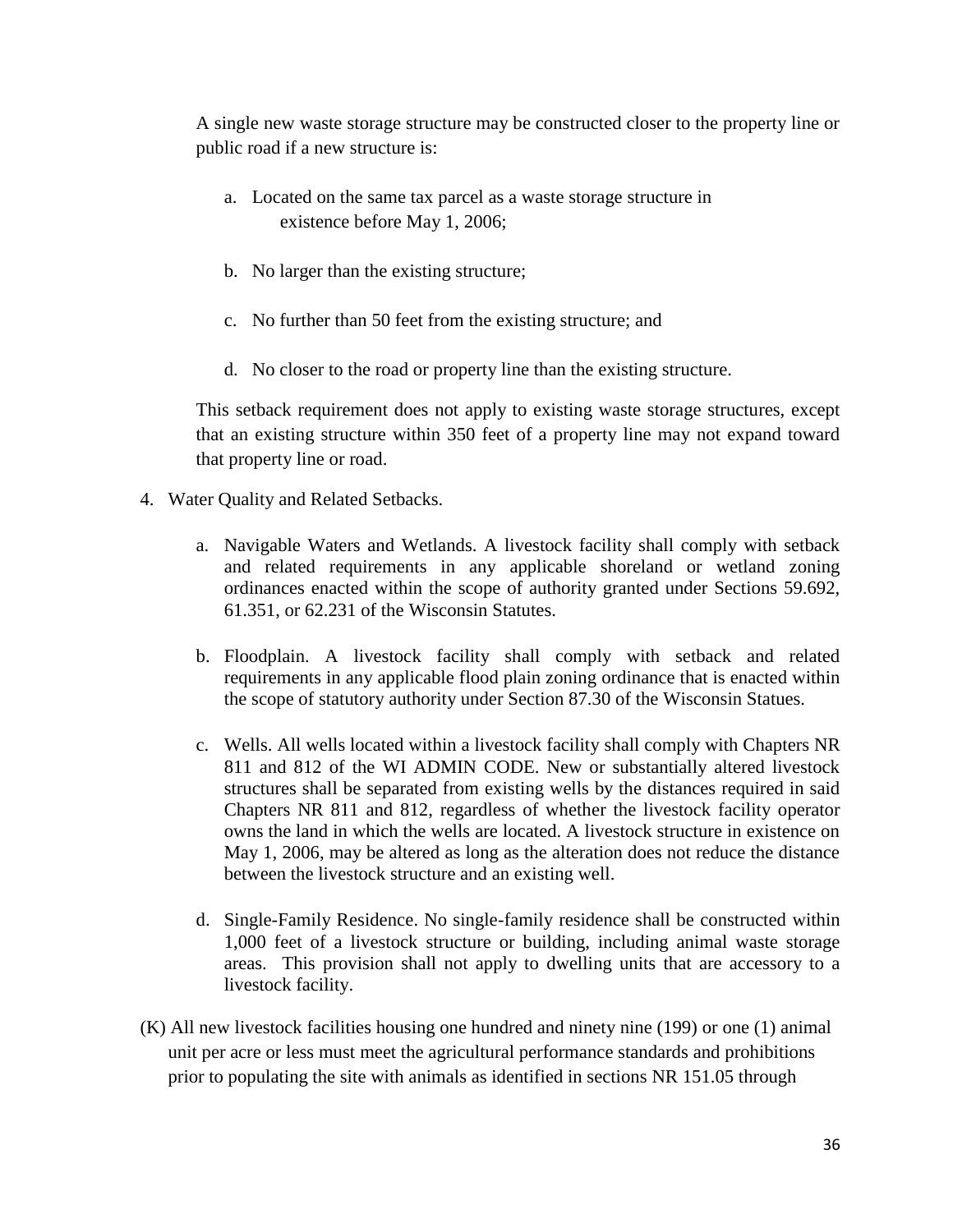151.08 of the Wisconsin Administrative Code, pursuant to requirements of section 281.16 of the Wisconsin Statutes.

All expanding livestock facilities, when the expansion is greater than 20% of the existing animal units present on October 14, 1997 will remain with a composite of one hundred and ninety nine (199) or one (1) animal unit per acre or less, must at a minimum meet the agricultural performance standards and prohibitions prior to populating the site with animals as identified in sections NR 151.05 through NR 151.08 of the Wisconsin Administrative Code, pursuant to requirements of section 281.16 of the Wisconsin Statutes. Note: the NR 151 requirements only apply to the proposed expansion component, not the existing facility as of October 14, 1997.

The Rock County Land Conservation Department will review all documents submitted to the town for review and verify that all performance standards and prohibitions are met and will provide a findings of fact report to the town board.

(5) Prohibited Uses

No structure or improvement may be built, or land used, in this district unless it is a Permitted Use or Conditional Use in this district

#### (6) Rezoning Land in the Farmland Preservation Zoning District

- (A) The Town of Spring Valley may rezone land out of the farmland preservation zoning district if it meets the following in writing, in addition to following the requirements of Section 7:
	- 1. The rezoned land is better suited for a use not allowed in the farmland preservation zoning district.
	- 2. The rezoning is consistent with any applicable comprehensive plan.
	- 3. The rezoning is substantially consistent with the County certified farmland preservation plan.
	- 4. The rezoning will not substantially impair or limit current or future agricultural use of other protected farmland.
- (B) The Town shall by March 1 of each year provide to the DATCP and the County a report of the number of acres that the political subdivision has rezoned out of a Agricultural Zoning District during the previous year and a map that clearly shows the location of those acres.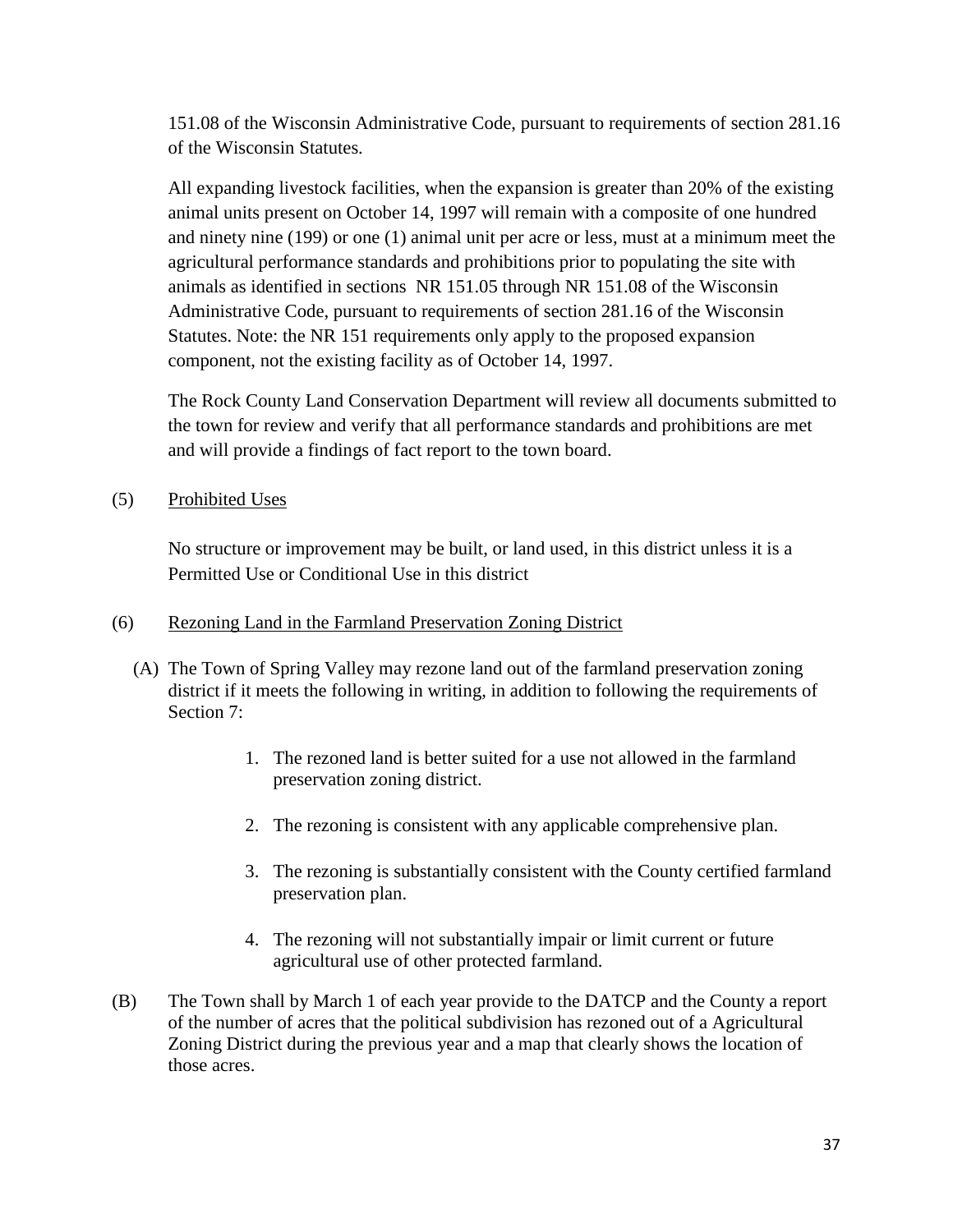(C) Farm dwellings prior to \_\_\_\_\_\_\_\_\_\_\_\_\_and related farm structures may be separated from the farm plot with up to five (5) acres. The remaining portion of the original parcel shall conform to the standards of the A-1 or A-2, and the new parcel with the dwelling shall be zoned A-3 and conform to the standards of the A-3 district.

## **4.6 AGRICULTURAL DISTRICT THREE (A-3)**

(1) Purpose and Intent of Agricultural District Three (A-3).

The purpose of the A-3 District is to provide a mixture of low density residential and agricultural land uses which are consistent with the goals and objectives of the Town Comprehensive Plan for smaller scale agricultural operations. This district is designed to permit utilization of relatively small land parcels in predominantly agricultural area for combined rural residential/agricultural use. The A-3 District is intended to be applied to those rural lands that have marginal utility for agricultural use because of soil type, lot configuration and/or topography. The A-3 District consists of soils which do not have on-site sewer limitations and are not prime agricultural soils.

### (2) Permitted Uses

The following uses are permitted in this district:

- (A) Single family dwellings but not to include a major subdivision as defined in this ordinance. Mobile Homes or Manufactured Homes only when located in a manufactured home park. One private garage for each residential parcel.
- (B) General farming including livestock and poultry raising, nurseries, greenhouses and other similar enterprises or uses, except fur farms and farms operated for the disposal or reduction of garbage, sewage, rubbish or offal provided that no greenhouses or buildings for the housing of livestock or poultry shall be located within 100 feet of any boundary of a residential or commercial lot other than that of the owner or lessee of such greenhouses or buildings containing such livestock or poultry. No barbwire fences forward of the front yard setback or building line whichever is greater.
- (C) In-season roadside stands for the sale of farm products produced on the premises, and up to two unlighted signs not larger than eight square feet each advertising such sale.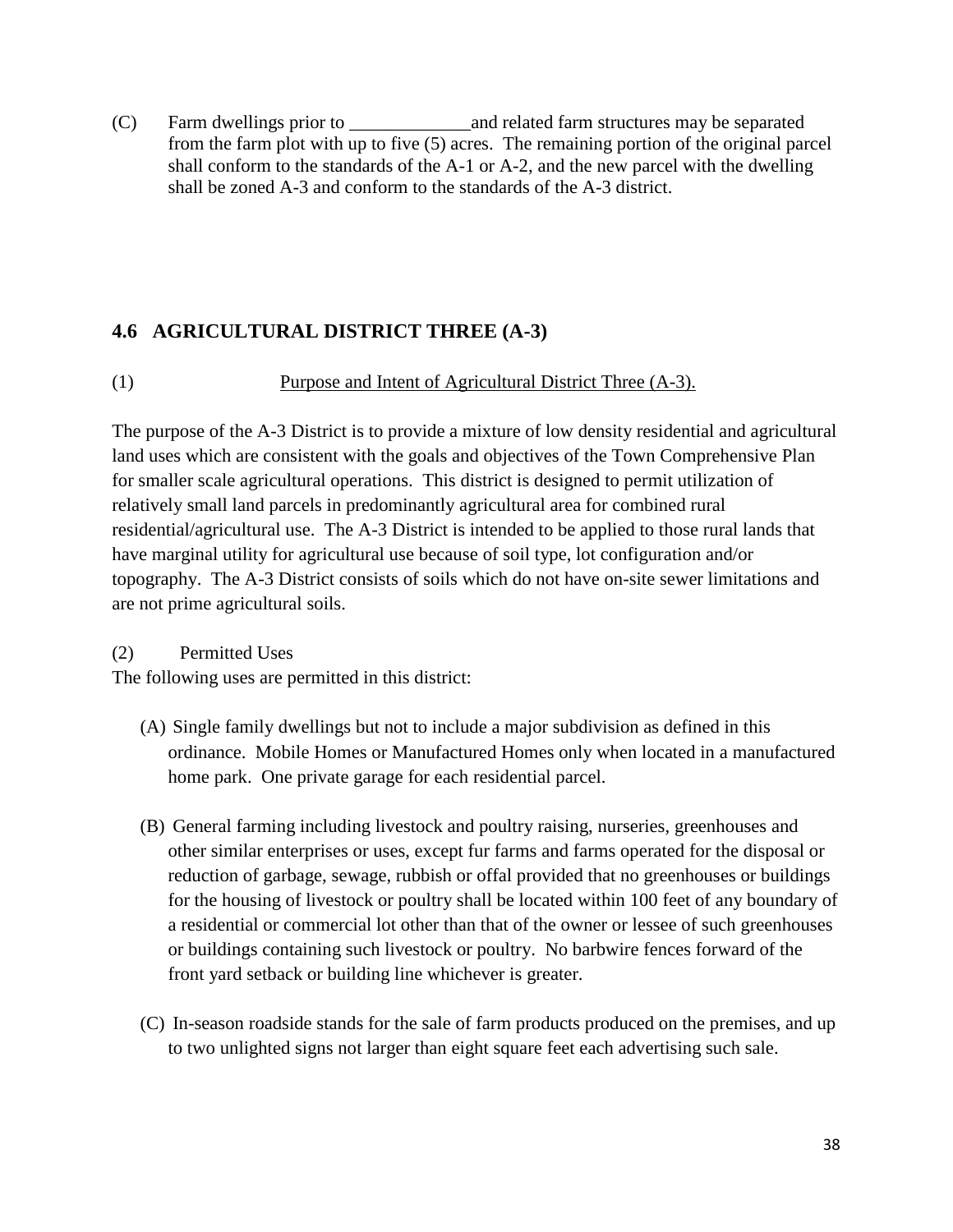- (D) Fur farms, kennels, insect breeding facilities, greenhouses, and other agricultural uses that may cause noxious odors or noise.
- (E) Gardening, including truck gardens, nurseries and greenhouses, but not including the raising or keeping of poultry, livestock, bees or fur bearing animals, including rabbits, except as otherwise herein provided.
- (F) Governmental buildings, except sewerage disposal plants, garbage incinerators and buildings for the repair or storage of road building or maintenance machinery.
- (G) Public parks, playgrounds, recreational and community center buildings and grounds.
- (H) Graded schools, churches and their affiliated uses.
- (I) Public buildings, except sewage plants, garbage incinerators, landfills, warehouses, garages, shops and storage areas.
- (J) Water storage facilities and their accessory structures.
- (K) Accessory buildings, including buildings clearly incidental to the residential use of the property; provided, however that no accessory building may be used as a separate dwelling unit. There shall be no more than two (2) accessory buildings per lot.
- (L) Uses customarily incident to any of the above uses; provided that no such use generates traffic or noise that would create a public or private nuisance.
- (M) Pre-existing residences, whose initial construction began before April 1, 1994 and which were conforming structures as of that date, are hereby continued as a permitted residential use and are exempt from the limitations imposed and authorized under Section 10, Nonconforming Uses of this Ordinance.
- (3) Conditional Uses.
	- (A) The procedure for obtaining a Conditional Use Permit is as follows:
		- (1) A Conditional Use Permit Application is submitted to the Town Clerk.

(2) The Conditional Use Permit Application shall be reviewed by the Planning and Zoning Committee (hereafter called the Committee), as to potential problems that may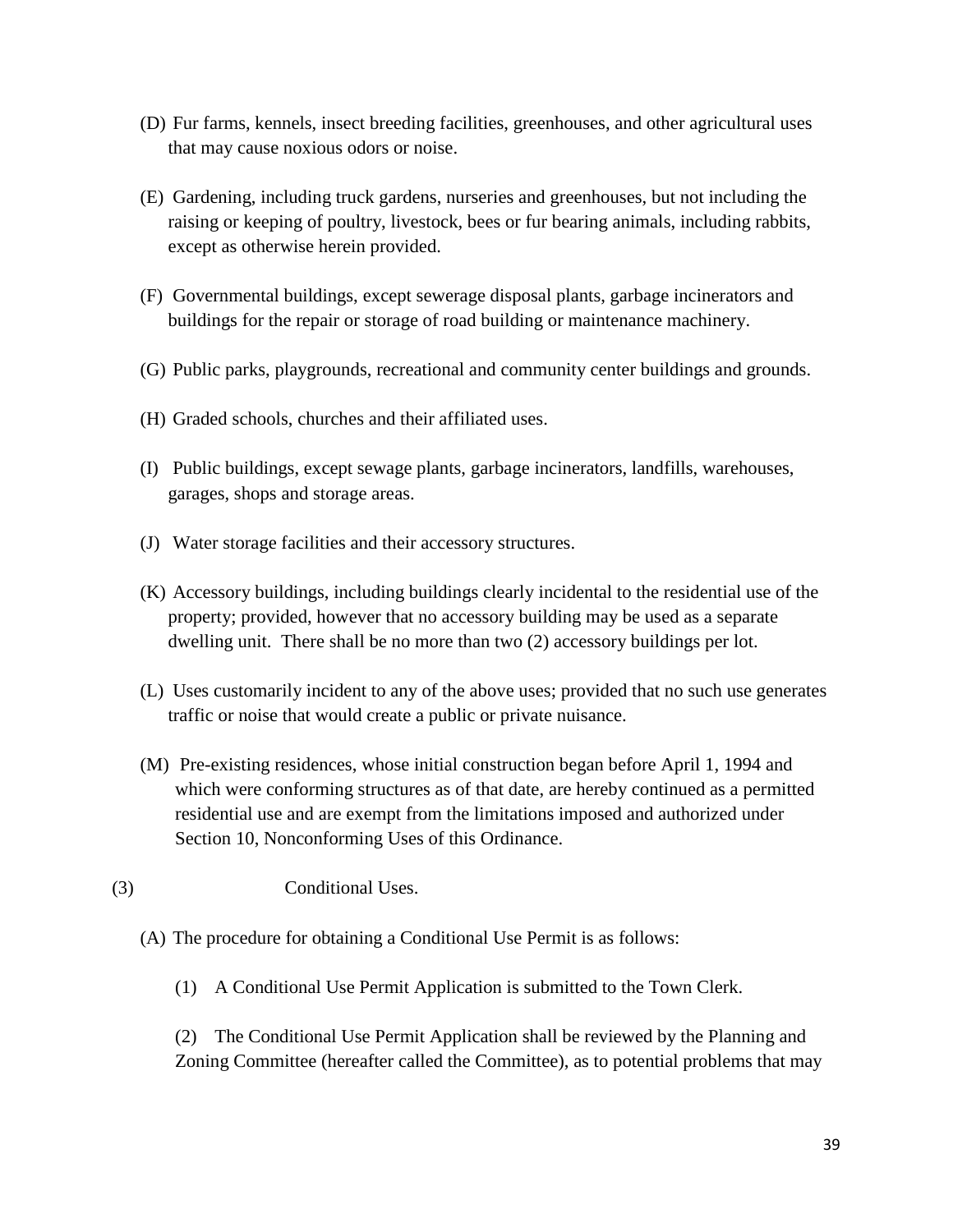effect the community, enjoining parcels, occupants of adjoining parcels, and/or the physical environment.

(3) Upon consideration of these factors and the standards in Chapter 5 of this Ordinance, the Committee shall recommend to the Town Board approval or denial of the Conditional Use Permit along with conditions of approval, if any.

(4) A public hearing on the application shall be held by the Town Board.

(5) Upon consideration of the information obtained at the public hearing, the recommendation of the Committee and the standards in Chapter 5 of the Ordinance, the Town Board may approve, approve with conditions or deny the conditional use application.

(6) Upon approval the Town Clerk is to forward a copy of the approved conditional use application and any conditions of approval to the County Planning and Development Agency. The County will enumerate the conditional use on the official Zoning Map and enter the record into the Town's Conditional Use Data Base.

- (B) Conditional Use Permits are assigned to a parcel of land or a particular location on the parcel, not the person who owns the land. Conditional Use Permits are revocable by majority vote of the Town Board if the conditional use is not actively utilized for a period of one (1) year, conditions of approval are not being met, or the conditional use is expanded without Town Board approval. In the event the Conditional Use Permit is not actively utilized for a period of two years after the date of issuance it shall be automatically revoked at the end of said two year period.
- (C) The following land use and improvements are conditional uses in this district:

1. Home occupation, when such operation is incidental to the residential use of the premises and does not involve any external alteration that would effect a substantial change in the residential character of the building.

2. Institutions of a charitable or philanthropic nature, hospitals, clinics and sanitariums. Libraries, museums and community buildings, private clubs and fraternities, except those who principal activity is a service customarily carried on as a business, and except also riding clubs.

3. Mobile homes or manufactured homes provided that only one mobile home or manufactured home will be permitted in conjunction with an established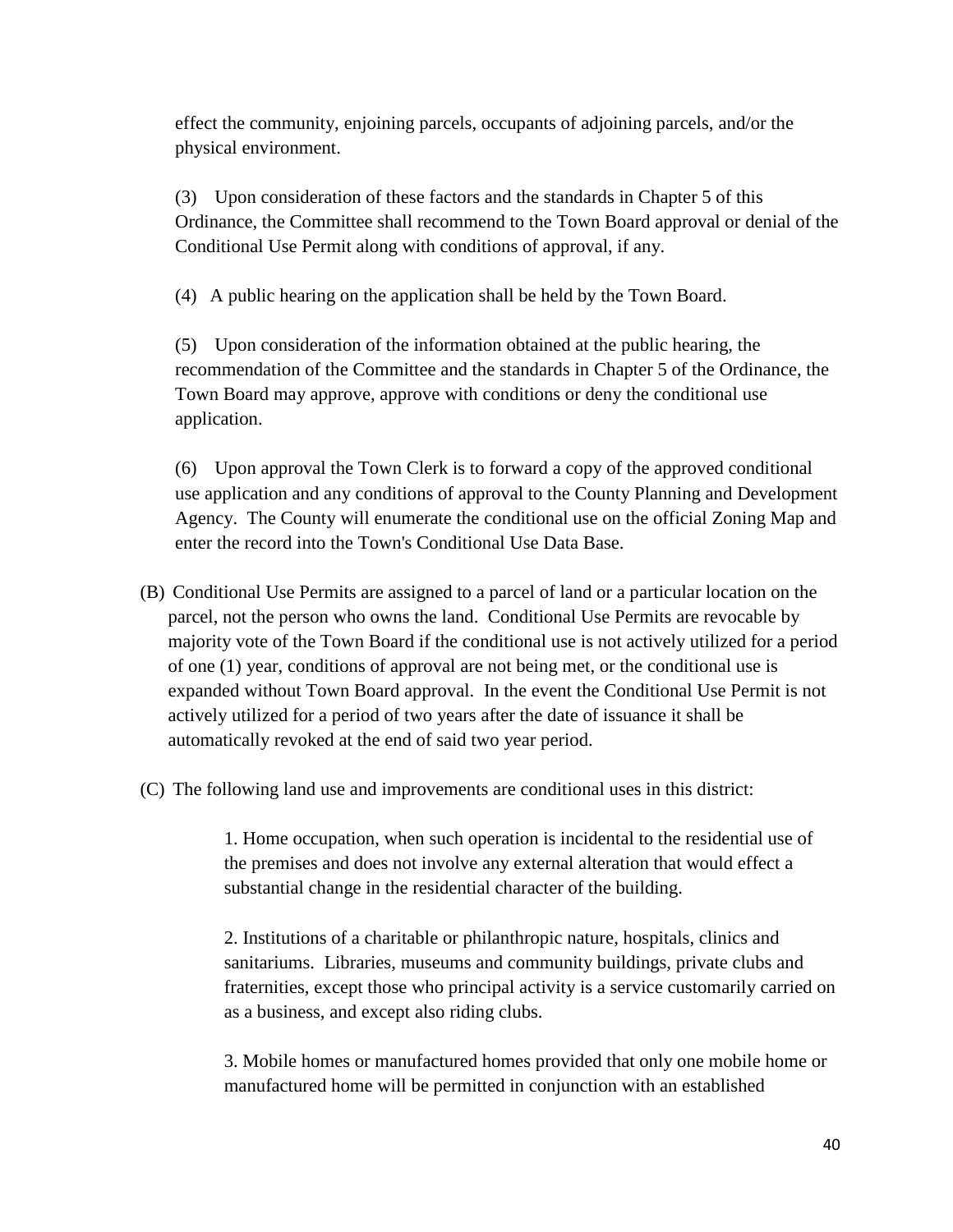farmstead and that the head of the occupant household of such mobile home or manufactured home is employed in connection with the farm operation.

| (4) | Requirements for Permitted and Conditional Uses                      |                     |
|-----|----------------------------------------------------------------------|---------------------|
|     | (A) Minimum Front Yard Setback                                       | 50 ft               |
|     | (B) Minimum Front Yard Setback (arterials) 100 ft. from right-of way |                     |
|     | (C) Side Yard Setback                                                |                     |
|     | 1. Principal Buildings                                               | 20 ft. on each side |
|     | 2. Accessory Buildings                                               | 10 ft. on each side |
|     | (D) Minimum Rear Yard Setback                                        | 50 ft.              |

- (E) Minimum Lot Area 1 acre
- 5. Maximum lot coverage not to exceed 12.5% of total lot.
- 6. Animals per acre one large farm animal, twelve (12) fowl or twelve (12) rabbits per acre shall be permitted. Additional animals per acre will require a permit from the Town Board. This provision does not apply to household pets.
- 7. All front yard setbacks are to also refer to Section 9.1 of this Ordinance for setbacks on Federal, State and County Roads.
- (5) Prohibited Uses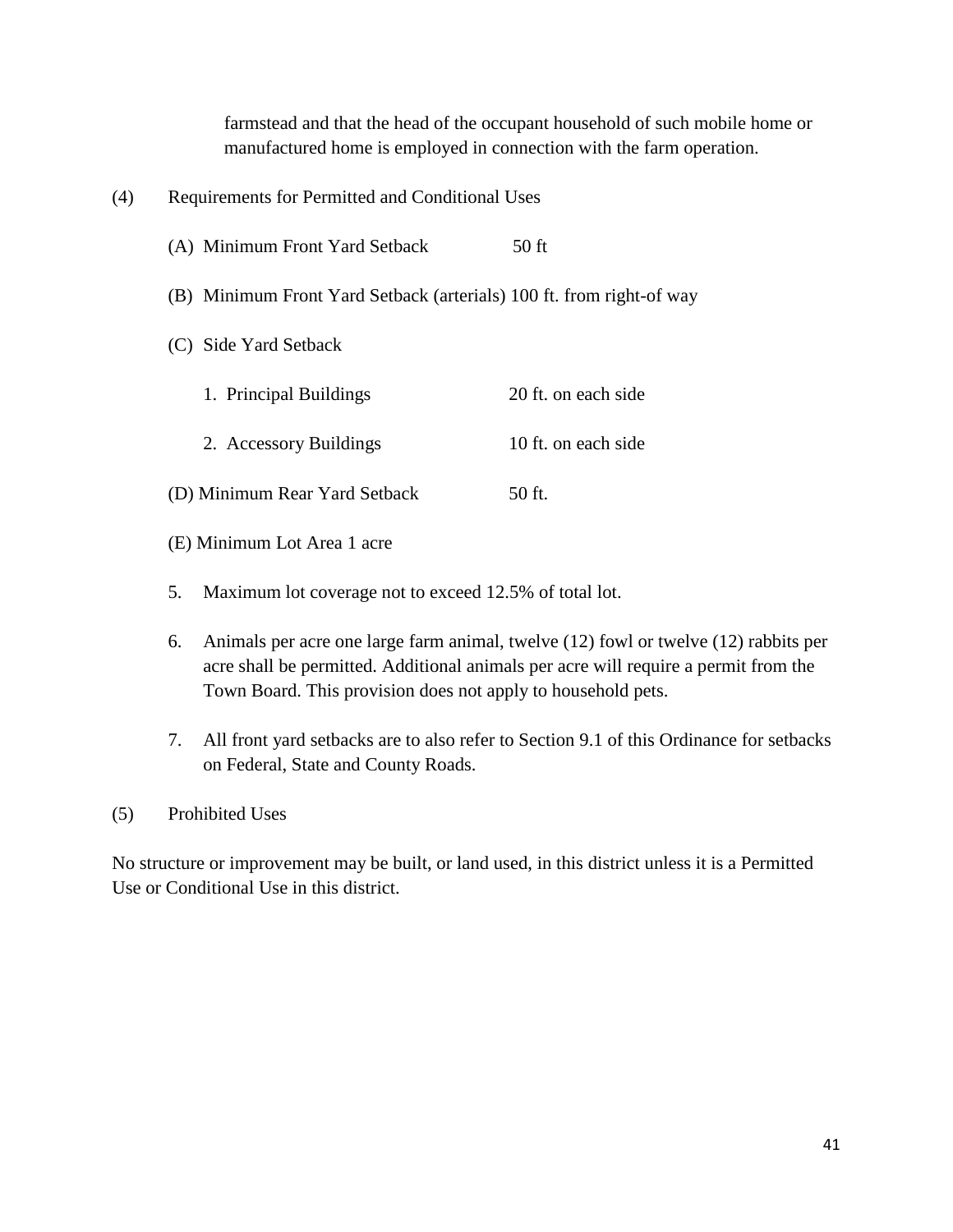# **4.7 LOCAL BUSINESS DISTRICT ONE (B-1)**

#### (1) Purpose and Intent of Local Business District One B-1

The purpose of the B-1 District is to provide a means of obtaining the commercial goals and objectives of the Town Comprehensive Plan. The intent of this district is to accommodate certain limited sales and service facilities adjacent to residential areas which constitute a convenience to residents in the neighborhood and be compatible with residential uses.

#### (2) Permitted Uses

- (A)Stores and shops in which items are sold directly to the public for consumption elsewhere than on the premises to include: grocery: hardware; clothing and apparel stores; drug and beverage stores; bakeries; magazine and tobacco stores; coffee shops; laundry and dry cleaners; gift shops; parking areas and the similar retail establishments normally found in the neighborhood shopping centers.
- (B) Professional Offices for physicians, dentists, attorneys, real estate, insurance sales, and similar professional services in which services are offered to the general public on the premises.
- (C) Personal services to include barbershops, beauty salons, tailor shops, and coin operated laundromats.
- (D)Governmental and cultural uses such as fire and police stations, community centers, libraries, public emergency shelters, taverns, parks, and playgrounds.

#### (3) Conditional Uses.

- (A)The procedure for obtaining a Conditional Use Permit is as follows:
	- 1. A Conditional Use Permit Application is submitted to the Town Clerk.
	- 2. The Conditional Use Permit Application shall be reviewed by the Planning and Zoning Committee (hereafter called the Committee), as to potential problems that may effect the community, enjoining parcels, occupants of adjoining parcels, and/or the physical environment.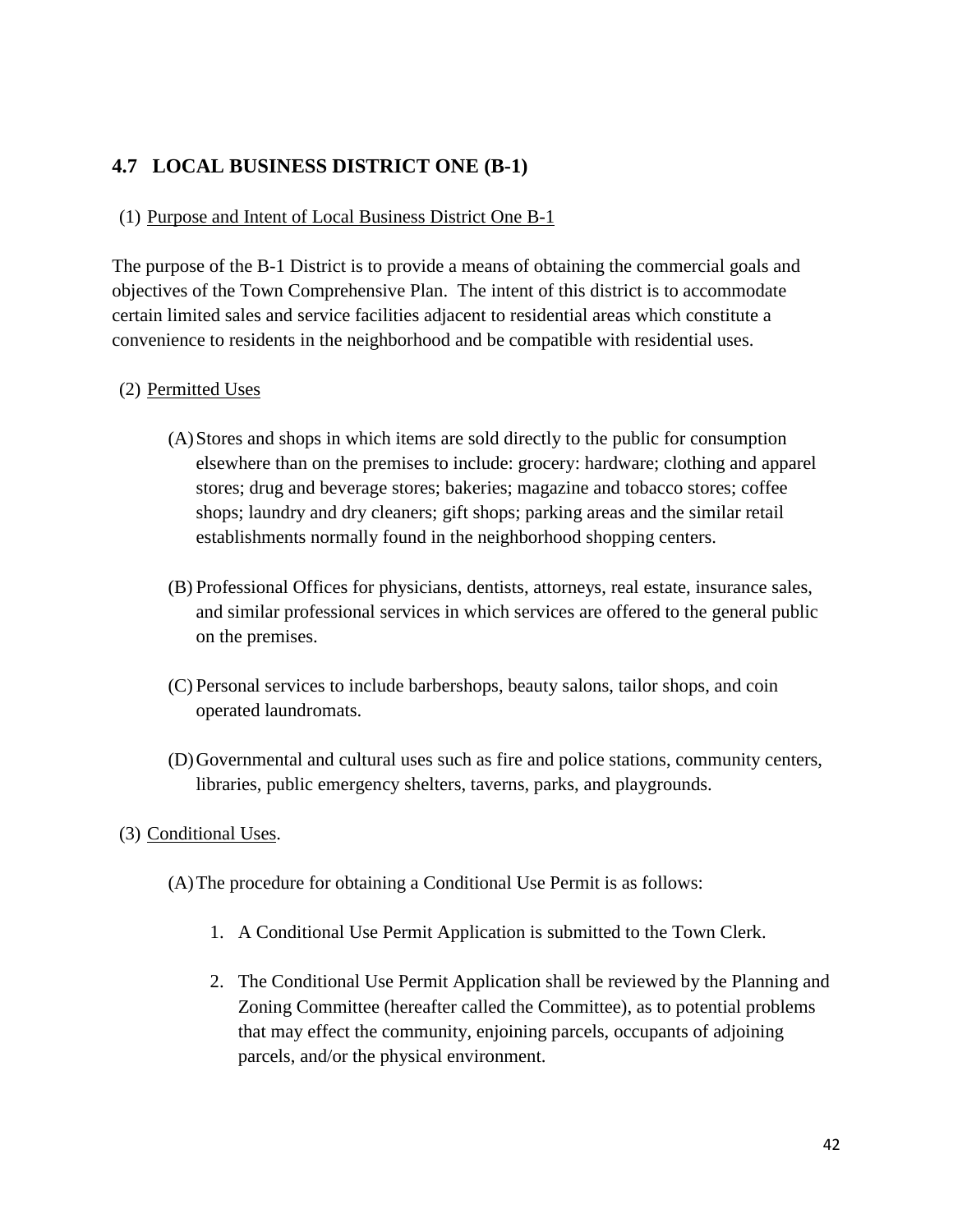- 3. Upon consideration of these factors and the standards in Chapter 5 of this Ordinance, the Committee shall recommend to the Town Board approval or denial of the Conditional Use Permit along with conditions of approval, if any.
- 4. A public hearing on the application shall be held by the Town Board.
- 5. Upon consideration of the information obtained at the public hearing, the recommendation of the Committee and the standards in Chapter 5 of the Ordinance, the Town Board may approve, approve with conditions or deny the conditional use application.
- 6. Upon approval the Town Clerk is to forward a copy of the approved conditional use application and any conditions of approval to the County Planning and Development Agency. The County will enumerate the conditional use on the official Zoning Map and enter the record into the Town's Conditional Use Data Base.
- (B) Conditional Use Permits are assigned to a parcel of land or a particular location on the parcel, not the person who owns the land. Conditional Use Permits are revocable by majority vote of the Town Board if the conditional use is not actively utilized for a period of one (1) year, conditions of approval are not being met, or the conditional use is expanded without Town Board approval. In the event the Conditional Use Permit is not actively utilized for a period of two years after the date of issuance it shall be automatically revoked at the end of said two year period.
- (C) The following land uses and improvements are conditional uses in this district:
	- 1. Single family residences but only in conjunction with and accessory to another permitted use for residential quarters for the owner, proprietor, commercial tenant, employee, or caretaker located in the same building as the business.
	- 2. Lodges and fraternal buildings, nursing and retirement homes, nursery and day care centers, restaurants and taverns.
	- 3. All public utility facilities, sewage treatment facilities.
	- 4. Animal hospitals and clinics, excluding open kennels and exercise yards.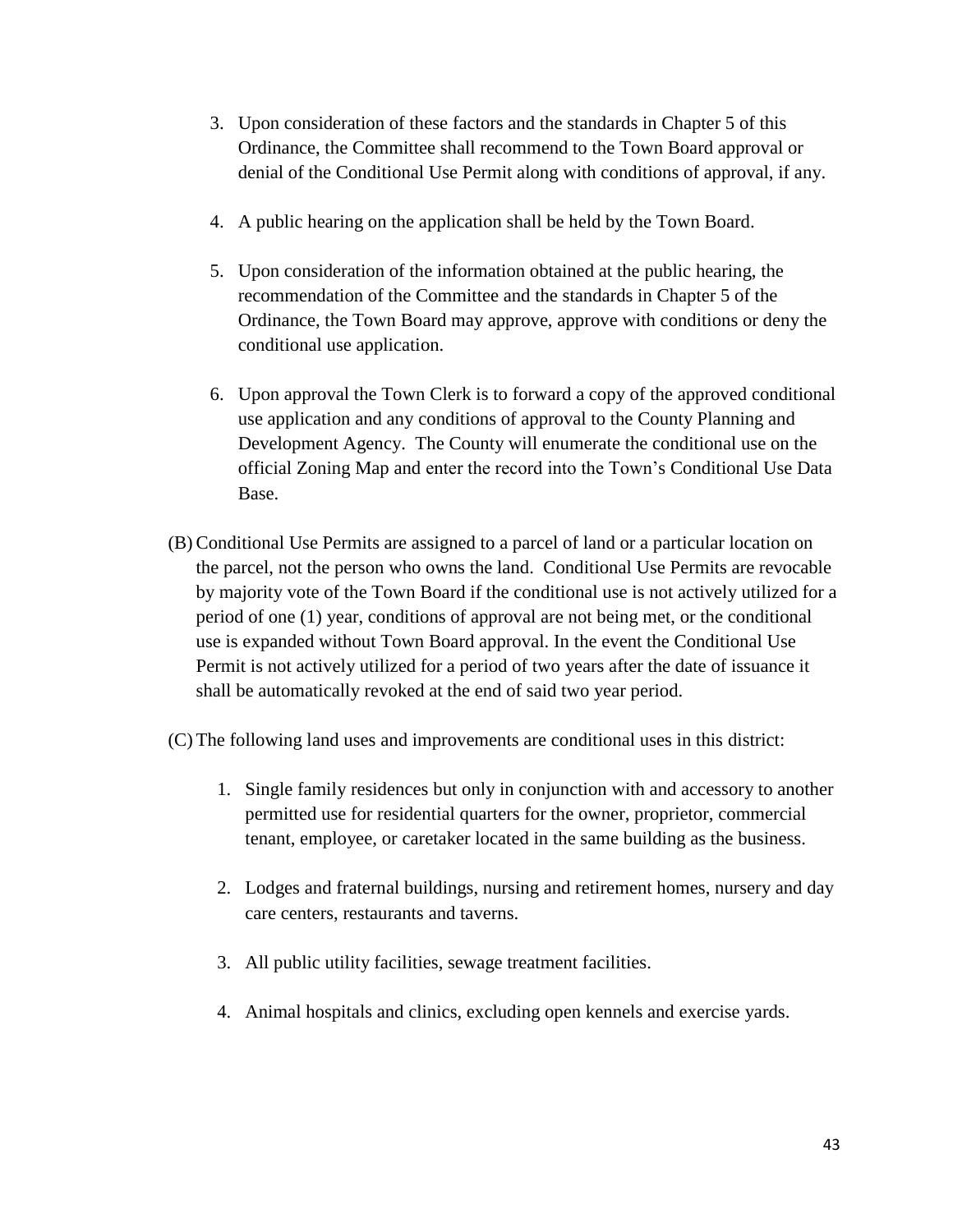| Requirements for Permitted and Conditional Uses.<br>(4) |                                                                       |
|---------------------------------------------------------|-----------------------------------------------------------------------|
| (A) Maximum Building Height                             | 35 ft.                                                                |
| (B) Minimum Frontage on Public Road                     | 50 ft.                                                                |
| (C) Minimum Floor Area                                  | 3,000 sq. ft.                                                         |
| (D) Parking Requirements                                | One 300 sq. ft.<br>parking space for<br>each 300 sq. ft.<br>building. |
| (E) Minimum Lot Area (Sewered)<br><b>Setbacks</b>       | 7,500 sq. ft.                                                         |
| Front Yard                                              | 30 ft.                                                                |
| Rear Yard                                               | 12 ft.                                                                |
| Side Yard                                               | 10 ft.                                                                |
| Width at Building Line                                  | 75 ft.                                                                |
| (F) Minimum Lot Area (Unsewered<br><b>Setbacks</b>      | 40,000 sq. ft.*                                                       |
| Front Yard                                              | 50 ft.                                                                |
| Rear Yard                                               | 25 ft.                                                                |
| Side Yard                                               | 15 ft.                                                                |
| Width at Building Line                                  | 100 ft.                                                               |
| (G) Accessory Building Setback                          | 5 ft.                                                                 |

(H)All front yard setbacks are to also refer to Section 9.1 of this Ordinance for setbacks on Federal, State and County roads.

\* Soil type may require a larger lot size as to Rock County Sanitary Code.

#### (5) Prohibited Uses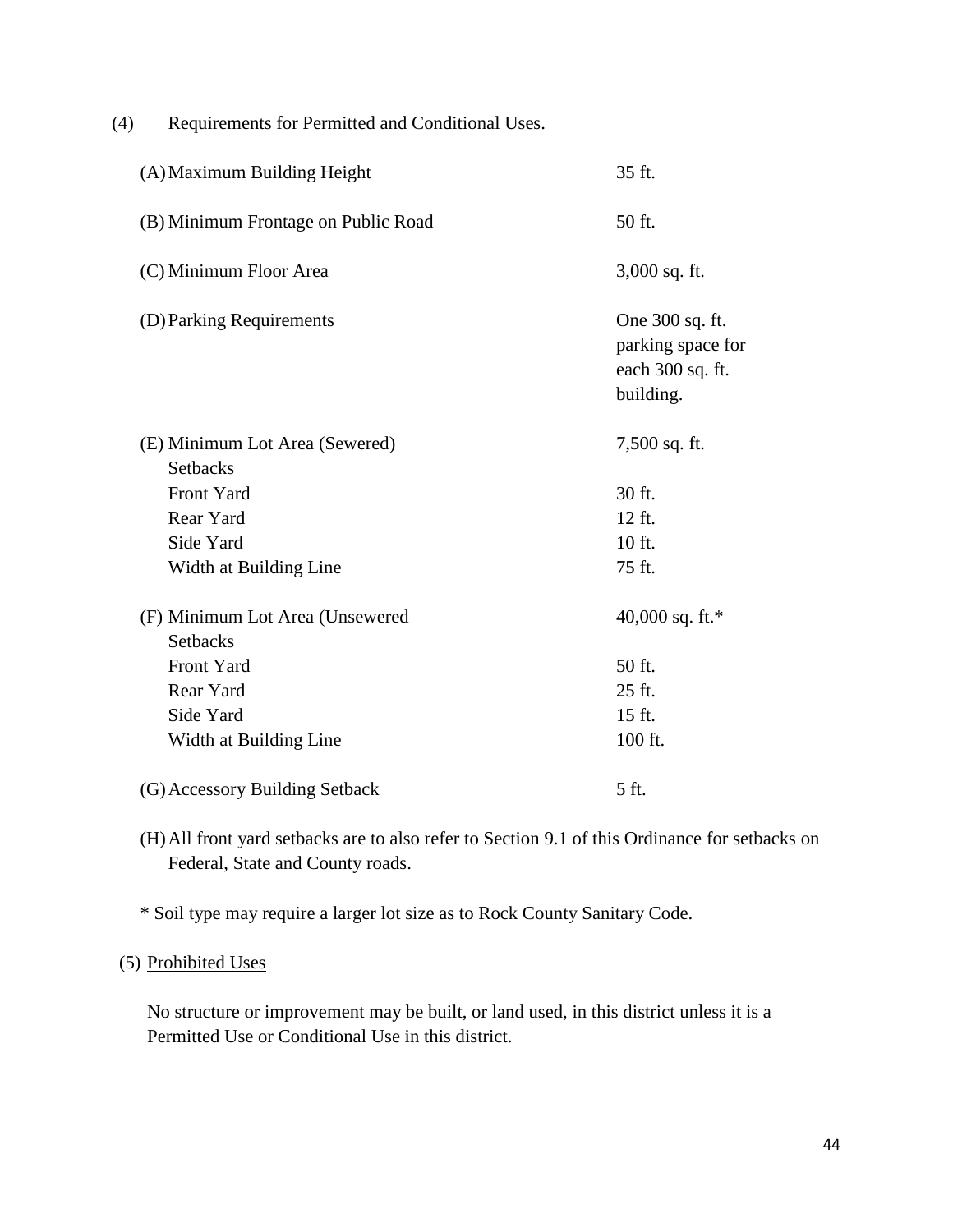# **4.8 COMMERCIAL HIGHWAY INTERCHANGE DISTRICT (CHI)**

### (1) Purpose and Intent of Commercial Highway Interchange District (CHI)

The purpose of the CHI District is to provide a means of obtaining the commercial and transportation goals and objectives of the Town Comprehensive Plan. The CHI District is to provide facilities to serve the traveling public at locations along federal and state highway routes. This district is intended to provide and protect sites that are suited to highway service development from haphazard development that could destroy the best use of such sites for their unique business functions.

### (2) Permitted Uses

- (A)The following uses are permitted uses in this district.
- (B) Gasoline service stations; provided further that all gasoline pumps, storage tanks, and accessory equipment must be located at least 100 feet from any existing or officially proposed street line.
- (C) Automobile repair shops, including shops for general mechanical repairs, and repair of tires, but not including establishments for rebuilding, retreading, recapping, vulcanizing, or manufacturing tires, and not including establishments for painting automobiles on major automobile body or engine repair.
- (D)Leasing of passenger automobiles, limousines or trucks, without drivers, or of truck trailers or utility trailers.
- (E) Establishments engaged in the daily or extended term rental or leasing of house trailers, mobile homes, or campers.
- (F) Hotels, motor hotels, motels, tourist courts, tourist rooms, etc.
- (G)Restaurants, taverns, lunch rooms and other eating places, including drive-in type establishments.
- (H)Commercial parking lots, parking garages, parking structures.
- (I) Tourist-oriented retail shops, including souvenir shops, gift shops, and flea markets.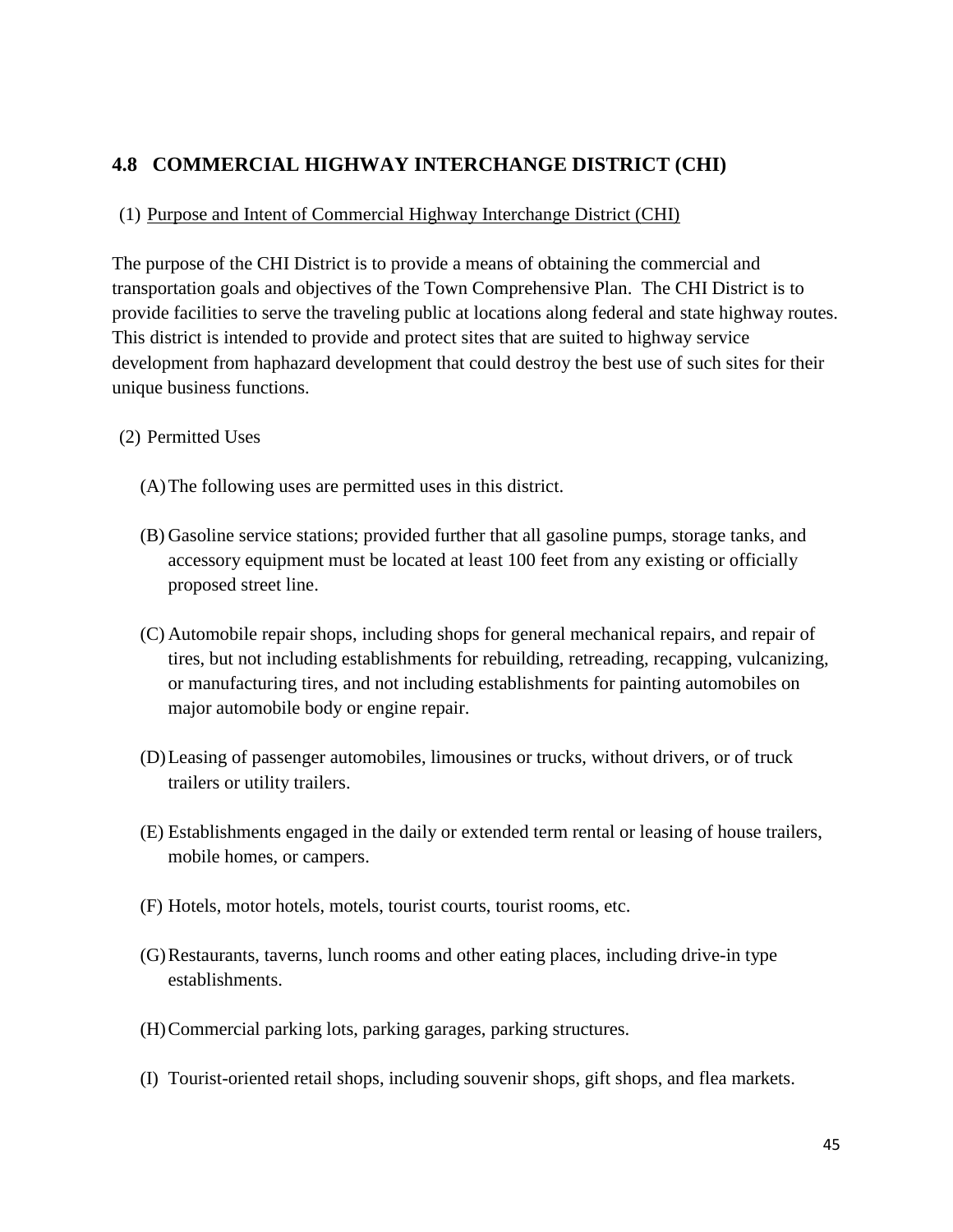(J) Residential use only when an integral part of the commercial building.

### (3) Conditional Uses.

(A)The procedure for obtaining a Conditional Use Permit is as follows:

- 1. A Conditional Use Permit Application is submitted to the Town Clerk.
- 2. The Conditional Use Permit Application shall be reviewed by the Planning and Zoning Committee (hereafter called the Committee), as to potential problems that may effect the community, enjoining parcels, occupants of adjoining parcels, and/or the physical environment.
- 3. Upon consideration of these factors and the standards in Chapter 5 of this Ordinance, the Committee shall recommend to the Town Board approval or denial of the Conditional Use Permit along with conditions of approval, if any.
- 4. A public hearing on the application shall be held by the Town Board.
- 5. Upon consideration of the information obtained at the public hearing, the recommendation of the Committee and the standards in Chapter 5 of the Ordinance, the Town Board may approve, approve with conditions or deny the conditional use application.
- 6. Upon approval the Town Clerk is to forward a copy of the approved conditional use application and any conditions of approval to the County Planning and Development Agency. The County will enumerate the conditional use on the official Zoning Map and enter the record into the Town's Conditional Use Data Base.
- (B) Conditional Use Permits are assigned to a parcel of land or a particular location on the parcel, not the person who owns the land. Conditional Use Permits are revocable by majority vote of the Town Board if the conditional use is not actively utilized for a period of one (1) year, conditions of approval are not being met, or the conditional use is expanded without Town Board approval. In the event the Conditional Use Permit is not actively utilized for a period of two years after the date of issuance it shall be automatically revoked at the end of said two year period.
- (C) The following land uses and improvements are conditional uses in this district: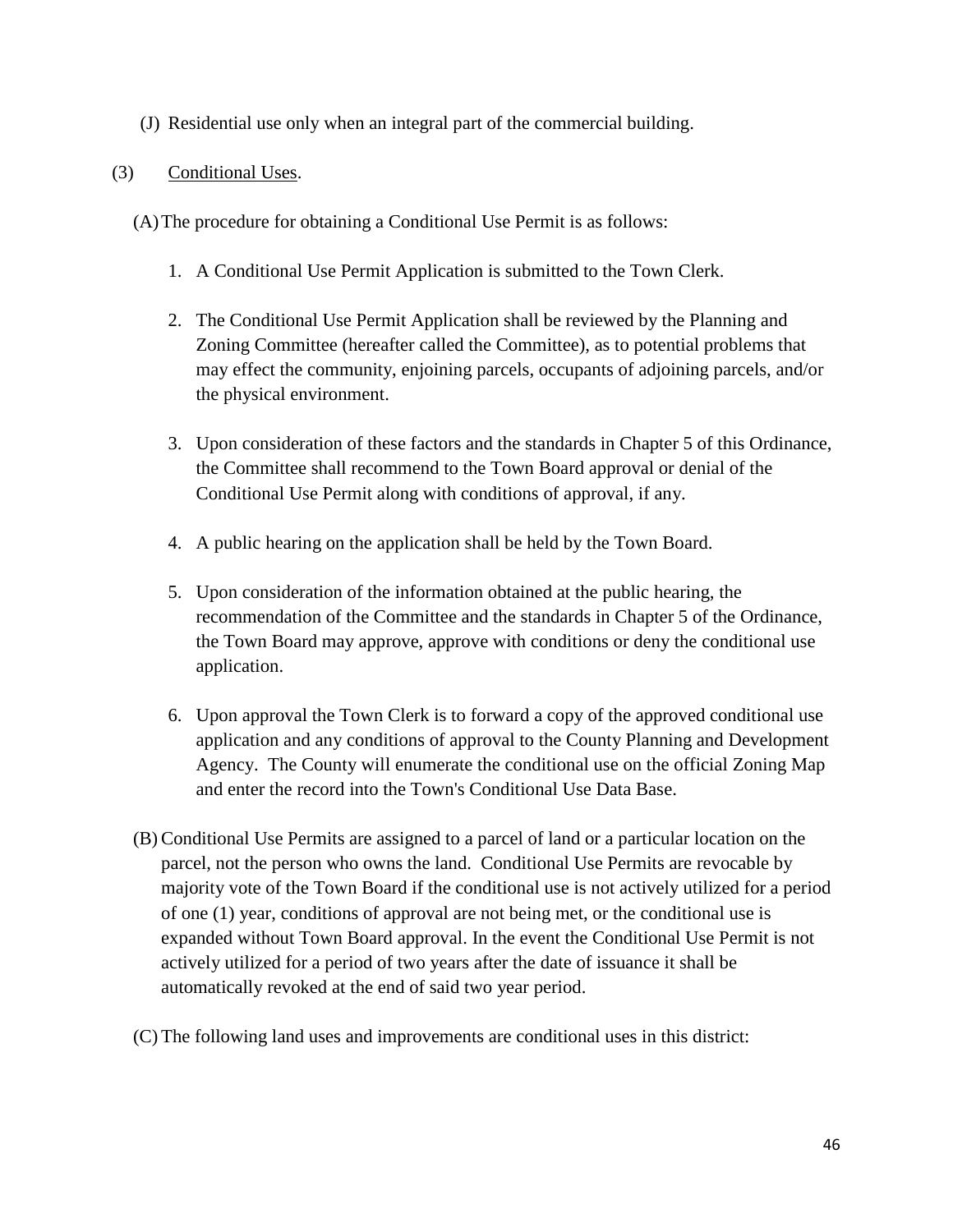- 1. Seasonal roadside stands for the sale of vegetables, fruit, or other farm products, but not other types of products or merchandise.
- 2. Wholesale merchandise establishments.
- 3. Warehouses.
- 4. Motor carrier facilities.
- 5. Travel Trailer Parks, specifically, parcels of land in which two or more spaces are occupied, or intended for occupancy, by travel trailers or "campers", and for transient dwelling purposes only. This provision shall include by reference the definitions of "Travel Trailer Park" and "Travel Trailer" set forth in Section 14 of this Ordinance.

#### (4) Requirements for Permitted and Conditional Uses.

| (A) Maximum Building Height             | 35 ft.  |
|-----------------------------------------|---------|
| (B) Minimum Front Yard Setback          | 50 ft.  |
| (C) Minimum Rear Yard Setback           | 50 ft.  |
| (D) Minimum Lot Width at Building Line  | 100 ft. |
| (E) Minimum Lot Frontage on Public Road | 50 ft.  |
| (F) Minimum Lot Area                    | 3 Acres |
| (G) Minimum Side Yard Setback           | 15 ft.  |

(H)Truck Unloading Area Sufficient space so that no streets or alleys need be blocked.

- (I) Off-Street Parking, Public Gathering 1 space per 3 seats if applicable or 1 space per 300 sq. ft.
- (J) Maximum Lot Coverage Ratio of All Buildings to Lot Size 5 (lot) to 1 (Building).
- (K)Site Design using the information in Section 7 of this Ordinance as a guideline.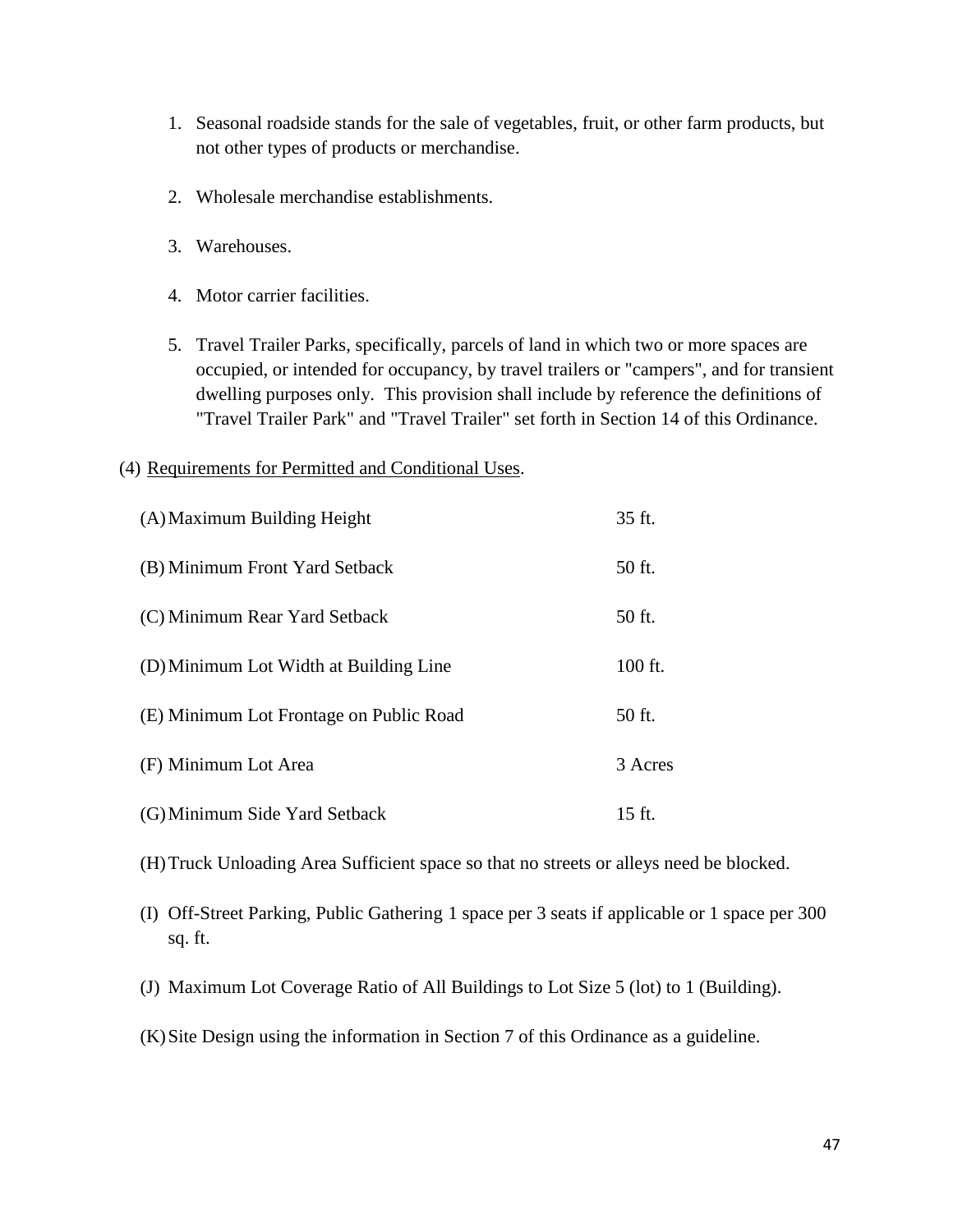- (L) Natural Features such as drainage areas, wet soils, and steep slopes shall be designed into the site plan.
- (M) Not less than twenty (20) percent of the area of each parcel as it existed when first covered by this ordinance shall be permanently reserved for grass, flowers, shrubs, cover plants, trees, or equivalent esthetic treatment (green area) within the area between the front of the principle building and the front yard line. Driveways or parking lots shall not qualify for such a green area but ponds or fountains shall qualify as a green area.
- (N)Access or Frontage Roads. As a prerequisite to issuing a Building Permit, any area which comes under the Commercial Highway Interchange District shall have an Interior Road Network dedicated to the public which will provide adequate access for future lots to be public road system.
- (O)There shall be no access permits located within 1,000 feet of the most remote end of taper or any existing or proposed entrance or exit ramp of an interchange, or at intervals of less than 600 feet thereafter. Access points along opposite sides of intersection highways shall be located either directly opposite each other, or directly opposite a median strip crossover, or separated by at least 300 feet of lateral distance along the highway centerline.
- (P) Truck parking areas shall be separated from automobile parking areas. Road network design should address truck traffic and automobile traffic and separate but integrate activities.
- (Q)All front yard setbacks are to also refer to Section 9.1 of this Ordinance for setbacks on Federal, State and County roads.

### (5) Prohibited Uses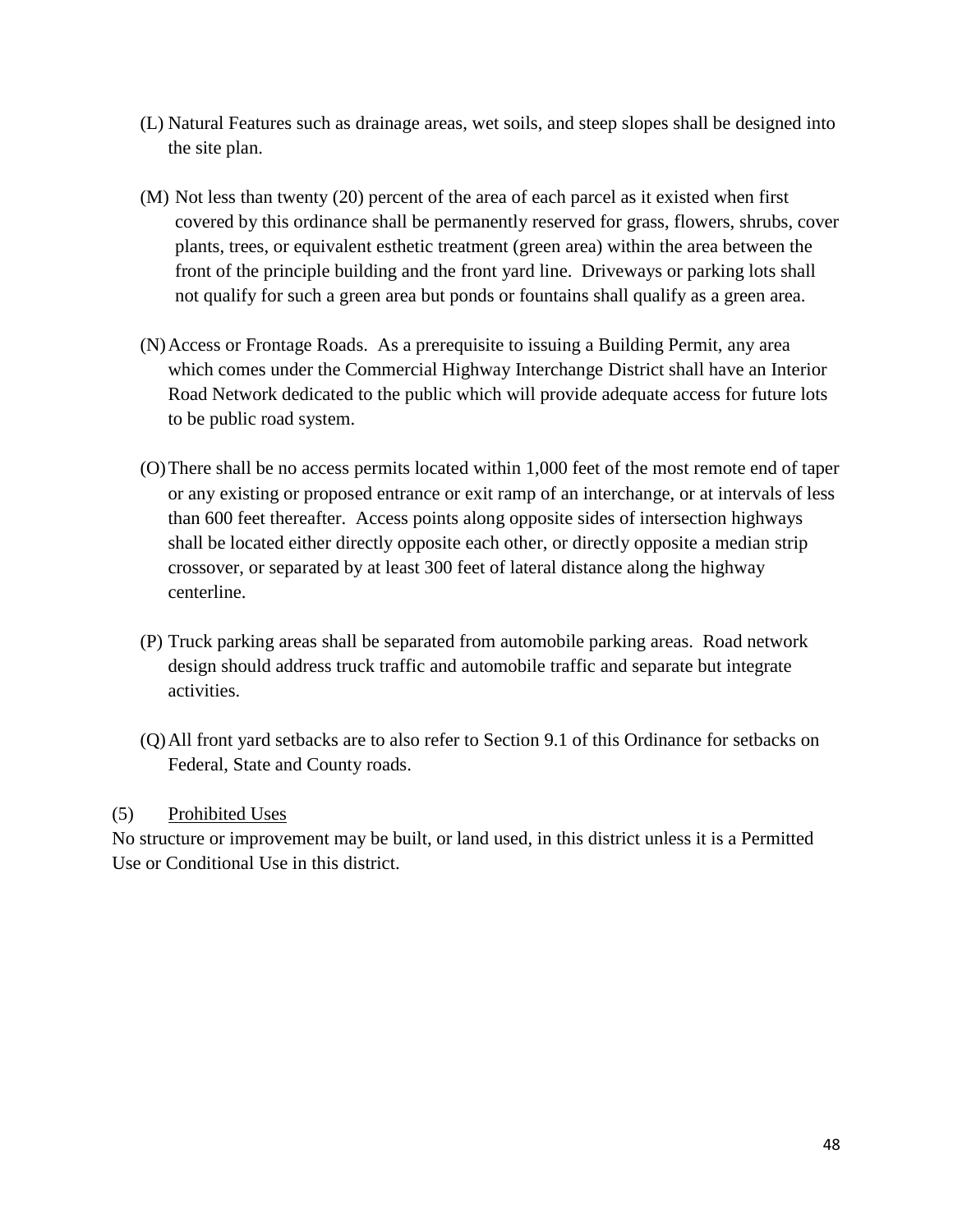## **4.9 LOWLAND CONSERVATION OVERLAY DISTRICT ONE (C-1)**

#### (1) Purpose and Intent Lowland Conservation Overlay District One (C-1)

The purpose of the C-1 District is to provide a means of obtaining the goals and objectives of the Town Comprehensive Plan. The C-1 District is designed to protect public health, safety and general welfare of the citizens of the community; private and public property from the hazards of flood water inundation or high ground water; and to protect the community from costs which are incurred when the development occurs in lowland areas. The intent of this district is to conserve areas which are subject to flood hazard for open land uses, agricultural uses, recreational uses and other uses which do not require construction of extensive buildings in lowland areas. All permitted and conditional uses identified in the C-1 district shall be allowed only if similar permitted or conditional uses are allowed in the underlying zoning district. This district exists as delineated on the zoning map and includes alluvial or wet soils as follows:

| EoA | Me        |
|-----|-----------|
| Ha  | Mf        |
| Ho  | Na        |
| KaA | <b>Ot</b> |
| LkA | Pa        |
| Ma  | $\rm Rs$  |
| Mb  | <b>Se</b> |
| Mc  | Wb        |
| Md  | WcA       |
|     |           |

#### (2) Permitted Uses

The following uses of land are permitted in this district.

- (A)Agricultural uses to include crop and pasture land when conducted in accordance with the S.C.S. standards, not including the erection of buildings or structures.
- (B) Harvesting of wild crops, such as wild rice, marsh hay, ferns, moss, berries, tree fruits and tree seeds.
- (C) Forestry and the management of forests.
- (D)Wildlife preserves.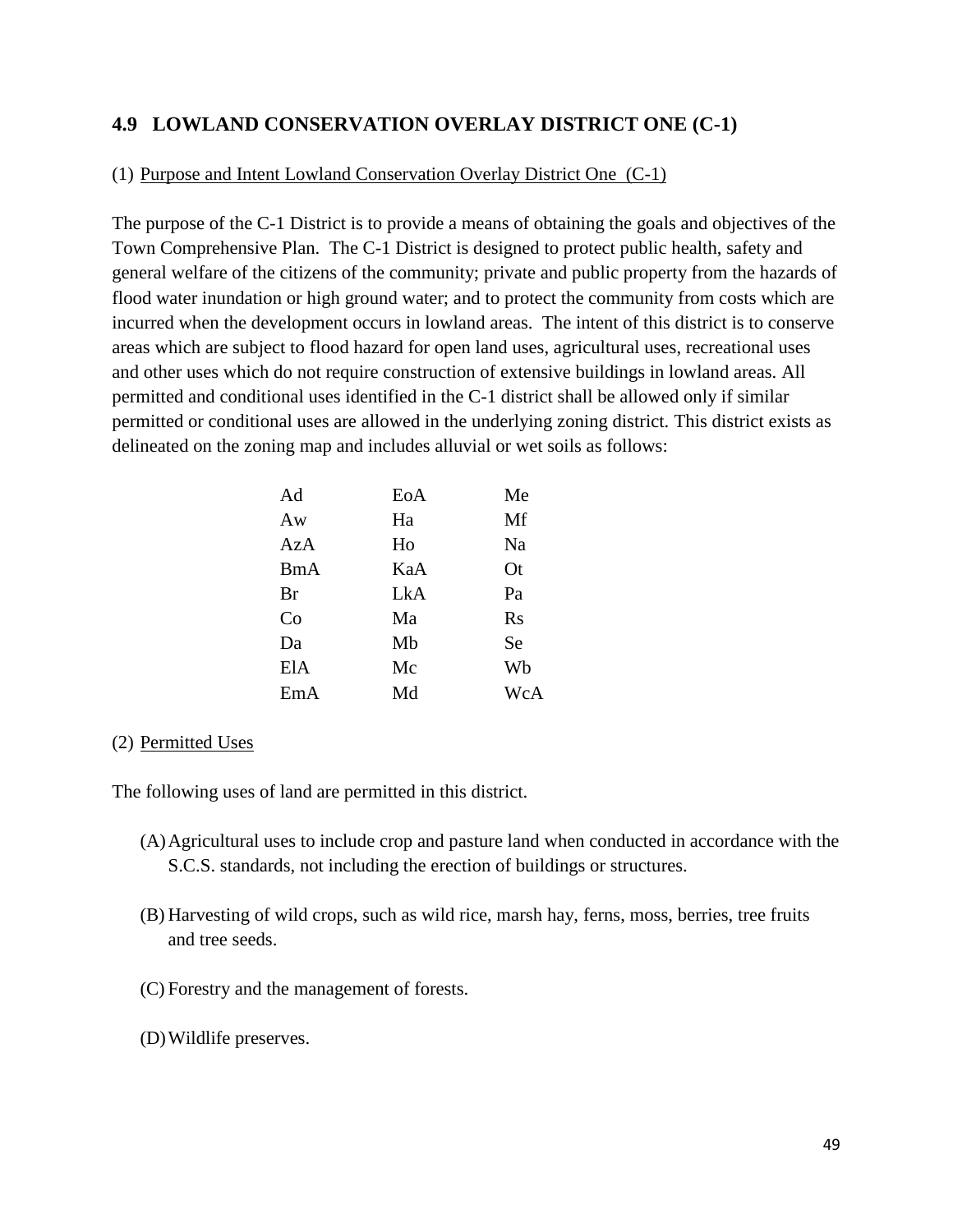- (E) The management of wildlife, including waterfowl, fish, and other similar lowland animals, and non residential buildings used solely in conjunction with such activities.
- (F) Hunting, fishing, trapping, piers, docks, and boathouses.
- (G)Public and private parks, picnic areas, and similar uses.
- (H)Hiking trails and bridle paths.
- (I) Preservation of areas of scenic, historic, or scientific value.
- (J) Watershed conservation areas.
- (K)Open storage uses such as parking areas (This use is not permitted in the A-1 and A-2 districts).
- (L) Uses similar and customarily incident to any of the above uses.

#### (3) Conditional Uses.

(A)The procedure for obtaining a Conditional Use Permit is as follows:

- 1. A Conditional Use Permit Application is submitted to the Town Clerk.
- 2. The Conditional Use Permit Application shall be reviewed by the Planning and Zoning Committee (hereafter called the Committee), as to potential problems that may effect the community, enjoining parcels, occupants of adjoining parcels, and/or the physical environment.
- 3. Upon consideration of these factors and the standards in Chapter 5 of this Ordinance, the Committee shall recommend to the Town Board approval or denial of the Conditional Use Permit along with conditions of approval, if any.
- 4. A public hearing on the application shall be held by the Town Board.
- 5. Upon consideration of the information obtained at the public hearing, the recommendation of the Committee and the standards in Chapter 5 of the Ordinance, the Town Board may approve, approve with conditions or deny the conditional use application.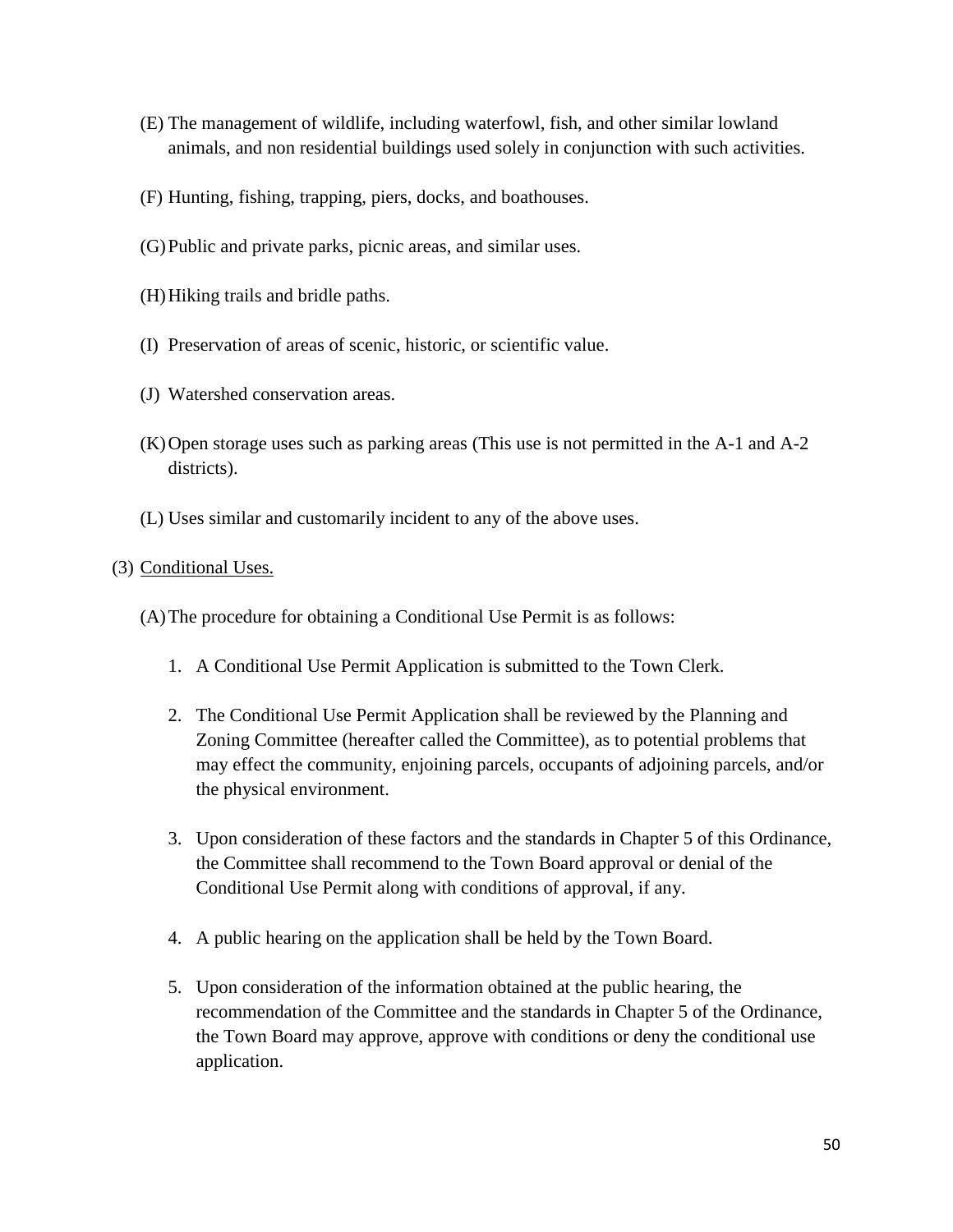- 6. Upon approval the Town Clerk is to forward a copy of the approved conditional use application and any conditions of approval to the County Planning and Development Agency. The County will enumerate the conditional use on the official Zoning Map and enter the record into the Town's Conditional Use Data Base.
- (B) Conditional Use Permits are assigned to a parcel of land or a particular location on the parcel, not the person who owns the land. Conditional Use Permits are revocable by majority vote of the Town Board if the conditional use is not actively utilized for a period of one (1) year, conditions of approval are not being met, or the conditional use is expanded without Town Board approval. In the event the Conditional Use Permit is not actively utilized for a period of two years after the date of issuance it shall be automatically revoked at the end of said two year period.
- (C) The following land uses and improvements are conditional uses in this district:
	- 1. Dams, reservoirs, ponds, water storage and primary facilities.
	- 2. Commercial outdoor recreation to include miniature golf amusement parks, drive-in theaters and race tracks (Must meet the requirement of s. 91.01(1) if located in A-1 or A-2 district).
	- 3. Power plants deriving their power from the flow of water and transmission lines and other facilities accessory thereto (Must meet the requirement of s. 91.46(4) if located in A-1 or A-2 district).
	- 4. Utilities such as, but not restricted to telephone, telegraph, power, or other transmission lines (Must meet the requirement of s. 91.46(4) if located in A-1 or A-2 district).
	- 5. Relocation of any watercourse.
	- 6. Filling, drainage or dredging of wetlands, provided that this shall conform to any Shoreland Zoning Ordinance enacted by Rock County pursuant to Section 59.971 of the Wisconsin Statutes, "Zoning of Shorelands on Navigable Waters".
	- 7. Removal of topsoil or peat.
	- 8. Camping grounds open to the public (Must meet the requirement of s. 91.01(1) if located in A-1 or A-2 district).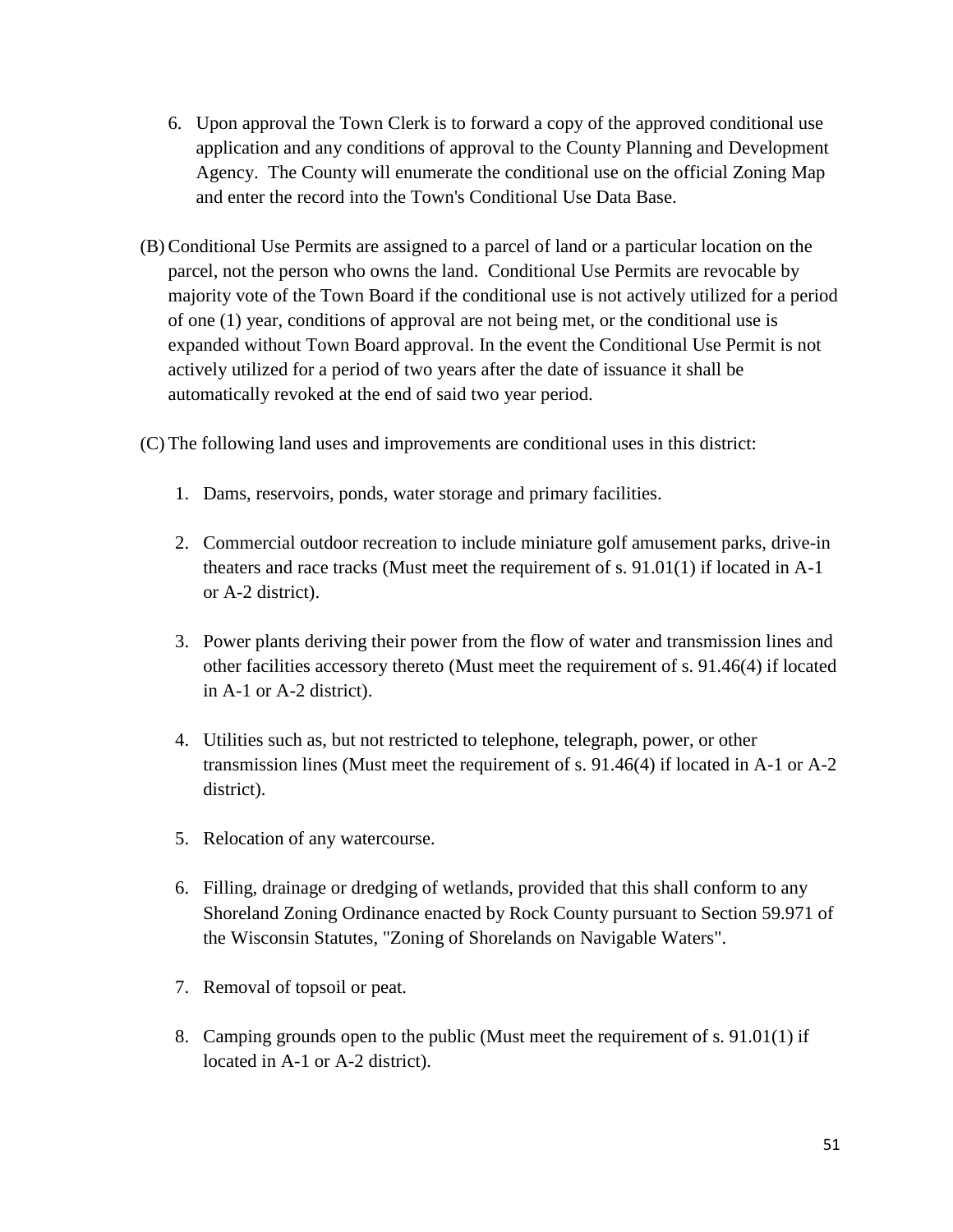- 9. Golf courses public and private (Only public meet the requirement of s. 91.46(5) if located in A-1 or A-2 district).
- 10. Hunting and fishing clubs for permitted and approved conditional uses provided that the area will not be adversely affected (Must meet the requirement of s. 91.01(1) or contain no buildings or structures if located in A-1 or A-2 district).
- 11. Sewage disposal plants (Must meet the requirement of s. 91.46(4) if located in A-1 or A-2 district).

### (4) Requirements for Permitted and Conditional Uses

| (A) Maximum Building Height     | 35 ft.  |
|---------------------------------|---------|
| (B) Minimum Front Yard Setback  | 50 ft.  |
| (C) Minimum Rear Yard Setback   | 75 ft.  |
| (D) Lot Frontage on Public Road | 50 ft.  |
| (E) Minimum Lot Area            | 2 acres |
| (F) Lot Width at Building Line  | 100 ft. |
| (G) Minimum Side Yard Setback   | 15 ft.  |

(H)Off-street Parking, Public Gathering 1 space per 5 seats if applicable or 1 space per 200 sq. ft. of building.

All front yard setbacks are to also refer to Section 9.1 of this Ordinance for setbacks on Federal, State and County roads.

#### (5) Prohibited Uses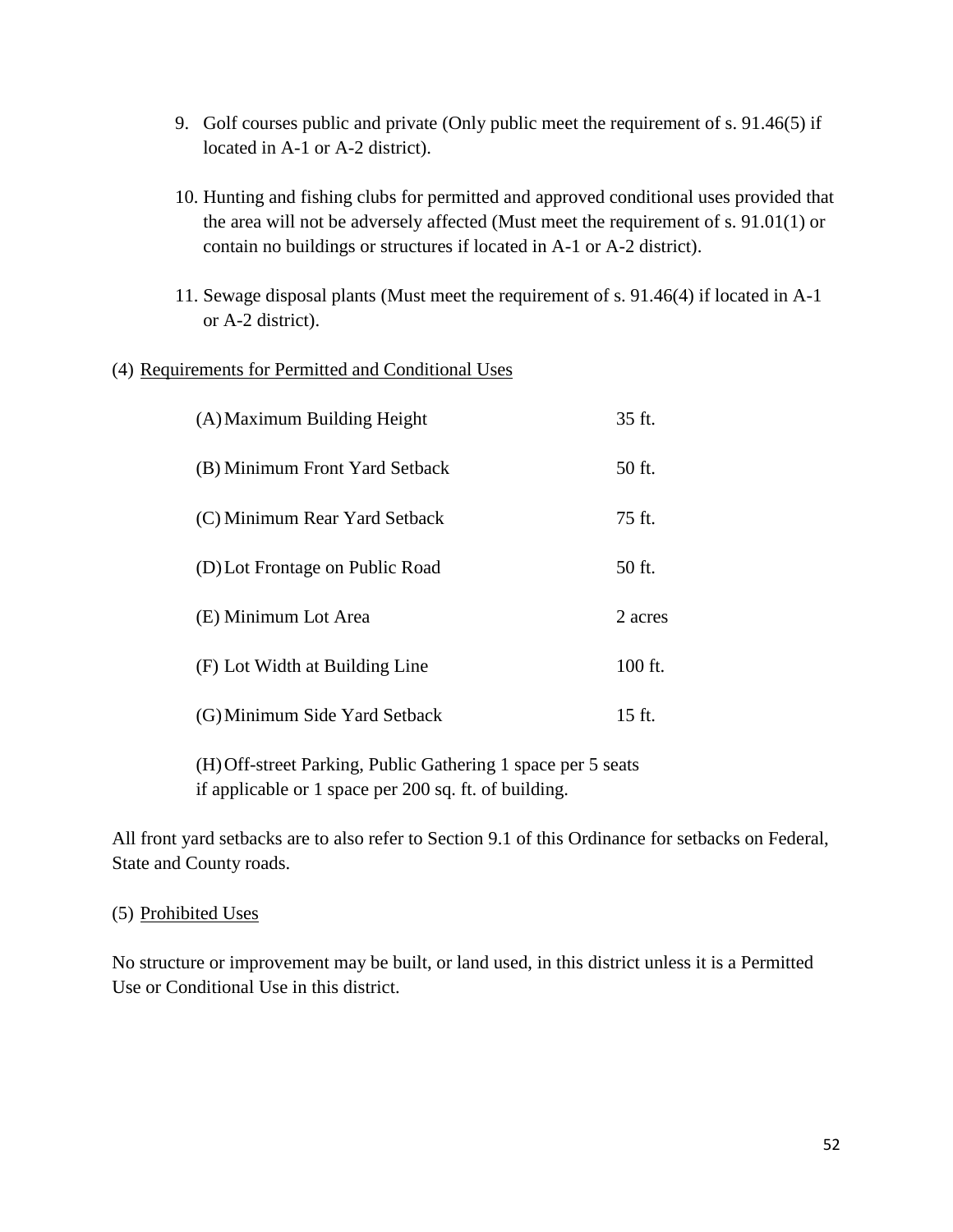## **4.10 HIGHLAND CONSERVATION DISTRICT TWO (C-2)**

#### (1) Purpose and Intent of Highland Conservation District Two (C-2)

The purpose of the C-2 District is to provide a means of obtaining the natural resource and the recreation goals and objectives of the Town Comprehensive Plan. The C-2 District is to provide for the preservation, protection, enhancement, and restoration of significant woodlands, scenic areas, submarginal farm land and areas that have slopes in excess of 20%, limit erosion and sedimentation; to promote and maintain the natural beauty of the area while seeking to assure the preservation and protection of areas that have significant topography, natural watersheds, ground and surface water, potential recreation sites, wildlife habitat, and other natural resource characteristics that contribute to the environmental quality. This district exists as delineated on the zoning map and includes the following soil types.

| $DuC2$ GrA           |                      | OsA                | WfB <sub>2</sub> SaA                  |      |
|----------------------|----------------------|--------------------|---------------------------------------|------|
|                      | DuB <sub>2</sub> FIB |                    | OgB WfC2 SaB                          |      |
|                      | DuA FIA              |                    | OgA WnA SaC2                          |      |
| KeA PmB              |                      |                    | KeC <sub>2</sub> WnB <sub>2</sub> SbA |      |
| KdC <sub>2</sub> PmA |                      |                    | KeB2 WnC2 SbB                         |      |
| KdB                  | PIC <sub>2</sub>     |                    | TrA WoA                               | SbC2 |
| JuA                  | <b>PIB</b>           |                    | WaA ZuA SkA                           |      |
|                      |                      | JaB PlA WaB        | ZuB SkB                               |      |
|                      | JaA PeC2             |                    | WaC2 RnB2 SkC2                        |      |
| HeA PeB2             |                      |                    | WeA RnC2 ZuC2                         |      |
| GrD2                 | PeA                  |                    | WeB RpB PnA                           |      |
| GrC2                 |                      | OsC2 WeC2 RpC2 PnB |                                       |      |
| GrB2                 |                      | OsB WfA RpD2       |                                       |      |

#### (2) Permitted Uses

The following uses are permitted uses in this District:

- (A)Forest and woodland crop management.
- (B) Farming and related agricultural uses when conducted in accordance with Soil Conservation Service Standards.
- (C) Installation of soil and water conservation structures.
- (D)Parks and recreational areas, arboretums, and botanical gardens.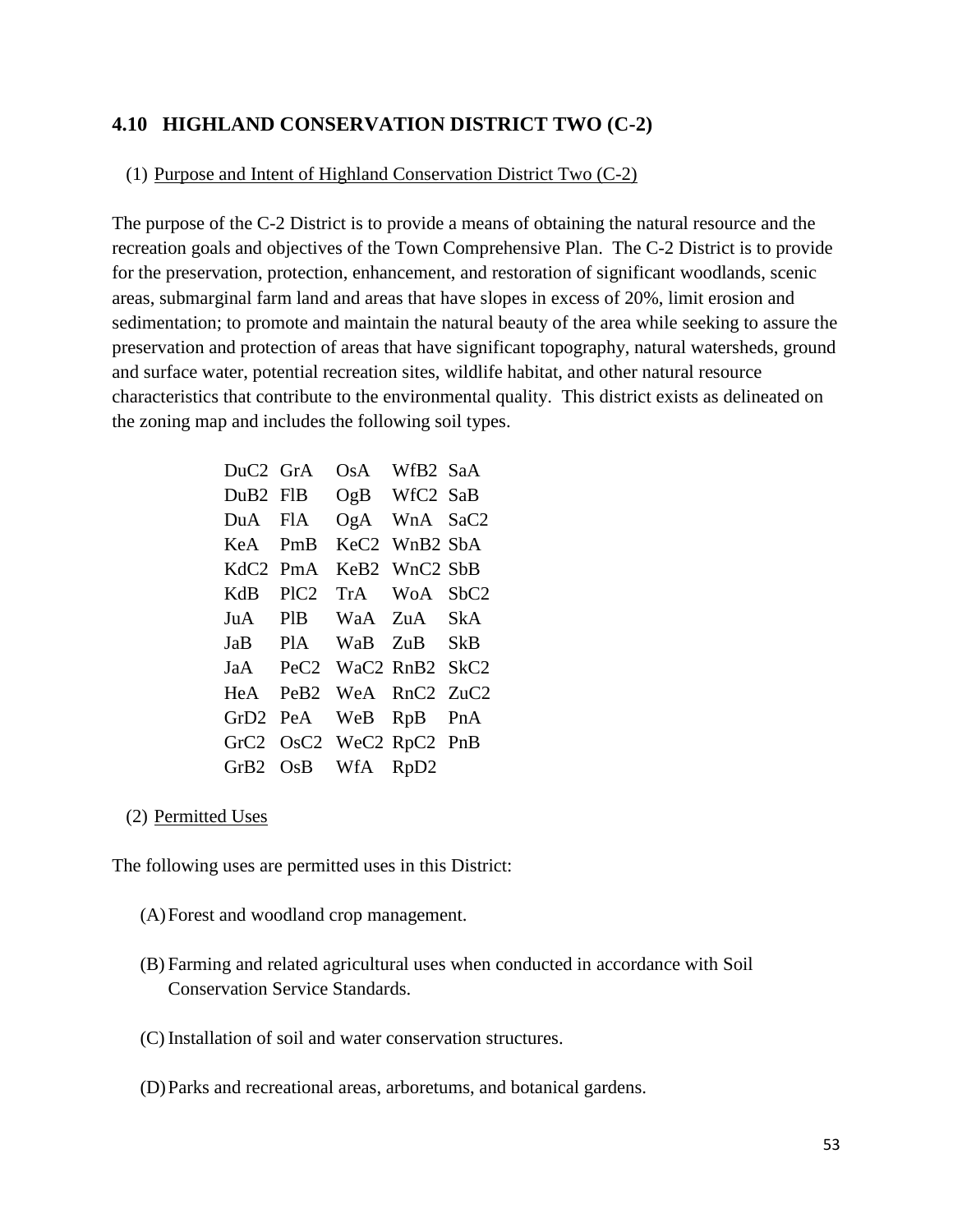- (E) Forest preservation, wildlife reservations, and conservation projects.
- (F) Other recreation activities that do not require a structure or earth movement.
- (G)Pre-existing residences, whose initial construction began before April 1, 1994 and which were conforming structures as of that date, are hereby continued as a permitted residential use and are exempt from the limitations imposed and authorized under Section 10, Nonconforming Uses of this Ordinance.

#### (3) Conditional Use

- (A)The procedure for obtaining a Conditional Use Permit is as follows:
- 1. A Conditional Use Permit Application is submitted to the Town Clerk.
- 2. The Conditional Use Permit Application shall be reviewed by the Planning and Zoning Committee (hereafter called the Committee), as to potential problems that may effect the community, enjoining parcels, occupants of adjoining parcels, and/or the physical environment.
- 3. Upon consideration of these factors and the standards in Chapter 5 of this Ordinance, the Committee shall recommend to the Town Board approval or denial of the Conditional Use Permit along with conditions of approval, if any.
- 4. A public hearing on the application shall be held by the Town Board.
- 5. Upon consideration of the information obtained at the public hearing, the recommendation of the Committee and the standards in Chapter 5 of the Ordinance, the Town Board may approve, approve with conditions or deny the conditional use application.
- 6. Upon approval the Town Clerk is to forward a copy of the approved conditional use application and any conditions of approval to the County Planning and Development Agency. The County will enumerate the conditional use on the official Zoning Map and enter the record into the Town's Conditional Use Data Base.
- (B) Conditional Use Permits are assigned to a parcel of land or a particular location on the parcel, not the person who owns the land. Conditional Use Permits are revocable by majority vote of the Town Board if the conditional use is not actively utilized for a period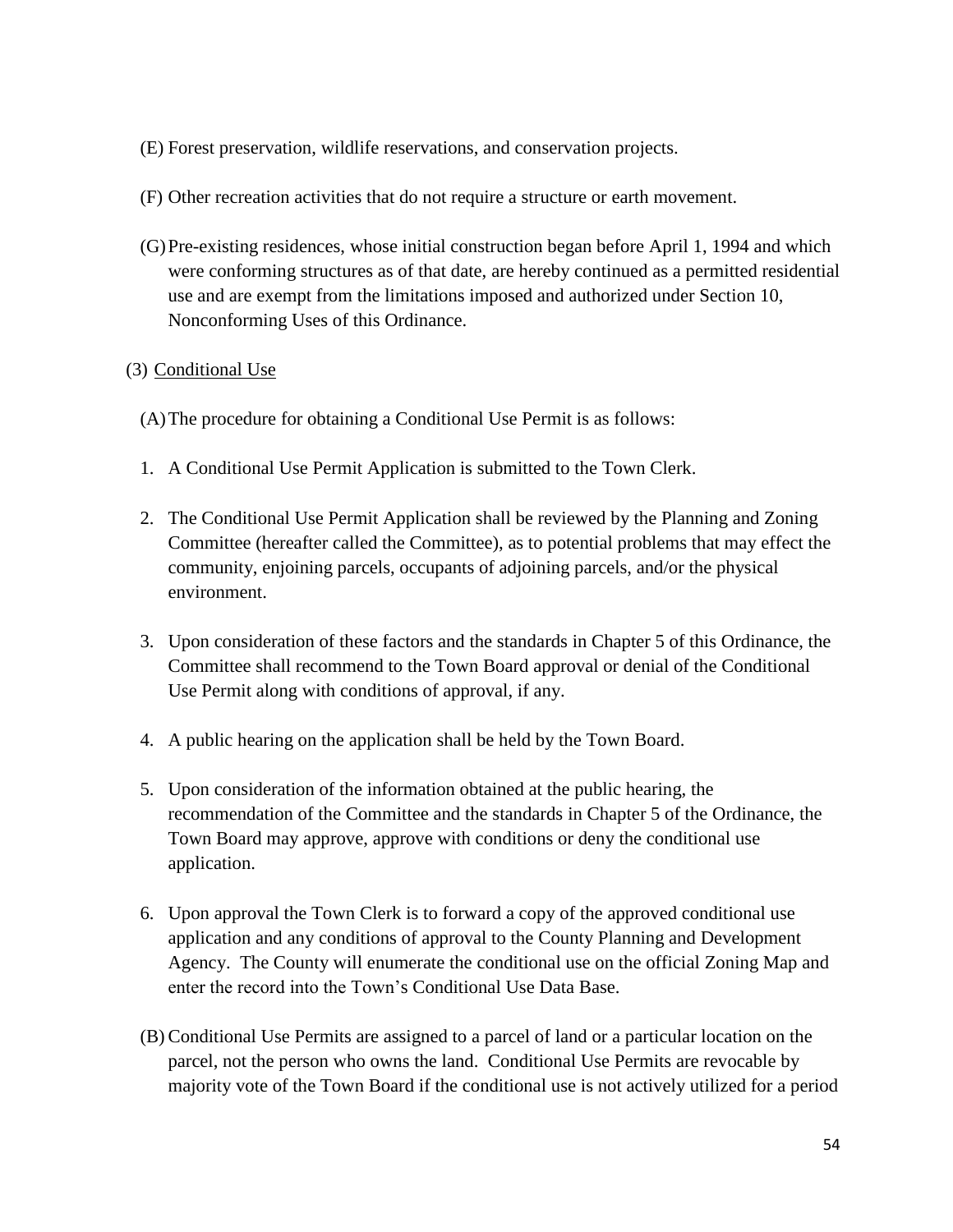of one (1) year, conditions of approval are not being met, or the conditional use is expanded without Town Board approval. In the event the Conditional Use Permit is not actively utilized for a period of two years after the date of issuance it shall be automatically revoked at the end of said two year period.

(C) The following land uses and improvements are conditional uses in this district:

- 1. Stream course changing, waterway construction or enlargement, dams, and changing of natural drainage ways,
- 2. Telephone, telegraph and electric transmission lines, buildings or structures and similar public utility facilities.

### (4) Requirements for Permitted and Conditional Uses.

| (A) Maximum Building Height             | 35 ft.   |
|-----------------------------------------|----------|
| (B) Minimum Front Yard Setback          | 75 ft.   |
| (C) Minimum Rear Yard Setback           | $25$ ft. |
| (D) Minimum Lot Width at Building Line  | 100 ft.  |
| (E) Minimum Lot Frontage on Public Road | 50 ft.   |
| (F) Minimum Lot Area                    | 10 Acres |
| (G) Minimum Side Yard Setback           | $15$ ft. |

(H)Off-Street Parking, Public Gathering 1 space per 5 seats, if applicable, 1 space per 200 sq. ft. of building, or 1 space per 5 anticipated users at maximum usage of facility. All front yard setbacks are to also refer to Section 9.1 of this ordinance for setbacks on Federal, State and County roads.

### (5) Prohibited Uses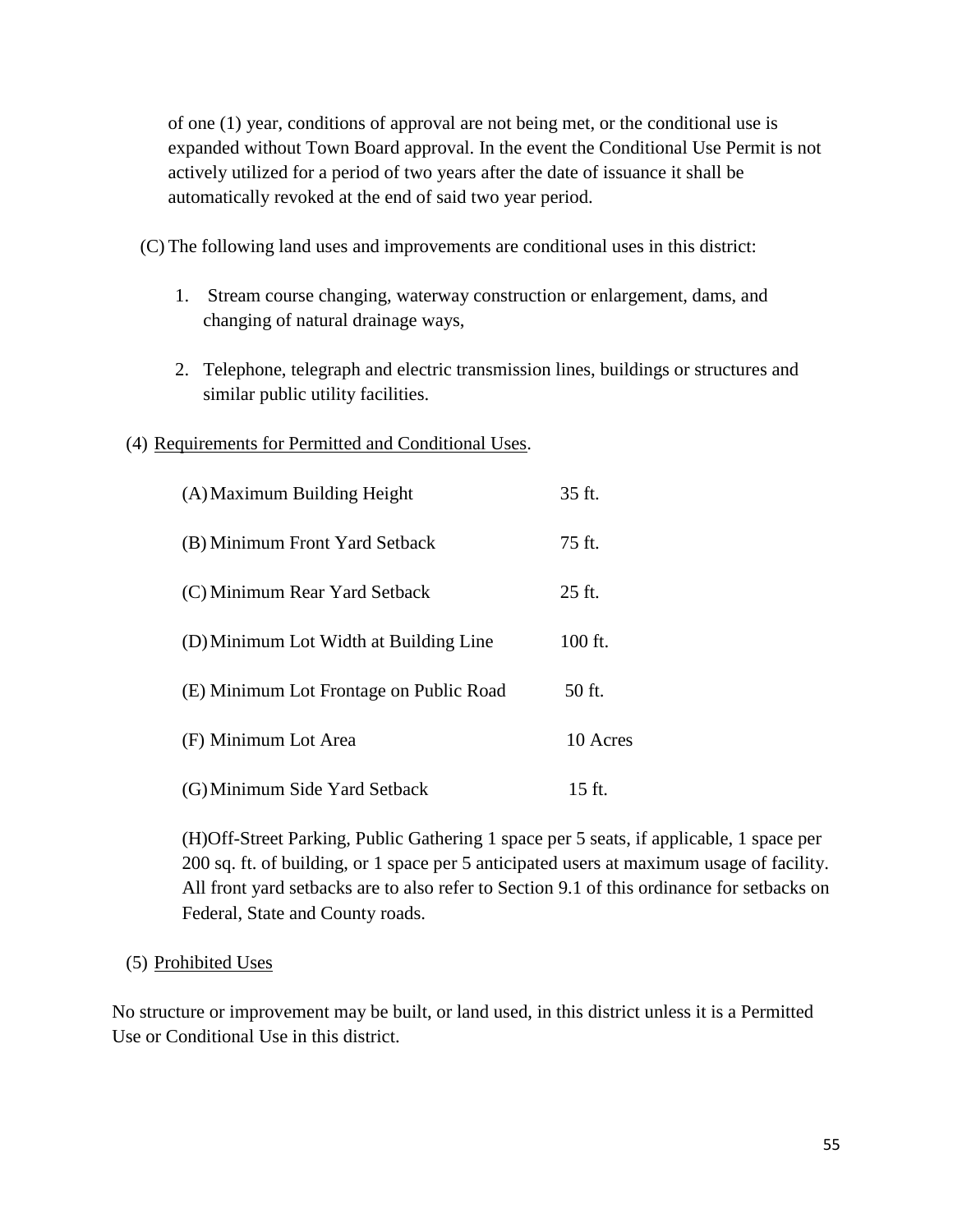# **4.11 RURAL RESIDENTIAL DISTRICT (R-R)**

#### (1) Purpose and Intent of R-R District.

The purpose of the R-R District is to provide a means of obtaining the residential goals and objectives of the Town Comprehensive Plan. The R-R District is to provide a quiet pleasant and relatively spacious living area protected from traffic hazards and the intrusion of incompatible land uses. The intent of the R-R District is to provide for rural residential development on soils that are compatible for on-site disposal of sewage effluent, will substantially support a residential structure, and will not infringe on primary agricultural soils.

The following described soil types have been determined to have severe limitations due to high water table, slow permeability, lateral seepage, liquefies easy, floatation of pipes, subject to frost heave, bedrock, low bearing capacity, or frequent overflow and therefore no residential development shall take place thereon:

| Ad               | EdE              | KaK              | <b>Ot</b>        | Sob              |
|------------------|------------------|------------------|------------------|------------------|
| Aw               | ElA              | KdD              | Pa               | SoC2             |
| AzA              | EmA              | KeD <sub>2</sub> | Ro               | SoD              |
| BmA              | EoA              | KeE              | RpB              | SoF              |
| Br               | EvD              | LkA              | RpC2             | <b>TrA</b>       |
| CaD2             | EvE              | LoD              | RpD <sub>2</sub> | Wb               |
| CaE              | GoD              | Ma               | <b>RrE</b>       | WcA              |
| Co               | GpB2             | Mb               | RrF              | W <sub>1</sub> A |
| Da               | GpC <sub>2</sub> | Mc               | Rs               | W1B2             |
| DrD <sub>2</sub> | GrD2             | Md               | RtD              | WiC <sub>2</sub> |
| EdB <sub>2</sub> | Ha               | Me               | RuE              | W1D2             |
| EdC <sub>2</sub> | Ho               | Mf               | <b>RuF</b>       | WhB2             |
| EdD <sub>2</sub> | JuA              | Na               | SaD              | WhC2             |
| OoD2             | SbC2             | <b>WoA</b>       |                  |                  |

#### ON-SITE LIMITATIONS

#### (2) Permitted Uses

The following uses are permitted uses in this District:

(A)Single and two family dwellings, mobile homes or manufactured homes only when located in a manufactured home park as provided in the conditional use section of this district. One private garage for each residential lot.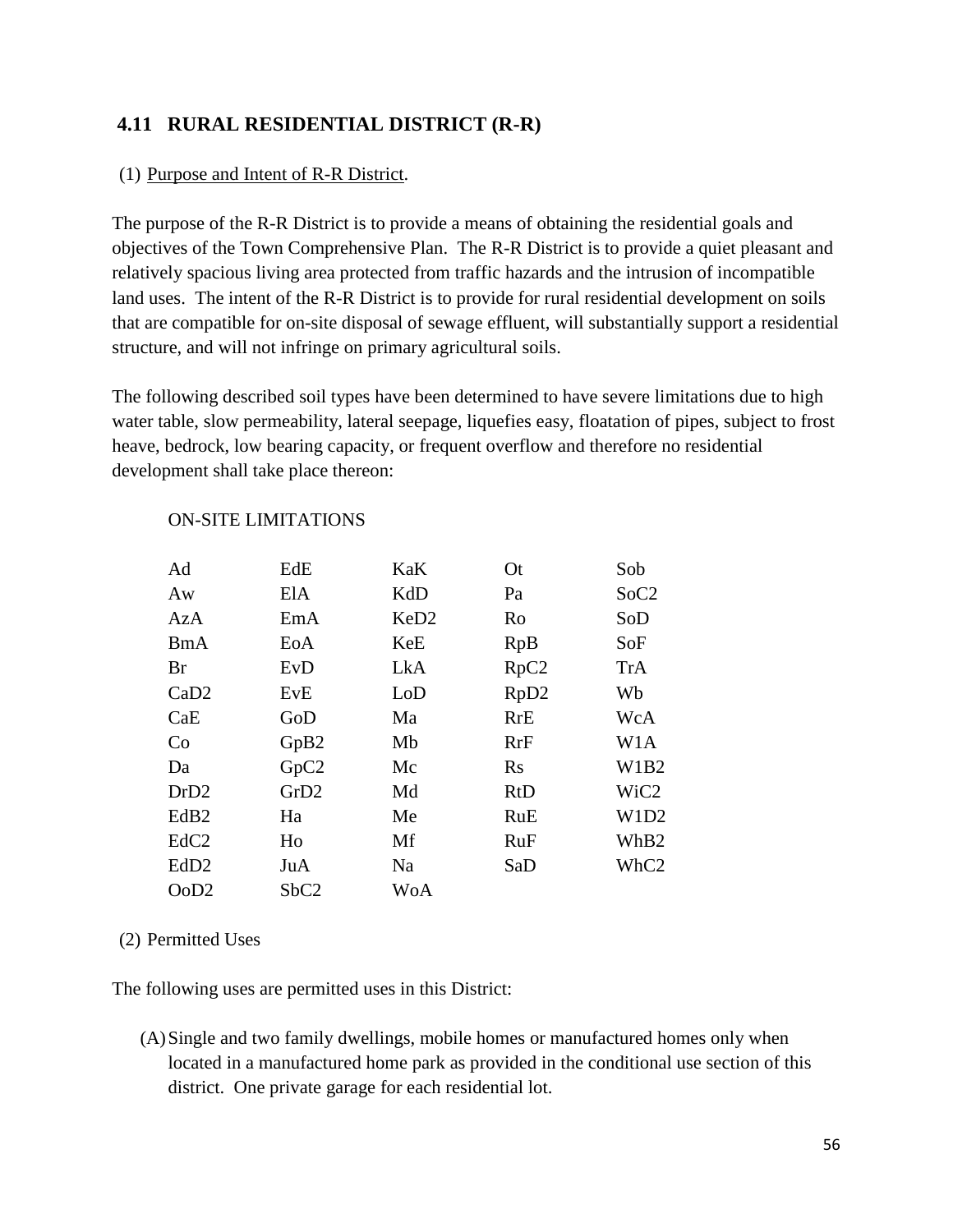- (B) Gardening, including truck gardens, nurseries and greenhouses, but not including the raising or keeping of poultry, livestock, bees or fur bearing animals, including rabbits, and no barbwire fence.
- (C) Governmental buildings, except sewerage disposal plants, garbage incinerators and buildings for the repair or storage of road building or maintenance machinery.
- (D)Public parks, playgrounds, recreational and community center buildings and grounds.
- (E) Graded schools, churches and their affiliated uses.
- (F) Public buildings, except sewage plants, garbage incinerators, landfills, warehouses, garages, shops and storage areas.
- (G)Water-storage facilities and their accessory structures.
- (H)Accessory Buildings, including buildings clearly incidental to the residential use of the property; provided, however that no accessory building may be used as a separate dwelling unit. There shall be no more than two (2) accessory building per lot.
- (I) Uses customarily incident to any of the above uses; provided that no such use generates traffic or noise that would create a public or private nuisance.

### (3) Conditional Use

- (A)The procedure for obtaining a Conditional Use Permit is as follows:
	- 1. A Conditional Use Permit Application is submitted to the Town Clerk.
	- 2. The Conditional Use Permit Application shall be reviewed by the Planning and Zoning Committee (hereafter called the Committee), as to potential problems that may effect the community, enjoining parcels, occupants of adjoining parcels, and/or the physical environment.
	- 3. Upon consideration of these factors and the standards in Chapter 5 of this Ordinance, the Committee shall recommend to the Town Board approval or denial of the Conditional Use Permit along with conditions of approval, if any.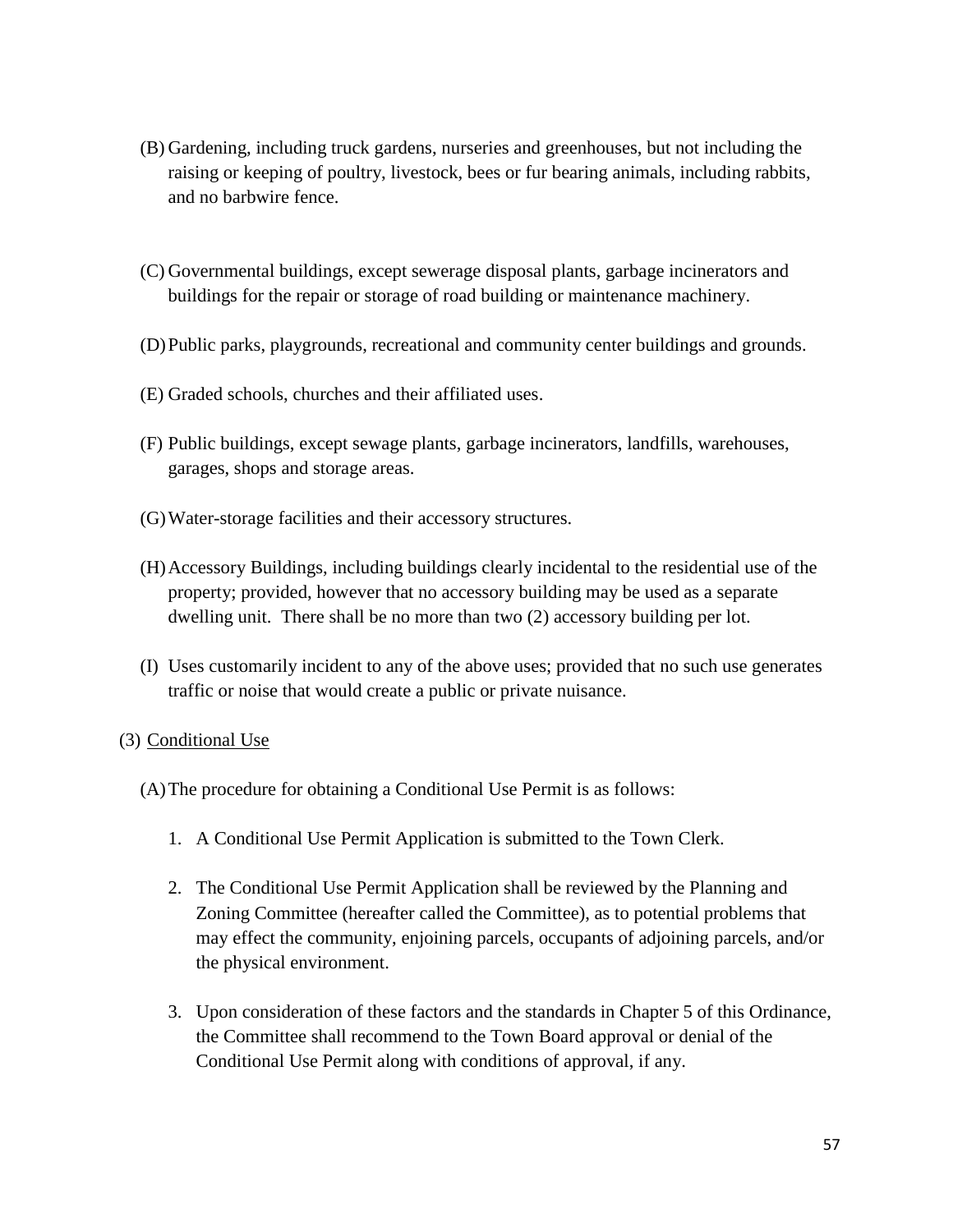- 4. A public hearing on the application shall be held by the Town Board.
- 5. Upon consideration of the information obtained at the public hearing, the recommendation of the Committee and the standards in Chapter 5 of the Ordinance, the Town Board may approve, approve with conditions or deny the conditional use application.
- 6. Upon approval the Town Clerk is to forward a copy of the approved conditional use application and any conditions of approval to the County Planning and Development Agency. The County will enumerate the conditional use on the official Zoning Map and enter the record into the Town's Conditional Use Data Base.
- (B) Conditional Use Permits are assigned to a parcel of land or a particular location on the parcel, not the person who owns the land. Conditional Use Permits are revocable by majority vote of the Town Board if the conditional use is not actively utilized for a period of one (1) year, conditions of approval are not being met, or the conditional use is expanded without Town Board approval. In the event the Conditional Use Permit is not actively utilized for a period of two years after the date of issuance it shall be automatically revoked at the end of said two year period.

(C) The following land uses and improvements are conditional uses in this district:

- 1. Home occupation, when such operation is incidental to the residential use of the premises and does not involve any external alteration that would effect a substantial change in the residential character of the building.
- 2. Professional offices, when such office is conducted solely by a member or members of the resident family, entirely within the residence and incidental to the residential use of the premises.
- 3. Public buildings such as colleges and universities including private music, dancing, business schools, vocational schools, but not to include sewerage plants, garbage incinerators, warehouses, garages, or storage areas.
- 4. Institutions of a charitable or philanthropic nature, hospitals, clinics and sanitariums. Libraries, museums and community buildings, private clubs and fraternities, except those whose principal activity is a service customarily carried on as a business, and except also riding clubs.
- 5. Telephone, telegraph and electric transmission lines, buildings or structures.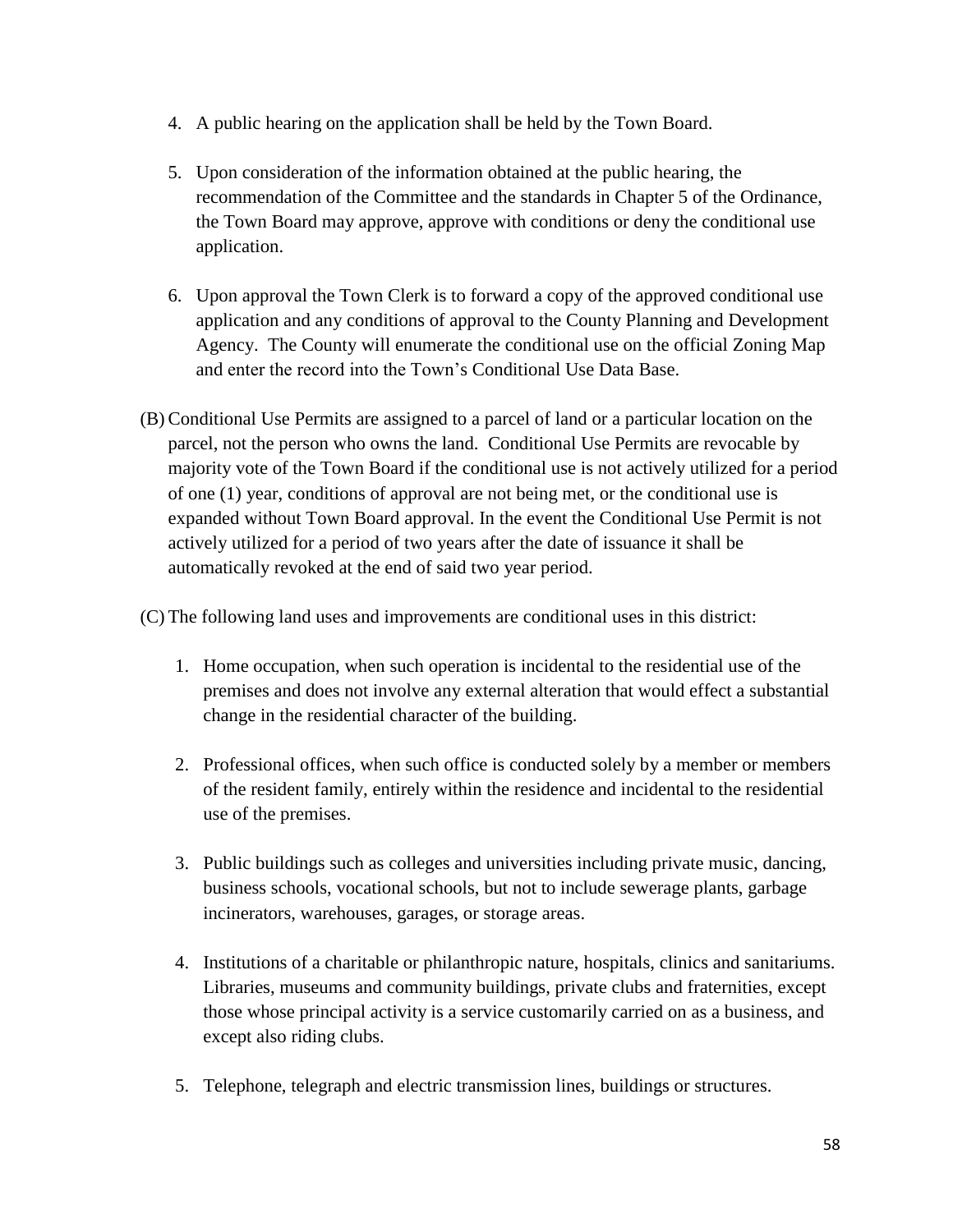6. Nursing homes and hospitals.

### (4) Requirements for Permitted and Conditional Uses.

| (A) Maximum Building Height                  | 35 ft.              |
|----------------------------------------------|---------------------|
| (B) Minimum Front Yard Setback               | 50 ft.              |
| (C) Minimum Rear Yard Setback                | 25 ft.              |
| (D) Accessory Buildings Setback              | 5 ft.               |
| (E) Minimum Lot Width at Building Line       | 100 ft.             |
| (F) Accessory Buildings Setback              | 70 ft.              |
| (G) Minimum Lot Width at Building Line       | 100 ft.             |
| (H) Minimum Lot Frontage on Public Road      | 70 ft.              |
| (I) Minimum Lot Area                         | 40,000 sq. ft.      |
| (J) Minimum Lot Area Per Two Family Dwelling | 55,000 sq. ft.      |
| (K) Minimum Side Yard Setback                | 15 ft.              |
| (L) Minimum Floor Area Per Family            | 1,500 sq. ft.       |
| (M) Off Street Parking, Residential          | 2 spaces per family |

(N)Off Street Parking, Public Gathering 1 space per 5 seats if applicable or 1 space per 200 sq. ft. of building.

(O)Maximum Lot Coverage Ratio of All Buildings not to exceed 12.5% of total lot.

(P) Two Family Dwelling Ratio Not more than one (1) two family per four (4) single family dwellings, or not more than one (1) two family dwelling per four (4) acres of land under a single ownership within the district.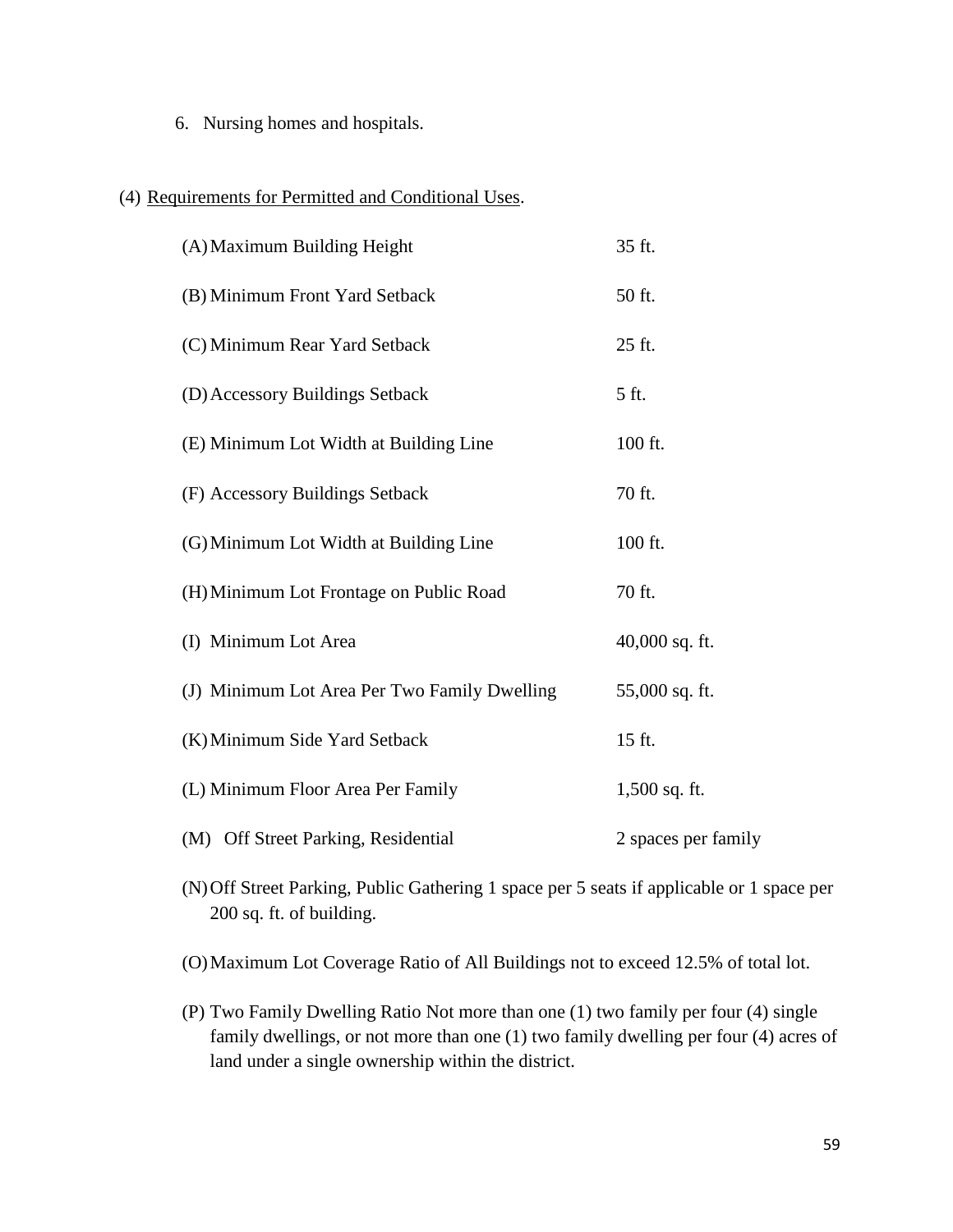(Q)Maximum Accessory Building Height 35 ft. or not to exceed the height of the principal building.

All front yard setbacks are to also refer to Section 9.1 of this Ordinance for setbacks on Federal, State and County roads.

(5) Prohibited Uses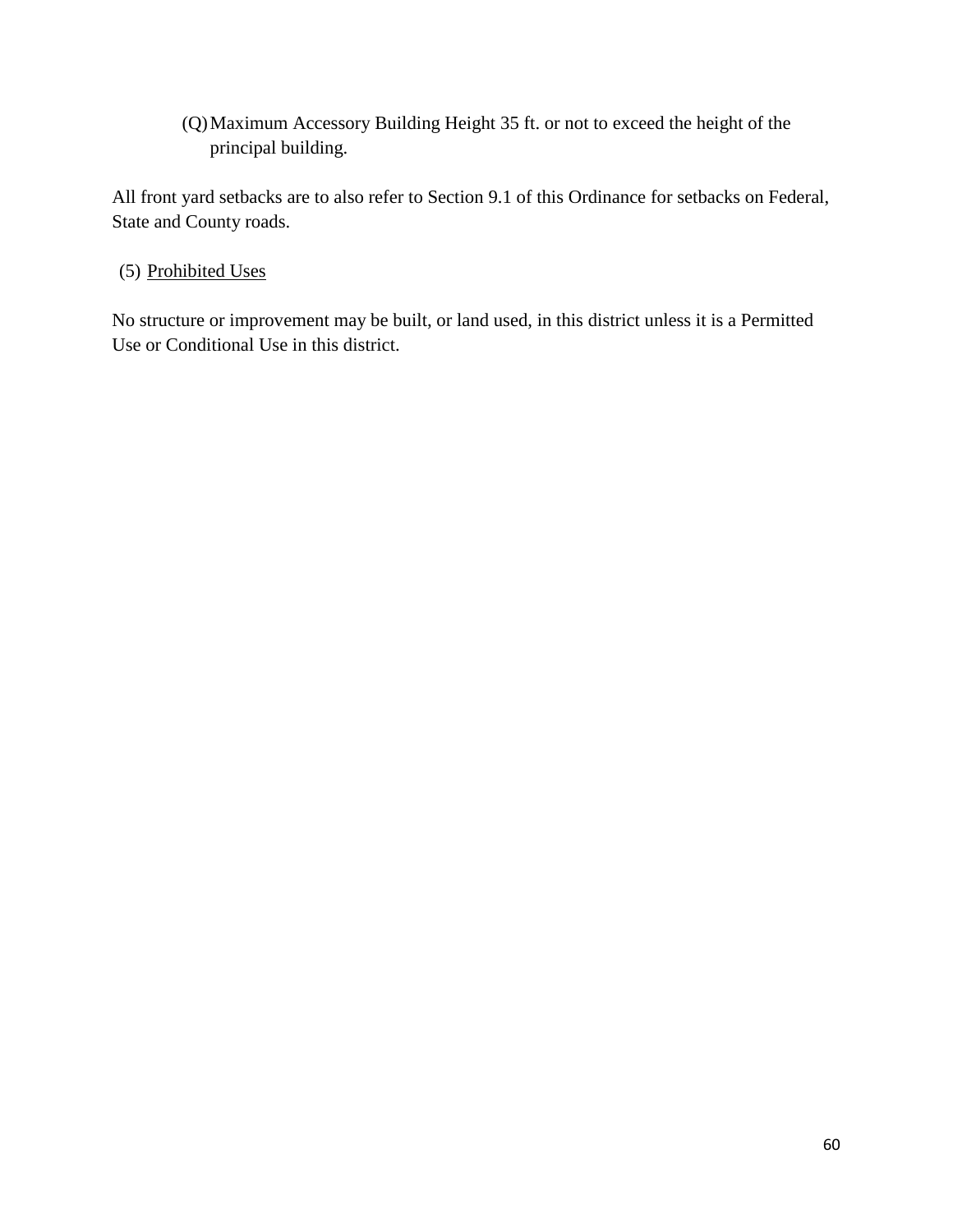### **4.12 RESIDENTIAL DISTRICT ONE (R-1)**

#### (1) Purpose and Intent of Residential District One (R-1)

The purpose of the R-1 District is to provide a means of obtaining the residential goals and objectives of the Town Comprehensive Plan. The R-1 District is to provide sufficient space in the appropriate locations for residential development to meet the housing needs of the community's present and expected future population, with due allowance for the need for a choice of sites. The intent of this district is to provide a suitable open character for single-and two-family detached dwellings at low densities which are serviced by public sewer and other basic community services.

The following soil types have been determined to have severe engineering limitations because of their characteristics that include a high shrink-swell potential, low bearing capacity, high moisture content, bedrock at or near the surface, liquefaction potential, or floatation of pipes and therefore no residential development shall take place thereon:

| Ad               | EvD | Md         | RrF        |
|------------------|-----|------------|------------|
| Aw               | EvE | Me         | $\rm Rs$   |
| <b>Br</b>        | GoD | Mf         | <b>RuE</b> |
| CaE              | Ho  | Na         | <b>RuF</b> |
| Co               | JuA | <b>Ot</b>  | Se         |
| EdC <sub>2</sub> | KeE | Pa         | SoD        |
| EdD <sub>2</sub> | Ma  | Ro         | SoF        |
| EdE              | Mb  | RpD2       | W1D2       |
| EoA              | Mc  | <b>RrE</b> | WoA        |

#### (2) Permitted Uses

The following uses are permitted in this District:

- (A)Single and two family dwellings.
- (B) Churches and all affiliated uses, all graded schools, libraries and hospitals, water storage facilities and related structures.
- (C) Municipal buildings: except sewage plants, garbage incinerators, warehouses, garages, shops, and storage yards.
- (D)Public parks, playgrounds, recreational and community center buildings and grounds.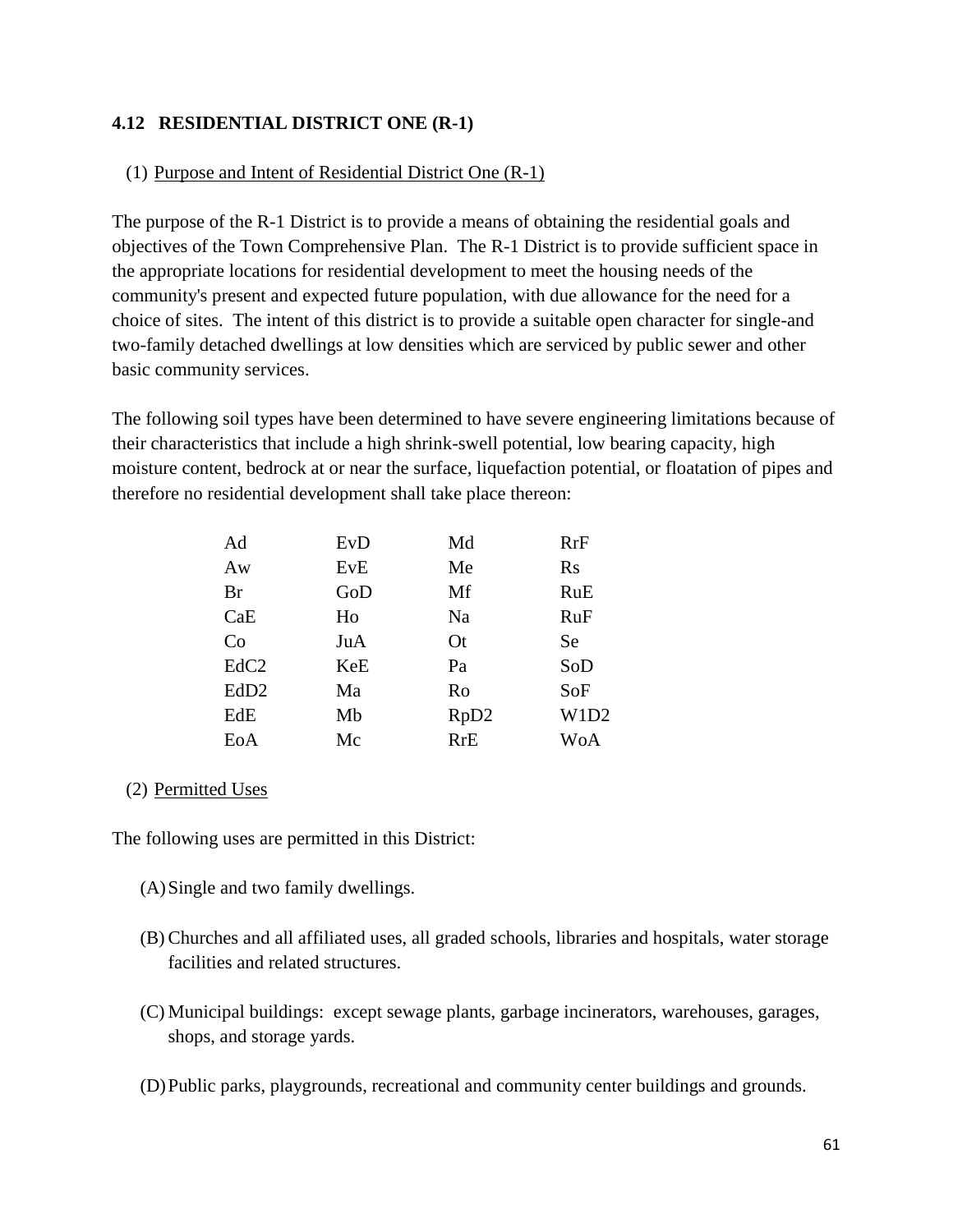- (E) One private garage and one (1) accessory building.
- (F) Uses customarily incident to any of the above uses; provided that no such use generates traffic or noise that would create a public or private nuisance.

#### (3) Conditional Use

(A)The procedure for obtaining a Conditional Use Permit is as follows:

- 1. A Conditional Use Permit Application is submitted to the Town Clerk.
- 2. The Conditional Use Permit Application shall be reviewed by the Planning and Zoning Committee (hereafter called the Committee), as to potential problems that may effect the community, enjoining parcels, occupants of adjoining parcels, and/or the physical environment.
- 3. Upon consideration of these factors and the standards in Chapter 5 of this Ordinance, the Committee shall recommend to the Town Board approval or denial of the Conditional Use Permit along with conditions of approval, if any.
- 4. A public hearing on the application shall be held by the Town Board.
- 5. Upon consideration of the information obtained at the public hearing, the recommendation of the Committee and the standards in Chapter 5 of the Ordinance, the Town Board may approve, approve with conditions or deny the conditional use application.
- 6. Upon approval the Town Clerk is to forward a copy of the approved conditional use application and any conditions of approval to the County Planning and Development Agency. The County will enumerate the conditional use on the official Zoning Map and enter the record into the Town's Conditional Use Data Base.
- (B) Conditional Use Permits are assigned to a parcel of land or a particular location on the parcel, not the person who owns the land. Conditional Use Permits are revocable by majority vote of the Town Board if the conditional use is not actively utilized for a period of one (1) year, conditions of approval are not being met, or the conditional use is expanded without Town Board approval. In the event the Conditional Use Permit is not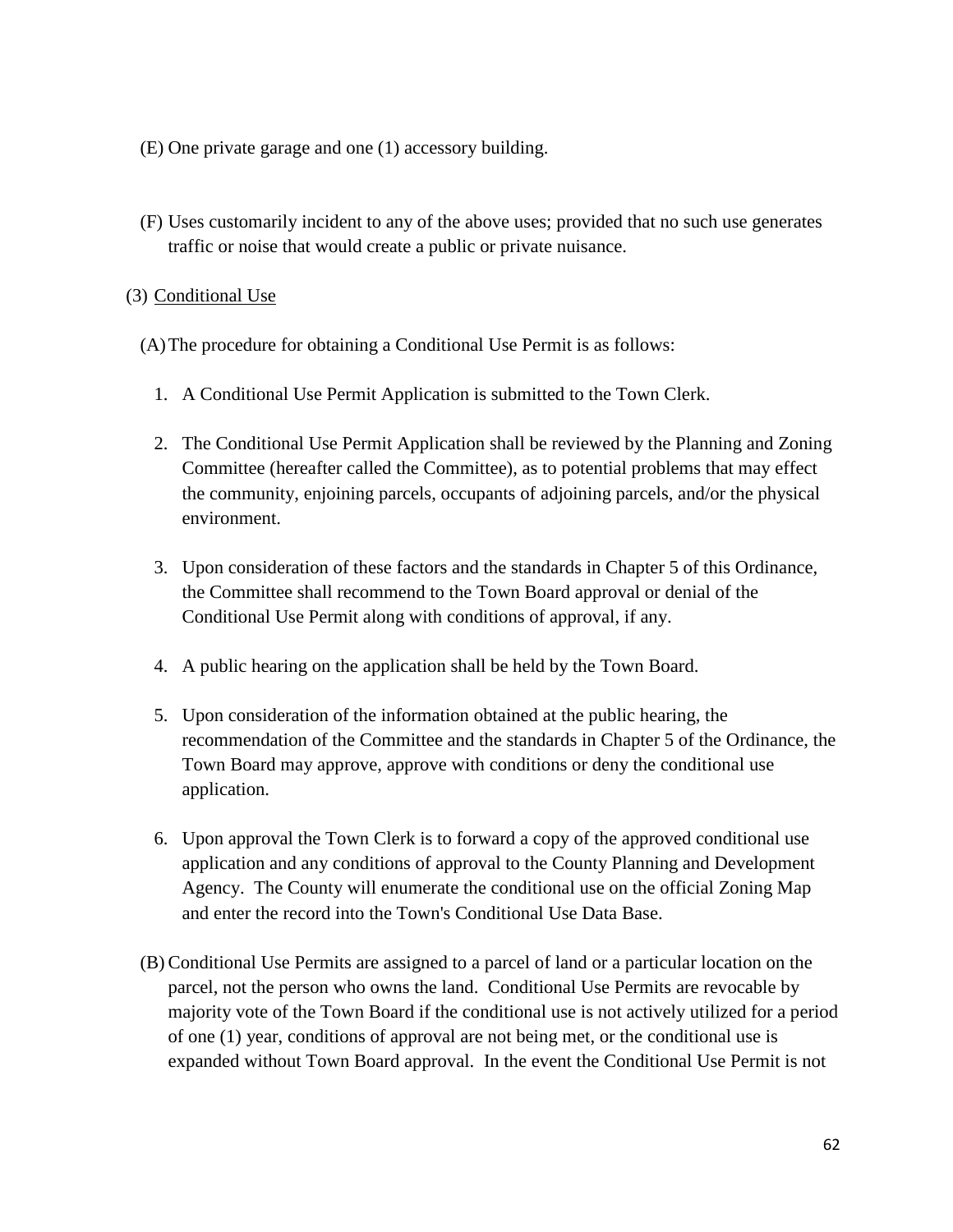actively utilized for a period of two years after the date of issuance it shall be automatically revoked at the end of said two year period.

(C) The following land uses and improvements are conditional uses in this district:

- 1. Home occupation, when such operation is incidental to the residential use of the premises and does not involve any external alteration that would effect a substantial change in the residential character of the building.
- 2. Public buildings such as colleges and universities including private music, dancing, business schools, vocational schools, but not to include sewerage plants, garbage incinerators, warehouses, garages, or storage areas.
- 3. Institutions of a charitable or philanthropic nature, hospitals, clinics and sanitariums. Libraries, museums and community buildings, private clubs and fraternities, except those who principal activity is a service customarily carried on as a business, and except also riding clubs.
- 4. Telephone, telegraph and electric transmission lines, buildings or structures.
- 5. Nursing homes and hospitals when located on collector streets.
- (4) Requirements for Permitted and Conditional Uses.

| (A) Maximum Building Height                  | 35 ft.        |
|----------------------------------------------|---------------|
| (B) Minimum Front Setback                    | 25 ft.        |
| (C) Minimum Rear Yard Setback                | 25 ft.        |
| (D) Accessory Buildings Setback              | 3 ft.         |
| (E) Minimum Lot Width at Building Line       | 70 ft.        |
| (F) Minimum Lot Frontage on Public Road      | 70 ft.        |
| (G) Minimum Lot Area                         | 8,000 sq. ft. |
| (H) Minimum Lot Area Per Two Family Dwelling | 8,000 sq. ft. |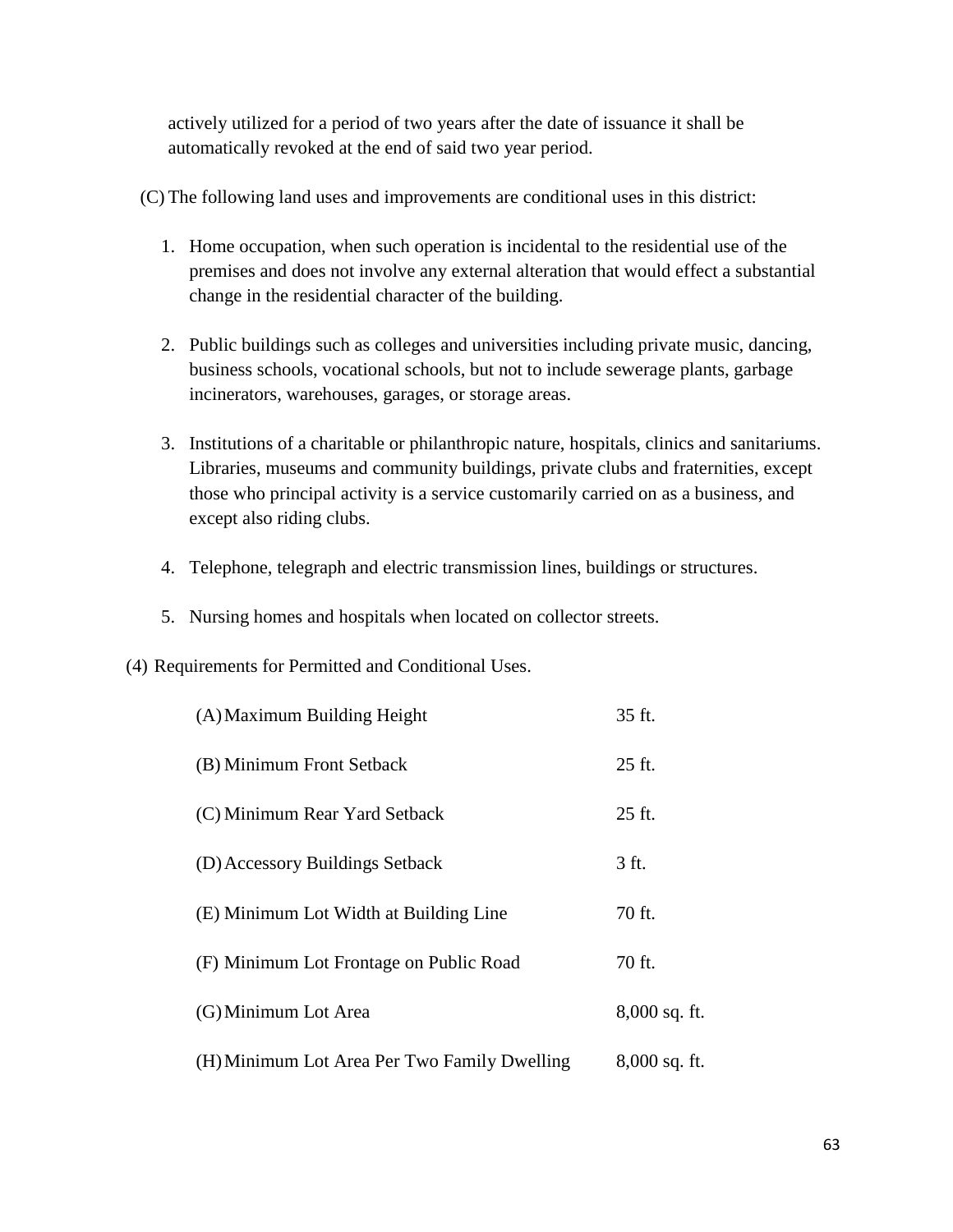- (I) Minimum Side Yard Setback 8 ft. min. Total of 20 ft on both sides
- (J) Minimum Floor Area for Single Family 1,200 sq. ft.
- (K)Minimum Floor Area per Family for Two Family 1,000 sq. ft.
- (L) Off-Street Parking, Residential 2 spaces per family
- (M)Off-Street Parking, Public Gathering 1 space per 5 seats if applicable or 1 space per 200 sq. ft. of building.
- (N) Maximum Lot Coverage Ratio of All Buildings not to exceed 12.5% of total lot.
- (O)Two Family Dwelling Ratio not more than one (1) two family dwelling per four (4) single family dwellings, or not more than one (1) two family dwellings per one 10 acre of land under a single ownership within the district.

All front yard setbacks are to also refer to Section 9.1 of this Ordinance for setbacks on Federal, State and County roads.

(5) Prohibited Uses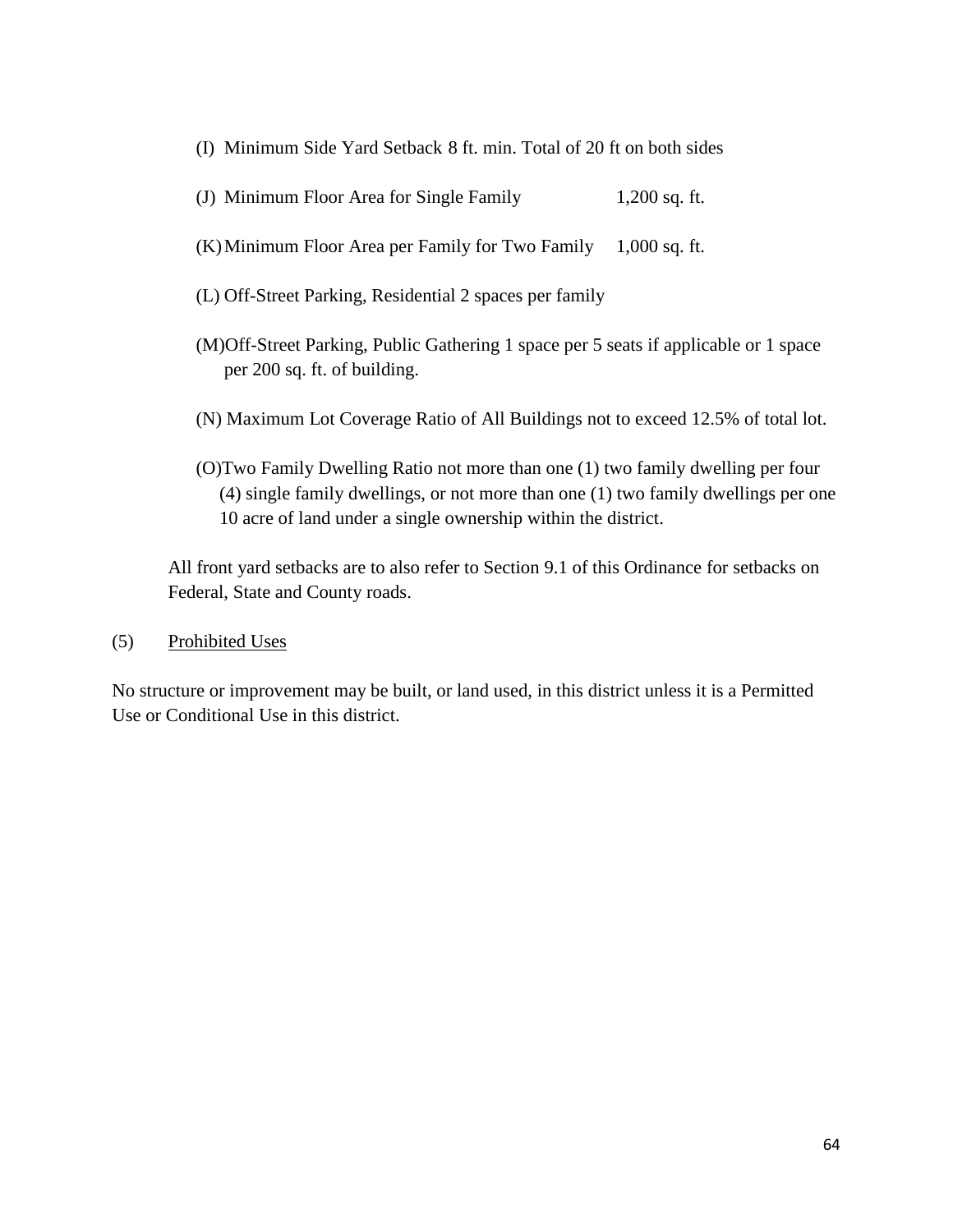## **4.13 PLANNED UNIT DEVELOPMENT OVERLAY DISTRICT (PUD)**

### (1) Purpose and Intent of Planned Unit Development Overlay District (PUD).

The Planned Unit Development (PUD) is established herein to provide a regulatory framework designed to encourage and promote improved environmental design by allowing for greater freedom, imagination and flexibility in the development of land while insuring substantial compliance to the basic intent of the Zoning Ordinance and the Town Comprehensive Plan for community development. The intent is to allow diversification and variation in the relationship of uses, structures, open spaces and heights of structures in developments conceived and implemented as comprehensive and cohesive unified projects. It is further intended to encourage more rational and economic development with relation to public services, and to encourage and facilitate preservation of open land.

The PUD is an area with a minimum contiguous acreage of 5 acres or more to be developed as a single entity according to a plan, containing one or more residential clusters, limited commercial clusters, or planned residential developments, and or more public, quasi-public, agricultural and/or conservation areas. The basic principle of the PUD is that property rights usually include private area or lot and access to commonly owned property which is usually owned by a property owners association, or covered by easements which provide common use amongst property owners. Land must be rezoned according before development takes place.

### (2) Lot Area, Lot Width, Height, Floor Area Ratio, Yard and Usable Open Space Requirements.

- (A)In the PUD the requirements of the respective zoning district may be relaxed to the discretion of the Planning & Zoning Committee but in no case shall the maximum number of units per square foot in relation to the total development be exceeded for the respective zoning district.
- (B) A minimum of five (5) acres of land shall be developed as a unit.

### (3) Off-Street Parking.

In the PUD, off-street parking facilities shall be provided in accordance with applicable zoning district regulations, and such requirements as are made a part of an approved recorded precise development plan shall be, along with the recorded plan itself, construed to be and enforced as a part of this ordinance.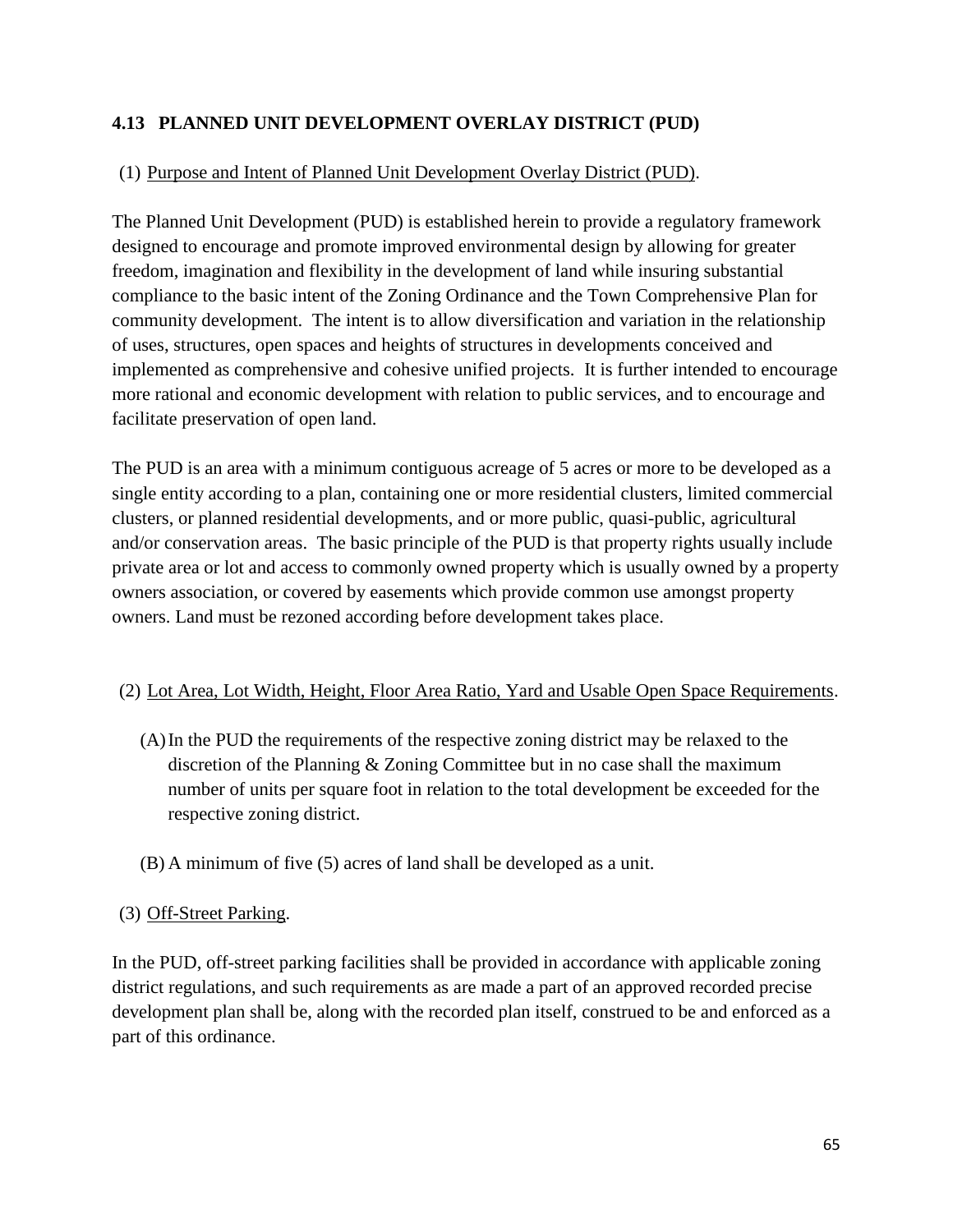(4) Criteria for Approval.

As a basis for determining the acceptability of a PUD application, the following criteria shall be applied to the precise development plan for such district with specific consideration as to whether or not it is consistent with the spirit and intent of this ordinance, has been prepared with competent professional advice and guidance, and produces significant benefits in terms of environmental design.

- (A)Character and Intensity of Land Use. In a PUD, the uses proposed and their intensity and arrangement on the site shall be a visual and operational character which:
	- 1. Are compatible with the physical nature of the site with Particular concern for preservation of natural features tree growth and open space.
	- 2. Would produce an attractive environment of sustained aesthetic and ecological desirability, economic stability and functional practicality compatible with the general development plans for the area as established by the community.
	- 3. Would not adversely affect the anticipated provision for school or other municipal services.
	- 4. Would not create traffic or parking demand incompatible with the existing or proposed facilities to serve it.
- (B) Economic Feasibility and Impact. The proponents of a PUD and application shall provide evidence satisfactory to the Planning & Zoning Committee of its economic feasibility, of available adequate financing and that it would not adversely affect the economic prosperity of the community or the values of surrounding properties.
- (C) Engineering Design Standards. The width of street right-of way and location of street or other paving outdoor lighting, location of sewer and water lines, provision for storm water drainage or other similar environmental engineering consideration shall be based upon determination as to the appropriate standards necessary to implement the specific function in the specific situation; provided., however, that in no case shall standards be less than those necessary to insure the public safety and welfare as determined by the Planning & Zoning Committee.
- (D)Preservation and Maintenance of Open Space. In a PUD area, adequate provision shall be made for the permanent preservation and maintenance of common open space either by private reservation or dedication of private land.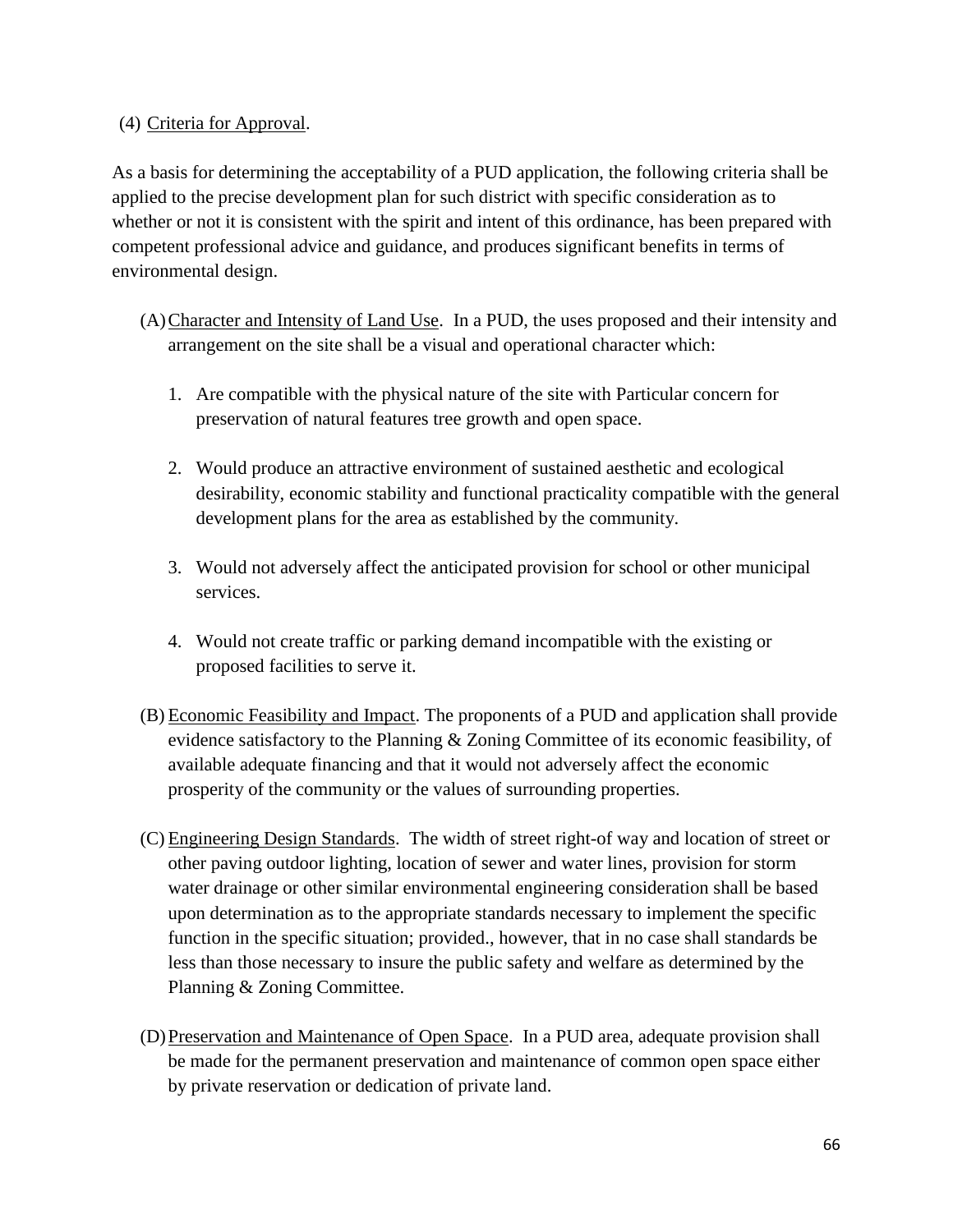- 1. In the case of private reservation, the open area to be reserved shall be protected against building development by conveying to the public as part of the conditions for project approval an open space easement over such open areas restricting the area against any future building or use except as is consistent with that of providing landscaped open space for the aesthetic and recreational benefit of the development, Buildings or uses for limited commercial, recreational 1 or cultural purposes compatible with the open space objective may be permitted only where specifically authorized as part of the development plan or subsequently, with the express approval of the Town Board following approval of building site and operational plans by the Planning & Zoning Committee.
- 2. The care and maintenance of such open space reservation shall be assured by establishment of appropriate management organization for the project. The manner of assuring maintenance and assessing such cost to individual properties shall be included in any contractual agreement and shall be included in the title to each property.
- 3. Ownership and tax liability of private open space reservation shall be established and made a part of the conditions of the plan approval.
- (E) Implementation Schedule. The proponents of a PUD shall submit a reasonable schedule for the implementation of the development to the satisfaction of the Planning & Zoning Committee including suitable provisions for assurance that each phase could be brought to completion in a manner which would not result in adverse effect upon the community as a result of termination at that point.
- (5) Procedure. The procedure for obtaining a PUD shall be as required for any other conditional use under this Ordinance, except that in addition thereto, the conditional use may only be considered in conjunction with the development plan, and shall be subject to the following additional requirements:
	- $(A)$  General Development Plan. The applicant shall file with Town Planning  $\&$  Zoning Committee a General Development Plan which shall include the following information:
		- 1. A statement describing the general character of the intended development.
		- 2. An accurate map of the project area including its relationship to surrounding properties and existing topography and key features. Two (2) foot contour interval.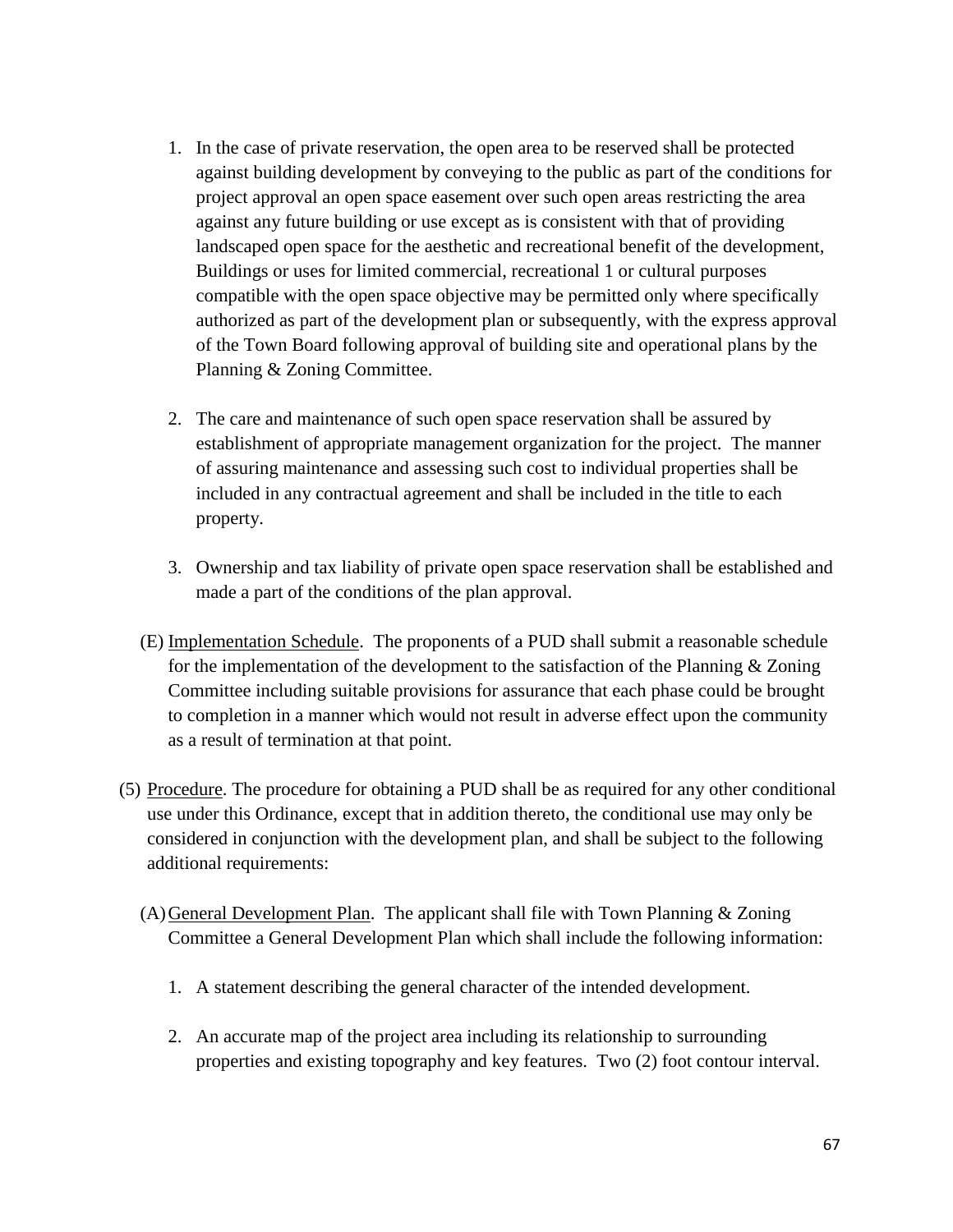- 3. A plan of the proposed project showing at least the following information in sufficient detail to make possible the evaluation of the criteria for approval as set forth in 6.3 of this section.
	- a. The pattern of proposed land use including shape, size and arrangement of proposed use areas, density and environmental character.
	- b. The pattern of public and private streets.
	- c. The location, size and character of recreational and open space areas reserved or dedicated for public uses such as schools, parks, greenways, etc.
	- d. A utility feasibility study.
- 4. Appropriate statistical data on the size of the development, ratio of various land uses, percentages of multifamily units by number of bedrooms, economic analysis of the development, expected staging, and any other plans or data pertinent to evaluation by the community under the criteria of this section.
- 5. General outline of intended organizational structure related to property owner's association, deed restrictions and private provision of common services.

### (6) Referral and Hearing.

- (A)Within sixty (60) days after completion of the filing of the petition for approval of a preliminary proposal, the Planning & Zoning Committee shall schedule the required public hearing.
- (B) Approval of the conditional use and related preliminary proposal shall establish the basic right of use for the area in conformity with the plan as approved, which shall be recorded as an integral component of the district regulations, but such plan shall be conditioned upon approval of a Specific Implementation Plan, and shall not make permissible any of the uses as proposed until a Specific Implementation Plan is submitted and approved for all or a portion of the General Development Plan.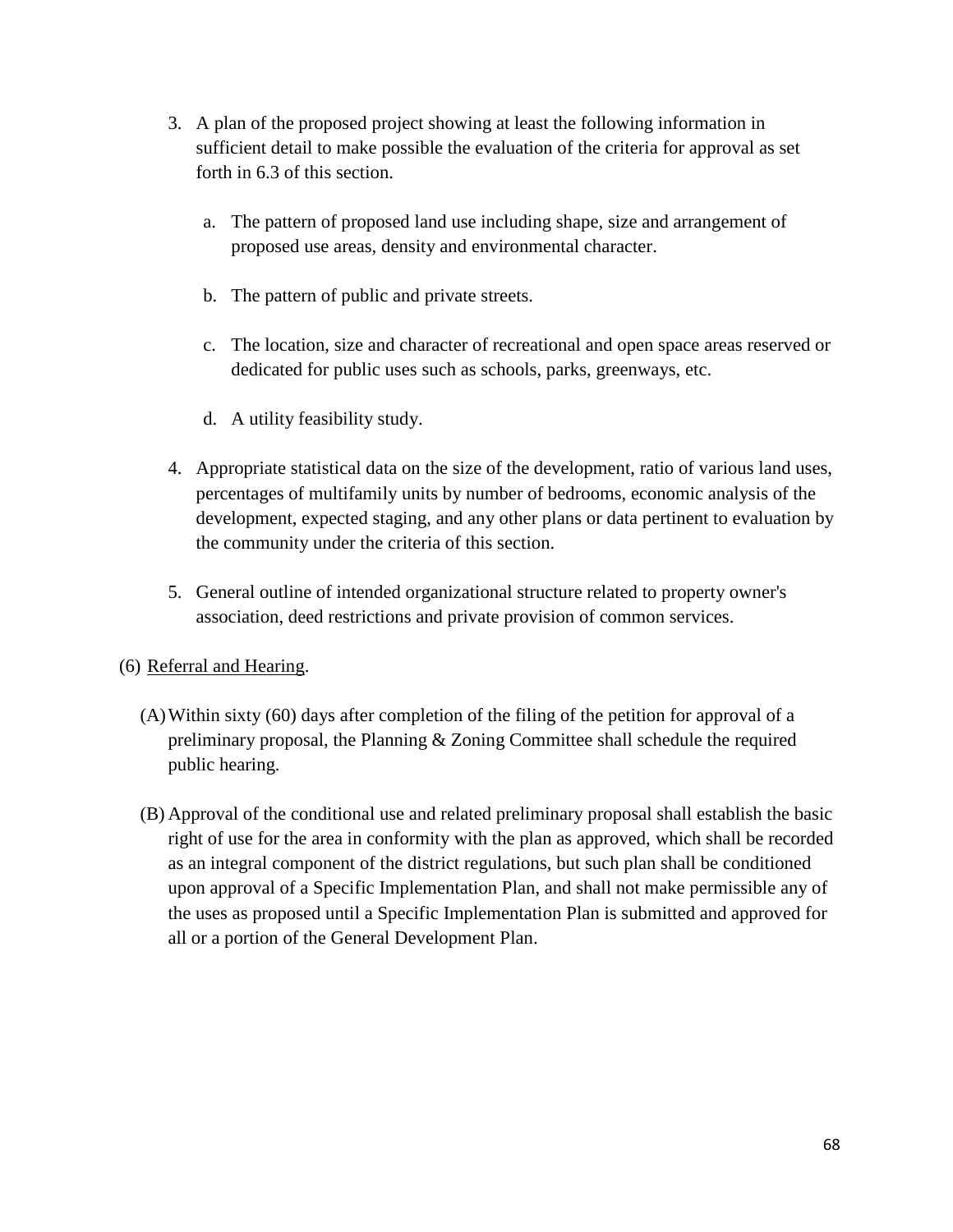(7) Specific Implementation Plan.

A specific and detailed plan for implementation of all or a part of a proposed PUD must be submitted to the Planning and Zoning Committee within one (1) year after receiving preliminary approval from the Town Board. If a Final Plan has not been submitted within said time, which the Planning & Zoning Committee determines to be a reasonable phase of the total plan, the area shall revert back to the original zoning district without PUD classification. The Specific Implementation Plan shall be submitted to the Planning & Zoning Committee and shall include the following detailed construction and engineering plans and related detailed documents and schedules.

- (A) An accurate map of the area (at a scale of  $1'' = 100$  ft) covered by the plan including the relationship to the total General Development Plan.
- (B) The pattern of public and private roads, driveways, walkways and parking facilities.
- (C) Detailed lot layout and subdivision plat where required.
- (D)The arrangement of building groups, other than single family residences, and their architectural character.
- (E) Sanitary sewer and water mains.
- (F) Grading plan and storm drainage system.
- (G)The location and treatment of open space areas and recreational or other special amenities.
- (H)The location and description of any areas to be dedicated to the public.
- (I) General landscape treatment.
- (J) Proof of financing capability.
- (K)Analysis of economic impact upon the community.
- (L) A development schedule indicating (1) the approximate date when construction of the project can be expected to begin; (2) the stages in which the project will be built and the approximate date when construction of each stage can be expected to begin; (3) the anticipated rate of development; (4) the approximate date when the development of each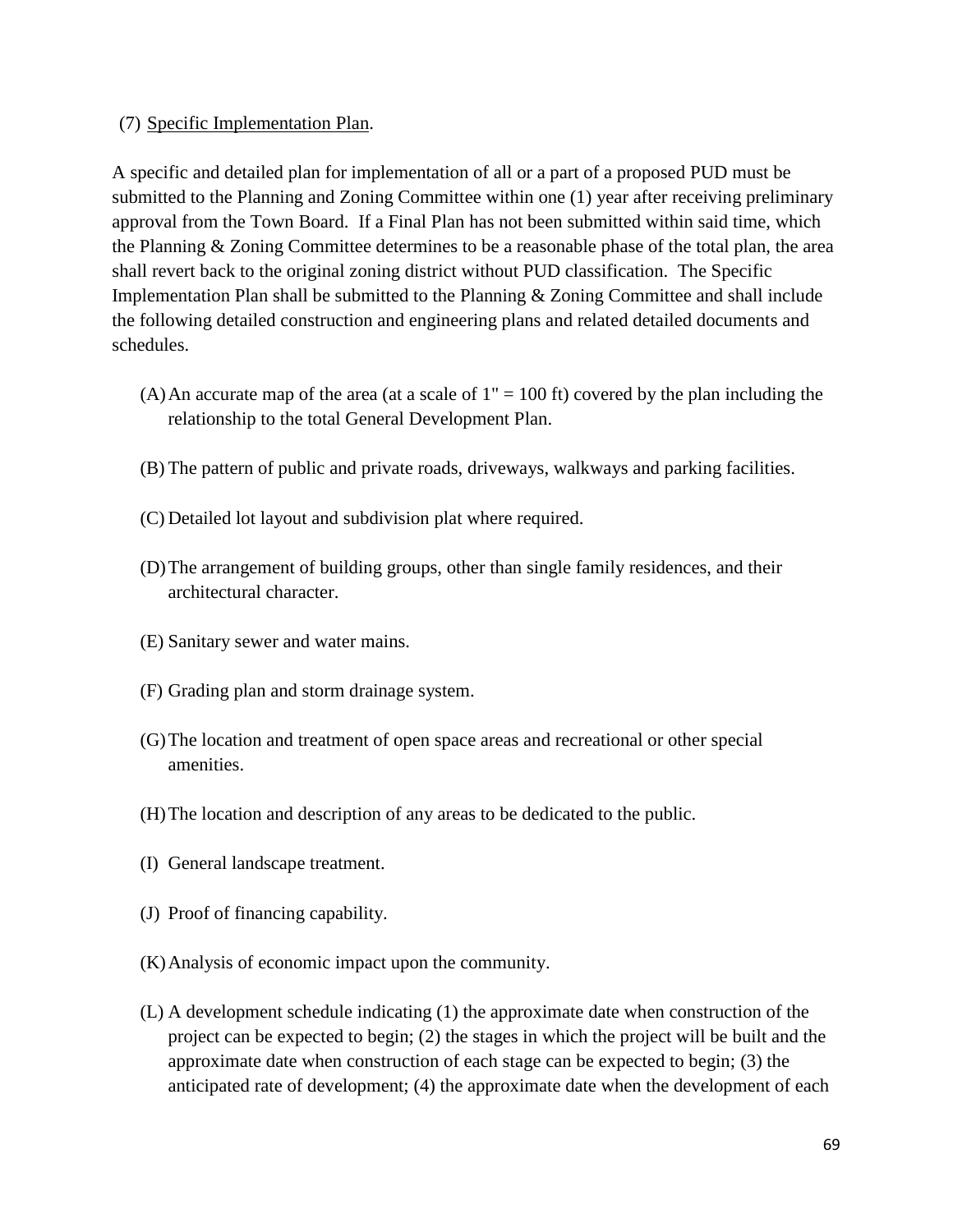of the stages will be completed; and (5) the area and location of common open space that will be provided at each stage.

- (M) Agreements, bylaws, provisions or covenants which govern the organizational structure, use, maintenance and continued protection of the PUD and any of its common services, common open areas or other facilities.
- (N)Any other plans, documents or schedules requested by the community.
- (8) Approval of the Specific Implementation Plan.
	- (A)Following a review of the Specific Implementation Plan, the Planning& Zoning Committee shall recommend to the Town Board that it be approved as submitted, approves with modification or disapproved.
	- (B) Upon receipt of the Planning & Zoning Committee's recommendation, the Board may approve the plan and authorize the development to proceed accordingly, or disapprove the plan and send it back to the Planning & Zoning Committee for further negotiation with the developer.
	- (C) In the event of approval of the Specific Implementation Plan, the building, site and operational plans for the development, as approved, as well as all other commitments and contractual agreements with regard to project value, character and other factors pertinent to an assurance that the proposed development will be carried out basically as presented in the official submittal plans, shall be recorded by the developer within a reasonable period of time. This shall be accomplished prior to the issuance of any building permit.
	- (D)Any subsequent change or addition to the plans or use shall first be submitted for approval to the Planning & Zoning and if, in the opinion of the Plan Commission, such change or addition constitutes a substantial alteration of the original plan, the procedure provided in (6) above, and in this subsection shall be required.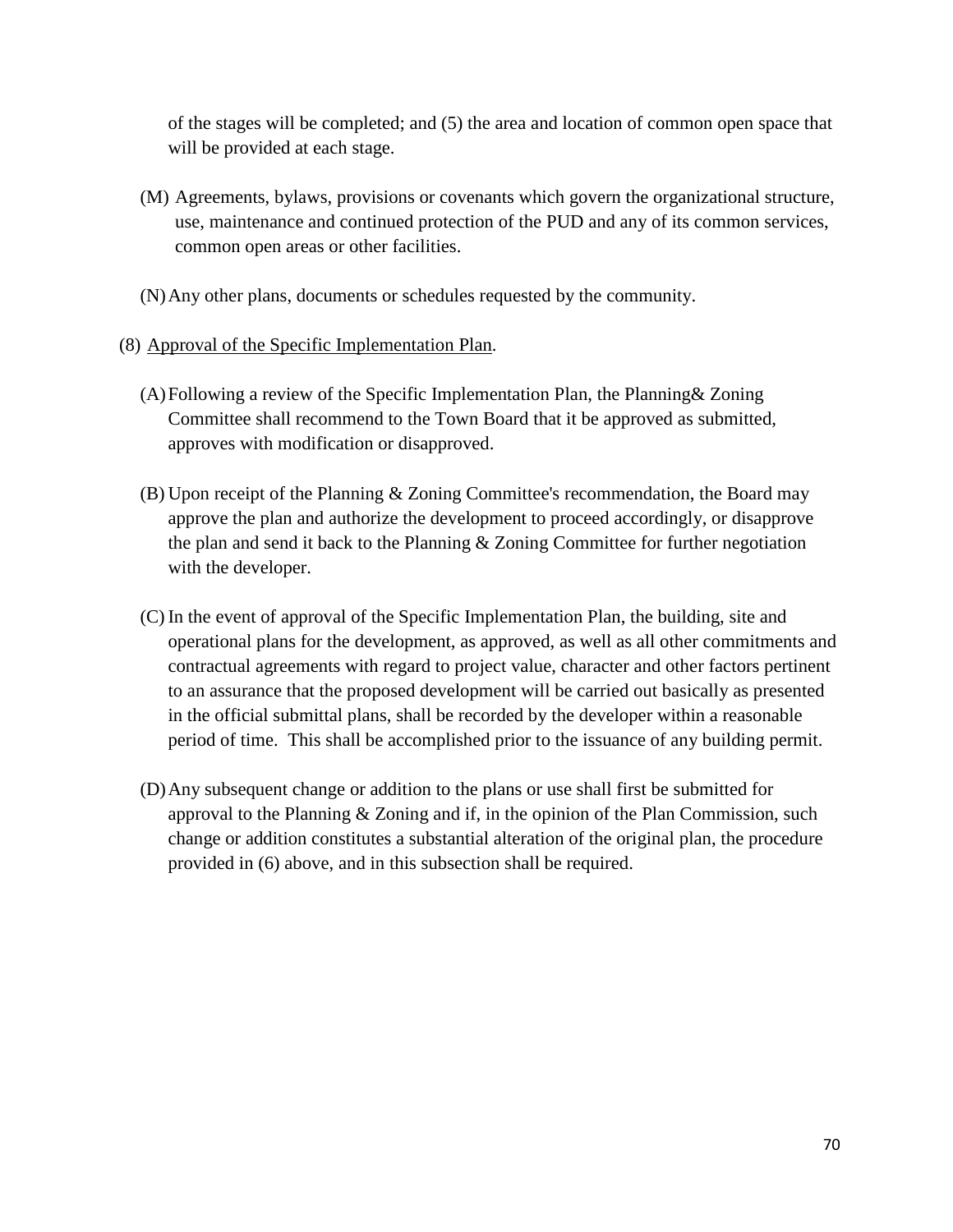# **4.14 MANUFACTURED HOME PARKS DISTRICT (MHP)**

### (1) Procedures and Applications

(A)Approvals Required. No person shall construct, expand, or operate a manufactured home park or travel trailer camp within the Town unless he holds a valid license issued annually by the Town Clerk.

Any person owning or controlling or manufactured home court in existence on the effective date of this ordinance may apply for and receive an annual license for his existing court or camp by complying with (d) thereof.

The Town Clerk shall issue an initial license only after the following actions have taken place:

- 1. The land has been zoned manufactured home park by the Town Board.
- 2. The applicant completes application form and submits it to the Town Clerk together with the required license fee.
- 3. The Town Board approves the license.
- (B) Fees and Expiration Date (per Wisconsin Statutes Section 66-05866.0435).
	- 1. Fee Schedule
		- a. Initial manufactured home court license fee \$75-00 or \$2.00 per lot whichever is greater
		- b. Annual manufactured home court license fee \$100.00 or \$2.00 per lot whichever is greater
		- c. Manufactured home court license transfer fee \$10.00
	- 2. Expiration. All such licenses are to expire on the 30th day of June of each year and shall be renewed annually. There shall be no pro-ration of fees.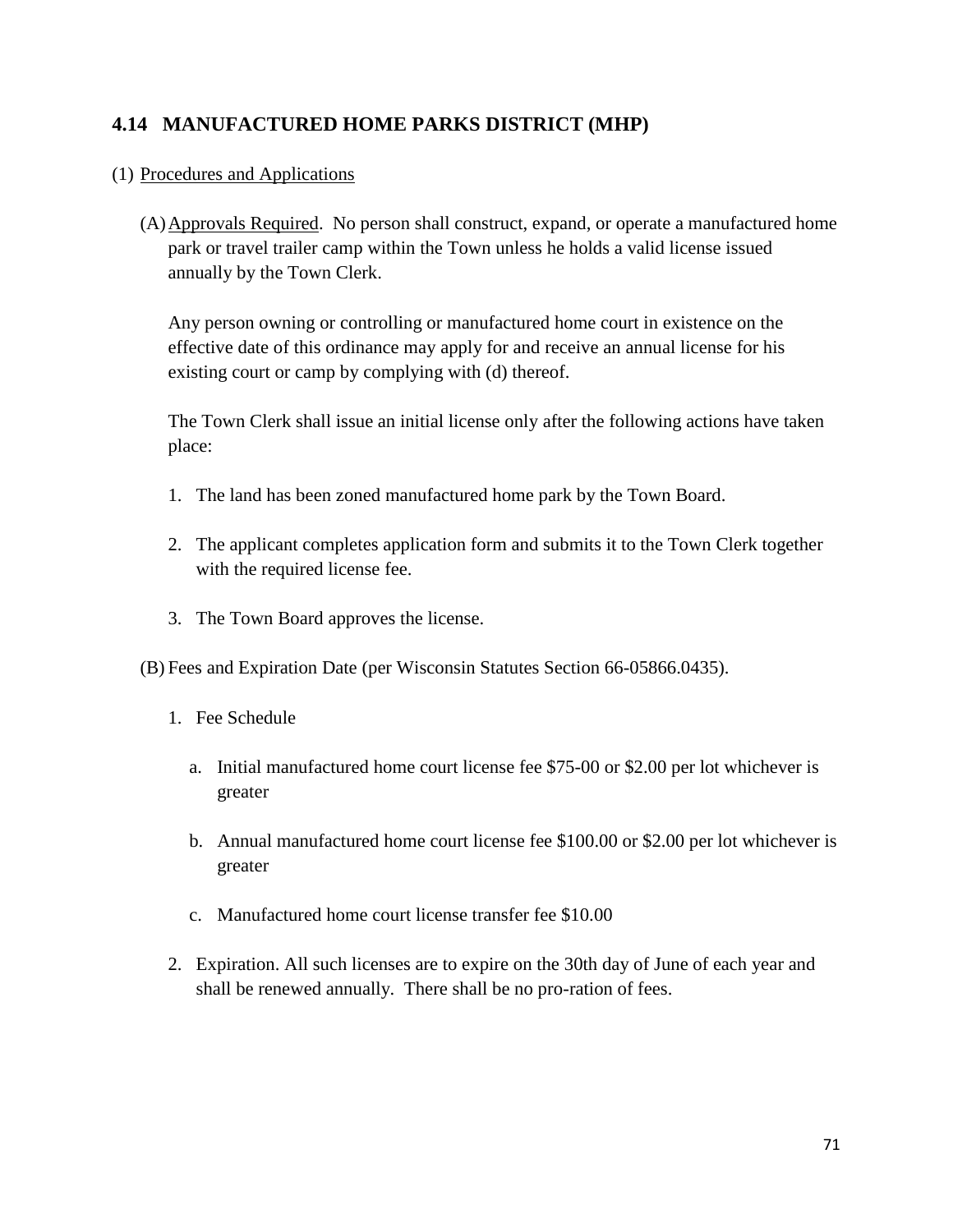#### (C) Initial License Application

- 1. Application for an initial license shall be made to the Town Clerk on an initial license application form. Such application form shall be for, a conditional use permit and the initial license. Fees as provided in  $(1)(b)(1)$  above are required prior to taking action on each of the approval steps listed herein.
- 2. Preliminary Plat. The applicant shall apply for preliminary plat approval to the Planning and Zoning Committee. Such applicant shall submit six (6) copies of the preliminary plan. Such preliminary plan shall be drawn on a topographic map with a scale of at least one inch equals 200 feet showing two foot contours, the area, location and proposed layout of lots, roadways, and park areas. Approval by the Planning and Zoning Committee shall be in concept only which will enable the applicant to prepare a final plan.
- 3. Final Plan. Upon approval by the Planning & Zoning Committee of the preliminary plan, the applicant shall submit to the Planning and Zoning Committee a \$25.00 review fee and six (6) copies of the general development plan which shall include:
	- a. Three (3) prints of a certified survey map or subdivision plat of the property showing existing features of the property.
	- b. A complete plan of the court or camp drawn to a scale of not less than 100 feet per inch.
	- c. The number, location and dimensions of all mobile home or manufactured home or travel trailer lots.
	- d. The location and width or roadways, walkways, easements setback lines, planting strips and recreation areas.
	- e. The location of automobile parking areas and service buildings, if provided.
	- f. The location and size of utility service lines for water, storm and sanitary sewers, electrical, telephone, fuel and if provided, cable television service.
	- g. Plans and specifications of all buildings and other improvements constructed or to be constructed within the court or camp, including a detailed sketch of a typical mobile home or manufactured home or travel trailer lot.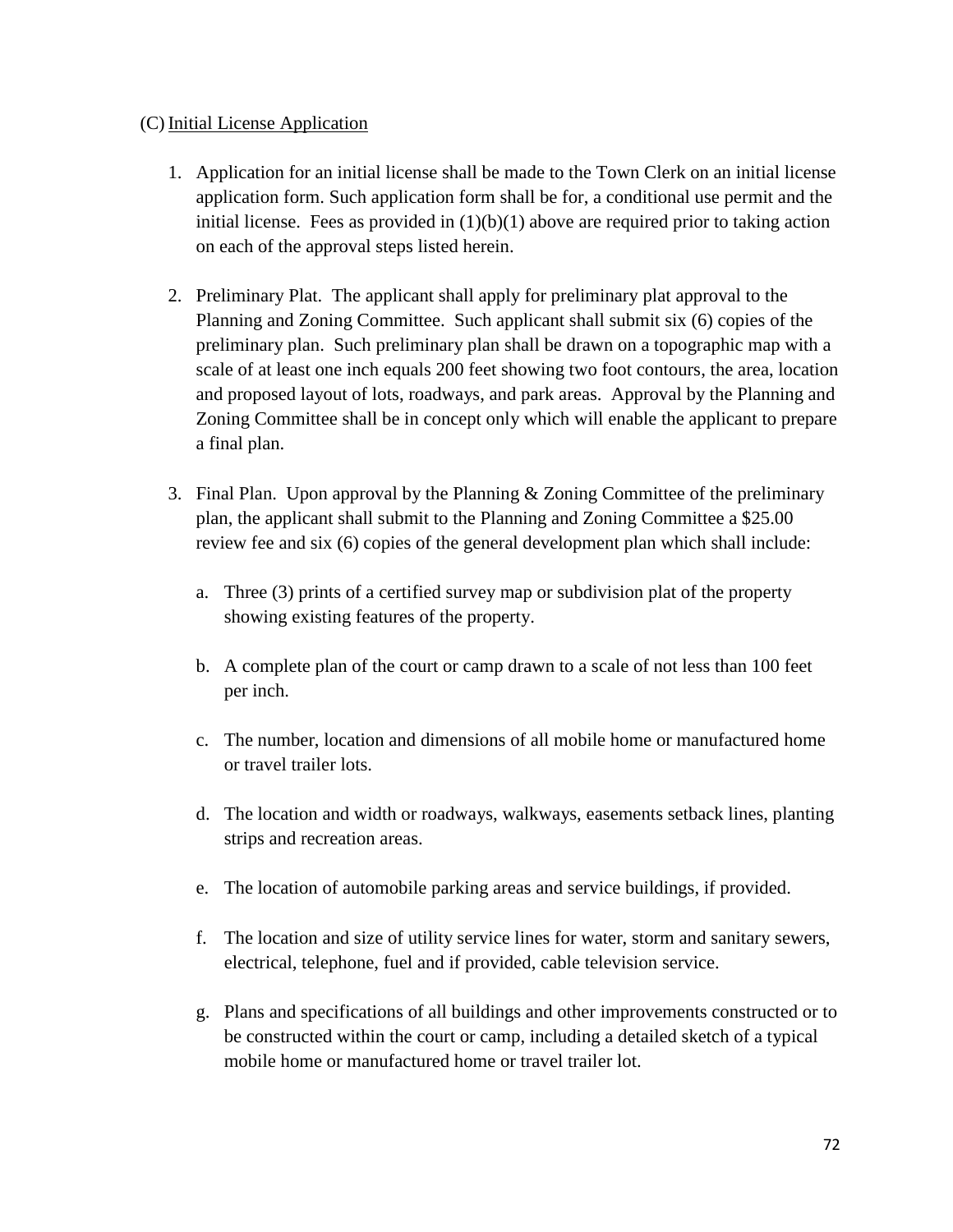- 4. Upon submission of the final plan to the Planning & Zoning Committee, the Committee shall set a public hearing on the final plan and after hearing any interested party, any staff report, recommendation or information, the Committee shall make a recommendation and report to the Town Board concerning such plan after determining the following:
	- a. That the uses, values, and enjoyment of other property in the neighborhood for purposes already permitted shall be in no foreseeable manner substantially impaired or diminished by the establishment, maintenance or operation of the intended court or camp.
	- b. That adequate utilities, access, roads, drainage and other necessary site improvements have been or are being provided.
	- c. That adequate measures have been or will be taken to provide ingress or egress so designed as to minimize traffic congestion in the public street.
	- d. Approval by Town Board. After receiving the final plan arid the recommendation and report from the Planning, & Zoning Committee, the Town Board may grant a permit for a conditional use after a public hearing and thereafter grant the initial license.

Such permit shall not be issued until the requirements of this section have been fulfilled. After the conditional use permit is issued, the Town Clerk is authorized to issue an initial license upon payment of the required fee.

e. Procedure After Permit Granted. Upon approval of a conditional use permit, the owners of the land shall cause to be recorded with the Register of Deeds for Rock County, Wisconsin a certified survey map or plat (Chapter 236 of Wisconsin Statutes) of the gross land area including the final approved plans and the deeding to the Town those lands and easements called for in the plans submitted to the Planning & Zoning Committee and Town Board and containing a statement that the land is to be developed pursuant to the approved conditional use permit. Upon the submission of proof of such recording to the Town Clerk, said Clerk shall issue the initial license allowing said owners or their successors to develop the land according to the conditional use permit and recorded plans. Construction pursuant to such permit must commence within one (1) year of the date of the license issuance or the license shall become null and void.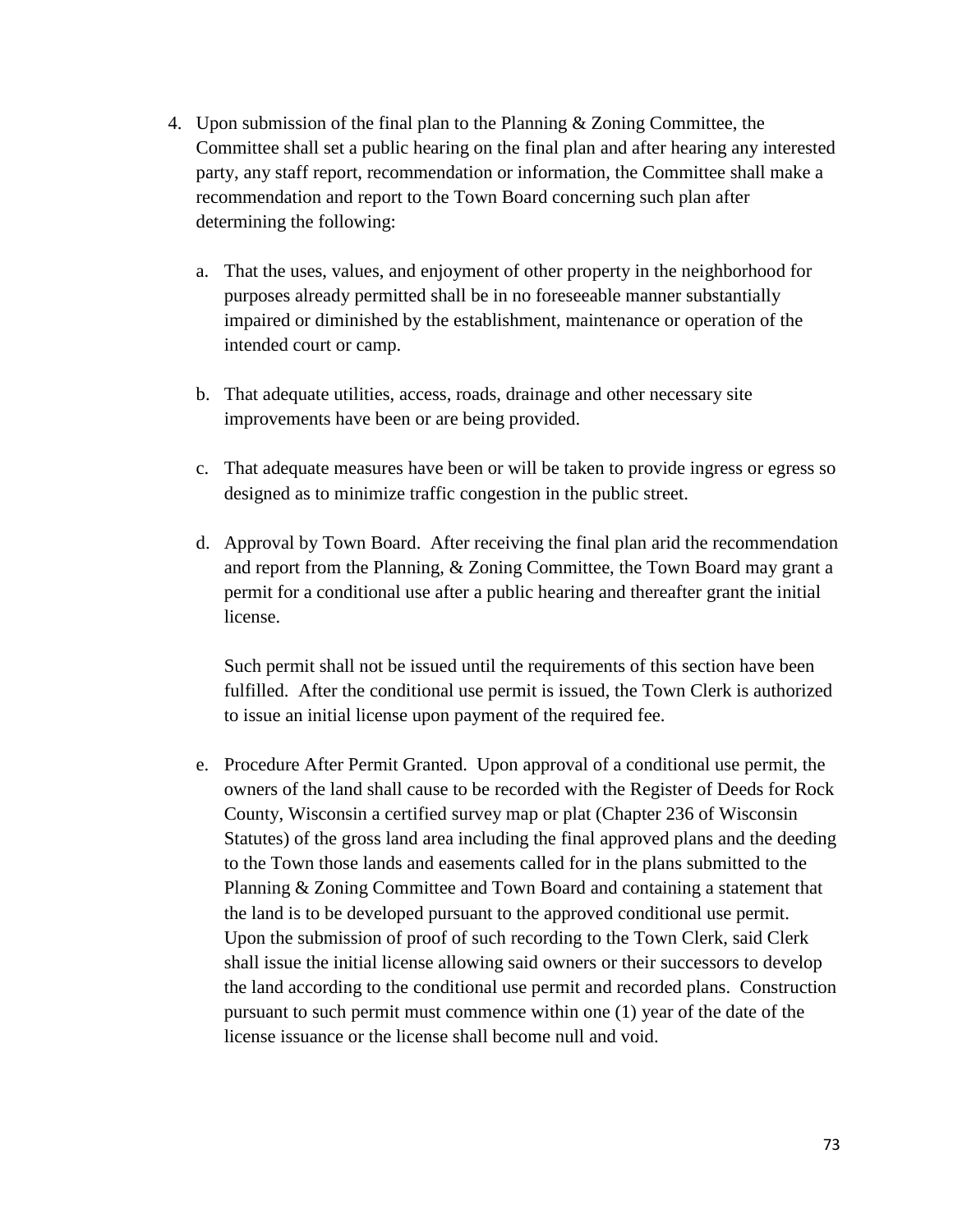- (D) License Application. Annual License. The applicant shall apply to the Town each year and the annual license shall be subject to the approval of the Town Board. The application for such annual license shall be accompanied by a fee of \$2.00 for each lot or space in the existing or proposed park, but not less than \$100.00.
- (E) Transfer of License. A transfer of license application shall be applied for and may be approved by the Town Board in the same manner as an application for a renewal license. The fee for such transfer license is \$10.00.

#### (2) Administration

- (A)Building Inspector. It shall be the responsibility, of the Building Inspector to enforce the provisions of this ordinance by authorizing and directing inspections to be made of all manufactured home courts and travel trailer camps.
- (B) Violations. Whenever the Building Inspector determines violations of pertinent regulations exist, he shall notify the licensee or, permittee of such alleged violations. The notice shall:
	- 1. Be in writing.
	- 2. Include a statement of the violations enumerated.
	- 3. Allow a reasonable time for the performance of any act it requires to correct such violations but not to exceed 90 days.
- (C)Revocation of License. Upon failure to comply with such violation notice or upon complaint by any citizen of the Town, the license for such court or camp is subject to revocation by the Town Board as provided in Sections 66.058(2)(d) and 66.0435(2)(d) of the Wisconsin Statutes unless the alleged violation is corrected within the period specified by Town Board.
- (D)Emergency Order. Whenever the Building Inspector finds that an emergency exists which requires immediate action to protect the public health, safety and/or welfare, he may without notice or hearing issue an order reciting the existence of such an emergency and requiring that such action be taken as he may deem necessary to meet the emergency, including the suspension of the license. Said order shall be in writing, shall be notwithstanding any other provisions of this ordinance, and shall be effective immediately. Any person to whom such an order is directed shall comply therewith immediately or be subject to the revocation of the manufactured home park license.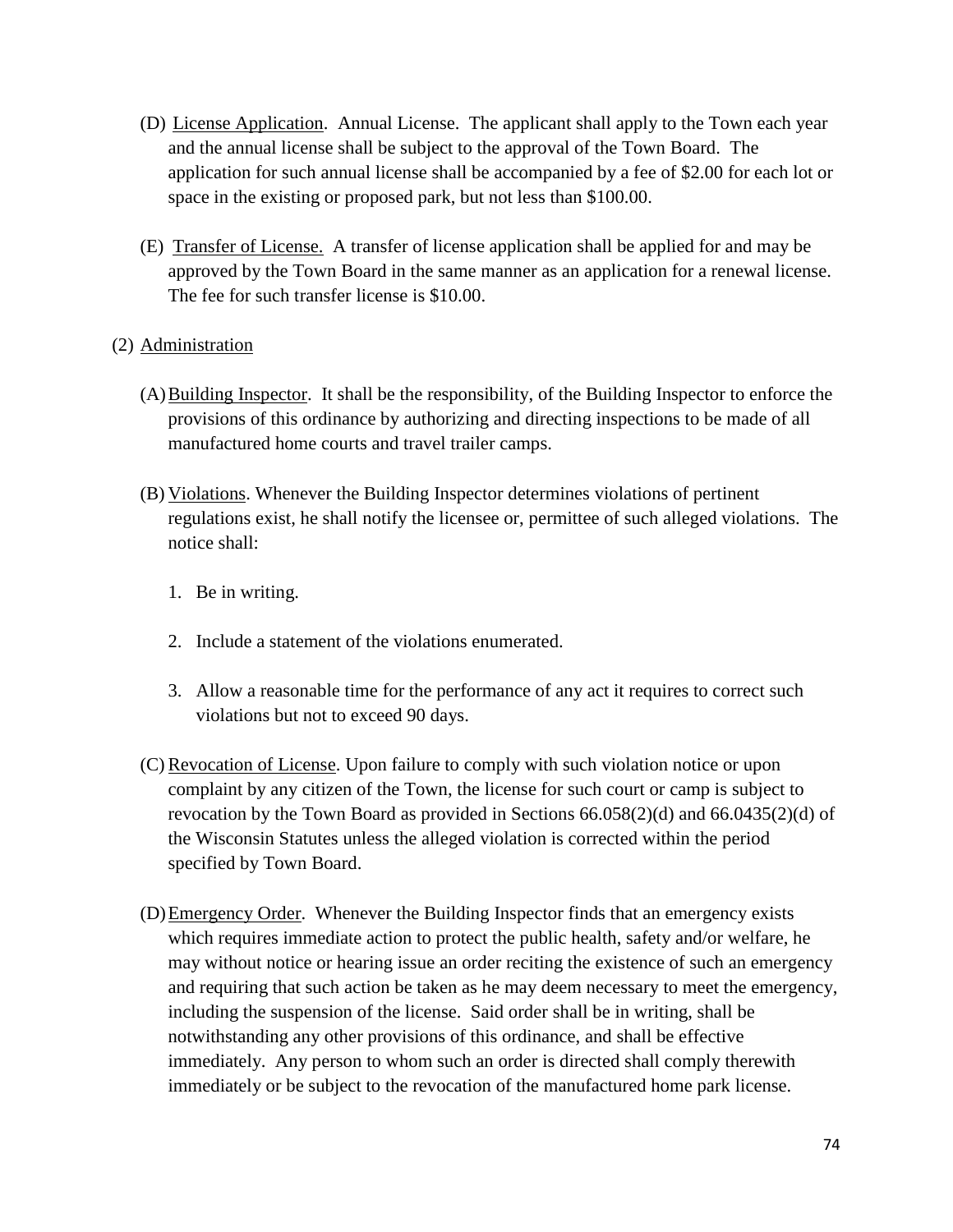#### (E) Duty of License Holder.

- 1. It shall be the duty of the license holder to file with the Town Clerk a monthly report containing the following information on a form sheet:
	- a. Name of manufactured home court, name and address or owner, agent, or operator.
	- b. A tabulation of manufactured home court occupancy listing lot designation, occupants names, monthly tax and date of departure or arrival.
- 2. Within five days of the arrival of each new manufactured home occupant, the owner shall submit in duplicate the Town Assessor form 130-2 of the Wisconsin Department of Revenue Mobile or Manufactured Home.
- (F) Restrictions on Occupancy of Manufactured Homes. No mobile home or manufactured home shall be occupied for dwelling purposes unless it is properly placed on a mobile home or manufactured home lot and connected to water, sewerage, electrical and other utilities and complies with all provisions of this ordinance.

#### (3) General Provisions

(A)Applicability. Every manufactured home court and every travel trailer camp built or added to after, the effective date of this ordinance shall conform to band be governed by the provisions of this ordinance. No manufactured home court shall be allowed in any zoning district except specified, Residential District. Every manufactured home court or travel trailer camp developed and governed by this ordinance shall first have an approved conditional use permit prior to being licensed. No travel trailer camp shall be allowed in any zoning district except when specified in the Conditional Use Section of the Zoning District.

#### (B) Classification shall be of two types

- 1. Manufactured home courts.
- 2. Travel trailer camps.

It shall be unlawful to permit a mobile home or manufactured home or travel trailer to be located in a court or camp unless it is placed in a designated stand in a licensed court or camp.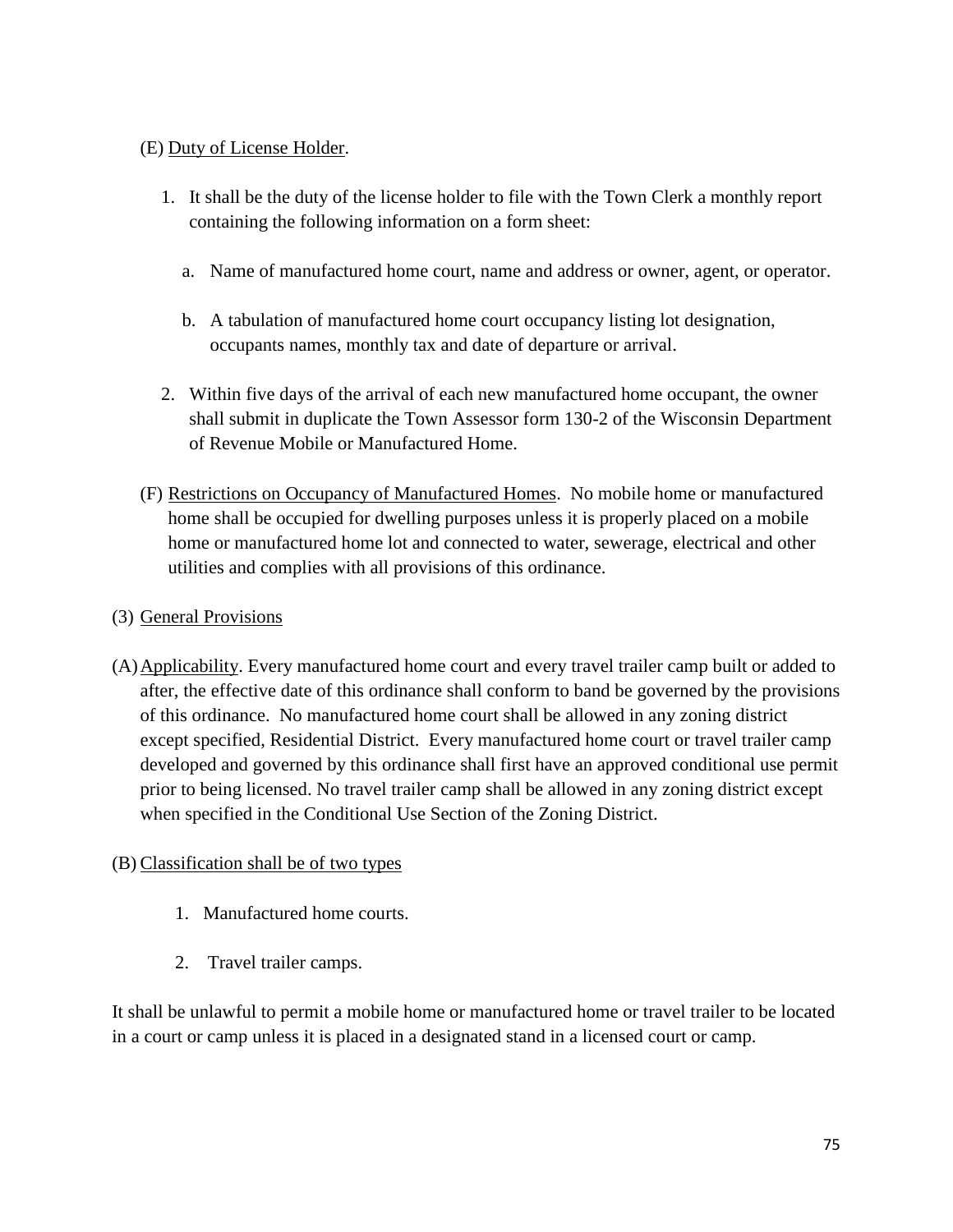#### (C) Parking of Manufactured Homes and travel trailers

- 1. Only one mobile home or manufactured home or travel trailer shall be placed on a lot except that an unoccupied travel trailer may be parked behind the setback line of the owner's yard to the rear of the principal building unless otherwise approved in the final plans.
- 2. Each mobile home or manufactured home and travel trailer lot shall abut upon a roadway within an approved court or camp.
- (D)Non-Residential Uses. No part of any court or camp shall be used for non-residential purposes, except such uses as are required for the direct servicing and well-being of court or camp residents and for the management and maintenance of the court or camp as approved by the Town Board.
- (E) Signing. No signs shall be permitted except the following:
	- 1. One non-flashing identification ground mounted sign or a wall sign stating only the name or court may be permitted provided the sign does not project into the public way.
	- 2. One ground or on-premise wall sign per street front¬age may be permitted for travel trailer camps in accordance with the sign overlay requirements.
	- 3. Any necessary regulatory signs such as street name signs, and entrance and exit signs, etc.

Signs and their installation shall comply with all other applicable codes and regulations.

#### (4) Standards

| (A) Court and Camp Size        | Min.                          |                                  |
|--------------------------------|-------------------------------|----------------------------------|
|                                | Acreage Max. Density of Court |                                  |
| Manufactured home courts<br>1. | 8                             | 7.0 units per<br>gross land acre |
| Travel trailer camps<br>2.     | 6                             | 7.0 units per<br>gross land acre |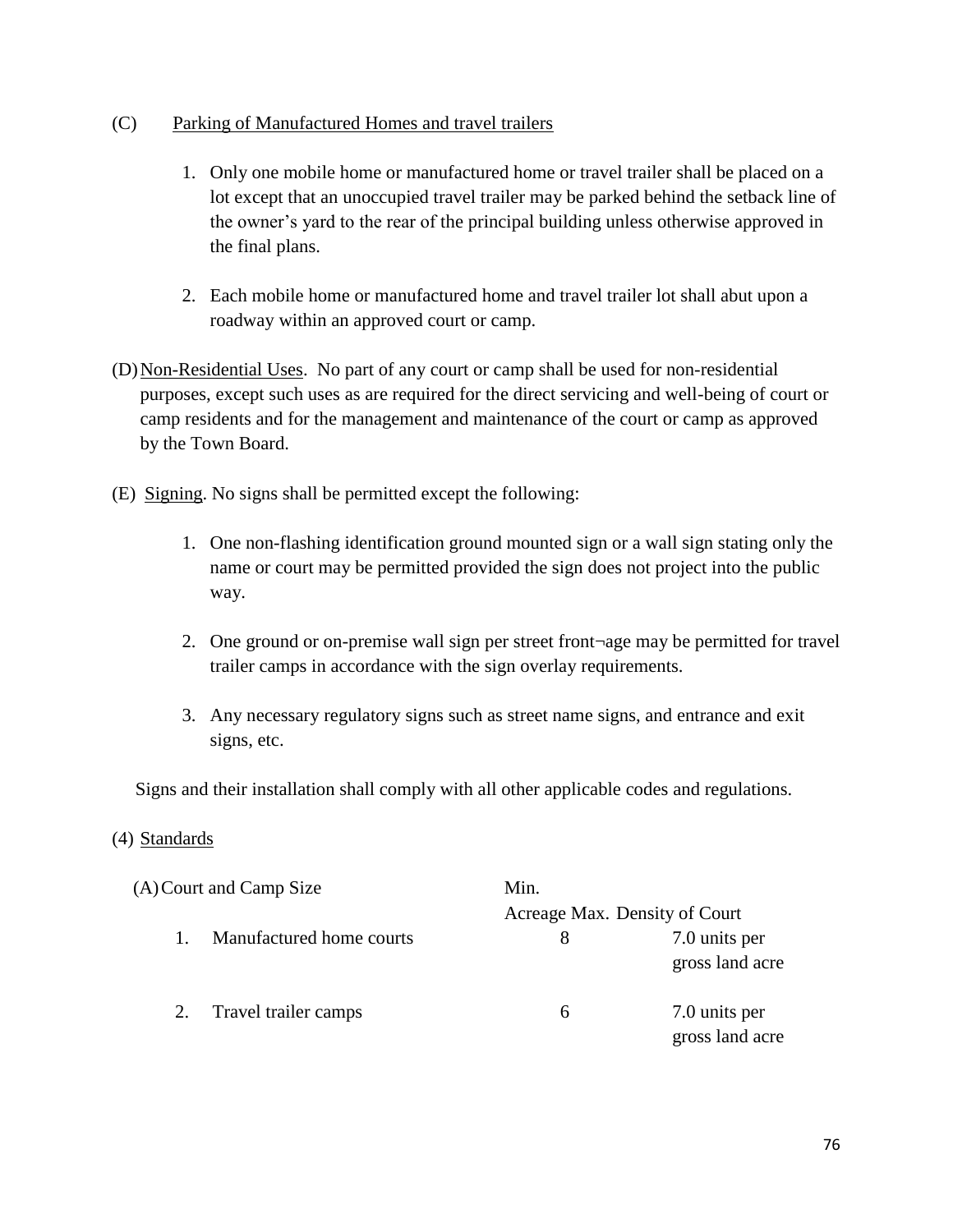- (B) Minimum Number of Lots. There shall be a minimum of (25) twenty-five mobile home or manufactured home lots completed and ready for occupancy before first occupancy is permitted.
- (C) Length of Residential Occupancy. No lot shall be rented for residential use of a mobile home or manufactured home in any such manufactured home court except for periods of thirty (30) days or more.
- (D)Compliance with Code Standards. No mobile home or manufactured home shall be admitted in any manufactured home park unless it can be demonstrated that it meets the requirements of U.S. Department of Housing and Urban Development's Manufactured Home Construction Standards.
- (E) Minimum Lot Width and Setback Standards

|                 | <b>Setback Standards</b>                             |                                         |                   | Travel        |
|-----------------|------------------------------------------------------|-----------------------------------------|-------------------|---------------|
|                 |                                                      | Mobile home or manufactured home courts |                   |               |
| <b>Trailers</b> |                                                      | Mobile                                  | Accessory         |               |
|                 |                                                      | Home                                    | <b>Structures</b> |               |
| (a)             | Front setback                                        | 10 ft.                                  | 10 ft.            | 5 ft.         |
| (b)             | Side setback                                         | 8 ft.                                   | 5 ft.             | 5 ft.         |
| (c)             | Rear setback                                         | 8 ft.                                   | 5 ft.             | 5 ft.         |
| (d)             | Corner street side yard                              | 8 ft.                                   | 8 ft.             | 5 ft.         |
| (e)             | Yard abutting open areas                             |                                         | 8 ft.             | 8 ft.         |
| (f)             | From any public street                               |                                         | 25 ft.            | 25 ft.        |
| 2.              | Minimum lot width except                             |                                         |                   |               |
|                 | irregular shaped lots may be<br>approved with lesser |                                         |                   |               |
|                 | frontage where necessary                             | 50 ft.                                  |                   | 30 ft.        |
| 3.              | Minimum Lot Area                                     | $6,000$ sq. ft.                         |                   | 6,000 sq. ft. |

(F) Parking. At least two (2) off-street hard surfaced parking spaces shall be provided for each mobile home or manufactured home lot. The size of each space must be at least 9 ft. by 20 ft.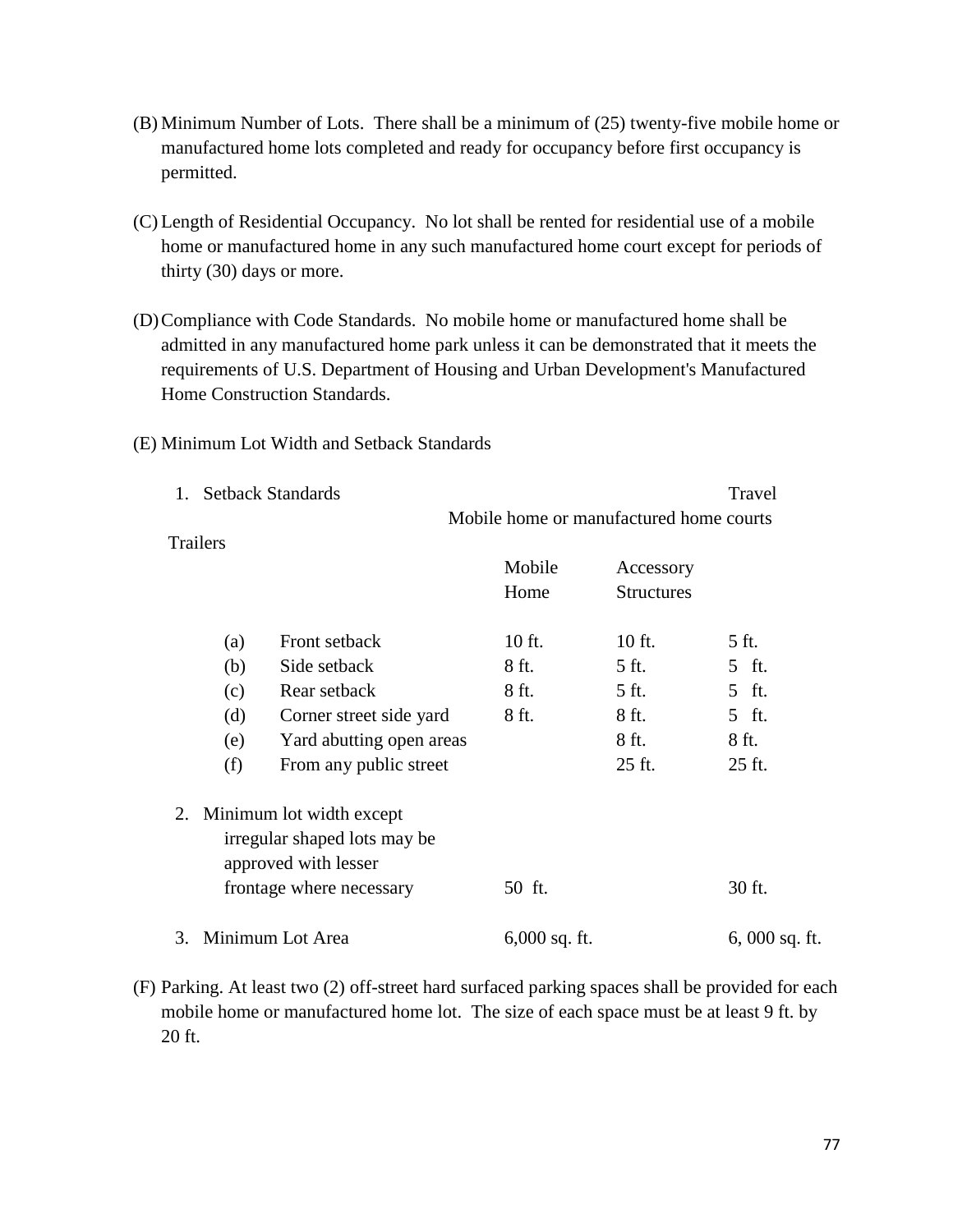At least one (1) off-street parking space shall be provided on or for each travel trailer lot. The size of each space must be at least 9 ft. by 20 ft.

Street parking on both sides of the street shall be permitted if the roadway width is at least 36 feet wide. Street parking shall be permitted on one designated side only if the roadway width is at least 30 feet wide.

- (G)Screening. There shall be provided a screening buffer, strip along the boundary of the manufactured home court or travel trailer camp where it abuts a residence district. Such screening shall be at least five (5) feet in width and five (5) feet in height. Such strip shall be a densely planted hedge or shrubbery so as to effectively cause a visual barrier and still allow a breeze to pass.
- (H)Recreation Requirements. Recreation facilities such as playgrounds, swimming pools or tot lots shall be provided to meet the needs of the clientele the court is designed to serve. Not less than ten percent (10%) of the total gross court area shall be devoted to recreational facilities and open space. Recreational facilities shall be convenient to the project center.
- (I) Tenant Storage. One storage building accessory to a manufactured home will be permitted on a mobile home or manufactured home lot provided that the storage building does not exceed 400 cubic feet and does not exceed eight (8) feet in height. Such storage building shall be fully enclosed and located on the mobile home or manufactured home lot. All storage buildings in the manufactured home court shall be uniform in size.
- (J) Fuel Supply. All fuel shall be distributed to individual lots by an underground distribution system from a common underground fuel storage facility installed in conformity with the rules and regulations of the Department of Industry, Labor and Human Relations of Wisconsin.

#### (K)Additions and Alterations

- 1. Permit Required. A permit issued by the Building Inspector shall be required before any construction on a mobile home or manufactured home lot or any structural addition or alteration to the exterior of a mobile home or manufactured home. No permit is required for addition of steps, awnings, skirting, windows, doors, or tenant storage structures as defined below.
- 2. Size of Expansion. No addition to a mobile home or manufactured home shall be greater than the area in square feet of the existing mobile home or manufactured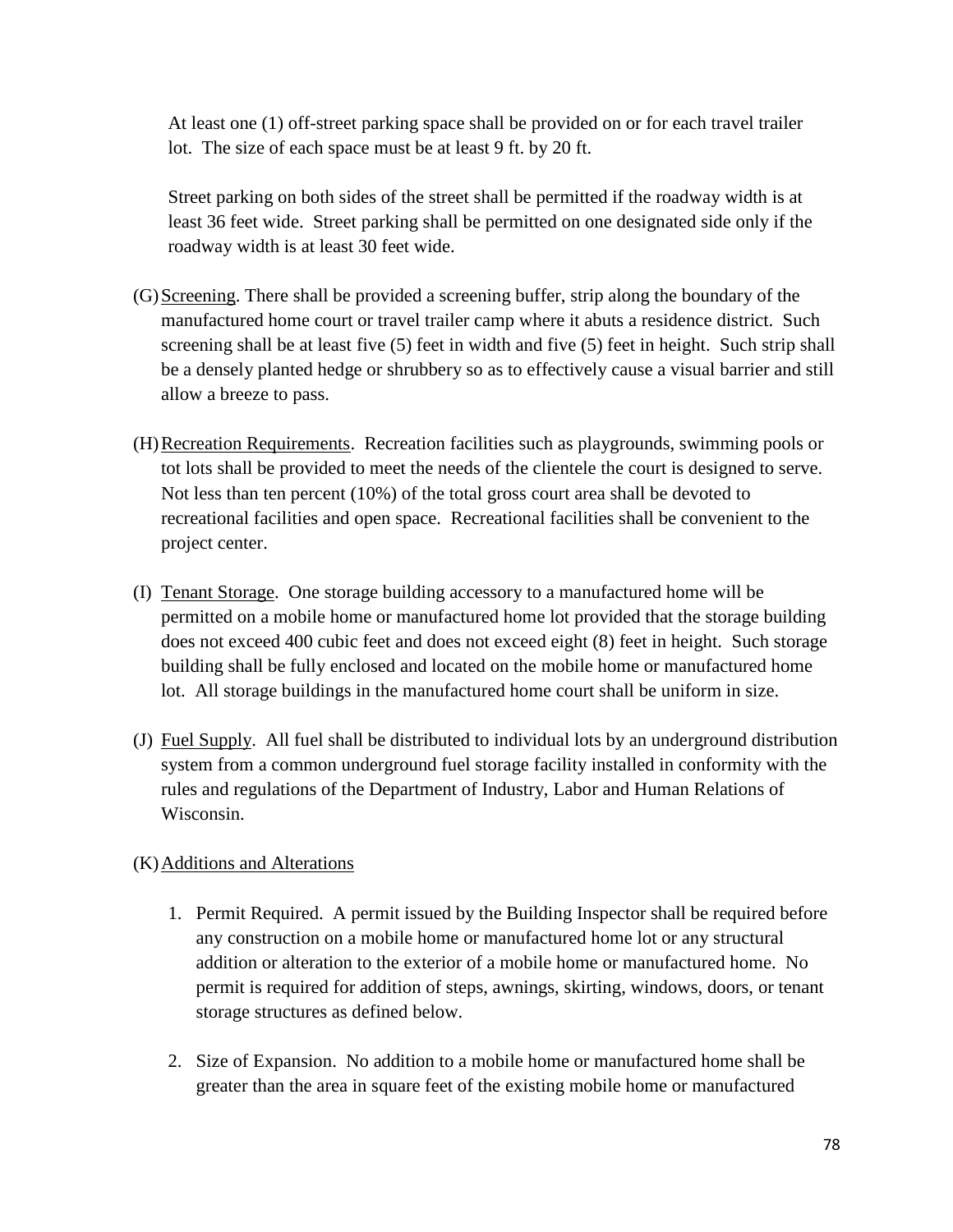home. No addition or alteration to the mobile home or manufactured home shall exceed in the height of the existing mobile home or manufactured home, and all such alterations or additions shall be factory built.

- 3. Conform to setbacks. Any addition to a mobile home or manufactured home shall be deemed a part of the mobile home or manufactured home and shall have the same setbacks as the existing mobile home or manufactured home.
- 4. Skirting Required. Vented skirting of non-flammable material for mobile home or manufactured homes is required. Areas enclosed by such skirting shall be maintained so as not to provide a harborage for rodents or create a fire hazard. It is recommended that insulation be provided inside the skirting to prevent the freezing of pipes.
- (L) Utilities. Utilities shall be installed underground and shall meet County and State of Wisconsin Statutes and Codes.
	- 1. Electrical Requirements.
		- a. Each mobile home or manufactured home and travel trailer lot shall be connected to the court or camp electrical wiring system by underground cable and by approved receptacle, disconnecting means, and over current protective equipment. The minimum service per each manufactured home lot shall be 12-240 volts AC, 100 amperes.
		- b. Adequate lights shall be provided in manufactured home courts and travel trailer camps to illuminate streets, driveways, and walkways, for the safe movement of vehicles and pedestrians at night. A minimum of one foot candle shall be provided for safe pedestrian and vehicle movement.
	- 2. Sewer Service. All mobile home or manufactured home parks shall be served by a common sewer. Each mobile home or manufactured home lot shall be equipped with at least a three (3) inch sewer connection so located as to provide a suitable connection from the home with a continuous grade, not subject to surface drainage.

 Travel trailer courts shall provide facilities for the disposal of sanitary wastes as set forth in the State of Wisconsin Administrative Standards.

3. Water. Public water shall be provided be separate lateral at each mobile home or manufactured home lot.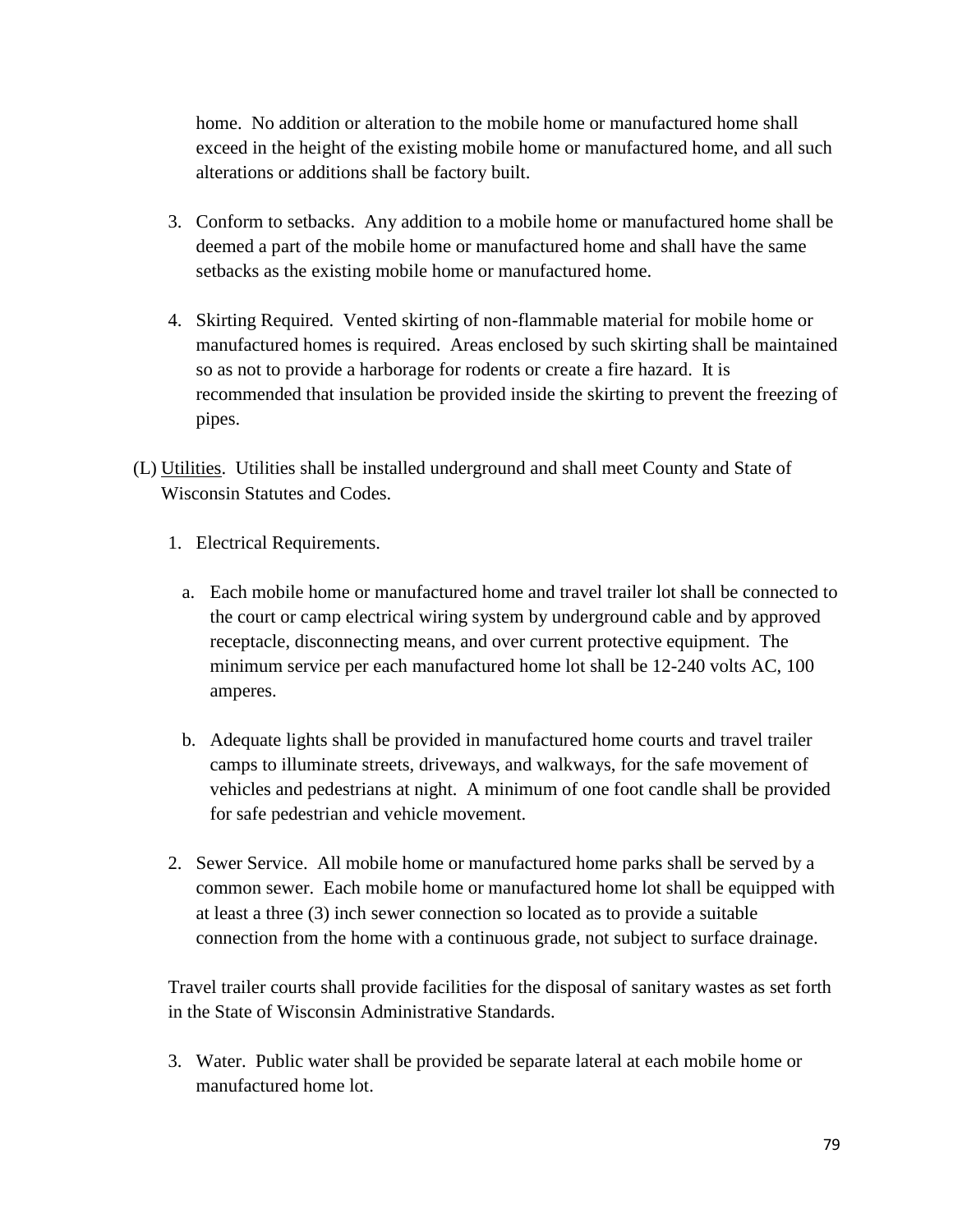Travel trailers shall be served by the Common water system where possible. Provisions shall be made to supply water within fifty (50) feet of each travel trailer lot.

4. Fire Protection. Fire hydrants shall be located with five hundred (500) feet of any mobile home or manufactured home or service building.

#### (M) Manufactured Home Stand, Patio, and Tie Downs

- 1. A manufactured home stand shall be continuous 4" concrete single slab or an approved alternate to support the mobile home or manufactured home.
- 2. The manufactured home stand shall be provided with six anchors and tie-downs such as cast-in-place concrete "dead man" eyelets embedded in concrete foundations or arrowhead anchors or other devices securing the mobile home or manufactured home Anchors and tie-downs shall be placed at least at each corner of the manufactured home stand and at the middle of each side, and each shall be able to sustain a minimum tensile strength of two thousand eight hundred (2,800) pounds.

#### $(N)$ Roadways

- 1. All roadways created by a manufactured home court shall be hard surfaced according to standards established by the County Highway Department.
- 2. The minimum pavement width of roadways shall be 30 feet. The minimum pavement diameter of cul-de-sacs shall be 40 feet.
- 3. The alignment and gradient shall be properly adapted to topography, to safe movement of types of traffic anticipated, and to satisfactory control of surface water and ground water.
- 4. The names of roadways within the court shall not duplicate the names of streets within Rock County.
- (O)Lot Markers. The limits of each mobile home or manufactured home and travel trailer lot shall be clearly marked on the ground by permanent flush stakes, markers or other suitable means.
- (P) Fences and Hedges. Fences and hedges may be permitted in a manufactured home court or travel trailer camp provided they do not exceed a height of three (3) feet in the front yard or corner side yard and six (6) feet in height in all other yards.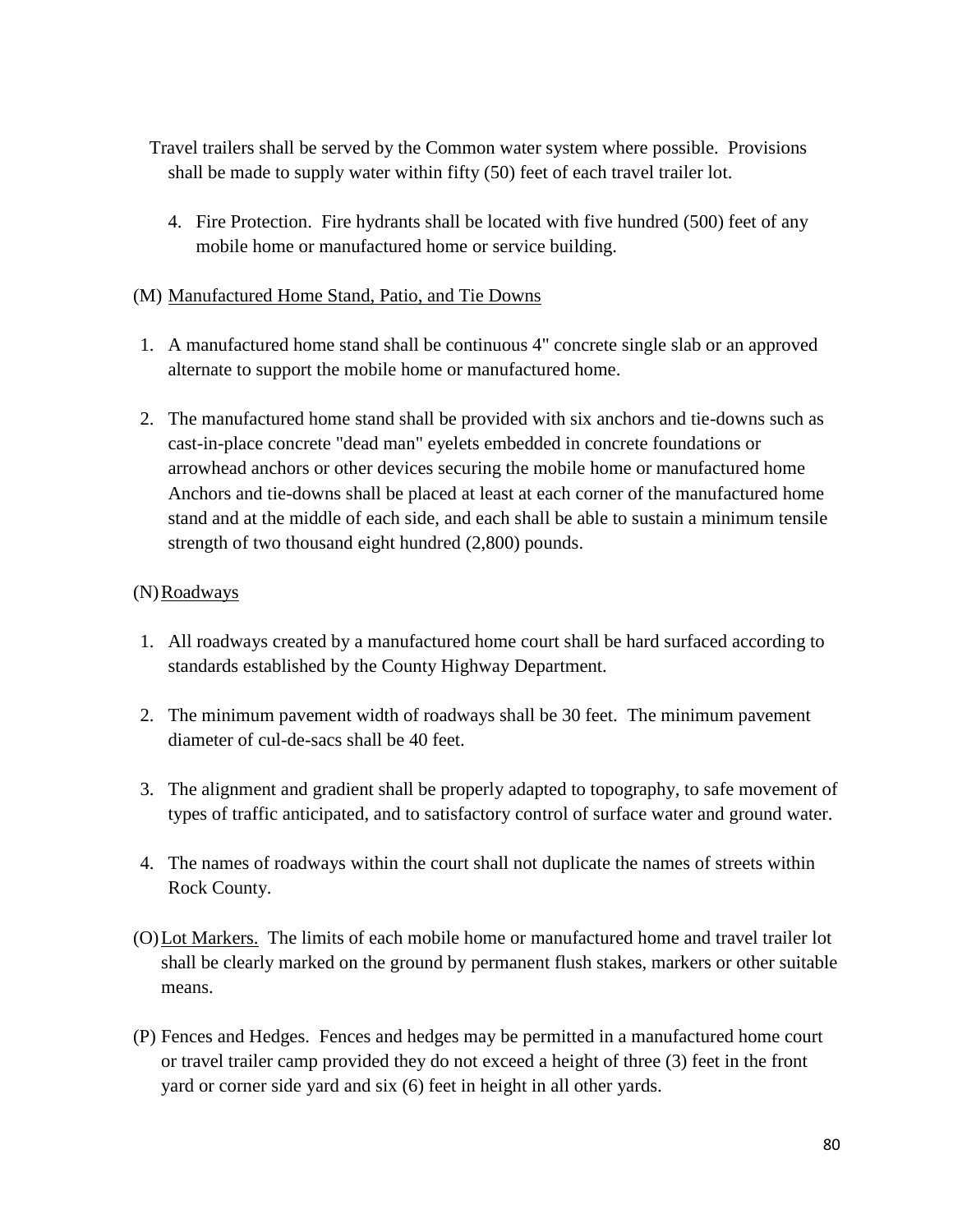- (Q)Garbage and Rubbish Storage Areas. Garbage and rubbish shall be store in fly tight, water approved containers stored within a completely enclosed building or may be permitted outside the building provided that such storage area is effectively screened from view.
- (R) Service Building for Travel Trailer Camps. There shall be at least on ravel trailer camp to provide sanitation and laundry facilities.
	- 1. Location, Construction and Maintenance. Service buildings, easily accessible to all travel trailer lots shall be made of permanent construction in accordance with Rock County and State of Wisconsin Codes. The service building shall maintain a minimum temperature of 60 $\Box$  F. whenever the camp is open for business.
	- 2. Plumbing and Electrical Facilities. Plumbing and electrical facilities in service buildings shall be as set forth in State of Wisconsin Administrative Standards.
- (S) The Town Board may require that a bond be executed by the Manufactured Home Developer to insure that all required improvement will be made.
- (5) Prohibited Uses

No structure or improvement may be built, or land used, in this district unless it is a Permitted Use or Conditional Use in this district.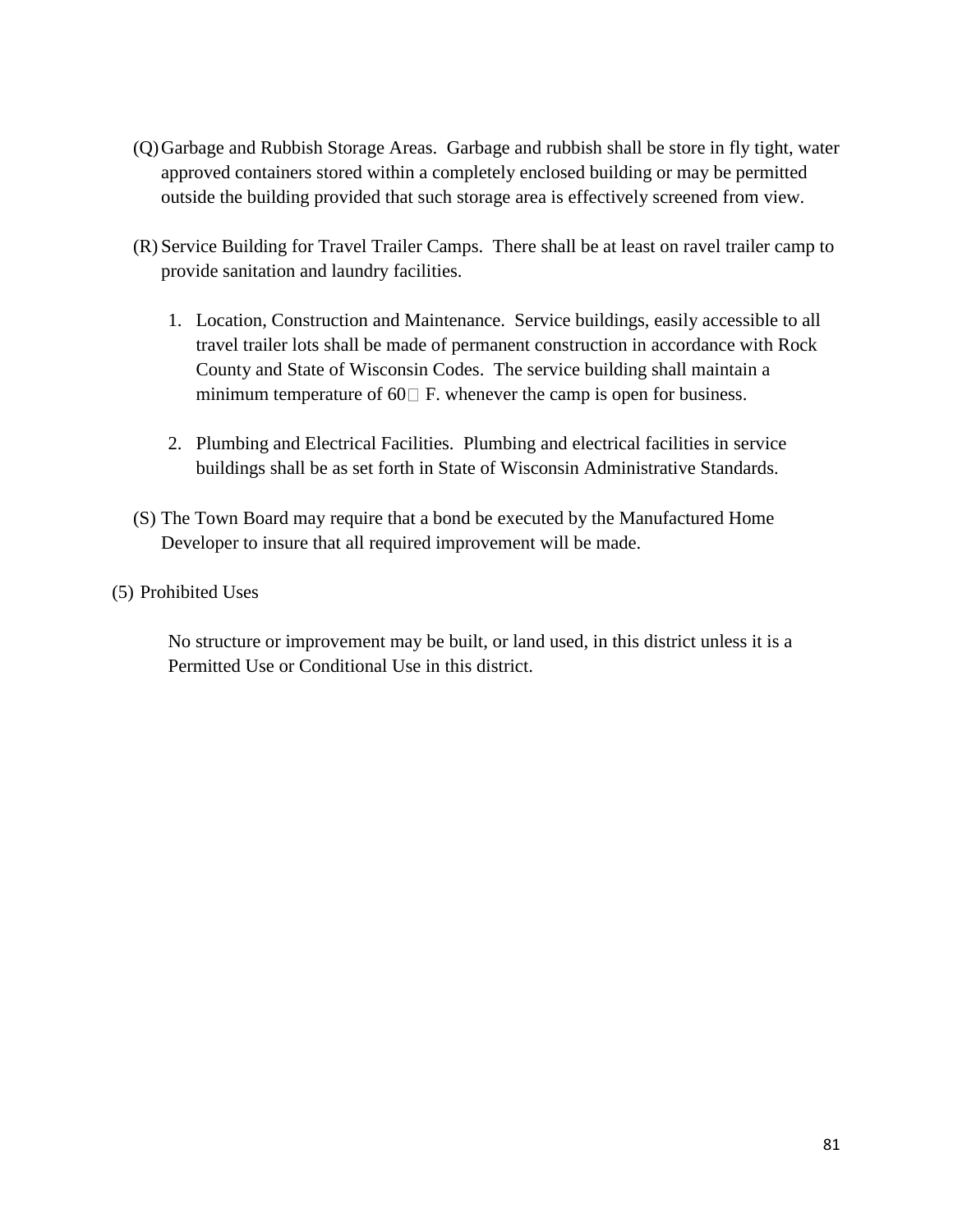#### **4.15 SPECIAL PURPOSE DISTRICT (SP)**

#### (1) Purpose and Intent of Special Purpose District (SP)

The purpose of this district is to provide a means of obtaining the goals and objectives of the Town Comprehensive Plan. The SP District is intended to provide for those uses which create, or could present special problems, hazards or other circumstances with regard to the use of land. This District is to include those uses of land which require large expanses of land; those which afford hazards to health, safety, or other aspects of the general welfare; those for which it is desirable to have a limited number of a given land use within the community.

#### (2) Permitted Uses: None

#### (3) Conditional Uses

(A)The procedure for obtaining a Conditional Use Permit is as follows:

- 1. A Conditional Use Permit Application is submitted to the Town Clerk.
- 2. The Conditional Use Permit Application shall be reviewed by the Planning and Zoning Committee (hereafter called the Committee), as to potential problems that may effect the community, enjoining parcels, occupants of adjoining parcels, and/or the physical environment.
- 3. Upon consideration of these factors and the standards in Chapter 5 of this Ordinance, the Committee shall recommend to the Town Board approval or denial of the Conditional Use Permit along with conditions of approval, if any.
- 4. A public hearing on the application shall be held by the Town Board.
- 5. Upon consideration of the information obtained at the public hearing, the recommendation of the Committee and the standards in Chapter 5 of the Ordinance, the Town Board may approve, approve with conditions or deny the conditional use application.
- 6. Upon approval the Town Clerk is to forward a copy of the approved conditional use application and any conditions of approval to the County Planning and Development Agency. The County will enumerate the conditional use on the official Zoning Map and enter the record into the Town's Conditional Use Data Base.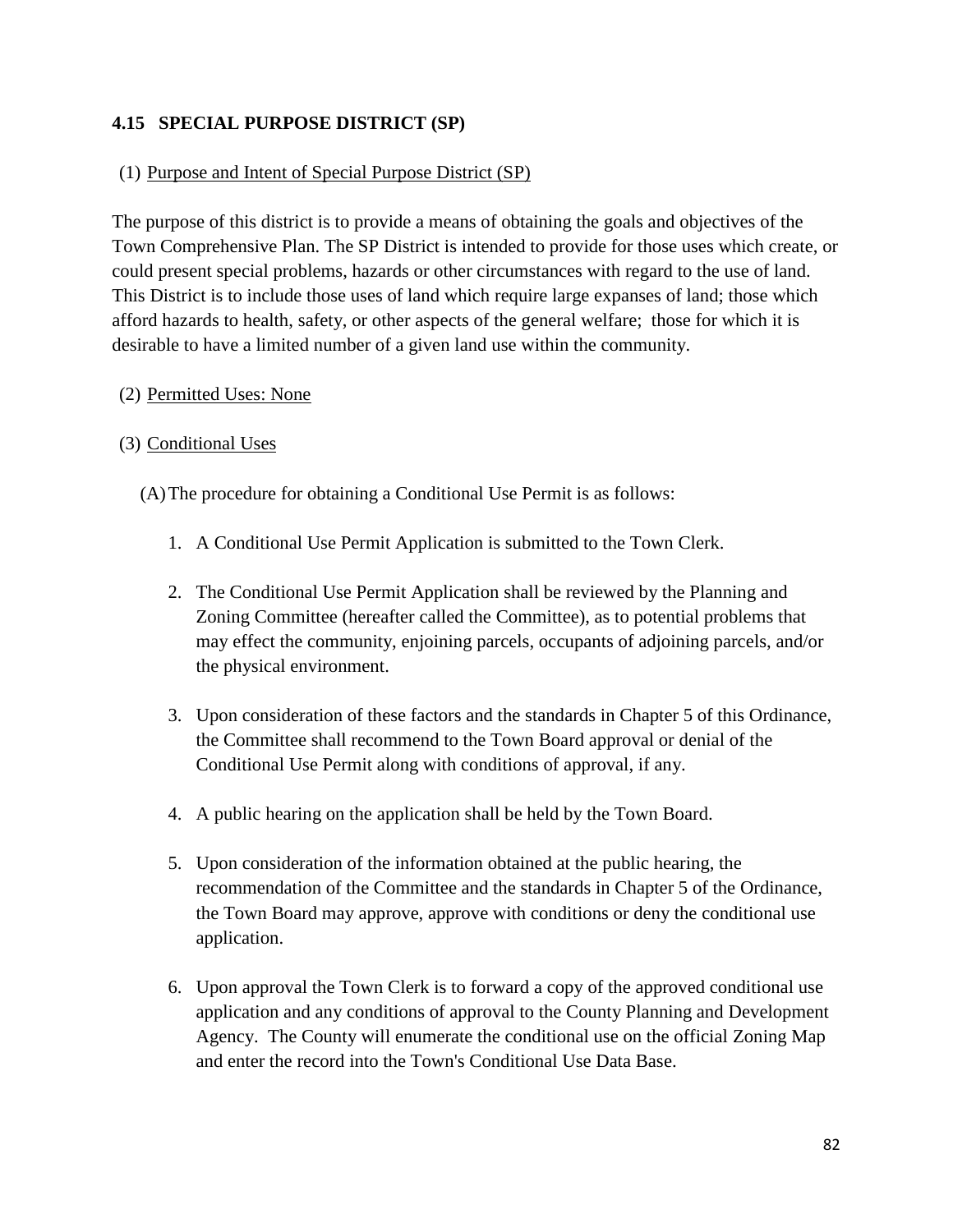(B) Conditional Use Permits are assigned to a parcel of land or a particular location on the parcel, not the person who owns the land. Conditional Use Permits are revocable by majority vote of the Town Board if the conditional use is not actively utilized for a period of one (1) year, conditions of approval are not being met, or the conditional use is expanded without Town Board approval. In the event the Conditional Use Permit is not actively utilized for a period of two years after the date of issuance it shall be automatically revoked at the end of said two year period.

(C) The following land uses and improvements are conditional uses in this district:

- 1. Refuse disposal sites, dumping grounds sanitary landfill operations, or similar uses; with the specific provision that setbacks, screening, protective fencing, or some combination of these be provided in a manner adequate to protect the general public from any and all nuisances, hazards or other harmful conditions.
- 2. Facilities for the production, mining, processing or storage of concrete, blacktop, asphalt, or other pavings or road surfacing or building materials.
- 3. Airports open to the public, hangars, or accessory structures.
- 4. Cemeterial when they comply with the provisions of Section 157.07 of the Statutes.
- 5. Race tracks, sewerage treatment facilities.
- 6. Accessory structures required by the principle use.
- 7. Junkyards and automobile salvage yards.

#### (4) Requirements for Conditional Uses

(A) Minimum Lot Area 5 acres (B) Minimum Front Yard Setback 50 feet (C) Minimum Side Yard Setback 20 feet (D)Minimum Rear Yard Setback 25 feet (E) Maximum Slope Ratio 3:1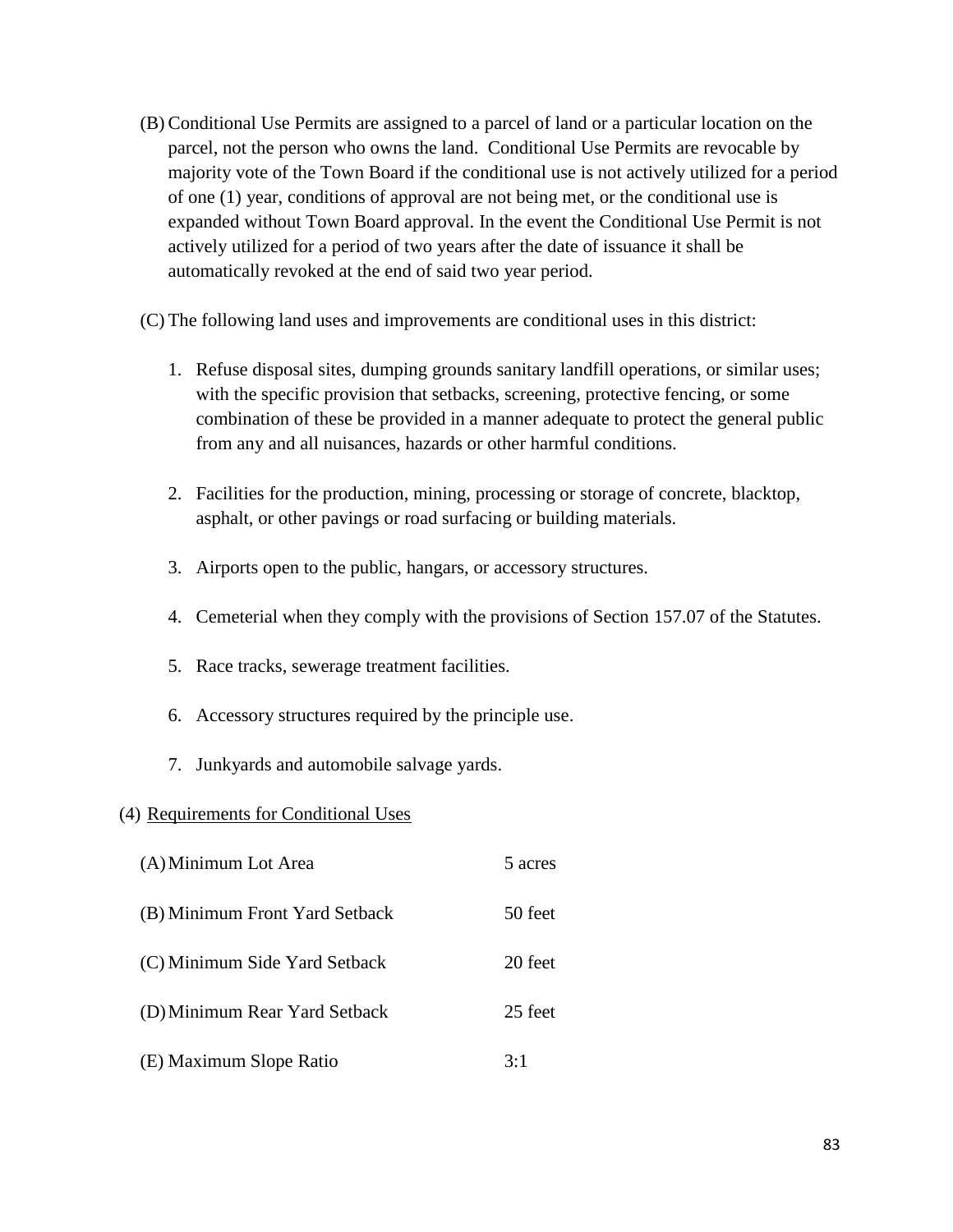(F) Off Street Parking 1 space per 5 seats, or

1 space per 5 anticipated uses at maximum usage of facility.

(G)Abandonment Procedures-Mining Operations:

Slope  $3:1$ Cover 5" Top Soil, fast growing grass, or other suitable vegetation. Erosion control as needed.

(H)All front yard setbacks are to also refer to Section 9.1 of this Ordinance for setbacks on Federal, State and Country roads.

#### (5) Prohibited Uses

No structure or improvement may be built, or land used, in this district unless it is a Permitted Use or Conditional Use in this district.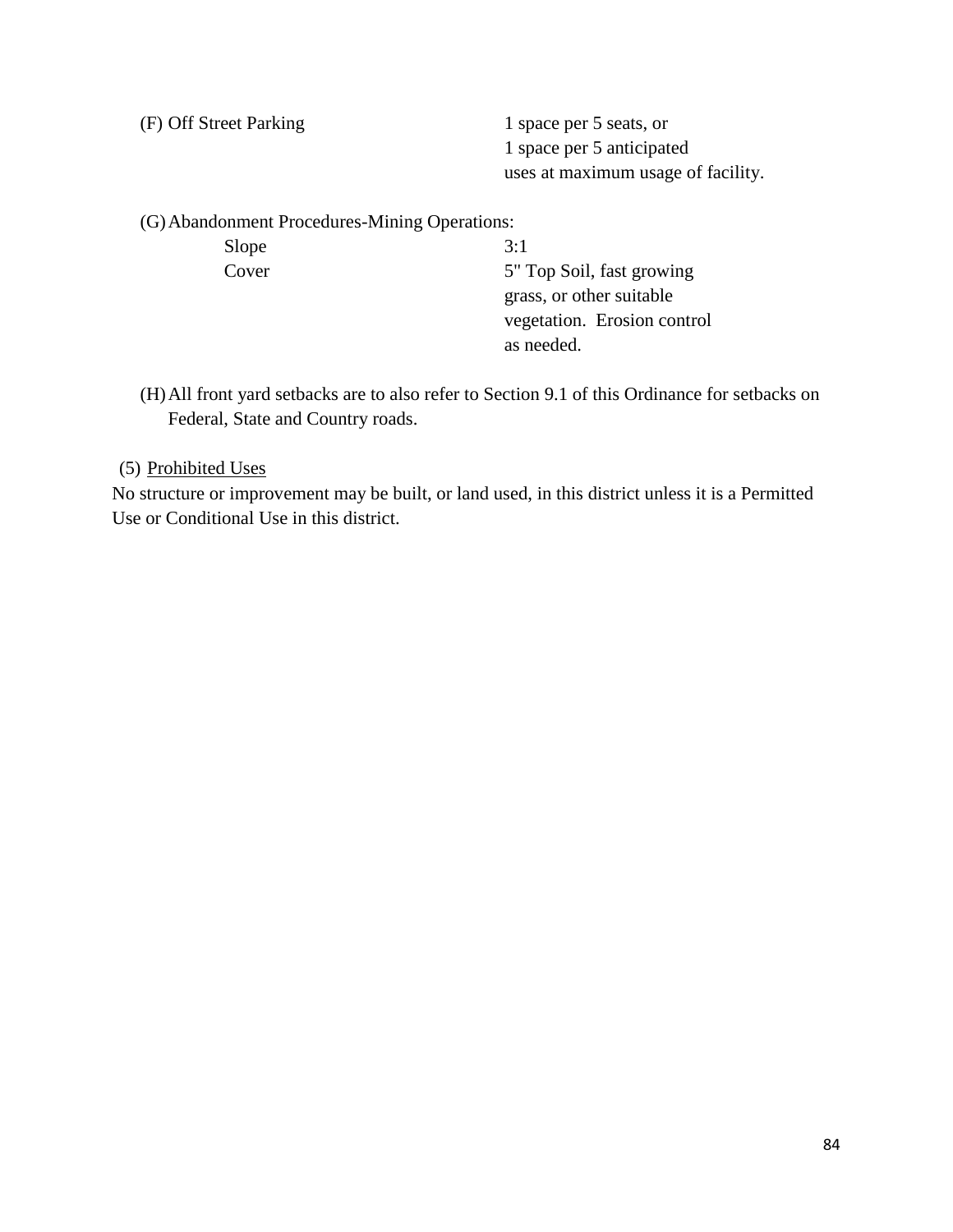# **4.16 LIGHT INDUSTRIAL DISTRICT ONE (M-1)**

#### (1) Purpose and Intent of Light Industrial District One (M-1).

The purpose of the M-1 District is to provide a means of accomplishing the economic goals and industrial objectives in the Town Comprehensive Plan. The intent in having this district is to provide for industrial areas where adequate transportation facilities, topographic conditions, and public utilities that are required by industry, as land assembly is needed. This district is to facilitate the establishment of light industrial areas which are consistent with the community's Development Plan which considers the economic production and distribution of goods manufactured in the community as in relation to regional and national competitions.

The uses allowed in this District, either Permitted or Conditional Use, shall only provide for discharge of domestic waste unless connected to a public sewer. Any uses producing other than domestic waste shall be permitted only when public sewer is available. Some conditional uses may require further investigation as to the disposal of other wastes.

The following soil types have severe engineering limitations because of compressibility, high water table, shrink-swell potential, low shear strength, excessive potential, low shear strength, excessive slope, low bearing capacity, are subject to liquification and piping, frost heave, development shall take place thereon:

| Ad               | EdE              | $\rm LoD$      | Pa               | SaD              |
|------------------|------------------|----------------|------------------|------------------|
| Aw               | EoA              | Ma             | Ro               | <b>Se</b>        |
| Aza              | GoD              | Mb             | RpC2             | SoC2             |
| Br               | GpC2             | Mc             | RpD <sub>2</sub> | SoD              |
| CaD2             | GrD2             | Md             | <b>RrE</b>       | SoF              |
| CaE              | Ho               | Me             | RrF              | TrA              |
| Co               | JuA              | Mf             | $\rm Rs$         | WhC <sub>2</sub> |
| DrD2             | KdD              | N <sub>a</sub> | <b>RtD</b>       | W1C2             |
| EdC <sub>2</sub> | KeD <sub>2</sub> | OoD2           | RuE              | W1D2             |
| EdD <sub>2</sub> | KeE              | Ot             | RuF              | WoA              |

#### (2) Permitted Uses.

The following uses are permitted in this district:

- (A)Public or private offices or office buildings.
- (B) Truck bus, or rail terminals.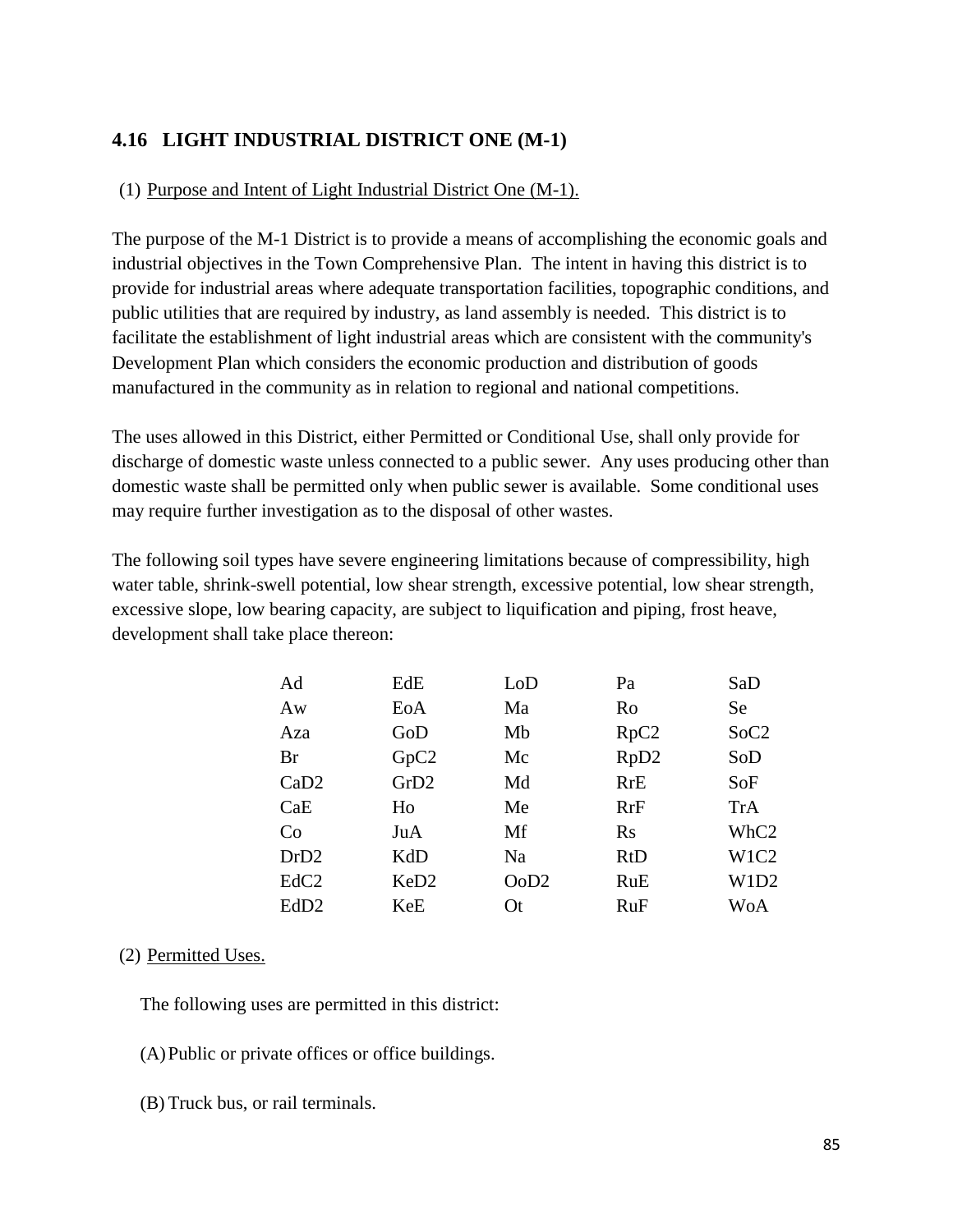- (C) Warehousing, or wholesaling of manufactured goods, except that live animals, explosives, or flammable gases or liquids or toxic materials shall require a conditional use permit issued by the Planning & Zoning Committee.
- (D)Public utility facilities.
- (E) Police, fire and postal stations.
- (F) Automotive upholstery and body repair shops, laundries and dry cleaning plants, not including personal and individual drop-off and pick-up service.
- (G)Commercial bakeries, greenhouses, printing and publishing.
- (H)Distributors and food locker plants.
- (I) Retail sales and service facilities, such as retail outlet stores, surplus goods stores, and restaurants and food service facilities, when established in conjunction with a permitted manufacturing or processing facility.
- (J) Radio, television, and communication transmitting or relay towers and facilities.
- (K)Railroad switching yards.
- (L) Accessory buildings, uses, and activities customarily incidental to the permitted uses. Accessory use may include a septic tank and field system, when approved by the County Planning & Zoning Committee which shall not exceed 5,000 gallons per day flow, serving an individual building or use. The provisions of Wisconsin Administrative Code NR214 shall be compiled with at all times.
- (3) Conditional Uses
	- (A)The procedure for obtaining a Conditional Use Permit is as follows:
		- 1. A Conditional Use Permit Application is submitted to the Town Clerk.
		- 2. The Conditional Use Permit Application shall be reviewed by the Planning and Zoning Committee (hereafter called the Committee), as to potential problems that may effect the community, enjoining parcels, occupants of adjoining parcels, and/or the physical environment.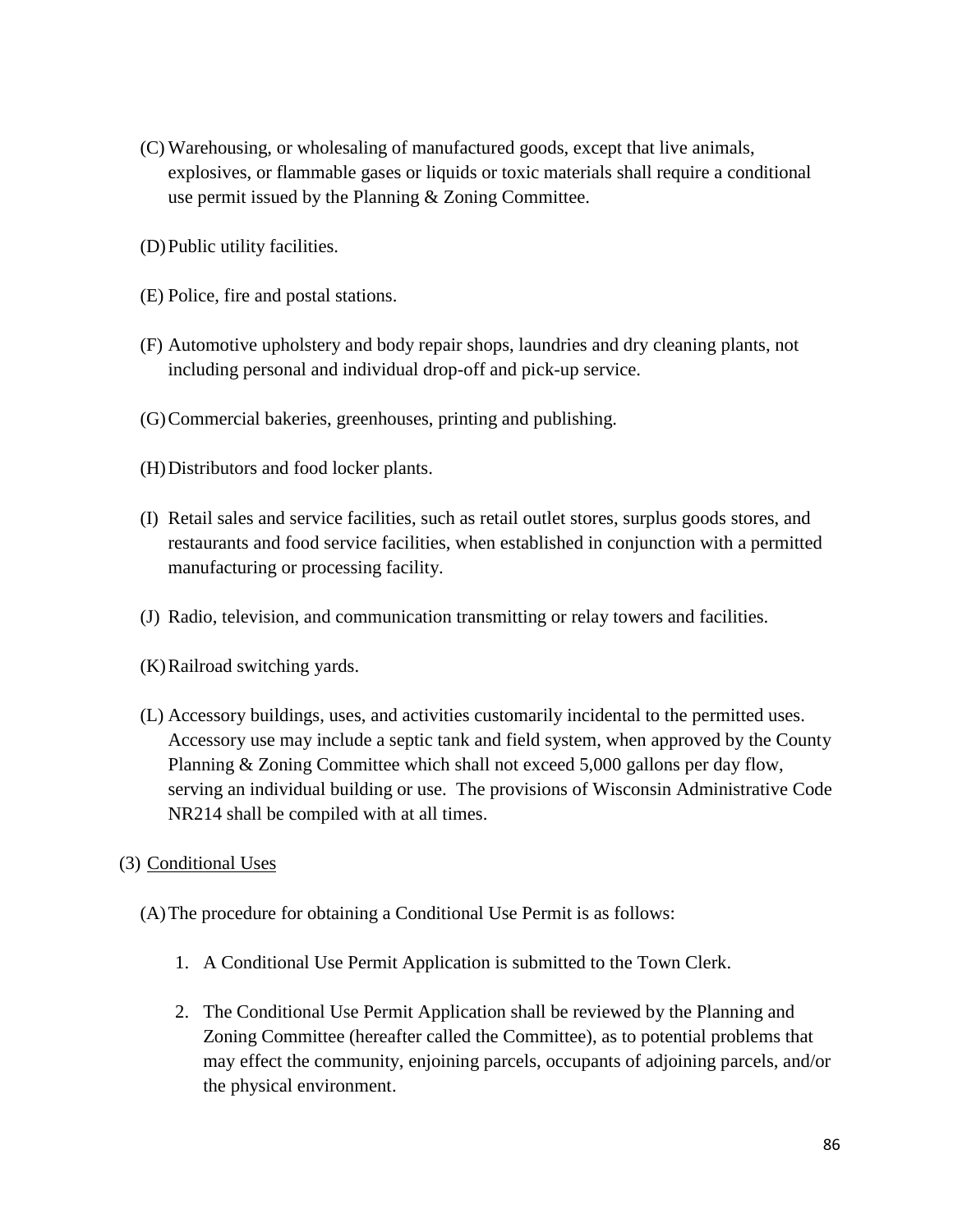- 3. Upon consideration of these factors and the standards in Chapter 5 of this Ordinance, the Committee shall recommend to the Town Board approval or denial of the Conditional Use Permit along with conditions of approval, if any.
- 4. Public hearing on the application shall be held by the Town Board.
- 5. Upon consideration of the information obtained at the public hearing, the recommendation of the Committee and the standards in Chapter 5 of the Ordinance, the Town Board may approve, approve with conditions or deny the conditional use application.
- 6. Upon approval the Town Clerk is to forward a copy of the approved conditional use application and any conditions of approval to the County Planning and Development Agency. The County will enumerate the conditional use on the official Zoning Map and enter the record into the Town's Conditional Use Data Base.
- (B) Conditional Use Permits are assigned to a parcel of land or a particular location on the parcel, not the person who owns the land. Conditional Use Permits are revocable by majority vote of the Town Board if the conditional use is not actively utilized for a period of one (1) year, conditions of approval are not being met, or the conditional use is expanded without Town Board approval. In the event the Conditional Use Permit is not actively utilized for a period of two years after the date of issuance it shall be automatically revoked at the end of said two year period.
- (C) The following land uses and improvements are conditional uses in this district:
	- 1. Living quarters for watchman or caretaker.
	- 2. Farm machinery plants and machine shops.
	- 3. Manufacture, fabrication, packing, packaging, and assembly of products utilizing as a primary resource furs, glass, metal, paper, leather, plaster, plastics, textiles, and wood.
	- 4. Research laboratories, and facilities.
	- 5. Manufacturing or processing of explosives.
	- 6. Terminal facilities for flammable gases or liquids.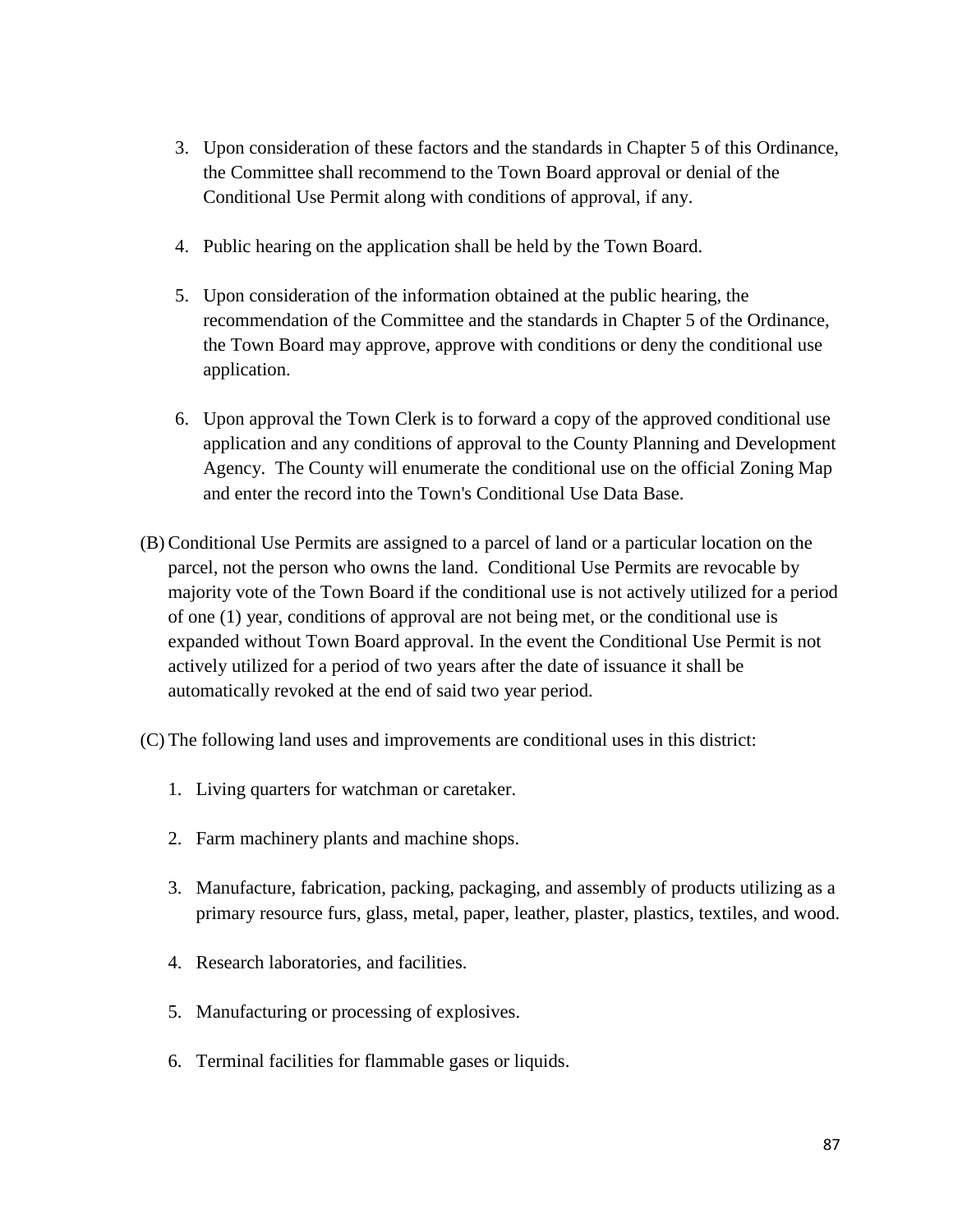- 7. Warehousing, storage, or wholesaling of live animals, explosives, or flammable gases or liquids.
- 8. Manufacture and bottling of non alcoholic beverages.
- 9. Storage and sale of machinery and equipment.
- 10. Manufacture, fabrication, processing, packing, and packaging of confections, cosmetics, electrical appliances, electronic devices; instruments; jewelry, pharmaceuticals, tobacco; toiletries; and food, except cabbage, fish, and fish products, meat and meat products, and pea vining.
- 11. Building contractors storage yard.
- 12. Commercial service facility, sewerage disposal plants, and public utilities.

### (4) Requirements for Conditional and Permitted Uses.

Within the M-1 District the following standards shall apply:

| (A) Maximum Building Height              | 35 feet                                          |
|------------------------------------------|--------------------------------------------------|
| (B) Minimum Building Area                | $40,000$ sq. ft.                                 |
| (C) Minimum Front Yard Setback<br>yard.) | 50 ft. (75 feet if parking is permitted in front |
| (D) Minimum Rear Yard Setback<br>area.)  | 40 feet (50 feet when abutting a residential     |
| (E) Minimum Side Yard Setback<br>area.)  | 20 feet (50 feet when abutting a residential     |

- (F) Minimum Average Lot Width100 feet
- (G)Minimum Parking Provided1 space per 2 employees
- (H)Every structure or building containing at least 5,000 square feet of gross floor area shall provide off-street loading space measuring not less than ten feet by forty feet and having a height, clear of all obstructions, of fourteen feet, according to the following schedule: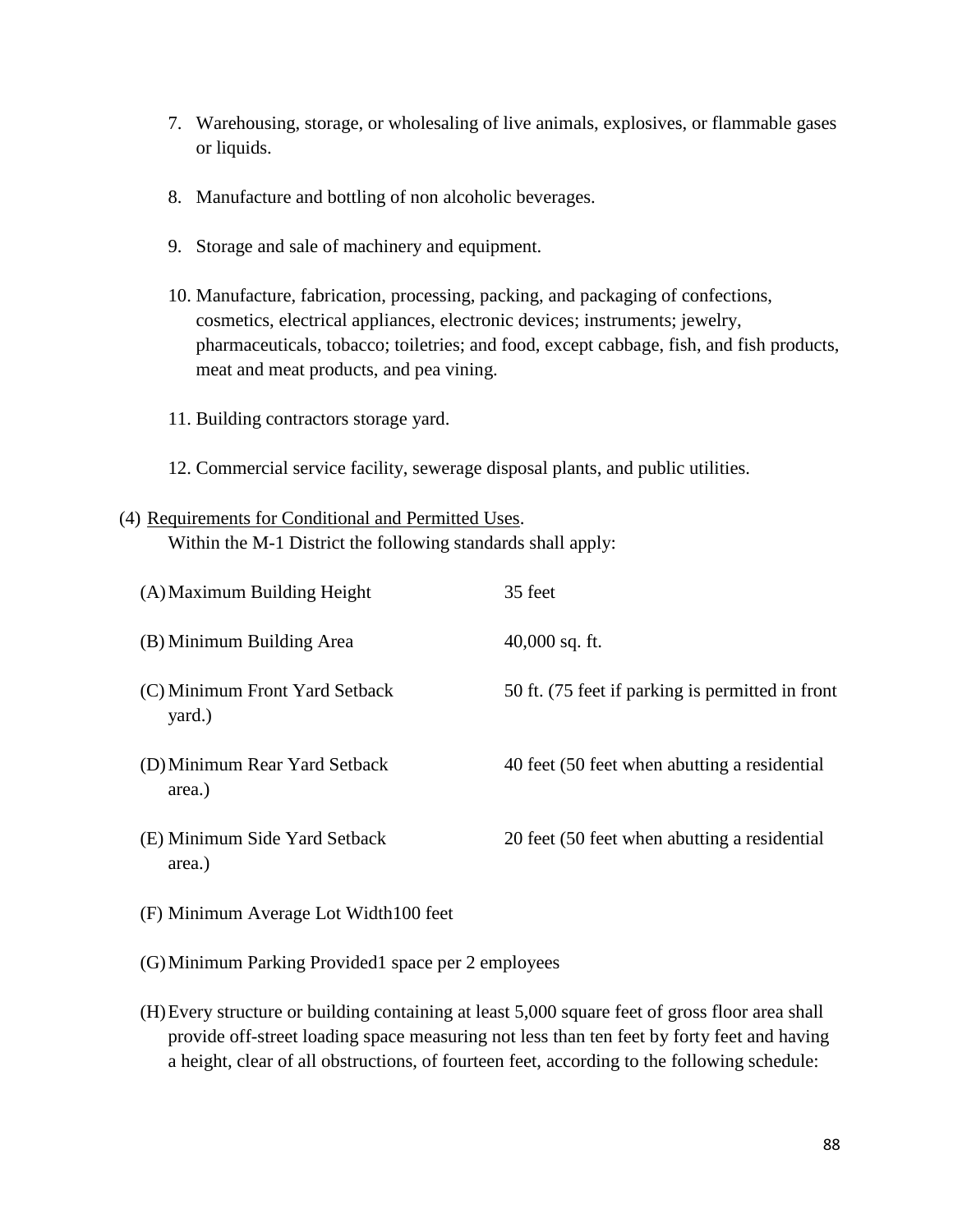| <b>Gross Floor Area</b>            | Number of<br><b>Loading Spaces</b> |
|------------------------------------|------------------------------------|
| 5,000 sq. ft. to 24,000 sq. ft.    |                                    |
| 24,000 sq. ft. to 60,000 sq. ft.   | 2                                  |
| 60,000 sq. ft. to 96,000 sq. ft.   | 3                                  |
| 96,000 sq. ft. to 144,000 sq. ft.  | 4                                  |
| 144,000 sq. ft. to 192,000 sq. ft. | 5                                  |
| 192,000 sq. ft. to 240,000 sq. ft. | 6                                  |
| 240,000 sq. ft to 294,000 sq. ft.  | 7                                  |
| 294,000 sq. ft. to 348,000 sq. ft. | 8                                  |
| For each additional 54,000 sq. ft. | 1 additional space                 |
|                                    |                                    |

- (I) Not more than forty per cent of the lot containing any use permitted in this district may be used for open storage of raw material, or any other material.
- (J) All front yard setbacks are to also refer to Section 9.1 of this Ordinance for setbacks on Federal, State and County roads.

### (5) Prohibited Uses

No structure or improvement may be built, or land used, in this district unless it is a Permitted Use or Conditional Use in this district.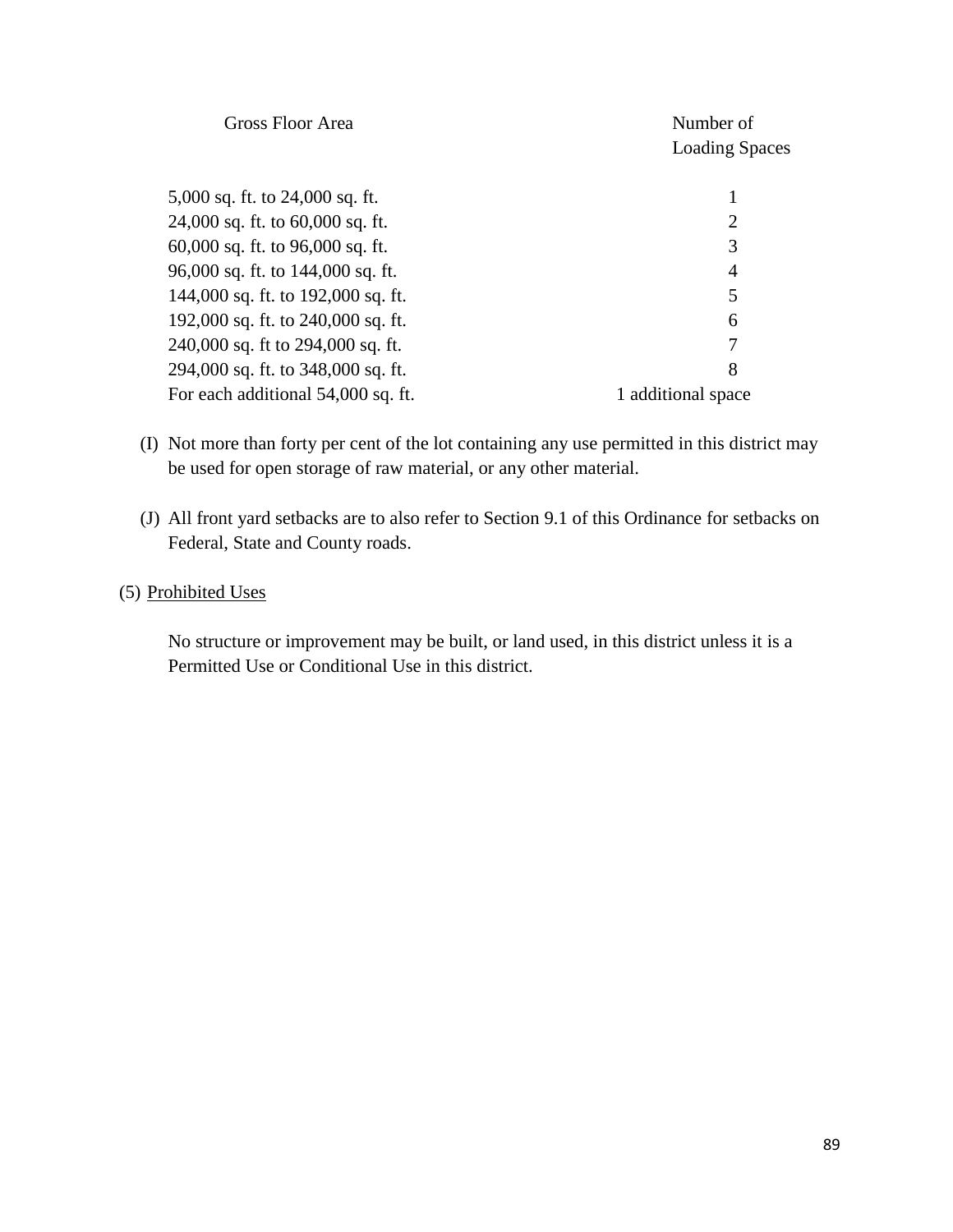### **4.17 NATURAL RESOURCE OPEN SPACE DISTRICT (NROS)**

#### (1) Purpose and intent of Natural Resource Open Space District (NROS).

The purpose of the Natural Resource Open Space District (NROS) zoning district is to provide a means of achieving the natural resource, open space, and outdoor recreation goals, objectives, and policies of the Town Comprehensive Plan or similar document. The intent of the NROS zoning district is to provide for lands that maintain and enhance ecosystem health and/or offer passive and active outdoor recreation opportunities.

- (2) **Permitted uses**. The following uses are permitted in the Natural Resource Open Space District:
	- (A) Parks and recreational areas, arboretums, and botanical gardens.
	- (B) Public athletic fields and facilities including but not limited to soccer fields, baseball softball diamonds, basketball courts, volleyball courts, swimming beaches, horseshoe pits, ice skating areas, golf course, driving ranges, disk golf courses, tennis sledding area.
	- (C) Forestry, management of forest, forest preservation, wildlife reservations, wildlife preserves, and conservation projects.
	- (D) Harvesting of wild crops, such as wild rice, marsh hay, ferns, moss, berries, tree fruits and tree seeds.
	- (E) The management of wildlife, including waterfowl, fish, and other similar lowland animals.
	- (F) Hunting.
	- (G) Public water recreation facilities including but not limited to boat launches, fishing piers and courtesy docks.
	- (H) Public and private parks, picnic areas, and similar uses.
	- (I) Hiking trails and bridle paths.
	- (J) Preservation of areas of scenic, historic, or scientific value.
	- (K) Watershed conservation areas.
	- (L) Uses similar and customarily incident to any of the above uses.

#### (3)**Conditional uses**.

The following uses require a Conditional Use Permit be approved by the Committee or Town Board prior to the use being established. The Committee or Town Board shall hold a public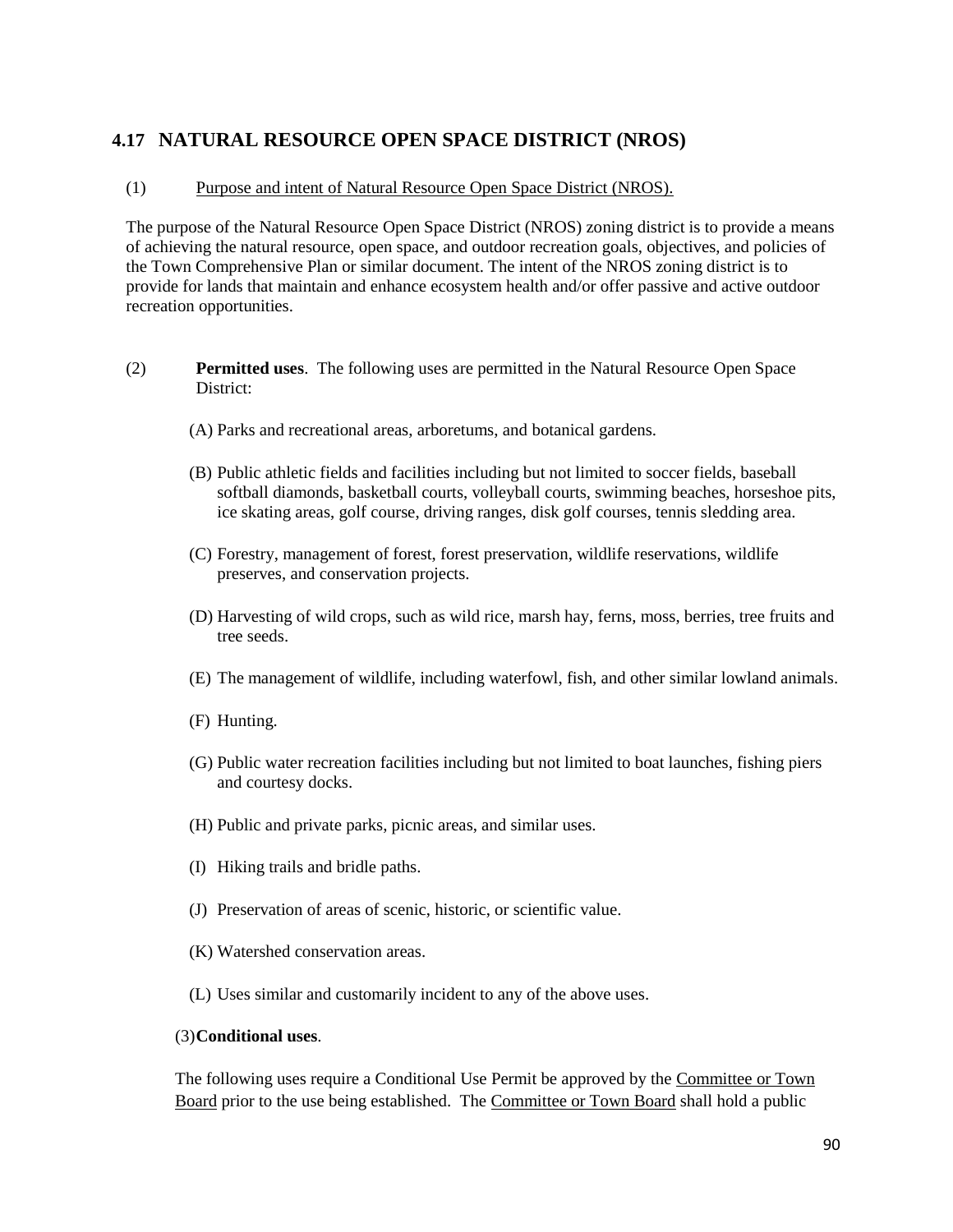hearing, review the applicable facts pertaining to the proposed Conditional Use, and apply the provisions and standards in Section X of this Ordinance prior to taking action on the application.

- (A) Dams, reservoirs, ponds, water storage and primary facilities or any stream course changing, waterway construction or enlargement, dams, and changing of natural drainage ways.
- (B) Power plants deriving their power from the flow of water, and transmission lines and other facilities accessory thereto.
- (C) Utilities such as, but not restricted to telephone, internet, power, or other transmission lines.
- (D) Relocation of any watercourse.
- (E) Filling, drainage or dredging of wetlands, provided that this shall conform to any Shorelands Zoning Ordinance enacted by Rock County pursuant to Section 59.692 of the Wisconsin Statutes, "Zoning of Shorelands on Navigable Waters".
- (F) Sewage disposal plants.
- (G) Golf courses both public and private.
- (H) Horse stables, riding clubs, and fairgrounds.
- (I) Hunting and fishing clubs, including trap and skeet shooting facilities, target ranges and gun clubs when such activities are located at least 200 feet from the boundaries of the property involved.
- (J) Residences for a park supervisor.
- (K) Animal hospitals, shelters and kennels.
- (L) Any building or structure used in conjunction with a permitted or conditional use. This may include but not limited to removable shelters, clubhouses, nature centers, maintenance buildings and restroom facilities.

#### (4) Requirements for Permitted and Conditional Uses

(A) Maximum Building Height 35 ft. (B) Minimum Front Yard Setback 50 ft. (C) Minimum Setback from Ordinary High Water Mark 75 ft. (D) Minimum Rear Yard Setback 50 ft.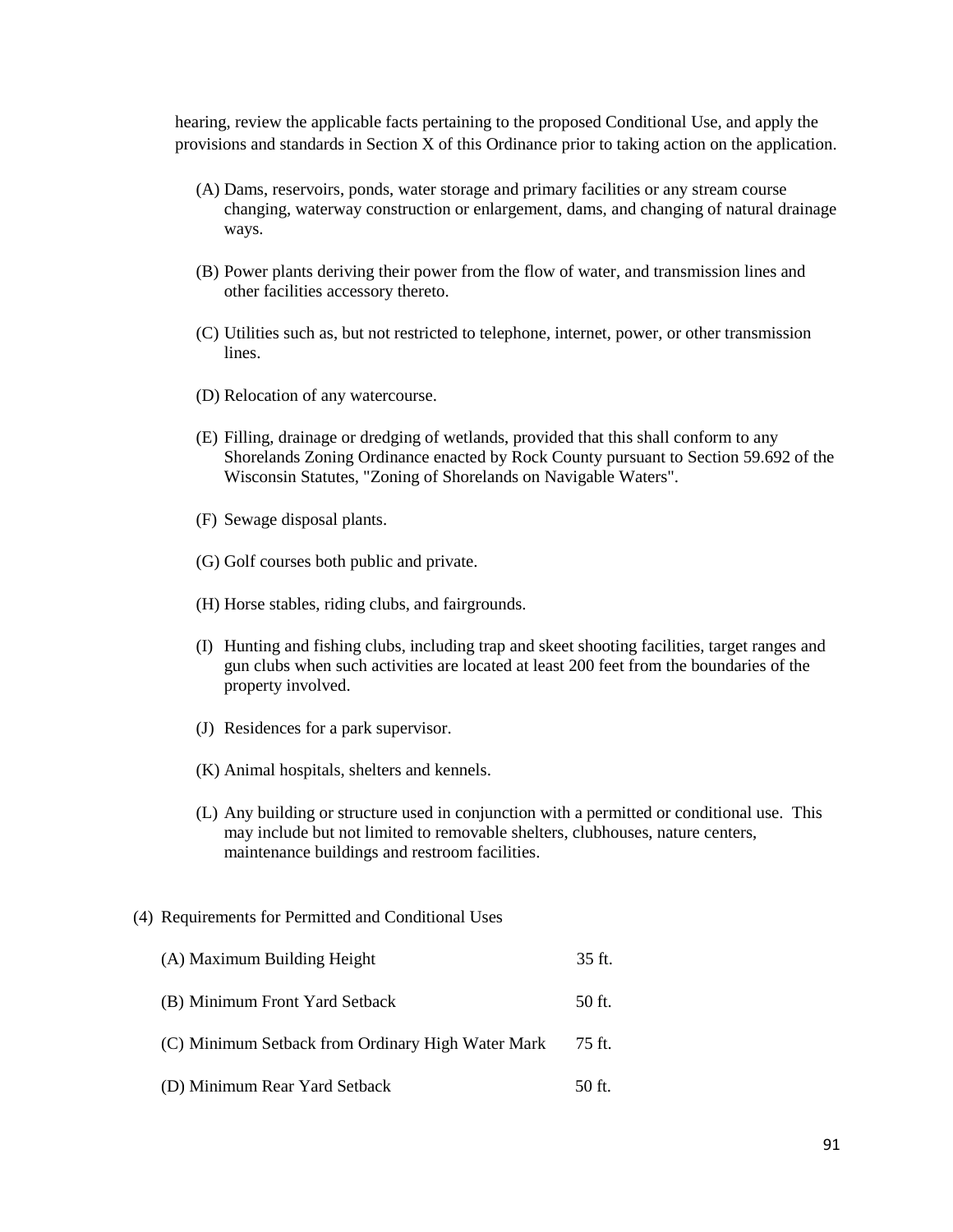| (E) Minimum Lot Size          | No minimum Lot Size |
|-------------------------------|---------------------|
| (F) Minimum District Width    | 30 ft.              |
| (G) Minimum Side Yard Setback | $20$ ft.            |

- (H) All front yard setbacks are to also refer to Section 9 of this Ordinance for setbacks on Arterial, Collector, and Local roads.
- (I) Buildings are not allowed, unless an implied component of the permitted or conditional use.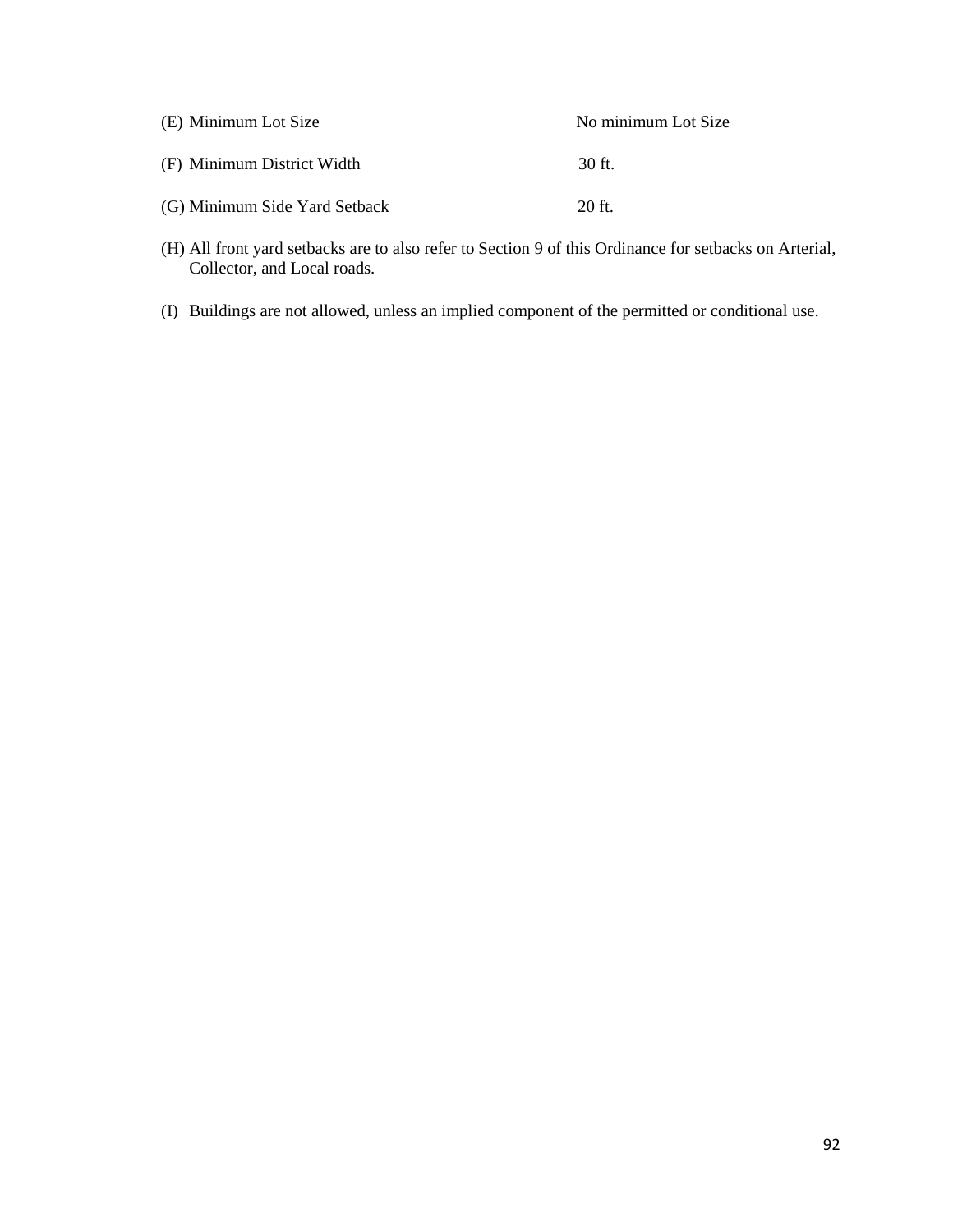# **SECTION 5.0 CONDITIONAL USE PERMITS**

### **5.1 General Provisions**

Any use listed as a conditional use in this Ordinance shall be permitted only upon application in duplicate to the Town Clerk and issuance of a Conditional Use Permit by the Town Board. A Conditional Use Permit shall be issued only upon satisfaction of the requirements listed herein, in addition to all other requirements of this Ordinance. All such uses are hereby declared to possess such unique and special characteristics that each specific use shall be considered as an individual case.

# **5.2 Required Information**

Applications for Condition Use Permits Shall Include the Following:

Names and Addresses of the applicant, owner of the site, architect, professional engineer, contractor, and all opposite and abutting property owners of records.

Description of the Subject Site by lot, block and recorded subdivision or by metes and bounds; address of the subject site, type of structure, proposed operation or use of the structure or site, number of employees, and the zoning district within which the subject site is located.

Site Plan showing the location, boundaries, dimensions, elevations, uses, and size of the following: subject site; existing and proposed structures; existing and proposed easements, streets, and other public ways; off-street parking, loading areas, and driveways; existing highway access restrictions; existing and proposed street, side and rear yards. In addition, the site plan shall show the location, elevation, and use of any abutting lands and their structures within forty (40) of the subject site.

### **5.3 Procedure**

(A)The procedure for obtaining a Conditional Use Permit is as follows:

- 1. A Conditional Use Permit Application is submitted to the Town Clerk.
- 2. The Conditional Use Permit Application shall be reviewed by the Planning and Zoning Committee (hereafter called the Committee), as to potential problems that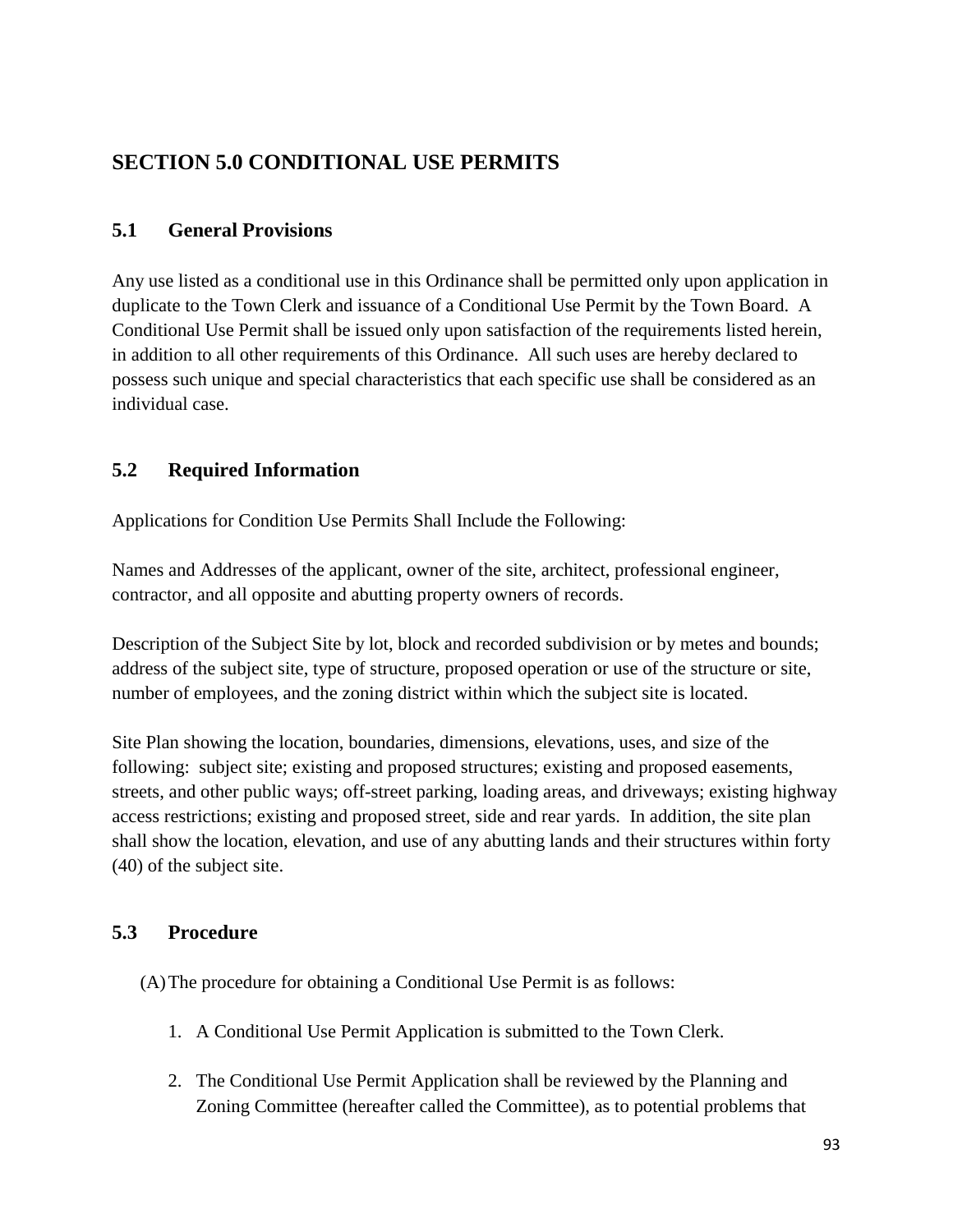may effect the community, enjoining parcels, occupants of adjoining parcels, and/or the physical environment.

- 3. Upon consideration of these factors and the standards in Chapter 5 of this Ordinance, the Committee shall recommend to the Town Board approval or denial of the Conditional Use Permit along with conditions of approval, if any.
- 4. A public hearing on the application shall be held by the Town Board.
- 5. Upon consideration of the information obtained at the public hearing, the recommendation of the Committee and the standards in Chapter 5 of the Ordinance, the Town Board may approve, approve with conditions or deny the conditional use application.
- 6. Upon approval the Town Clerk is to forward a copy of the approved conditional use application and any conditions of approval to the County Planning and Development Agency. The County will enumerate the conditional use on the official Zoning Map and enter the record into the Town's Conditional Use Data Base.
- (B) Conditional Use Permits are assigned to a parcel of land or a particular location on the parcel, not the person who owns the land. Conditional Use Permits are revocable by majority vote of the Town Board if the conditional use is not actively utilized for a period of one (1) year, conditions of approval are not being met, or the conditional use is expanded without Town Board approval. In the event the Conditional Use Permit is not actively utilized for a period of two years after the date of issuance it shall be automatically revoked at the end of said two year period.

### **5.4 Standards Applicable to All Conditional Uses**

In passing upon a Conditional Use Permit application, the Planning & Zoning Committee (hereafter called the Committee) and Town Board shall consider the following factors:

- (1) The location, nature, and size of the proposed use.
- (2) The size of the site in relation to it.
- (3) The location of the site with respect to existing or future roads giving access to it.
- (4) Its compatibility with existing uses on land adjacent thereto.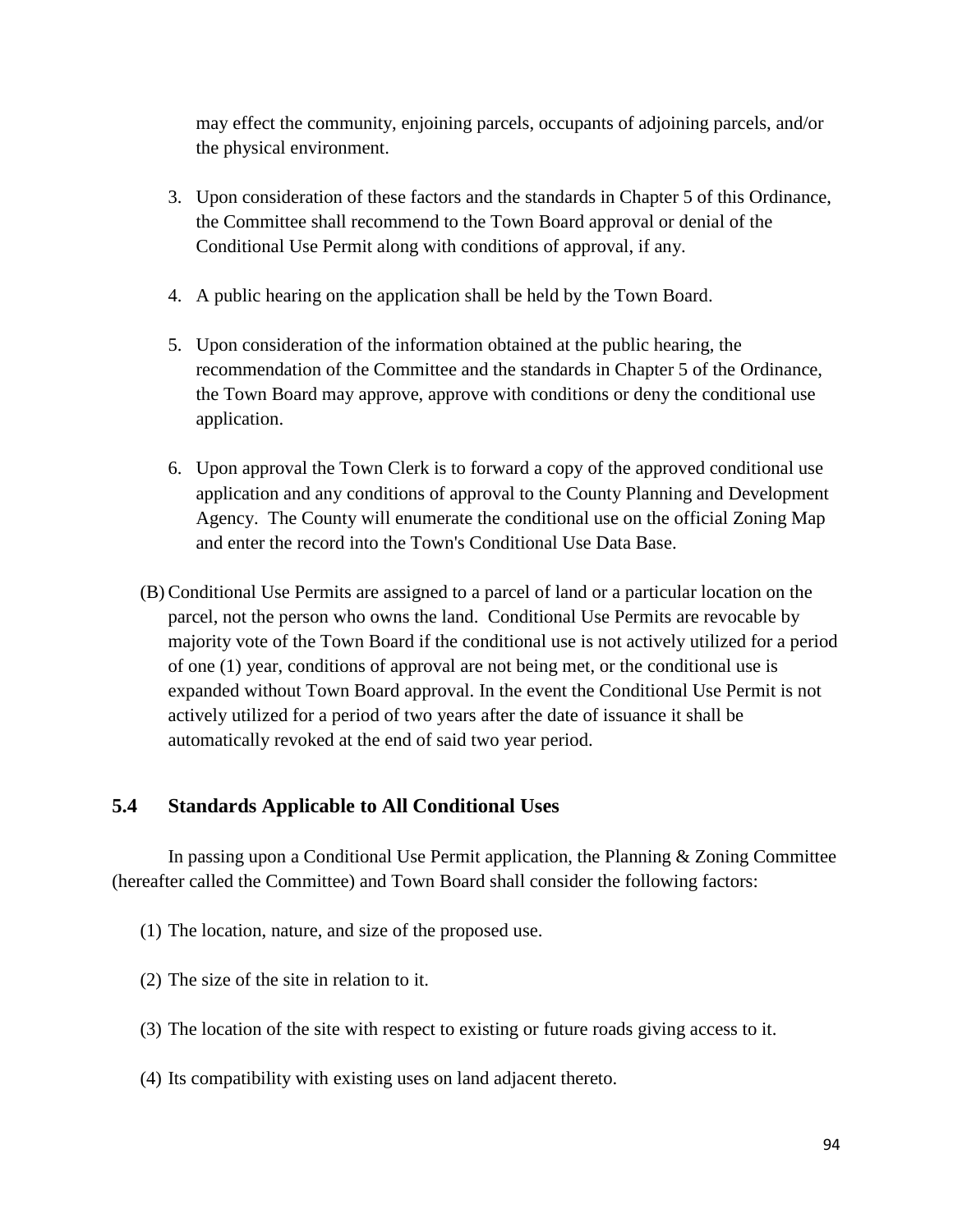- (5) Its harmony with the future development of the district.
- (6) Existing topography, drainage, soils types, and vegetative cover.
- (7) Its relationship to the public interest, the purpose and intent of this Ordinance and substantial justice to all parties concerned.

Note: Siting Livestock Facilities is regulated by WI ADMIN CODE ATCP 51

#### **5.5 Standards Applicable to Conditional Uses with the A-1 and A-2 District**

- (A)In passing upon a Conditional Use Permit application in the A-1 and A-2 District, the Planning and Zoning Committee and Town Board shall also consider the following factors:
	- (1) The potential for conflict with agricultural use.
	- (2) The need of the proposed use for a location in an agricultural area.
	- (3) The availability of alternative locations.
	- (4) Compatibility with existing or permitted uses on adjacent lands.
	- (5) The productivity of the lands involved.
	- (6) The location of the proposed use so as to reduce to a minimum the amount of productive agricultural land converted.
	- (7) The need for public services created by the proposed use.
	- (8) The availability of adequate public services and the ability of affected local units of government to provide them without an unreasonable burden.
	- (9) The effect of the proposed use on water or air quality, soil erosion, and rare or irreplaceable natural resources.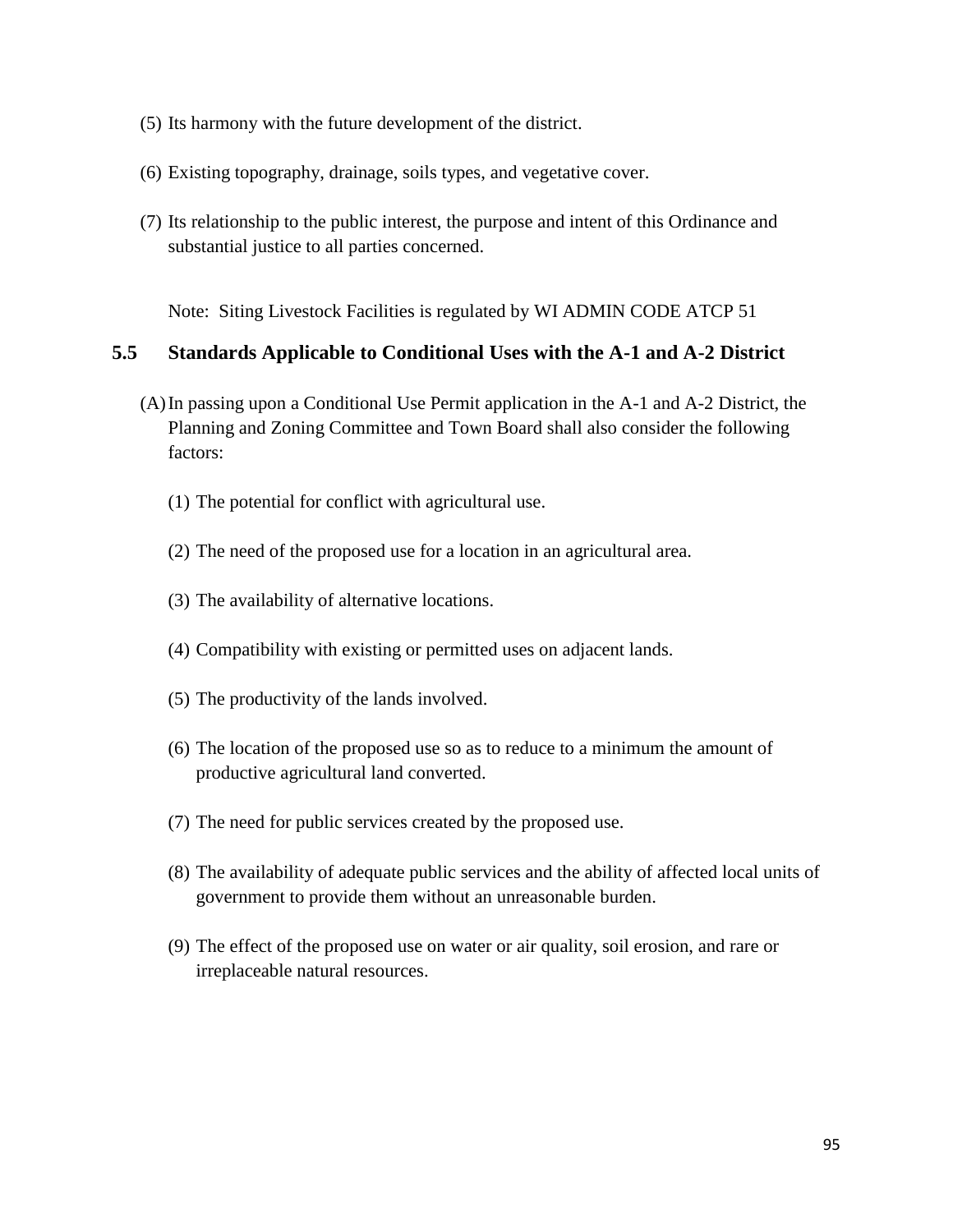#### **5.6 Conditions Attached to Conditional Use Permit**

Upon consideration of the factors listed above, the Town Board may attach such conditions, in addition to those otherwise specifically listed, that it deems necessary in furthering the purposes of this Ordinance. Violation of any of these conditions shall be deemed a violation of this Ordinance.

#### **5.7 Notice and Public Hearing**

Before making a determination as to the issuance of a Conditional Use Permit, the Town Board shall hold a public hearing. Notice of such public hearing specifying the time, place, and matters to come before the Committee shall be given as a Class 2 notice as referred to in Chapter 985 of the Wisconsin State Statutes.

#### **5.8 Conditional Use Permit Fee**

The applicant, upon filing of his application, shall pay a fee to the Town Clerk in accordance with the following schedule:

(1) Conditional Use Fee Per fee schedule as established by Town Board on file with the Town Clerk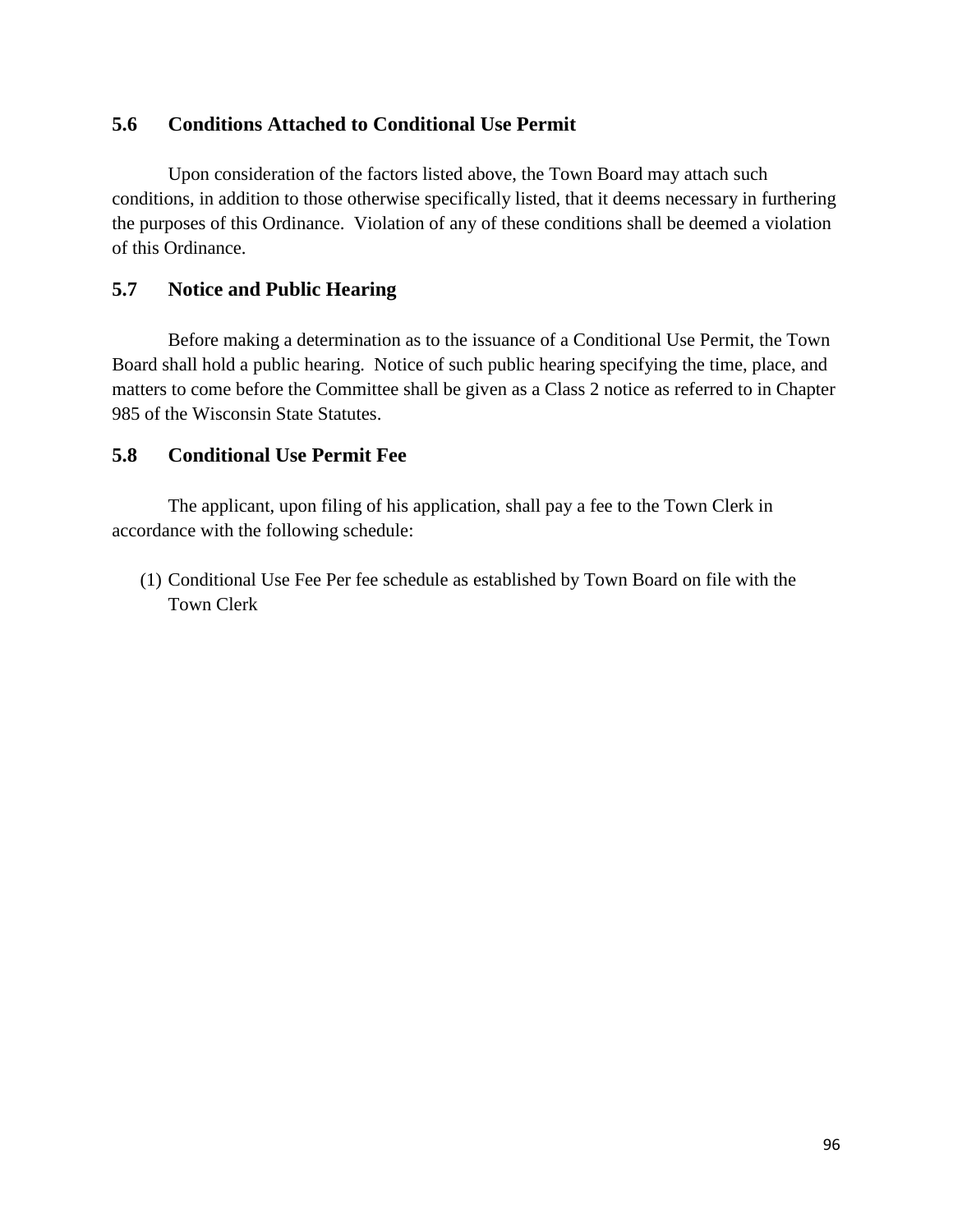# **SECTION 6.0 BUILDING PERMITS**

6.1 A Building Permit is required to be obtained from the Building Inspector as part of the requirements of this Ordinance.

- (A)Cases Where Building Permit Is Required
	- (1) Where any building or other structure is erected, moved or structurally altered so as to change its use or increase its floor area.
	- (2) Where any land use is substantially altered.
	- (3) Where 50 percent or more of the fair market value of a structure is destroyed and it is being repaired or altered.
	- (4) Where, in any other case, it has not been otherwise expressly provided in this Ordinance that a Building Permit is not required.
- (B) Cases Where a Building Permit Is Not Required
	- (1) For any accessory building costing \$2,000.00 or less, provided such building conforms to all the setback, yard and open space requirements of this Ordinance.
	- (2) For any improvements or alterations to an existing building in the amount of \$2,000.00 or less which shall not effect a structural change in use or encroach upon any yard or open space.
	- (3) For any maintenance repairs regardless of cost.

#### **6.3 Application for Building Permit.**

An application for a Building Permit shall be made to the Building Inspector upon forms furnished and shall be made to the Building Inspector upon forms furnished and shall include, for the purpose of proper enforcement of these regulations, the following date:

- (A)An accurate map of the property, in duplicate, and properly dimensioned showing:
	- (1) The boundaries of the property involved.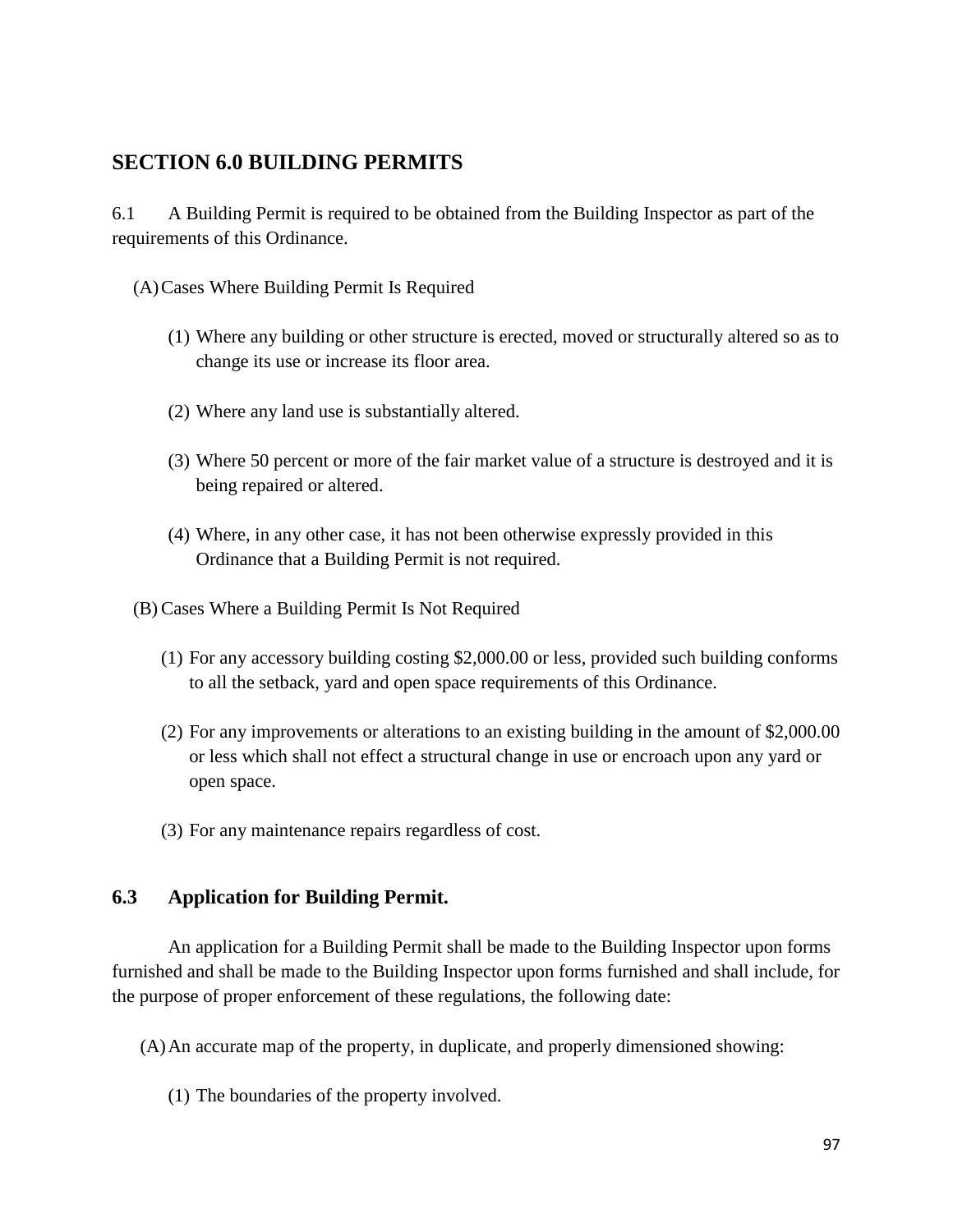- (2) The location of the centerline of any abutting streets or highways.
- (3) The location on the lot of any existing buildings, proposed additions or proposed new buildings, including the measured distances between such buildings, and from the lot lines, and from the centerline of any abutting streets or highways to the nearest portion of any such building.
- (4) The high water line of any stream or lake on which the property abuts.
- (B) Where the use involves human occupancy, a plan of the proposed water system and sewage system, which, if not connected to an approved municipal water system or municipal sewage system shall conform to the requirements set forth in H 62.20COMM 83 of the Wisconsin Administrative Code which are hereby made by reference a part of this Ordinance. The plan shall also show the location and distances of the proposed water and sewage systems to the water and sewage systems of the adjoining lots.
- (C) A Building Permit shall remain effective for a period of one year following the date of its issuance.

#### **6.4 Building Permit Fee**

The applicant, upon filing of the Building Permit with the Building Inspector, shall pay a fee to the Building Inspector in accordance with the following schedule:

- (A)Building Permit (A-C) Per fee schedule as established by the Town Board on file with the Town Clerk
- (B) Building Permit for Improvement or Alteration which does not effect a structural change
- (C) Accessory Building Permit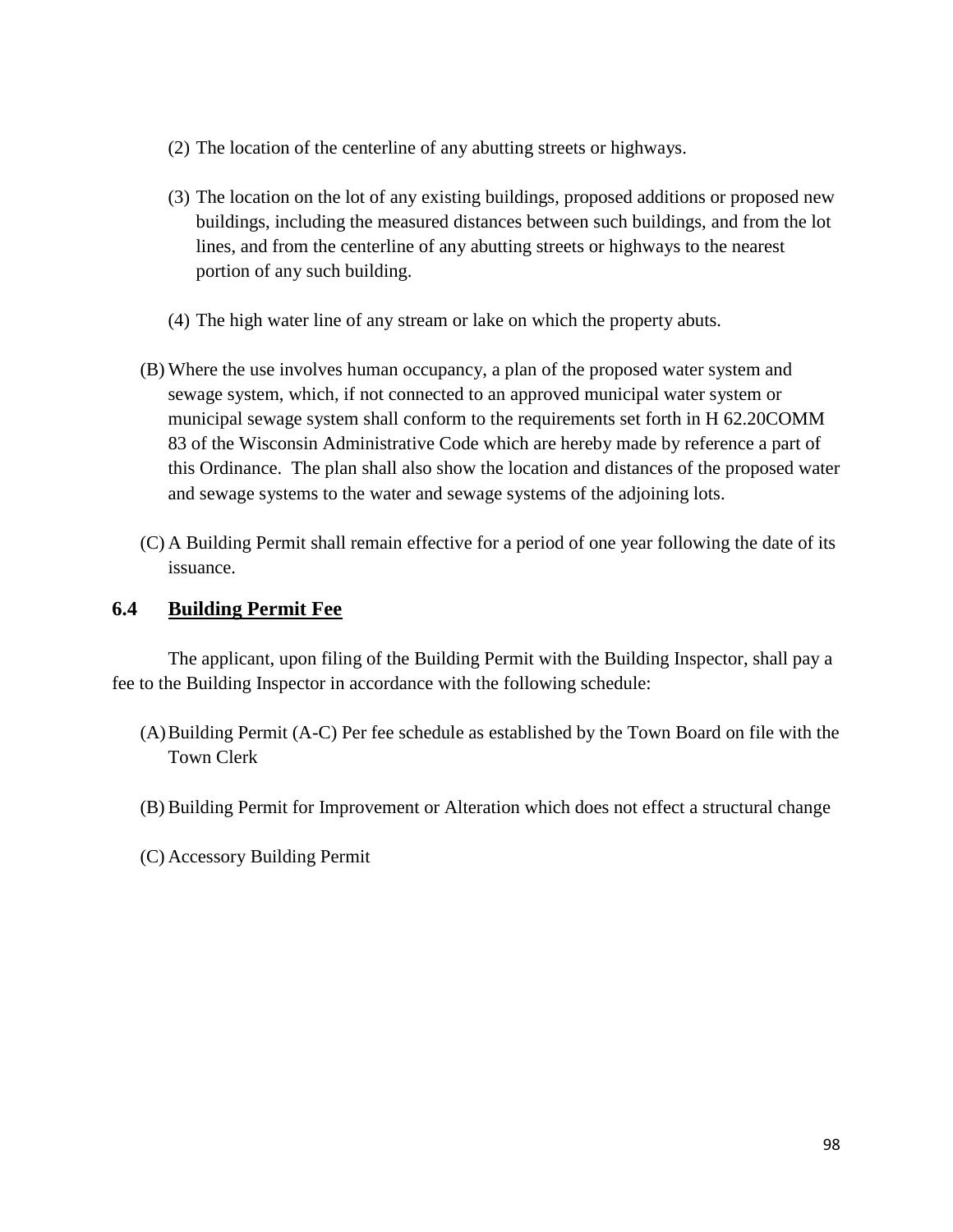# **SECTION 7.0 STANDARDS FOR EVALUATING CONDITIONAL USES, CHANGING ZONING DISTRICTS AND GRANTING VARIANCES**

The following information may be used by the Planning and Zoning Committee, Town Board or Board of Zoning Appeals prior to or during proceedings where conditional use permits, zoning district changes or variances are being considered. Conditions of approval can be attached by the Planning and Zoning Committee, Town Board or Board of Zoning Appeals to address problems which are not direct conflicts of the interest of this ordinance. The following guidelines are not all inclusive.

#### **7.1 Site Design and Physical Characteristics**

- (1) Existing topography, drainage patterns and vegetative cover and the suitability of the proposed use in this regard.
- (2) Availability of water, sewer, rail and other services and the utility requirements of the proposed site.
- (3) Where public sewers are not available, the percolation characteristics of the soil.
- (4) Adequacy of the proposed internal circulation system, including safety consideration.
- (5) Access to sites from the internal circulation system.
- (6) The costs of providing various public services.
- (7) Appearance---how the area will look?

#### **7.2 Site Location Relative to the Public Road Network**

- (1) Convenient access to a public road network--safety of access points.
- (2) Visibility from the proposed road and the need for visibility.
- (3) Location to provide access primarily by right-hand turning movements.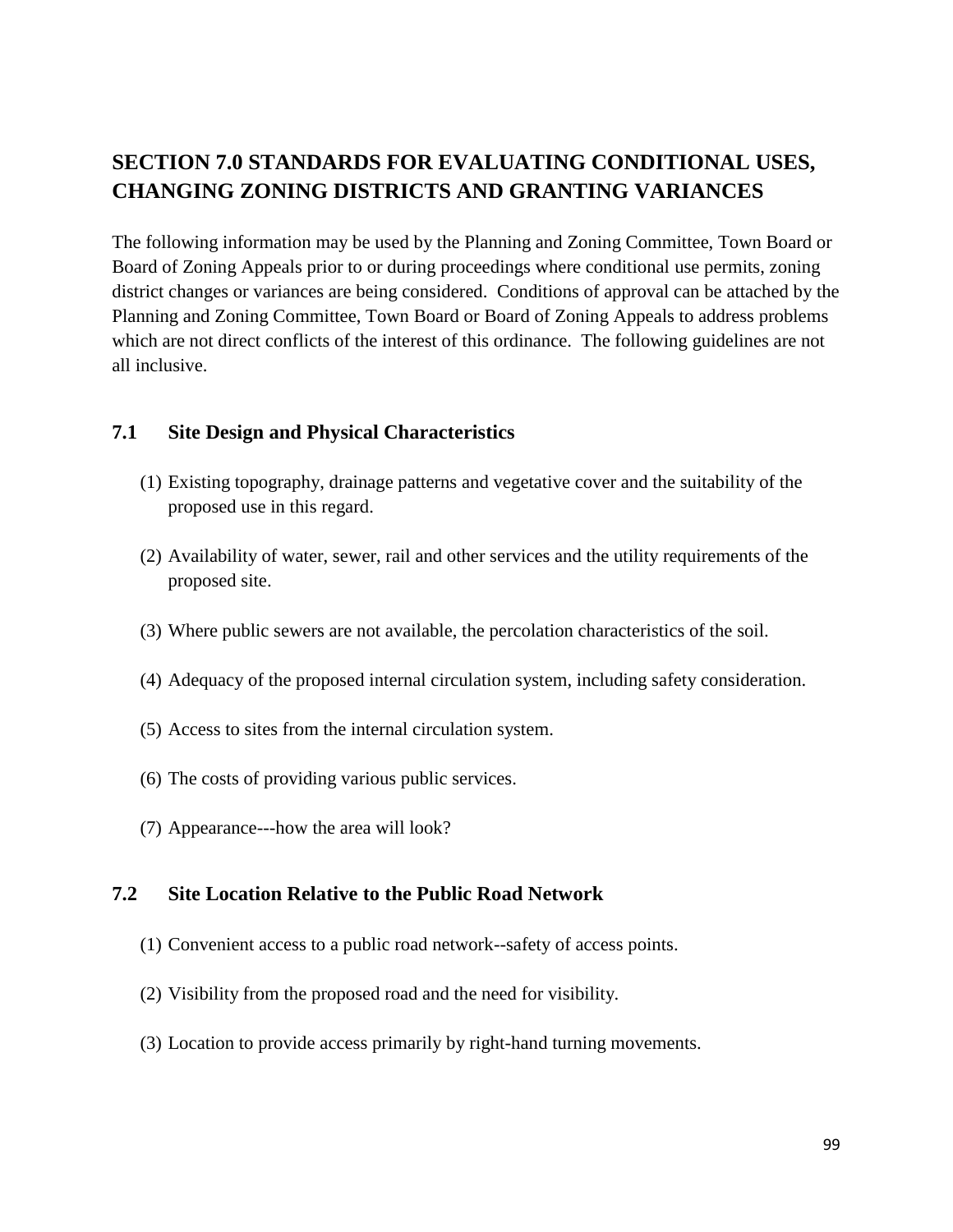#### **7.3 Land Use.**

- (1) Compatibility with existing or proposed uses in the area.
- (2) Relation to any existing land use plan.
- (3) Relation to existing or proposed development at nearby interchanges.

#### **7.4 Traffic Generation**

- (1) Amount of daily and peak-hour traffic to be generated, related to site size; traffic to be subclassified as to arterial, collector and local streets.
- (2) Amount of traffic generated relative to existing and anticipated ultimate generated traffic in the area.
- (3) Expected composition of site-generated traffic by vehicle types.
- (4) Effect of site-generated traffic on the operation of the area.
- (5) Safety and convenience to future users.

#### **7.5 Community Effects**

- (1) Immediate and long-range tax base.
- (2) Access to market or service area.
- (3) Relation to scenic or recreation values.
- (4) Relation to the public interest, the purpose and intent of this Ordinance, and substantial justice to all parties concerned.
- (5) Compliance with the Development Plan's Goals and Objectives.

#### **7.6 Other Relevant Factors**

(1) See Performance Standards in Section 12 of this Ordinance.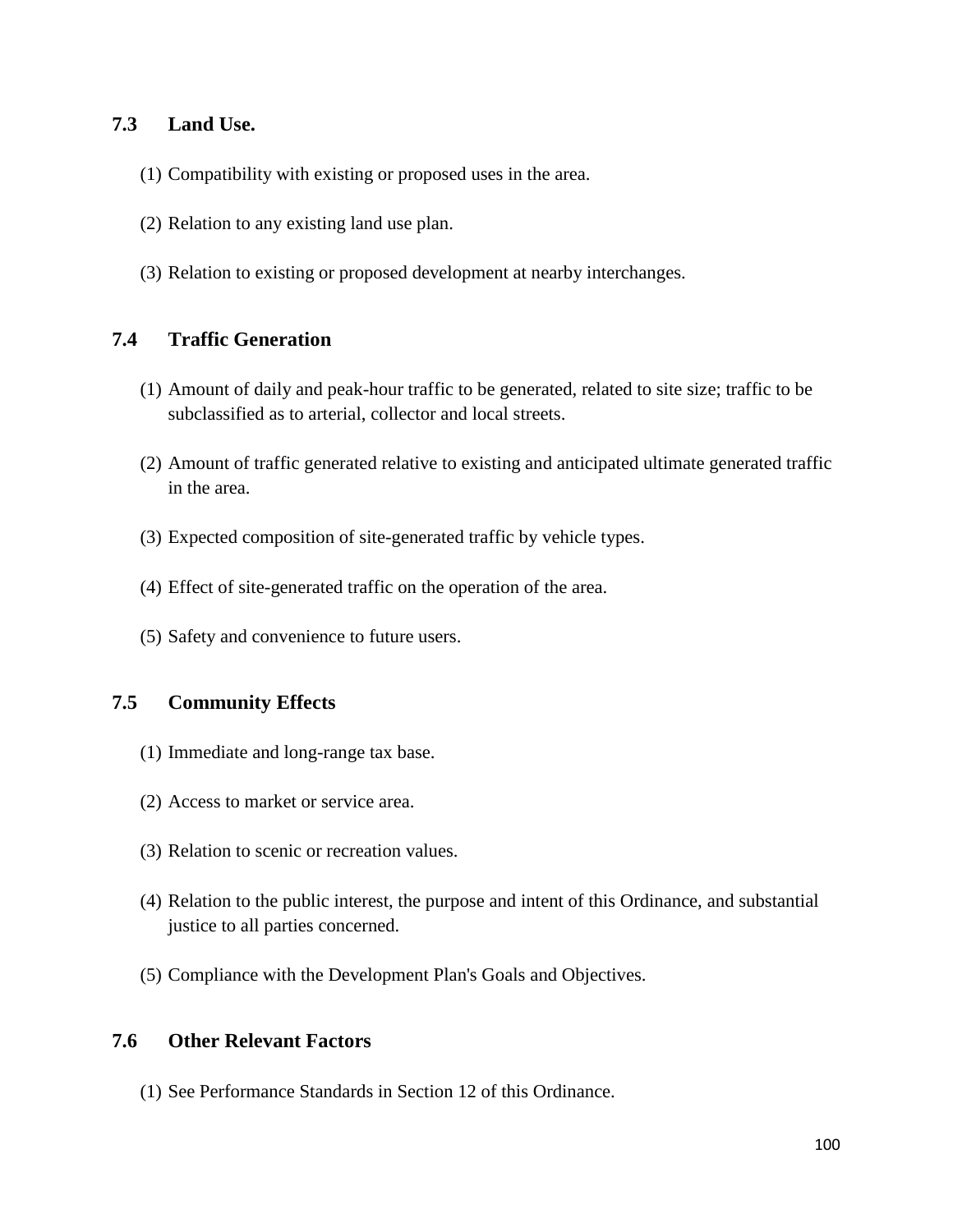(2) Additional impacts.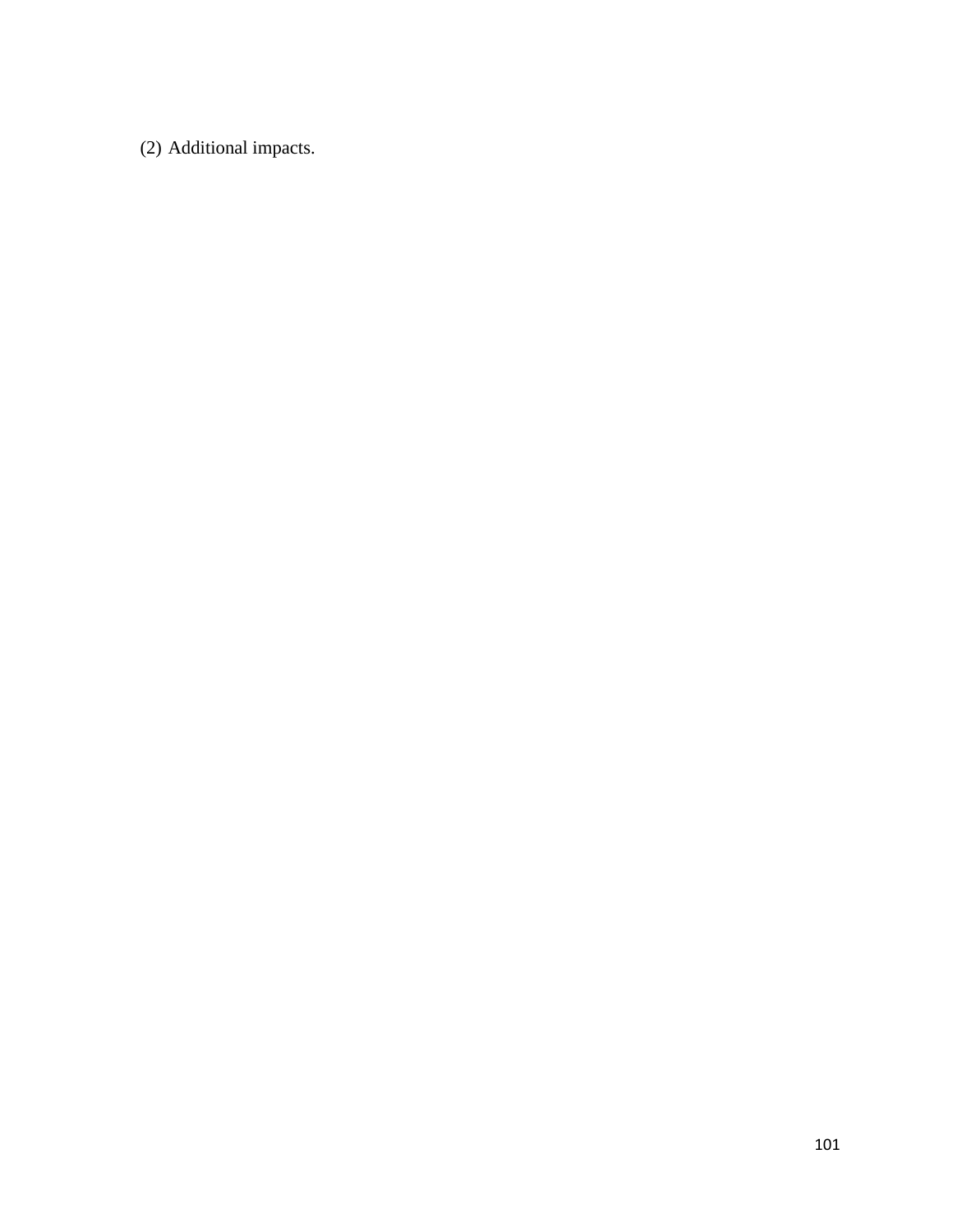# **SECTION 8.0 BOARD OF ZONING APPEALS**

#### **8.1 Establish**

There is hereby established a Board of Zoning Appeals for the Township for the purpose of hearing appeals and application, and granting variances and exceptions to the provisions of this Zoning Ordinance.

#### **8.2 Membership**

The Board of Zoning Appeals shall consist of five (5) members appointed by the Town Chairman and confirmed by the Town Board.

- (1) Terms shall be for staggered three-year periods.
- (2) Chairman shall be designated by the Town Chairman.
- (3) Conflict of Interest. Any member who has any interest in a matter before the Board shall not vote thereon and shall remove himself from any meeting or hearing at which said matter is under consideration.
- (4) An alternate Member may be appointed by the Town Chairman for a term of three (3) years and shall act only when a regular member is absent or refuses to vote because of conflict of interest.
- (5) No member shall be a Town Board member, Planning and Zoning Committee member or the Building Inspector.
- (6) Secretary shall be the Town Clerk.
- (7) Building Inspector shall attend all meetings for the purpose of providing technical assistance when requested by the Board of Adjustment.
- (8) Official Oaths shall be taken by all members in accordance with Section 19.01 of the Wisconsin Statutes within ten (10) days of receiving notice of their appointment.
- (9) Vacancies shall be filled for the unexpired term in the same manner as appointments for a full term.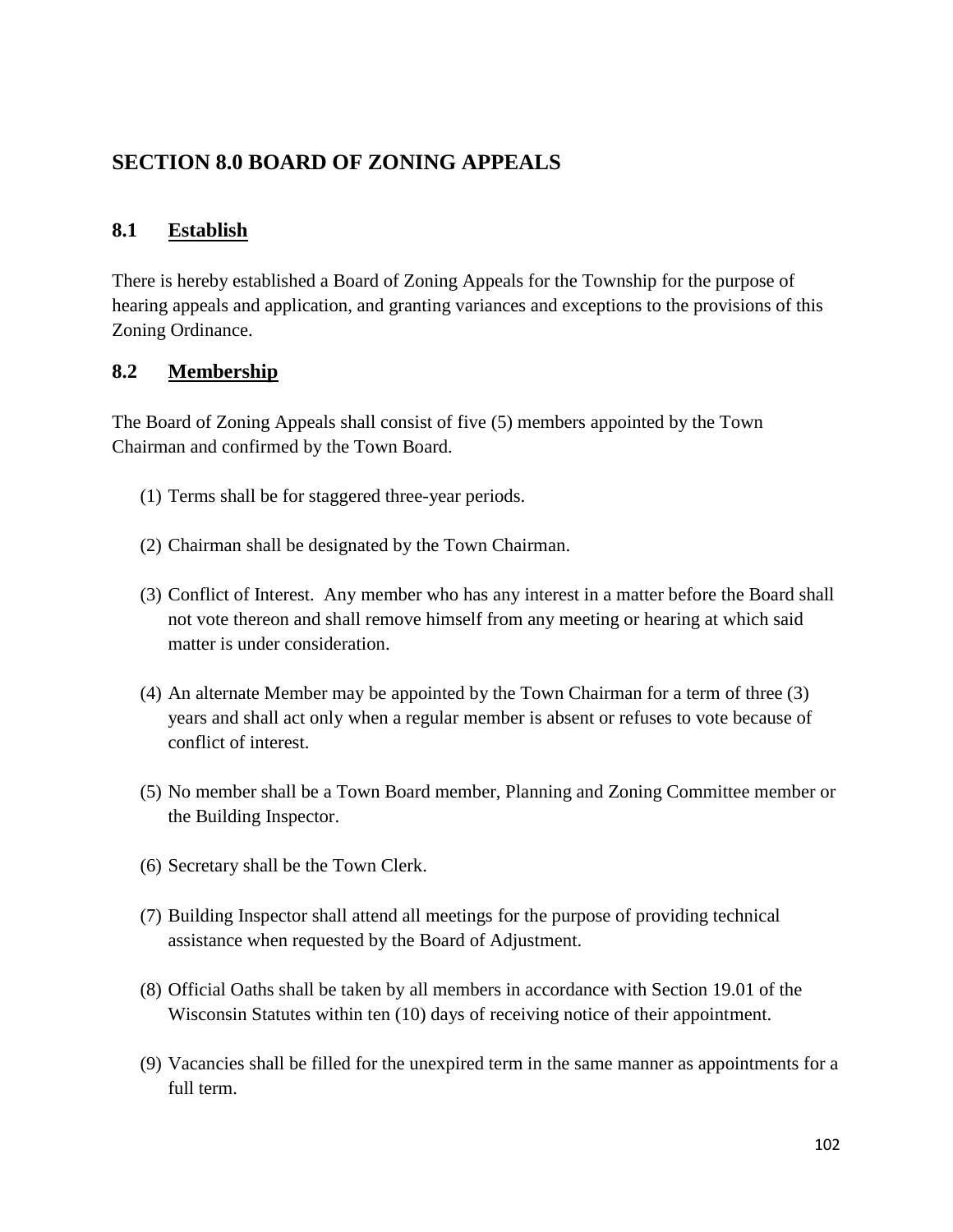(10) Compensation shall be as determined by the Town Board.

### **8.3 Organization**

The Board of Zoning Appeals shall organize and adopt rules of procedure for its own government in accordance with the provisions of this Ordinance.

- (1) Meetings shall be held at the call of the Chairman and shall be open to the public.
- (2) Minutes of the proceedings and a record of all actions shall be kept by the secretary, showing the vote of each member upon each question, or if absent, or failing to vote indicating such fact, the reasons for the Board's determination, and its finding of facts. The secretary shall keep records of the Board's examination and other official actions, all of which shall be immediately filed with the Town Clerk and shall be a public record.
- (3) The Concurring Vote of three (3) members of the Board shall be necessary to exercise the powers enumerated in 8.4(1), (2),(3) and (4) If a quorum is present, the Board may exercise the powers enumerated in 8.4 by a majority vote of the members present.

### **8.4 Powers**

The Board of Zoning Appeals shall have the following powers;

- (1) Errors. To hear and decide appeals where it is alleged there is error in any order, requirement, decision, or determination made by the Planning & Zoning Committee or its delegates in the enforcement of codes, regulations or ordinances under their jurisdiction.
- (2) Variances. To hear and grant appeals for variances as will not be contrary to the public interest, where, owing to special conditions, a literal enforcement will result in practical difficulty or unnecessary hardship, so that the spirit and purposes of the Ordinance shall be observed and the public safety, welfare, and justice secured. Use variances and self-imposed hardships shall not be granted.
- (3) Interpretations. To hear and decide application for interpretations of the codes, regulations, ordinances and the boundaries of the zoning districts after the Planning and Zoning Committee has made a review and recommendations.
- (4) Permits. The Board may reverse, affirm wholly or partly, modify the requirements appealed from, and may direct the issue of a permit.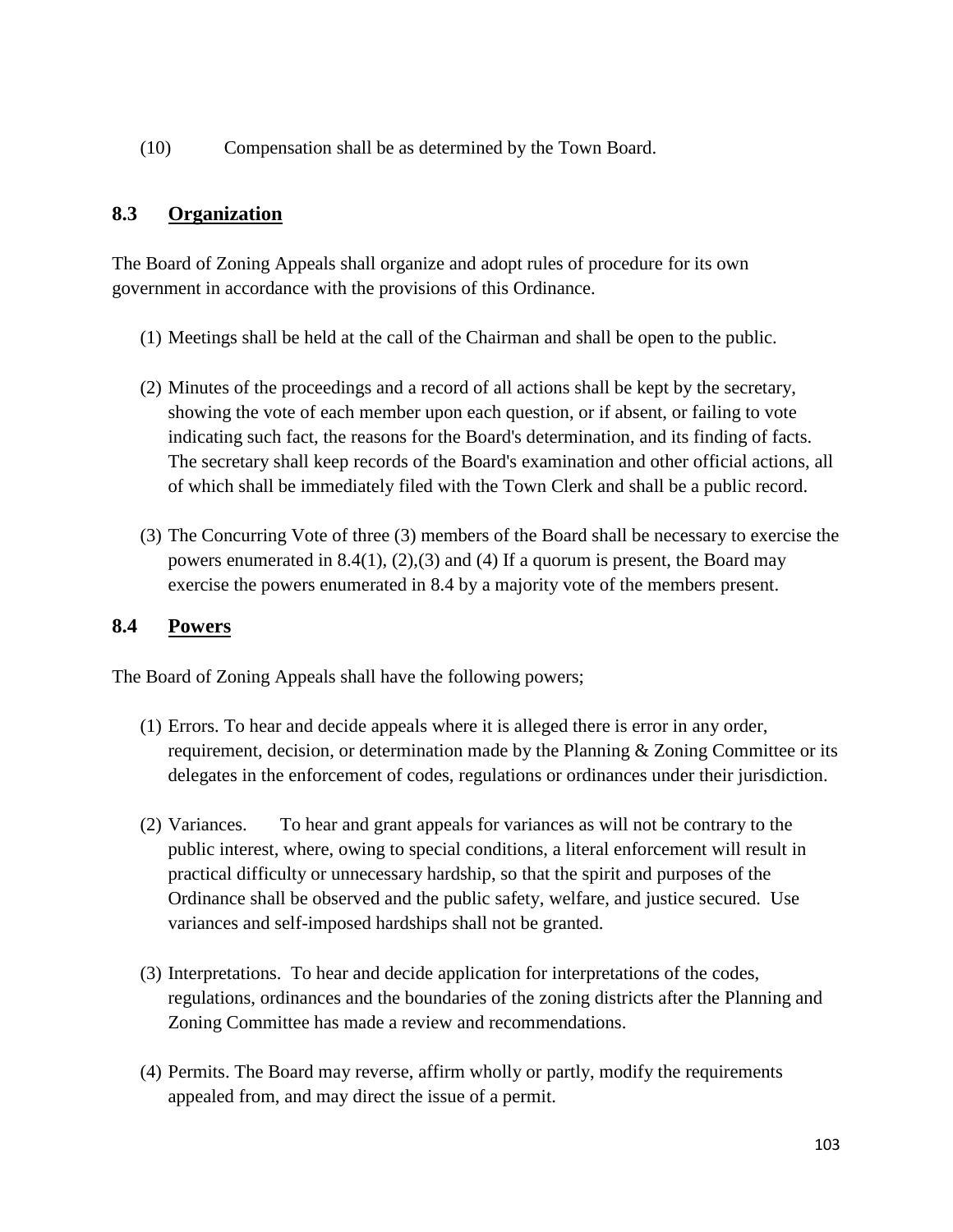- (5) Substitutions. To hear and grant applications for a substitution of a more restrictive nonconforming use for an existing nonconforming use provided no structural alternations are to be made and the Planning and Zoning Committee has made a review and recommendation. Whenever the Board permits such a substitution, the use may not thereafter be changed without application.
- (6) Assistance. The Board may request assistance from other town and country officials, departments, commissions, and boards.
- (7) Oaths. The Chairman shall administer oaths and may compel the attendance of witnesses.

# **8.5 Appeals and Application**

Appeals from the decision of the Building Inspector concerning the literal enforcement of this Ordinance may be made by any person aggrieved or by any officer, department, committee, board, or bureau of the Town. Such appeals shall be filed with the secretary within sixty (60) days after the date of written notice of the decision or order of the Building Inspector. Applications may be made by the owner of or lessee of the structure, land, or water to be affected at any time and shall be filed with the secretary. Such appeals and applications shall include the following:

- (1) Names and Addresses of the appellant or applicant and all abutting and opposite property owners of record, and owners within one thousand (1,000) feet.
- (2) Plat of Survey prepared by a registered land surveyor showing all of the information required under Section 6.3 for a Building Permit.
- (3) Additional Information required by the Town Planning & Zoning Committee, Board of Zoning Appeals, or Building Inspector.
- (4) Fee Receipt from the Town Treasurer per fee schedule established by the Town Board on file with the Town Clerk.

### **8.6 Hearings**

The Board of Zoning Appeals shall hold a public hearing within thirty (30) days of receiving written application for the hearing, give public notice thereof at least ten (10) days prior to the hearing by publication of a Class 2 notice under Chapter 985 of the Wisconsin Statutes, and shall give due notice to the parties in interest, the Building Inspector, and the Town Planning and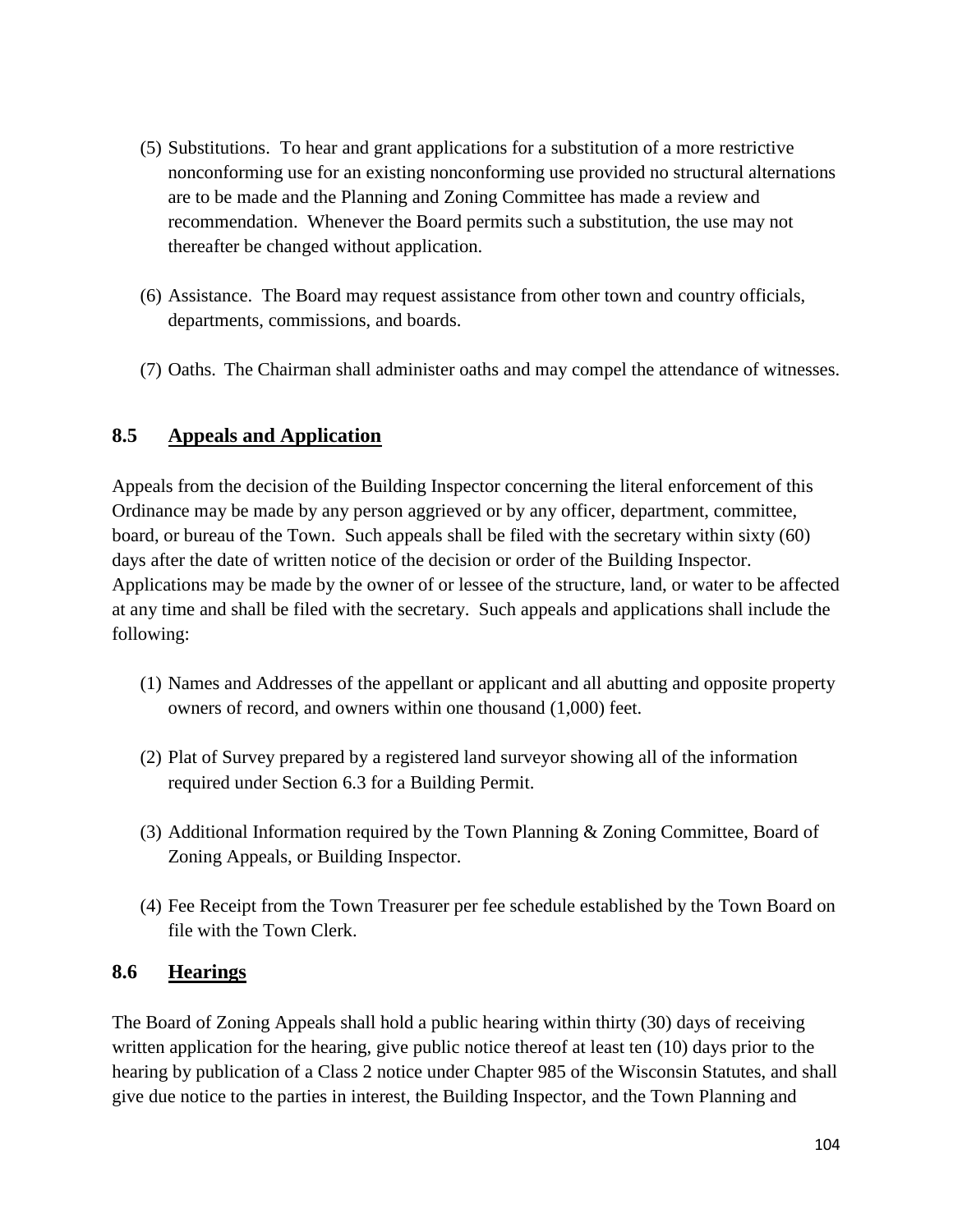Zoning Committee. At the hearing the appellant or applicant may appear in person, by agent, or by attorney.

# **8.7 Findings**

No variance to the provisions of this Ordinance shall be granted by the Board unless it finds beyond a reasonable doubt that all the following facts and conditions exist and so indicates in the minutes of its proceedings.

- (1) Exceptional Circumstances. There must be exceptional, extraordinary, or unusual circumstances or conditions applying to the lot or parcel, structure, use, or intended use that do not apply generally to other properties or uses in the same district and the granting of the variance would not be of so general or recurrent nature as to suggest that the Zoning Ordinance should be changed.
- (2) Absence of Detriment. That the variance will not create substantial detriment to adjacent property and will not materially impair or be contrary to the purpose of and spirit of this Ordinance or the public interest.
- (3) Conclusions of Law. That the findings of the Board of Zoning Appeals is based on a legal foundation and consistent with appropriate codes, ordinances, and state statutes.
- (4) Findings of Fact. The decision of the Board shall be accompanied by findings of fact and conclusions of law.

# **8.8 Decision**

The Board of Zoning Appeals shall decide all appeals and application with thirty (30) days after the final hearing and shall transmit a signed copy of the Board's decision to the appellant or applicant, Building Inspector and Town Planning & Zoning Committee.

- (1) Conditions may be placed upon any Building Permit ordered or authorized by the Board.
- (2) Variances granted or building permits directed by the Board shall expire within six (6) months unless substantial work has commenced pursuant to such grant.

### **8.9 Review by Court of Record**

Any person or person aggrieved by any decision of the Board of Zoning Appeals may present to the court of record a petition duly verified setting forth that such decision is illegal and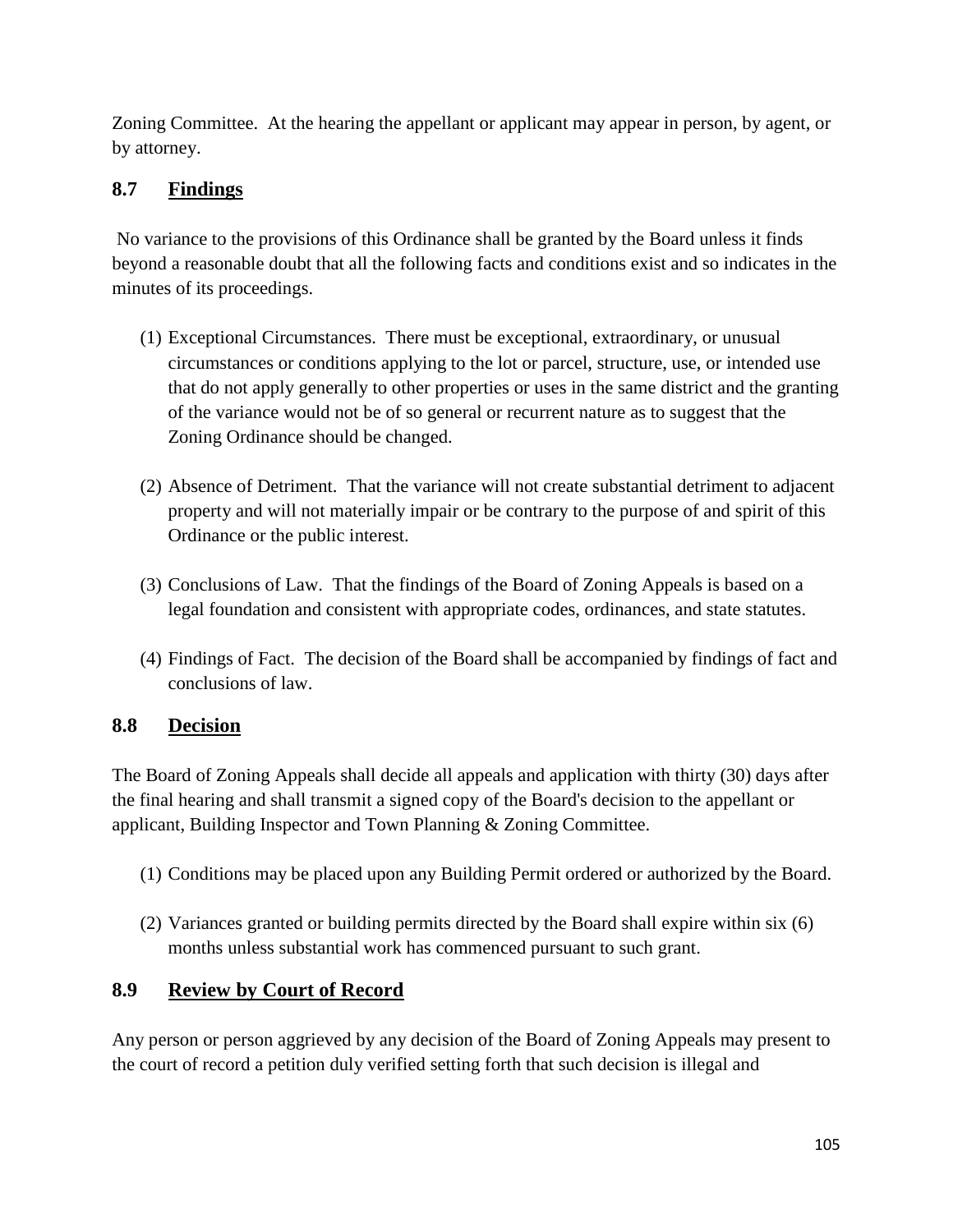specifying the grounds of the illegality. Such petition shall be presented to the court within thirty (30) days after the filing of the decision in the office of the Town Clerk.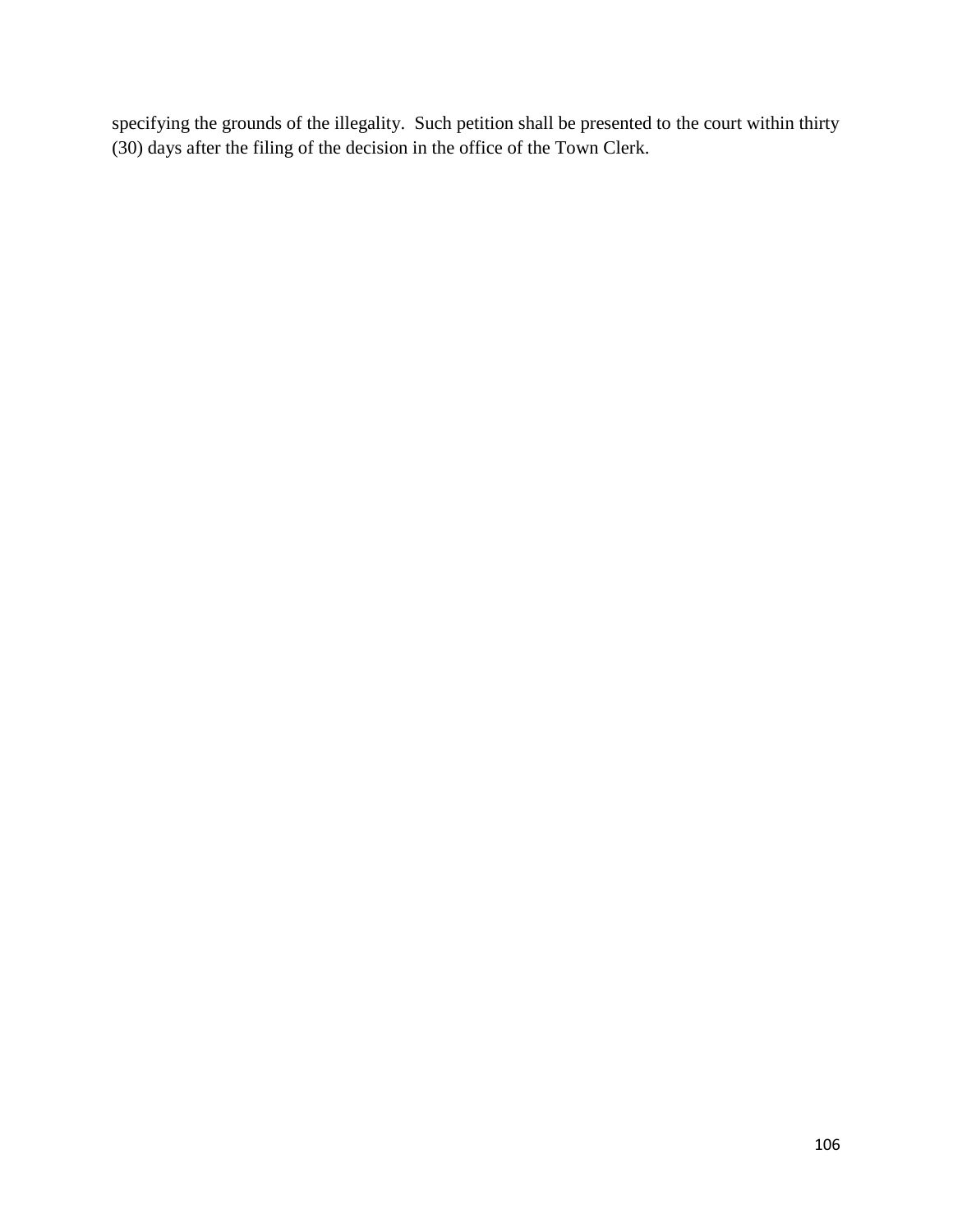# **SECTION 9.0 HIGHWAY SETBACK LINES & ROADSIDE REGULATIONS**

#### **9.1 Classification and Setbacks**

For the purpose of determining the distance buildings and other structures shall be set back from the streets and highways of the Township, the highways are divided into the following classes:

#### (1) Class A Highways

- (A)All State and Federal highways are hereby designed as Class A highways.
- (B) The setback line for Class A highways shall be 150 feet from the centerline of the highway or 100 feet from the right-of-way line whichever is greater.
- (C) Service roads to Class A highways shall be considered as Class C highways for the purpose of determining the setback along said service roads.

#### (2) Class B Highways

- (A)All county trunks are hereby designated as Class B highways. For the purpose of this Ordinance any road will be considered as a county trunk after it has been placed on the county trunk system by the Rock County Board of Supervisors.
- (B) The setback for Class B highways shall be 115 feet from the centerline of such highway or 75 feet from the right-of-way line, whichever is greater.
- (3) Class C Highways
	- (A)All town roads, streets and highways not otherwise classified, here hereby designated Class C highways.
	- (B) For all Class C highways setback lines are hereby established parallel to and a distant area of 85 feet from the centerline of such highway or 50 feet from the right-of-way, whichever is greater.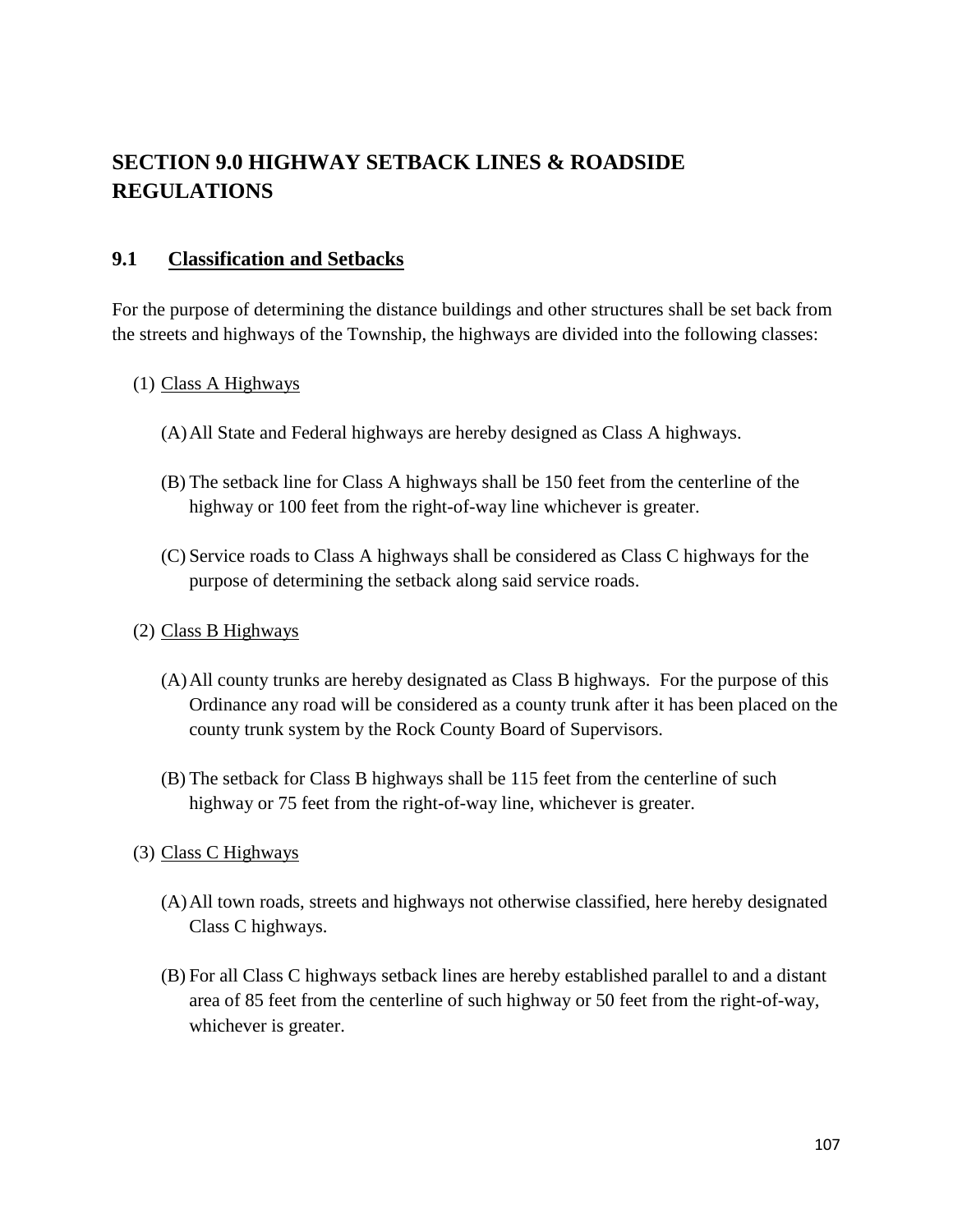#### (4) Lesser Setbacks

Lesser setbacks may be permitted by the Planning & Zoning Committee in cases of unusual topography, or existing patterns of lesser setbacks of buildings on nearby properties or varying alignment of highway right-of-way lines.

# **9.2 Vision Clearance at Intersections**

In each quadrant of every public street, road or railroad intersection, there shall be designated a clear vision triangle, bounded by the street or road centerlines and a line connecting points on said centerlines at a specified distance from their point of intersection, in the manner illustrated on the following page and designed basic illustration of clear vision triangles.

The use of the term "triangle" in this section shall not be construed to preclude reasonable modifications of a triangular shaped area, including modifications occasioned by the existence of curving streets or roads.

The term "centerline" in this section shall be interpreted as follows:

- (1) Where there is an undivided pavement within a right-of-way, the centerline shall be the centerline of that pavement, irrespective of whether or not that coincides with the centerline of the right-of-way.
- (2) Where there is a divided pavement within a right-of-way, the centerline shall be the centerline of the median strip between the pavements, except as specified in subsection 3 below.
- (3) Where there is a divided pavement within a right-of-way, and the distance between the centerline of the pavements, measured along the centerline of the intersecting street or road, is 60 feet or greater, the centerlines of the pavements shall be used separately, in the manner illustrated on the following page, and shown as illustration of designation of centerline for clear vision triangles, to designate the clear vision triangles.

The distance specified from the point of intersection of the centerlines to the aforesaid points on the centerlines shall be as specified in the table as follows:

| Classification | <b>Triangle Side Distance</b> |
|----------------|-------------------------------|
|                |                               |
| Class A        | 300 ft.                       |
| Class B        | 200 ft.                       |
| Class C        | 150 ft.                       |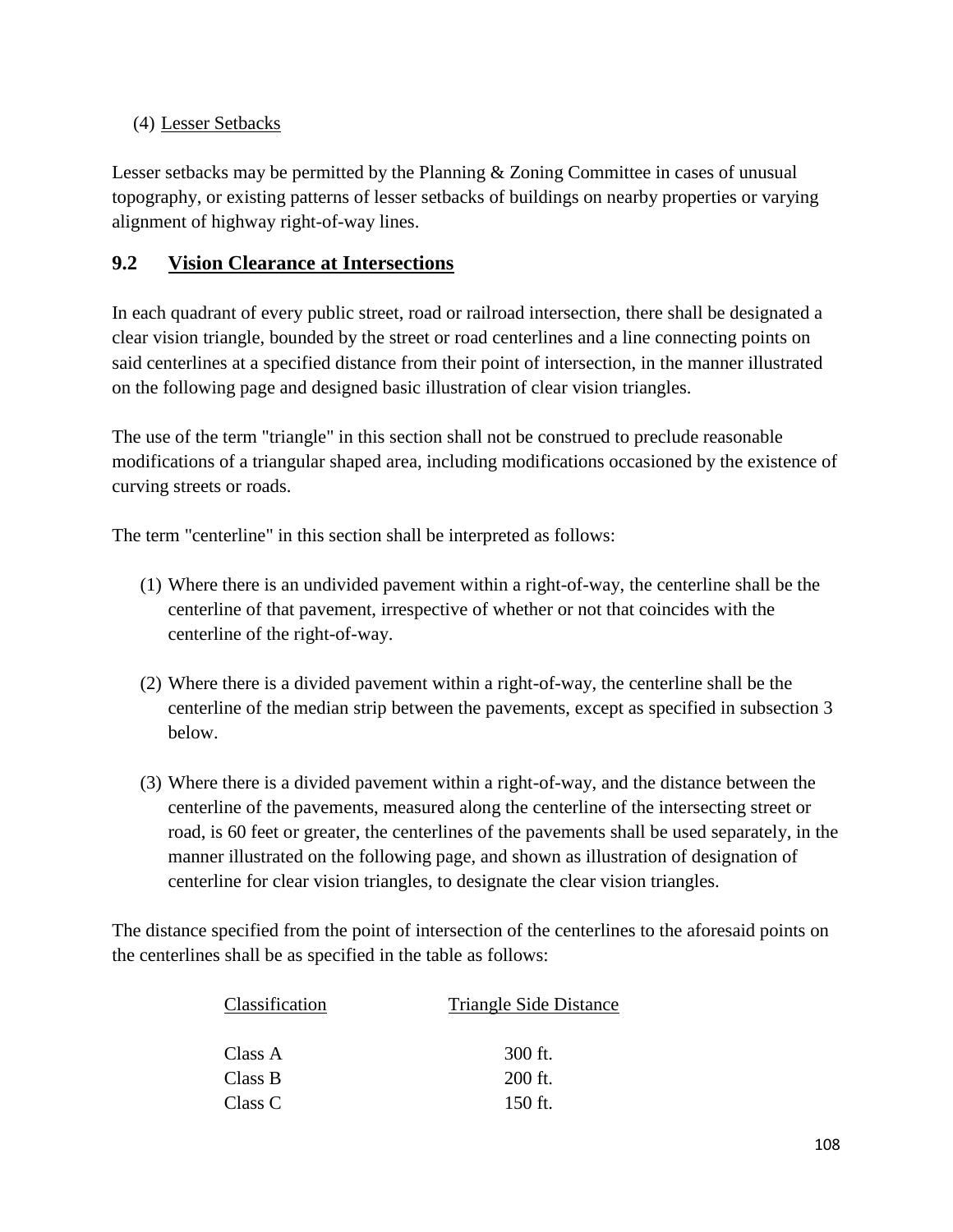Within the clear vision triangle, no object shall be allowed above a height of two and one-half feet above the average elevation of the streets at the aforesaid points on their respective centerlines, if it substantially obstructs the view across the triangle.

In situations where trees of large diameter, large numbers of trees, or some combination of these are present, this provision shall be construed to mean that a sufficient number of trees shall be removed so as to render an object such as a motor vehicle clearly visible across the clear vision triangle from one street or road to another, the intent being to provide for the public safety. However, it shall not necessarily be construed to mean that every tree in the clear vision triangle must be removed. In a like manner, this restriction shall not apply to the posts and wire fences, provided that they do not obstruct visibility across the clear vision triangle.

## **9.3 Objects Permitted Within Setback Lines and Vision Triangles**

- (1) Open fences.
- (2) Telephone, telegraph and power transmission poles, lines and portable equipment that is readily removable in its entirely.
- (3) The planting and harvesting of field crops, shrubbery and trees, except that no trees or shrubbery shall be planted within a vision clearance triangle so as to obstruct the view.

**9.4 Access Control.** The Planning & Zoning Committee may require that common access roads be provided for access from the sub-division to the existing public road network. Access points shall not be within four hundred seventy (470) feet of each other (measured from center to center of each access point).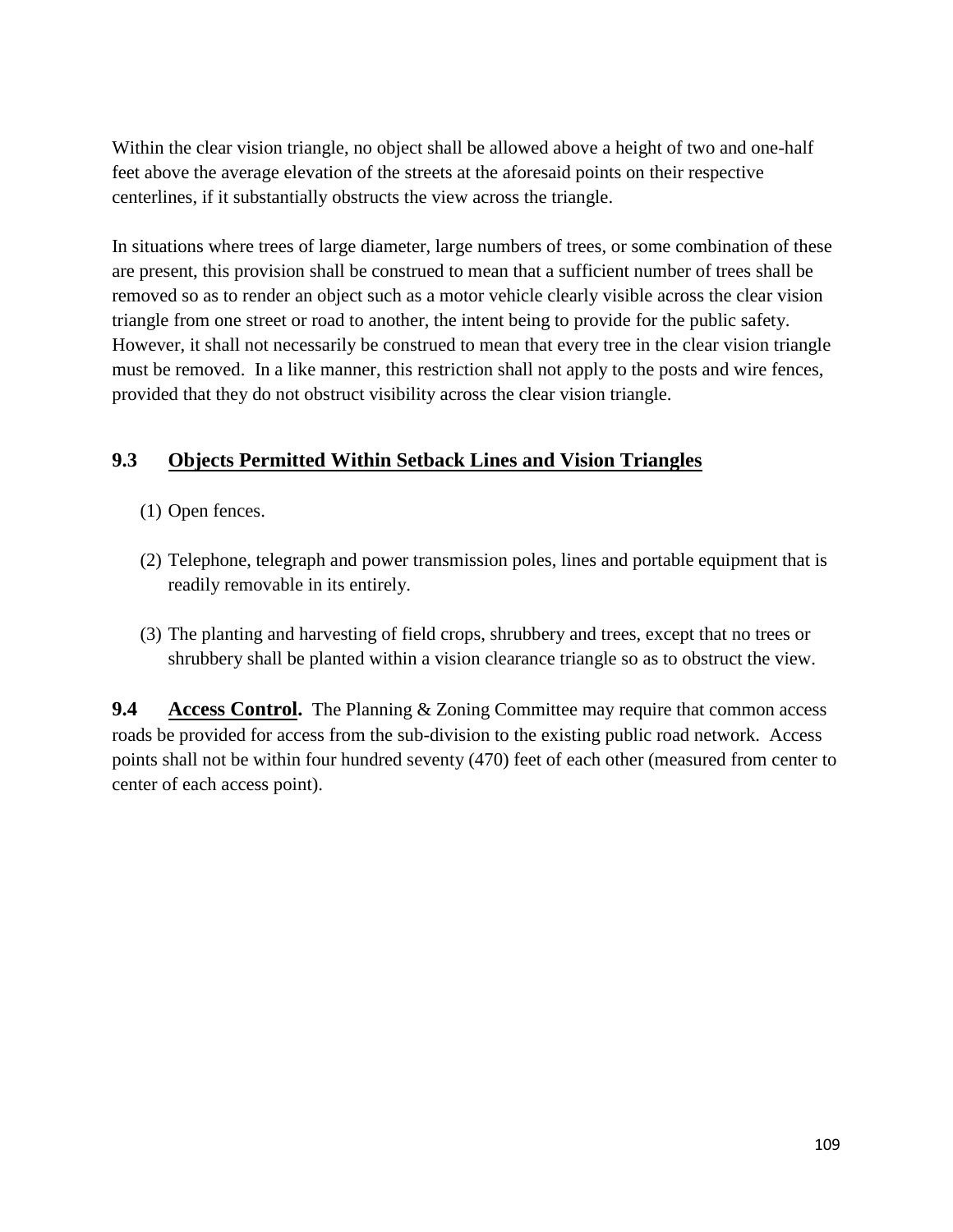## **SECTION 10.0 NONCONFORMING USES, STRUCTURES, AND LOTS**

## **10.1 Existing Nonconforming Uses**

The lawful nonconforming use of a structure, land, or water existing at the time of the adoption or amendment of this Ordinance may be continued although the use does not conform with the provisions of this Ordinance; however:

- (1) Only That Portion of the land or water in actual use may be so continued and the structure may not be extended enlarged, reconstructed, substituted, moved or structurally altered, subject to subpart (5), except when required to do so by law or order or so as to comply with the provisions of this Ordinance.
- (2) Total Lifetime Structural Repairs or alterations, subject to subpart (5), shall not exceed fifty (50) percent of the current equalized assessed value of the structure, unless it is permanently changed to conform to the use provisions of this Ordinance.
- (3) Substitution of New Equipment may be permitted by the Board of Adjustment if such equipment will reduce the incompatibility of the nonconforming use with the neighboring uses.
- (4) Licenses. This Ordinance is not intended to negate licenses (or their respective uses) which are issued by governmental agencies and are current as of the effective date of this Ordinance.
- (5) Restoration of Certain Nonconforming Structures. The restrictions contained in this Ordinance applicable to damaged or destroyed nonconforming structures, do not prohibit the restoration of a nonconforming structure if the structure will be restored to the size, subject to subpart b. 1., location and use that it had immediately before the damage or destruction occurred, nor shall the limitations of this Ordinance concerning the costs of repair, reconstruction or improvement, pertain to such structure if all of the following apply:
	- a. The nonconforming structure was damaged or destroyed on or after March 2, 2006;
	- b. The damage or destruction was caused by a violent wind, vandalism, fire, flood, ice, snow, mold or infestation.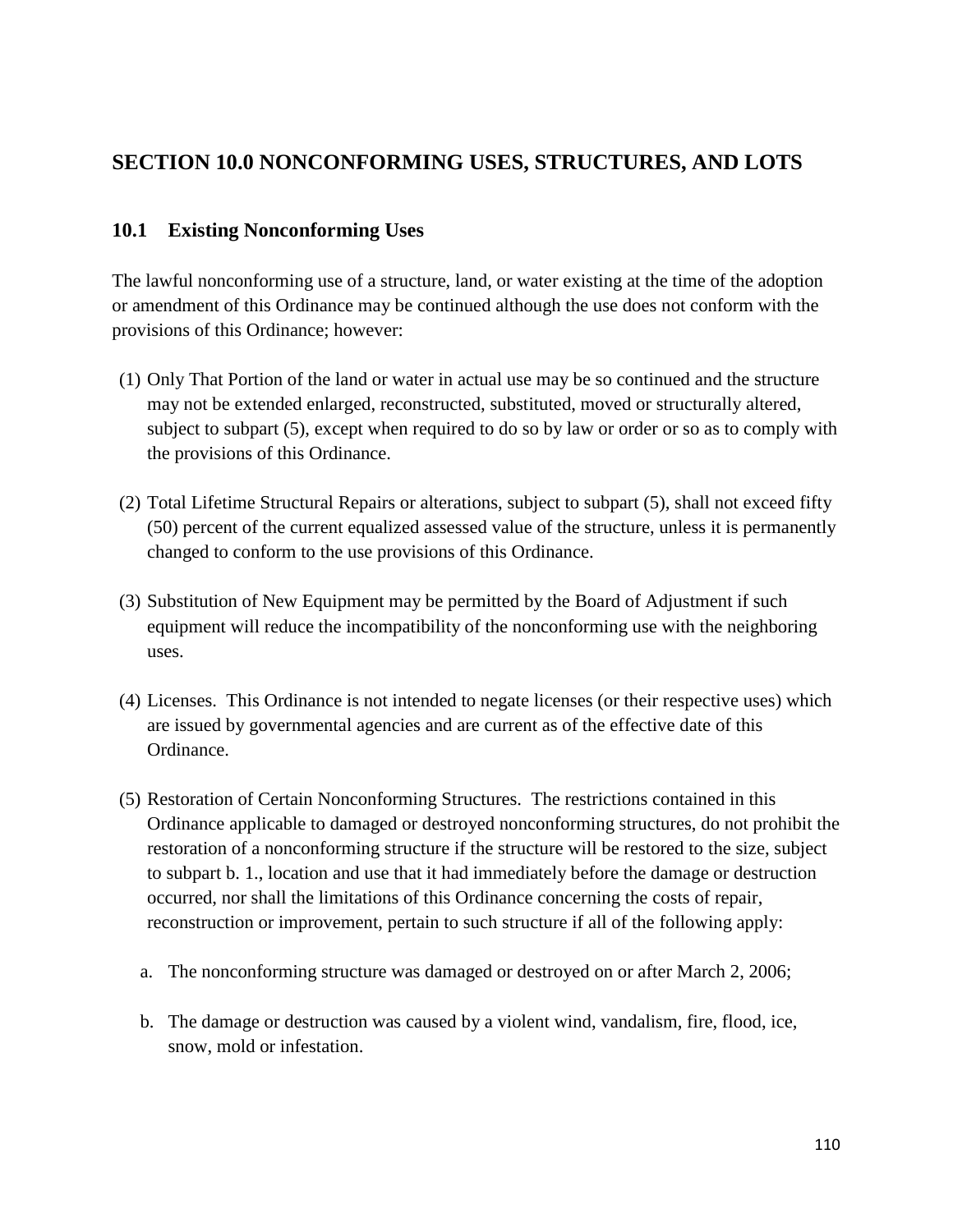1. The size of the structure to which this subpart applies, may be larger than the size it was immediately before the damage or destruction if necessary for the structure to comply with applicable state of federal requirements.

### **10.2 Abolishment or Replacement**

If such nonconforming use is discontinued or terminated for a period of twelve (12) months, any future use of the structure, land, or water shall conform to the provisions of this Ordinance. When a nonconforming use or structure is damaged by fire, explosion, flood, the public enemy, or other calamity, to the extent of more than fifty (50) percent of its fair market value, subject to section 10.1(5), it shall not be restored except so as to comply with the use provisions of this Ordinance.

## **10.3 Existing Nonconforming Structures**

The lawful nonconforming structure existing at the time of the adoption or amendment of this Ordinance may be continued although its size or location does not conform with the lot width, lot area, yard, height, parking and loading, and access provisions of this Ordinance; however, it shall not be extended, enlarged, reconstructed, moved, or structurally altered, subject to section 10.1(5), except when required to do so by law or order or as to comply with the provisions of this Ordinance.

#### **10.4 Changed and Substitutions**

Once a nonconforming use of a structure, land, or water has been changed to conform to this Ordinance, it shall not revert back to a nonconforming use or structure. Once the Planning and Zoning Committee has permitted the substitution of a more restrictive nonconforming use for an existing nonconforming use, the substituted use shall lose its status as a legal nonconforming use and become subject to all the conditions required by the Planning and Zoning Committee.

#### **10.5 Substandard Parcels**

Except in the A-1 and A-2 Districts, where any non-farm residence built on a substandard parcel must be issued a conditional use permit in accordance with s. 91.46 (2) Wis. Stats., or re-zoned out of these districts in accordance with s. 91.48 Wis. Stats., in any other district a one-family detached dwelling and its accessory structures may be erected on any legal lot or parcel of record in the County Register of Deeds' office before May 30, 1974 or amendment of this Ordinance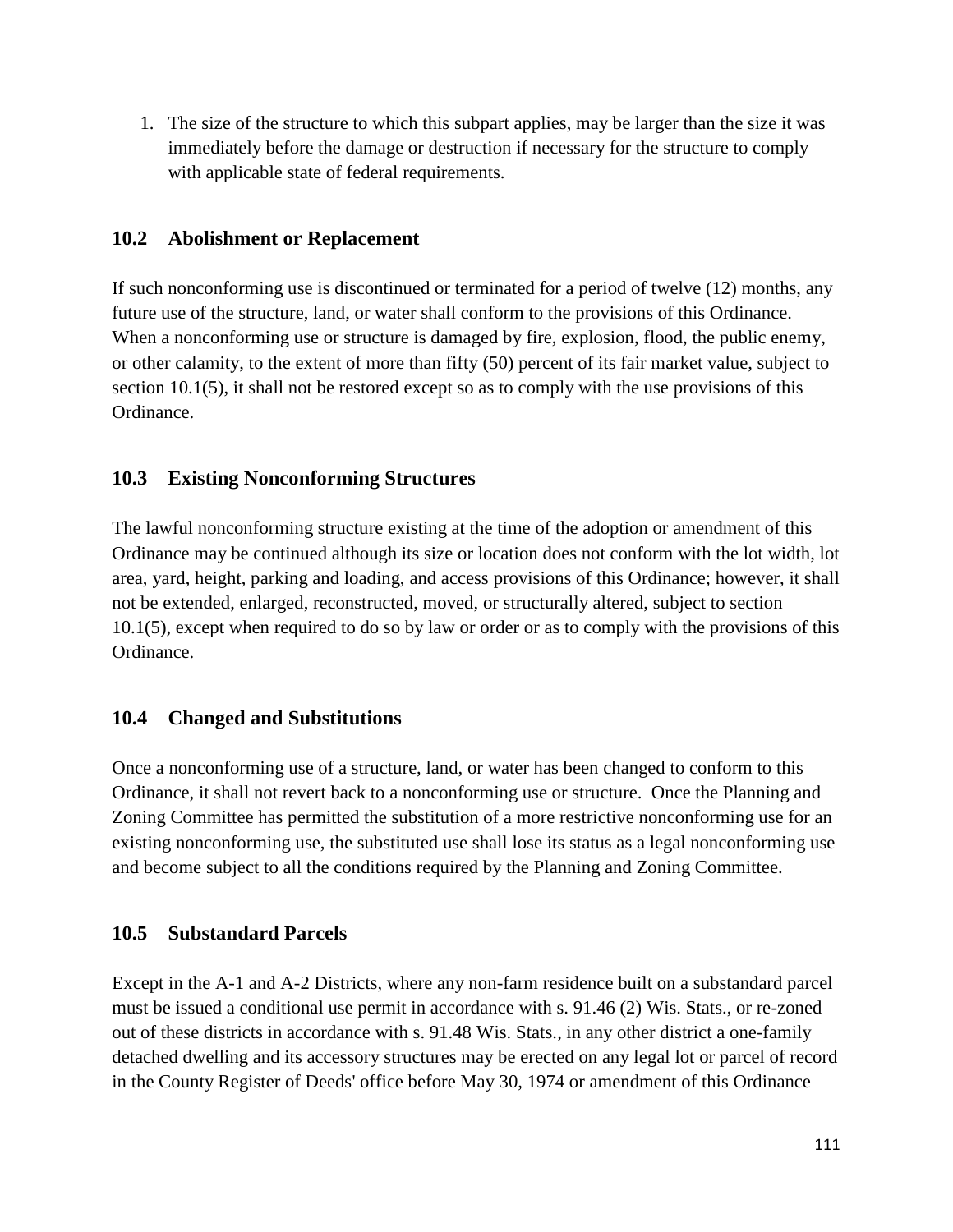that renders said parcel substandard, only in conformity with the provisions of subsections (1) - (3).

(1) Such Parcel shall be in separate ownership from abutting lands. If abutting lands and the substandard parcel are owned by the same owner, the substandard parcel shall not be sold or used without full compliance with the provisions of this ordinance. For purposes of this Ordinance, ownership of abutting lands by a spouse shall not constitute separate ownership. If in separate ownership, all of the district requirements shall be complied with insofar as practical. In any residential district, the requirements shall not be less than the following:

Parcel Width Minimum 50 ft. Area Minimum 7,500 sq. ft (except in shoreland areas)

Yards:

|          | Street Minimum | 35 ft.; the second street yard on corner lots shall be not less than |
|----------|----------------|----------------------------------------------------------------------|
| $10$ ft. |                |                                                                      |
|          | Rear Minimum   | $-20$ ft.                                                            |
|          |                | Side Minimum 16 percent of the frontage, but not less than 5 ft.     |

- (2) Compliance with the standards of the Rock County Sanitary Code shall be a condition for the granting of a building permit.
- (3) If two or more parcels, one or more of which are substandard, are abutting and have the same ownership as of the effective date of this Ordinance, the parcels involved shall be considered an individual parcel for the purposes of this Ordinance.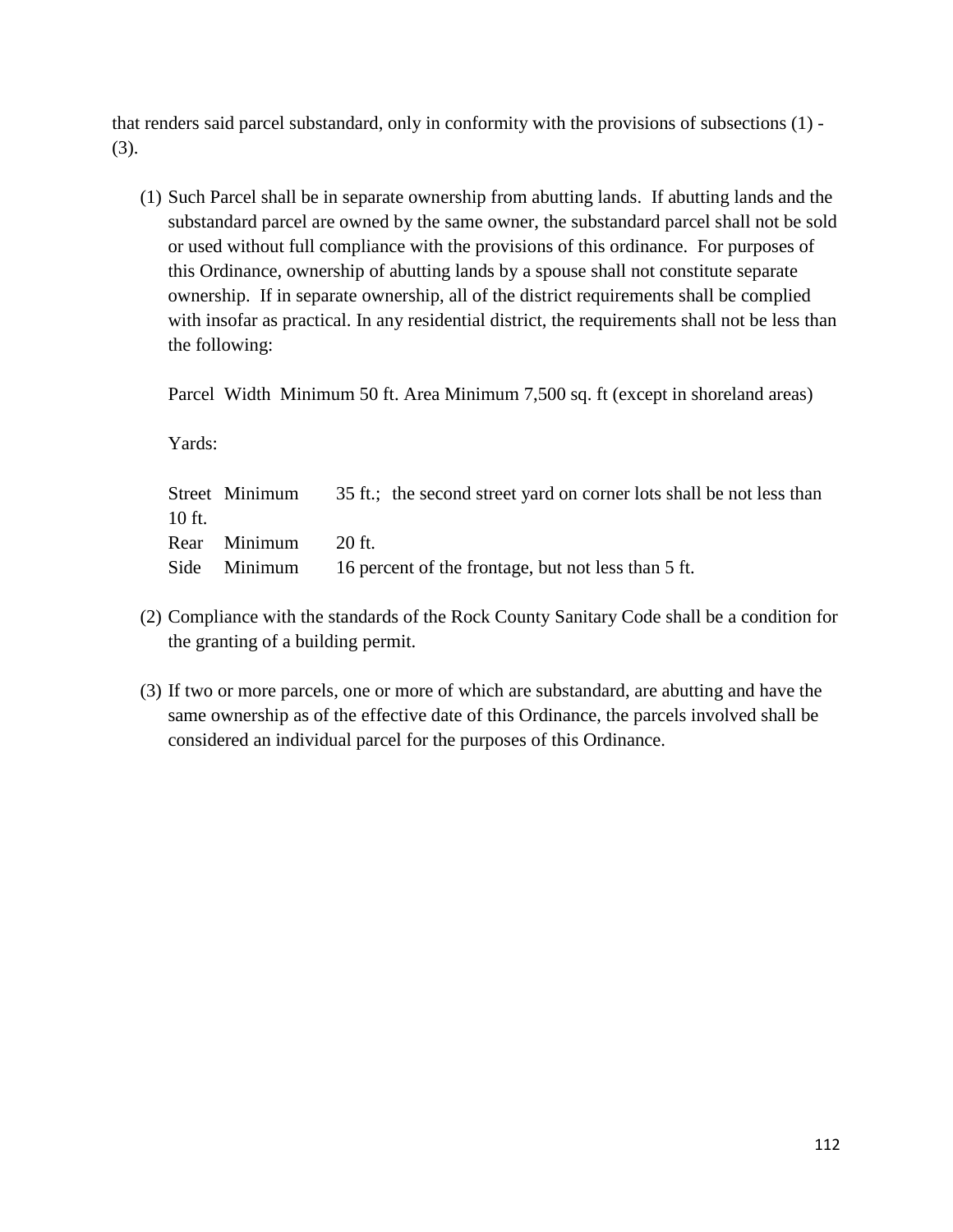# **SECTION 11.0 CHANGES AND AMENDMENTS**

## **11.1 Authority**

Whenever the public necessity, convenience, general welfare or good zoning practice require, the Town Board may, by ordinance, change the district boundaries or amend, change or supplement the regulations established by this Ordinance when the amendment is consistent with an adopted development plan.

Such Change or Amendment shall require the review and recommendation of the Planning  $\&$ Zoning Committee.

### **11.2 Initiation**

A change or amendment may be initiated by the Town Board, Planning & Zoning Committee, or by a petition of one or more of the owners or lessees of property within the area proposed to be changed.

#### **11.3 Petitions**

Petitions for any change to the district boundaries or amendments to the regulations shall be filed with the Building Inspector, describe the premises to be rezoned or the regulations to be amended, list the reasons justifying the petition, specify the proposed use and have attached the following:

- (1) Plot Plan drawn to a scale of 1 inch equals 100 feet showing the area proposed to be rezoned, its location, its dimensions, the location and classification of adjacent zoning district, and the location and existing use of all properties within one thousand (1000) feet of the area proposed to be rezoned.
- (2) Owners' Names and Addresses of all properties lying within one thousand (1000) feet of the area proposed to be rezoned.
- (3) Additional Information required by the Planning & Zoning Committee, or Town Board.
- (4) Fee Receipt from the Town Treasurer per the fee schedule established by the Town Board on file with the Town Clerk.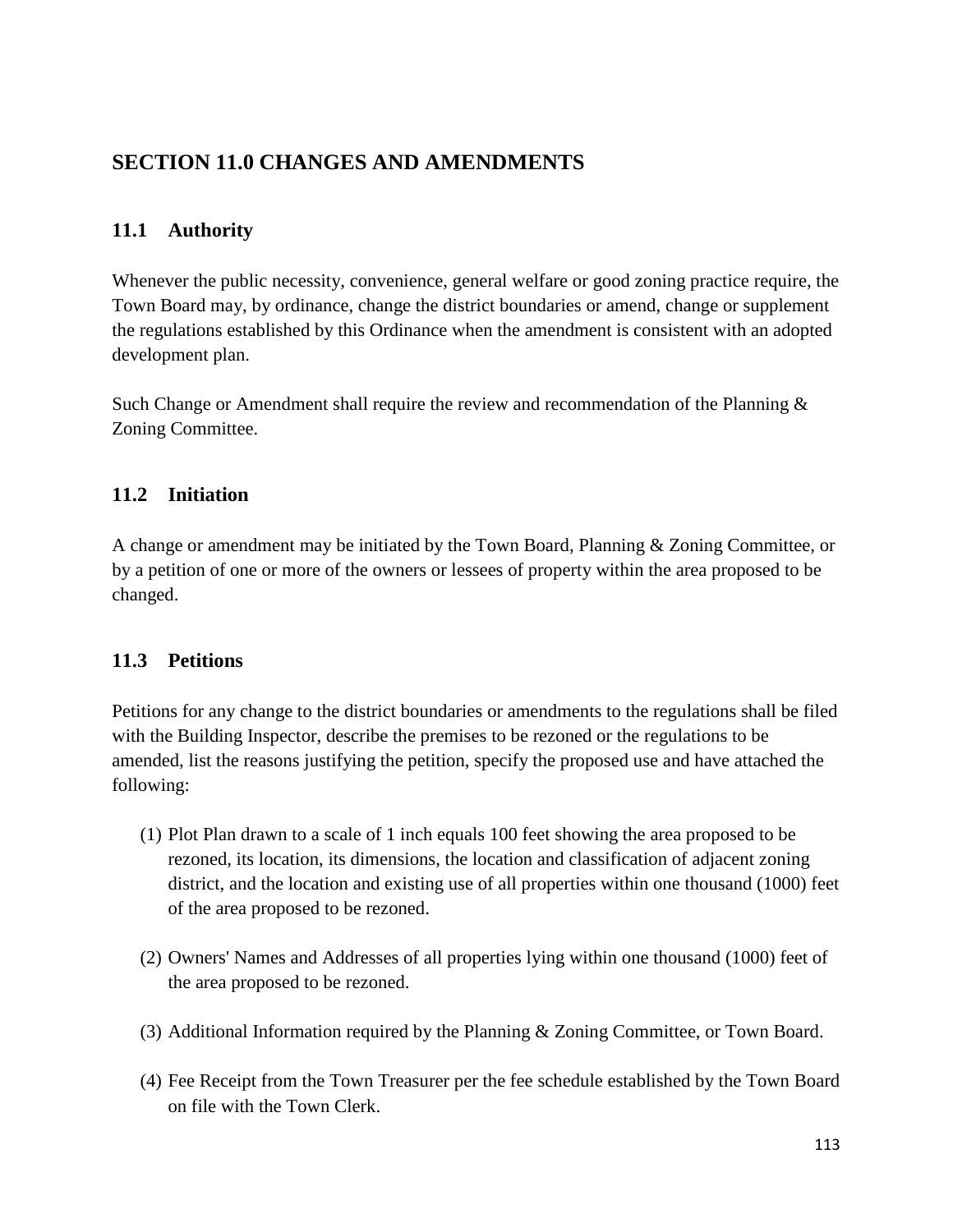### **11.4 Recommendations**

The Planning and Zoning Committee shall review all proposed changes and amendments within the limits of the Town and shall recommend that the petition be granted as required, modified, or denied. The recommendation shall be made not later than the meeting subsequent to the meeting at which the petition is first submitted and shall be made in writing to the Town Board.

### **11.5 Hearings**

The Town Clerk shall notify all property owners within one thousand (1000) feet of the land in question and after publishing a Class 2 notice under Chapter 985 of the Wisconsin Statutes, listing the time, place, and the changes or amendments proposed, the Town Board shall hold a public hearing upon each recommendation. The Town Board shall also give at least ten (10) days prior written notice to the Clerk of the municipality within one thousand (1000) feet of any land to be affected by the proposed change or amendment.

### **11.6 Town Board's Action**

Following such hearing and after careful consideration of the Town Planning & Zoning Committee recommendations, the Town Board shall vote on the passage of the proposed change or amendment.

## **11.7 Protest to Proposed Change**

In the event of protest against a proposed district change or amendment to ordinance, duly signed and acknowledged by the owners of 20 percent or more of the frontage proposed to be altered, or by the owners of at least 20 percent of the frontage immediately in the rear thereof, or by the owners of 20 percent of the frontage directly opposite the frontage proposed to be altered, such amendment shall not become effective except by the favorable vote of two-thirds (2/3) of the full Town Board of Supervisors membership.

## **11.8 Zoning Change for Amendment Petition Fee**

When a zoning change or amendment is initiated by petition under Subsection 11.2, the Petitioner, upon the filing of its petition, shall pay a fee to the Town Clerk in the sum of \$250.00 or the cost of public notice and associated fees, whichever is greater.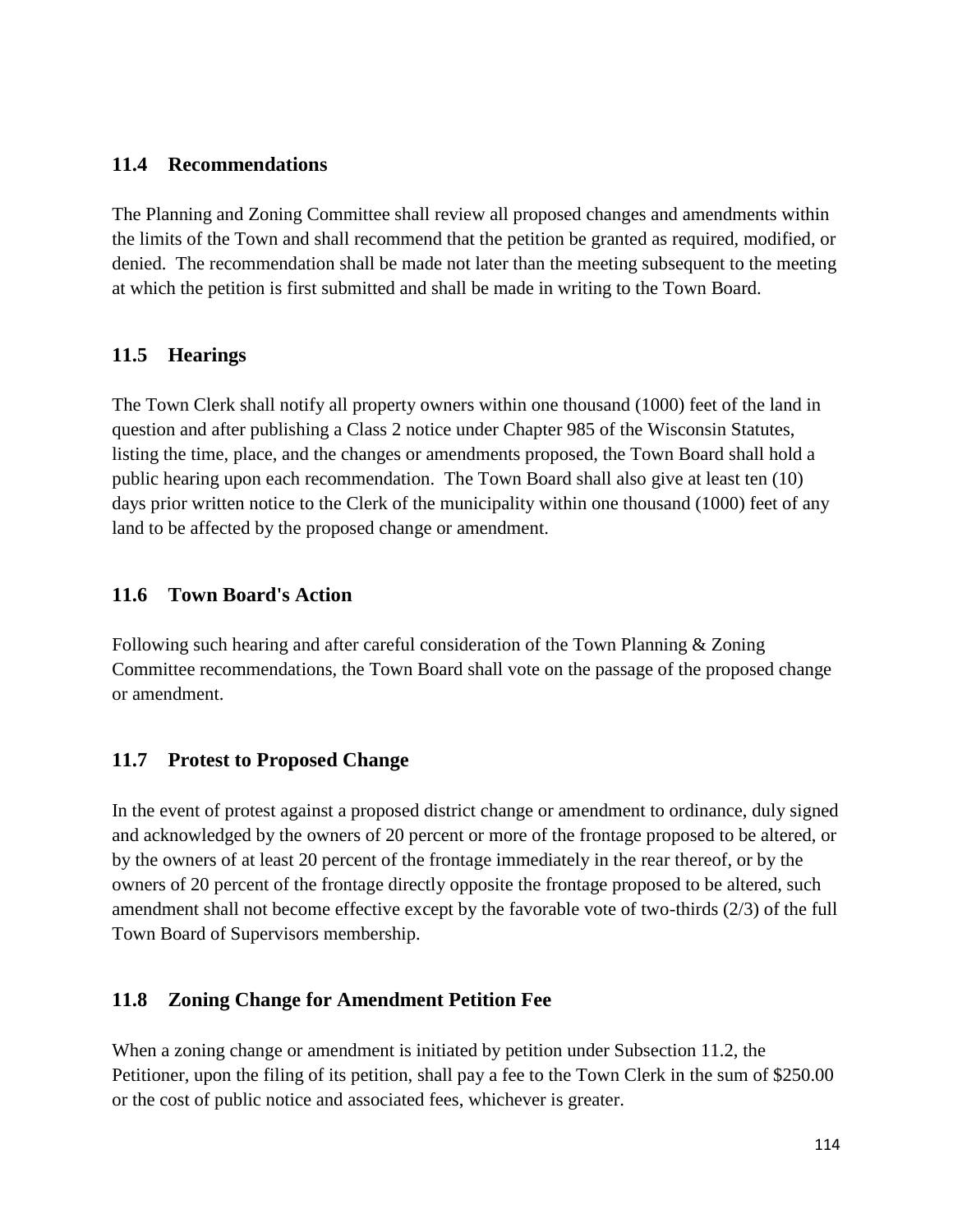# **SECTION 12.0 PERFORMANCE STANDARDS**

## **12.1 COMPLIANCE**

This Ordinance permits specific uses in specific districts; and these performance standards are designed to limit, restrict, and prohibit the effects of those uses outside their premises or district. No structure, land, or water shall hereafter be used except in compliance with their district regulations and with the following performance standards.

## **12.2 Air Pollution**

No activity shall emit any fly ash, dust, fumes vapors, mists, or gases in such quantities as to cause soiling or danger to the health of persons, animals, vegetation, or other forms of property. No activity shall emit any liquid or solid particles in concentrations exceeding 0.3 grains per cubic foot of the conveying gas nor any color visible described in the United States Bureau of Mine's Information Circular 7718.

## **12.3 Fire and Explosive Hazards**

All activities involving the manufacturing, utilization, processing, or storage or inflammable and explosive materials shall be provided with adequate safety devices against the hazard of fire and explosion and with adequate fire-fighting and fire-suppression equipment and devices that are standard in the industry. All materials that range from active to intense burning shall be manufactured, utilized, processed, and stored only in completely enclosed buildings which have incombustible exterior walls and an automatic fire extinguishing system. The above-ground storage capacity of materials that product flammable or explosive vapors shall not exceed the following:

| Closed Cup Flash Point | Gallons |
|------------------------|---------|
| Over 187E F.           | 400,000 |
| 105E F. to 187E F.     | 200,000 |
| Below 105E F.          | 100,000 |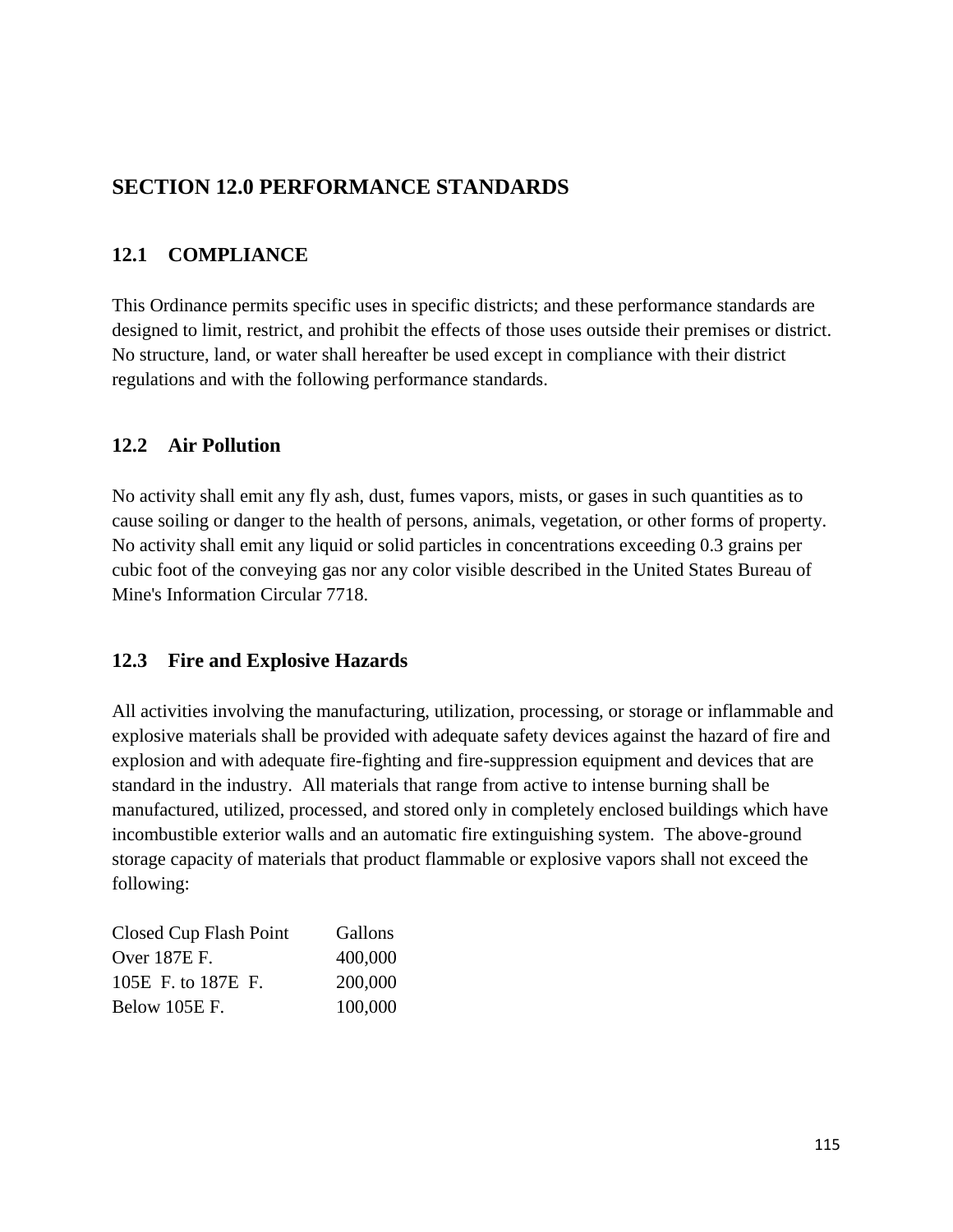#### **12.4 Glare and Heat**

No activity shall emit glare or heat that is visible or measurable outside its premises except activities in the M-2 Heavy Industrial District which may emit direct or sky reflected glare which shall not be visible outside their district. All operations producing intense glare or heat shall be conducted within a completely enclosed building. Exposes sources of light shall be shielded so as not to be visible outside their premises.

#### **\*12.5 Liquid or Solid Wastes**

No activity shall discharge at any point onto any land or into any water or public sewer any materials of such nature, quantity, noxiousness, toxicity, or temperature which can contaminate, pollute, or harm the quantity or quality of any water supply, can cause the emission of dangerous or offensive elements, can overload the existing municipal utilities, or can injure or damage persons or property.

#### **\*12.6 Noise**

No activity shall product a sound level outside the district boundary that exceeds the following sound level measured by a sound level meter and associated octave band filter:

| Octave Bank Frequency | Sound Level<br>(Decibels) |  |
|-----------------------|---------------------------|--|
| (Cycles Per Second)   |                           |  |
| 0 to 75               | 79                        |  |
| 75 to 150             | 74                        |  |
| 150 to 300            | 66                        |  |
| 300 to 600            | 59                        |  |
| 600 to 1200           | 53                        |  |
| 1200 to 2400          | 47                        |  |
| 2400 to 4800          | 41                        |  |
| above 4800            | 39                        |  |

No other activity in any other district shall product a sound level outside its premises that exceeds the following:

| <b>Octave Band Frequency</b> | Sound Level |  |
|------------------------------|-------------|--|
| (Cycles Per Second)          | (Decibels)  |  |
| 0 to 75                      | 72          |  |
| 75 to 150                    | 67          |  |
| 150 to 300                   | 59          |  |
| 300 to 600                   | 52          |  |
| 600 to 1200                  | 46          |  |
| 1200 to 2400                 | 40          |  |
| 2400 to 4800                 | 34          |  |
| above 4800                   | 32          |  |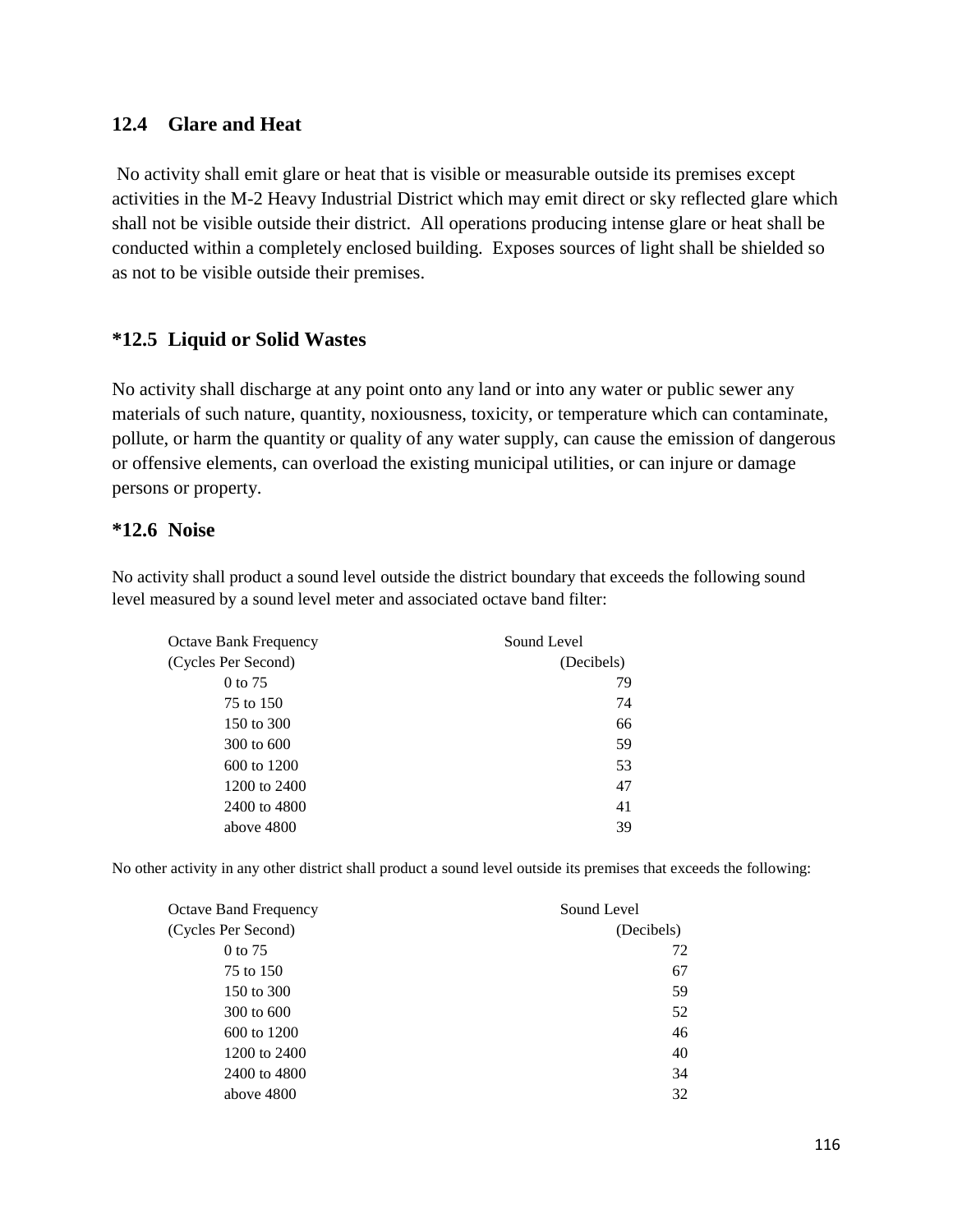All noise shall be so muffled or otherwise controlled as not to become objectionable due to intermittence, duration, beat frequency, impulse character, periodic character or shrillness.

## **\*12.7 Odors**

No activity shall emit any odorous matter of such nature or quantity as to be offensive, obnoxious, or unhealthful outside their premises. The guide for determining odor measurement and control shall be Chapter 13, Air Pollution Abatement Manual 1960, prepared by the Manufacturing Chemists' Association, Inc., Washington, D.C. Agriculture odors associated with normal agricultural activities are exempted from this section.

\*Does not apply in Agricultural Districts

## **12.8 Radioactivity and Electrical Disturbances**

No activity shall emit radioactivity or electrical disturbances outside its premises that are dangerous or adversely affect the use of neighboring premises.

### **12.9 Vibration**

No activity in any district except the M-2 Heavy Industrial District shall emit vibrations which are discernible without instruments outside its premises. No activity in an M-2 Heavy Industrial District shall emit vibrations which exceed the following displacement measured with a threecomponent measuring system:

| Frequency           | Outside the | Outside the     |
|---------------------|-------------|-----------------|
| (Cycles Per Second) | Premises    | <b>District</b> |
| 0 to 10             | .0020       | .0004           |
| 10 to 20            | .0010       | .0002           |
| 20 to 30            | .0006       | .0001           |
| 30 to 40            | .0004       | .0001           |
| 40 to 50            | .0003       | .0001           |
| 50 and over         | .0002       | .0001           |
|                     |             |                 |

## **12.10 Water Quality Protection**

No activity shall locate, store, discharge, or permit the discharge of any treated, untreated, or inadequately treated liquid, gaseous, or solid materials of such nature, quantity, obnoxiousness,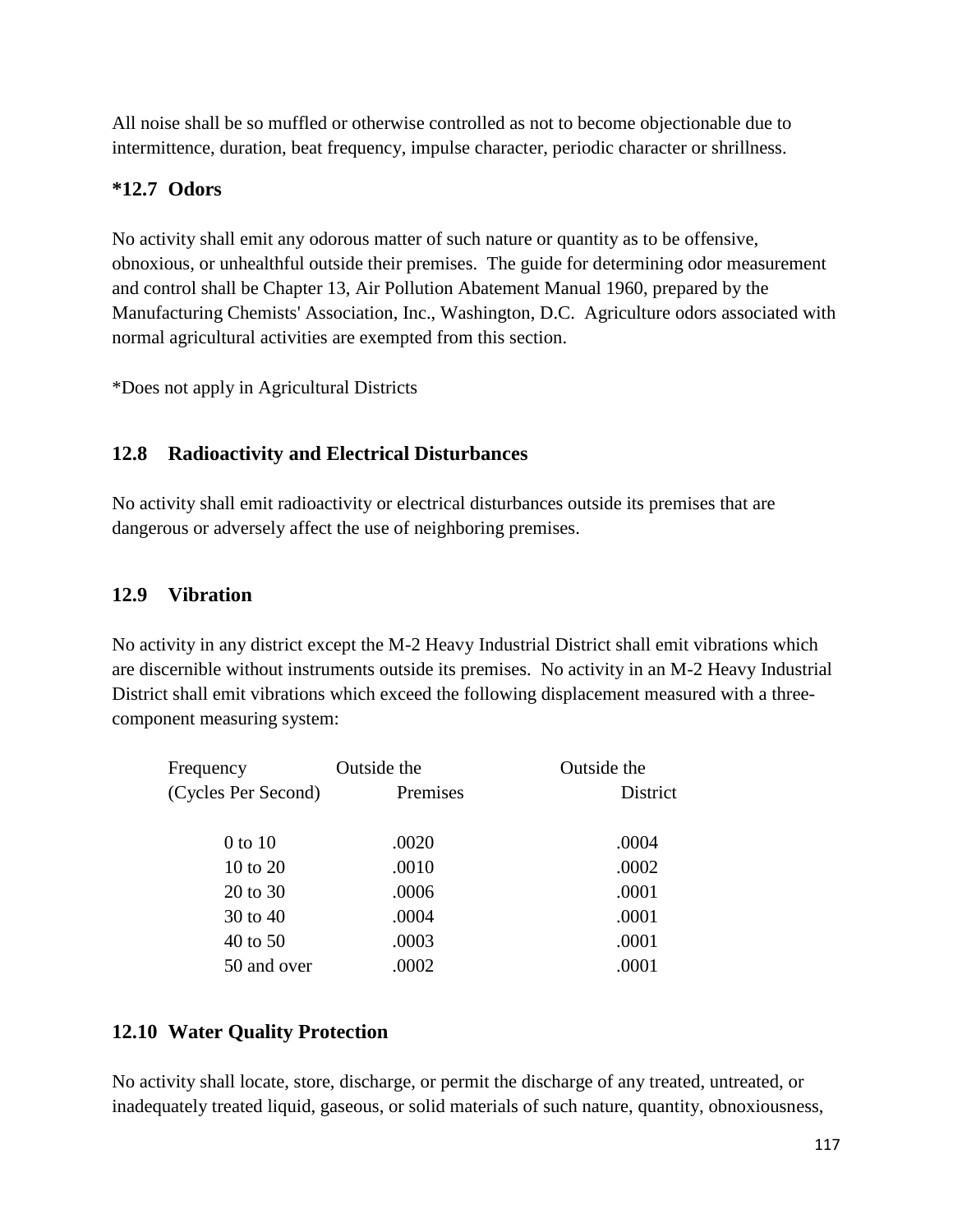toxicity or temperature that would be likely to run off, seep, percolate or wash into surface or subsurface waters so as to contaminate, pollute, or harm such waters or cause nuisances such as objectionable shore deposits, floating or submerged debris, oil or scum, color, odor, taste, or unsightliness or be harmful to human, animal, plant, or aquatic life.

In addition, no activity shall discharge any liquid, gaseous, or solid materials so as to exceed or contribute toward the exceeding of the minimum standards and those other standards and the application of those standards set forth in Chapter NR-102 of the Wisconsin Administrative Code for all navigable waters.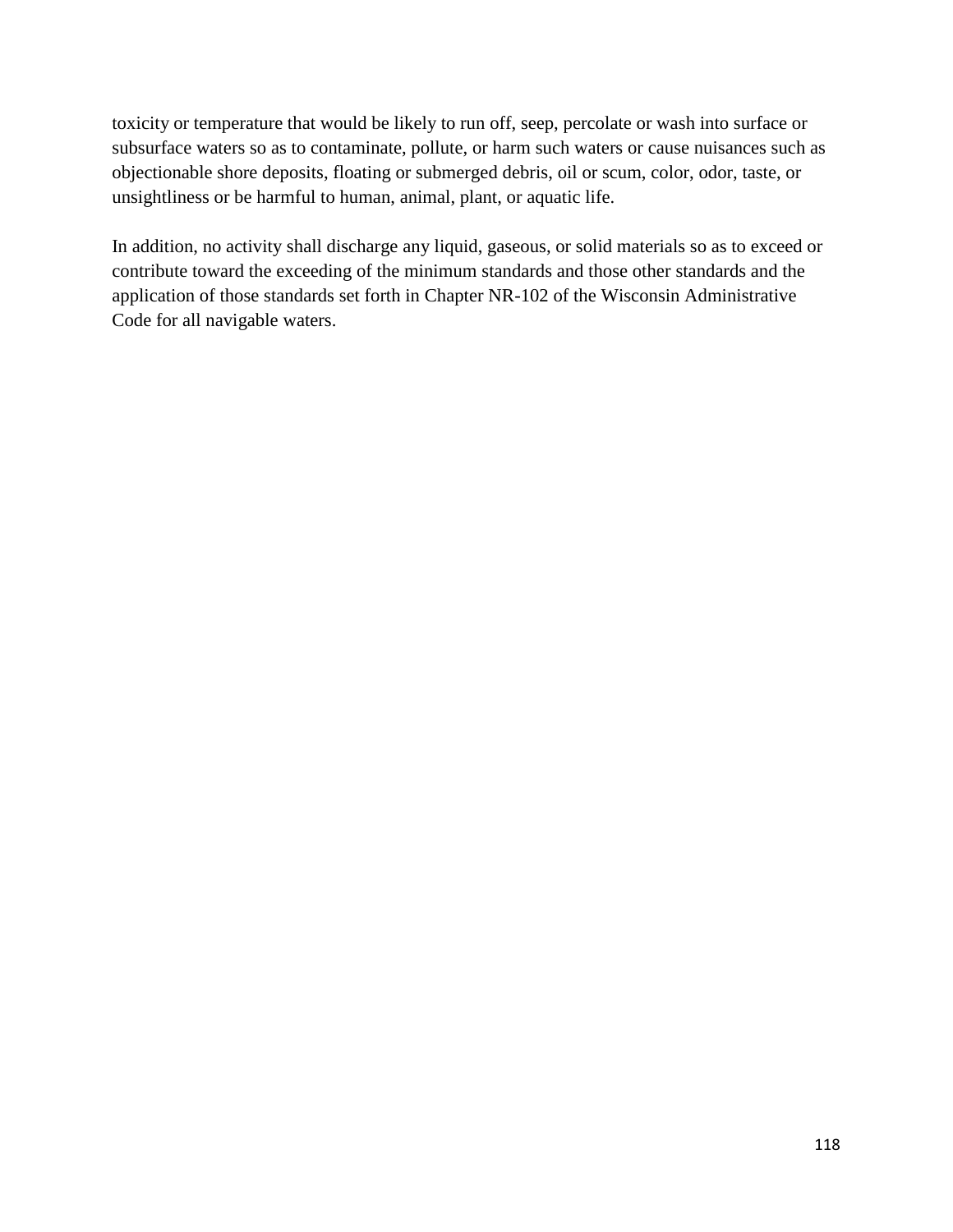## **SECTION 13.0 SIGNS**

## **13.1 Permit Required**

No sign shall hereafter be located, erected, moved, reconstructed, extended, enlarged, converted, or structurally altered without a building permit, except those signs permitted under Section 13.2, and without being in conformity with the provisions of this Ordinance, Section 84.30 of the Wisconsin Statutes and Chapter HY 19TRANS 291 of the Wisconsin Administrative Code. The sign shall also meet all the structural requirements of local and state building codes.

## **13.2 Signs Permitted in All Districts Without A Zoning Permit**

The following signs are permitted in all zoning districts without a permit subject to the following regulations.

- (1) Signs Over Show Windows or Doors of a nonconforming business establishment announcing without display or elaboration only the name and occupation of the proprietor, not to exceed two (2) feet in height and ten (10) feet in length.
- (2) Agricultural Signs pertaining to the sale of agricultural products on a farm or to membership in agricultural or agricultural-related organizations, not to exceed eight (8) square feet in display area on all sides for any one farm.
- (3) Real Estate Signs not to exceed eight (8) square feet in display area which advertise the sale, rental, or lease of the premises upon which said signs are temporarily located.
- (4) Name, Occupation, and Warning Signs not to exceed two (2) square feet in area located on the premises, and not closer than fifty (50) feet between signs.
- (5) Bulletin Boards of public, charitable, or religious institutions not to exceed eight (8) square feet in display area located on the premises.
- (6) Memorial Signs, tablets, name of buildings, and date of erection when cut into any masonry surface or when constructed of metal and affixed flat against a structure.
- (7) Official Signs, such as traffic control, parking restric¬tions, information, and notices.
- (8) Temporary Signs or banners when authorized by the Planning and Zoning Committee.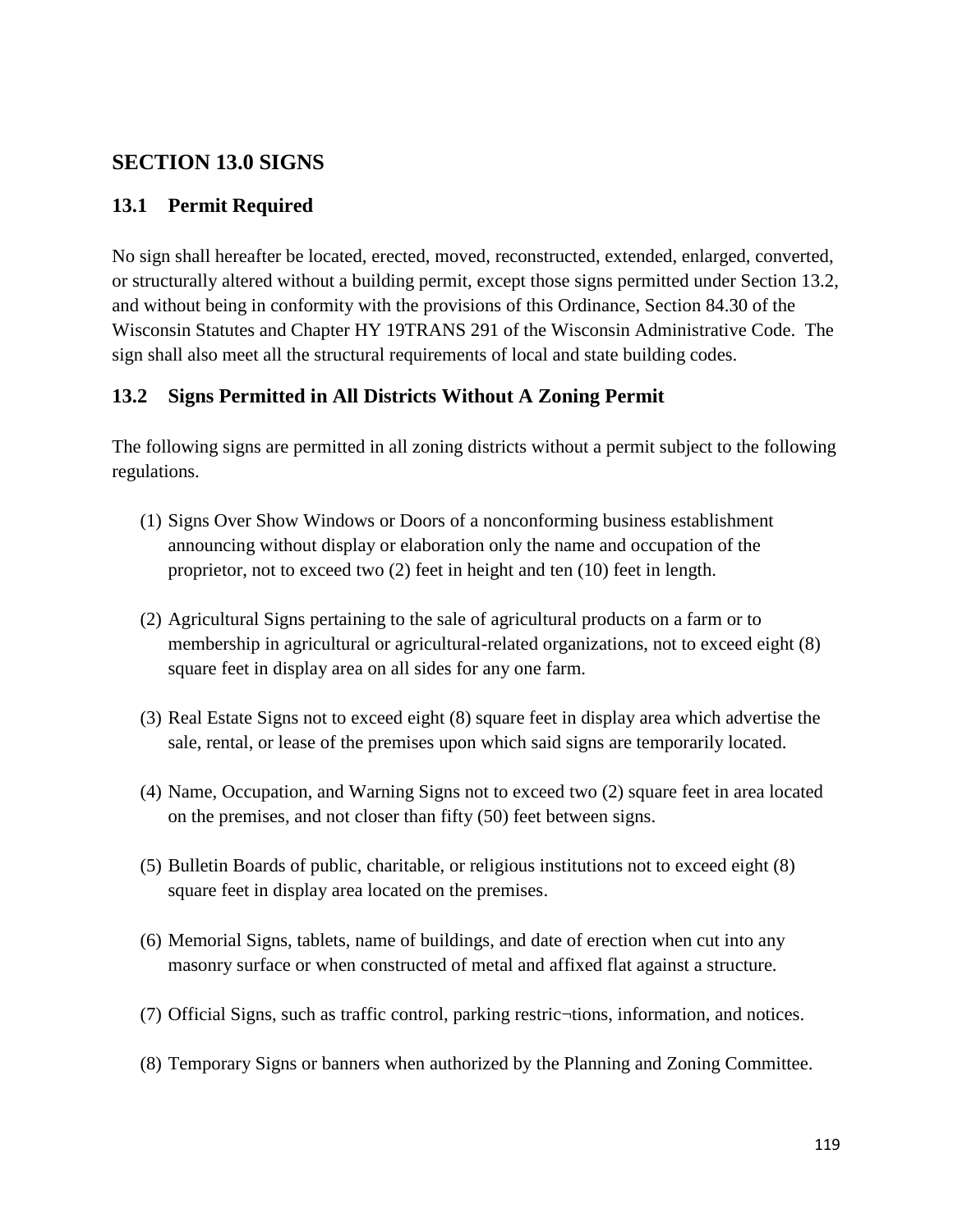## **13.3 Signs Permitted In All Business And Industrial Districts**

The following signs are permitted in the Business and Indus¬trial Districts with a permit and are subject to the following regulations:

- (1) Wall Signs placed against the exterior walls of buildings shall not extend more than eighteen (18) inches outside of a building's wall surface, shall not exceed two hundred (200) square feet in display area for any one premises, and shall not exceed twenty (20) feet in height above the mean centerline street grade.
- (2) Projecting Signs fastened to, suspended from, or supported by structure, shall not exceed one hundred (100) square feet in display area on all sides for any one premises; shall not extend more than six (6) feet in any required yard; shall not be less than ten (10) feet from all lot lines; shall not exceed a height of twenty (20) feet above the mean centerline street grade; and shall not be less than ten  $(10)$  feet above a side¬walk or other pedestrian way nor fifteen (15) feet above a driveway or an alley.
- (3) On-Premise Ground Signs limited to one sign for each individual business which advertises the business names, services offered, or products sold on the premise, and shall not exceed three hundred (300) square feet in dis¬play area on any one side nor six hundred (600) square feet in display area on all sides for anyone premises.
- (4) Off-Premises Ground Signs shall require a conditional use permit Zoning Committee and not be located (50) feet of the existing or proposed right-of-way of any state or county trunk highway or any town road measured horizontally along a line normal or perpendicular to the center of the highway; and shall not be located within one thousand (1,000) feet of any other off-premise ground sign, located on the same side of the road shall not exceed thirty (30) feet in height; and shall not exceed three hundred (300) square feet in display area on any one side nor six hundred (600) square feet in display area on all sides.
- (5) Window Signs shall be placed only on the inside of commercial buildings and shall not exceed twenty-five (25) percent of the glass area of the pane upon which the sign is displayed.
- (6) Combinations of any of the above signs shall meet all the requirements for the individual sign.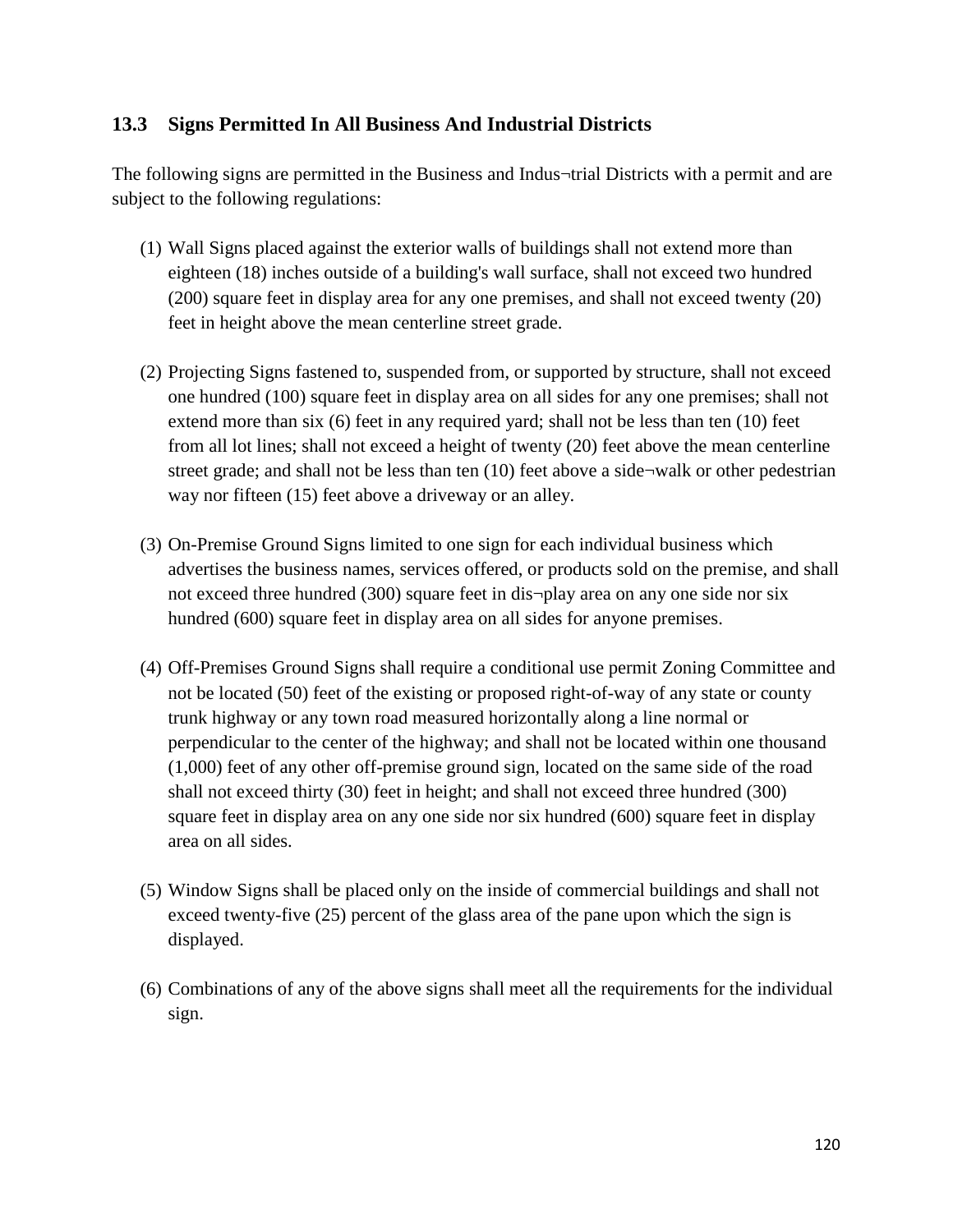## **13.4 Facing**

No sign except those permitted in Section 13.2 shall be permitted to face a Residential District within one Hundred (100) feet of such district boundary.

## **13.5 Traffic**

Signs shall not resemble, imitate, or approximate the shape, size, form, or color of railroad or traffic signs, signals, or devices. Signs shall not obstruct or interfere with the effectiveness or railroad or traffic signs, signals, or devices. No sign shall be erected,, relocated, or maintained so as to prevent free ingress to or egress from any door, window, or fire escape; and no sign shall be attached to a standpipe or interfere with traffic visibility nor be lighted in such a way as to cause glare or impair driver visibility upon public ways.

## **13.6 Existing Signs**

Signs lawfully existing, at the time of the adoption or amendment of this Ordinance may be continued although the use, size, or location does not conform with the provisions of this Ordinance. However, it shall be deemed a nonconforming use or structure and the provisions of Section 10.0 shall apply.

## **13.7 Bonds**

Every applicant for a zoning permit for a sign shall, before the permit is granted, execute a surety bond in the sum to be fixed by the Building Inspector, but not to exceed Twenty ¬Five Thousand Dollars (\$25,000); and it shall be of a form, and type approved by the Town Attorney, indemnifying the municipality against all loss, cost damages or expense incurred or, sustained by or, recovered against the municipality by reason of the erection, construction, or maintenance of such sign. A liability insurance policy issued by an insurance company authorized to do business in the State of Wisconsin, and conforming to the requirements of this section, may be permitted by the Town Attorney in lieu of a bond.

## **13.8 Moveable or Temporary Signs.**

No moveable or temporary signs shall be permitted. This prohibition shall include signs mounted on trucks, trailers, or other objects which are not permanently affixed to the real estate.

## **13.9 Lighting of Signs.**

Illuminated signs are permitted when the lighting is one sustained impulse. No blinking, lights or group of lights shall be allowed as a part of a sign after the effective date of this Ordinance.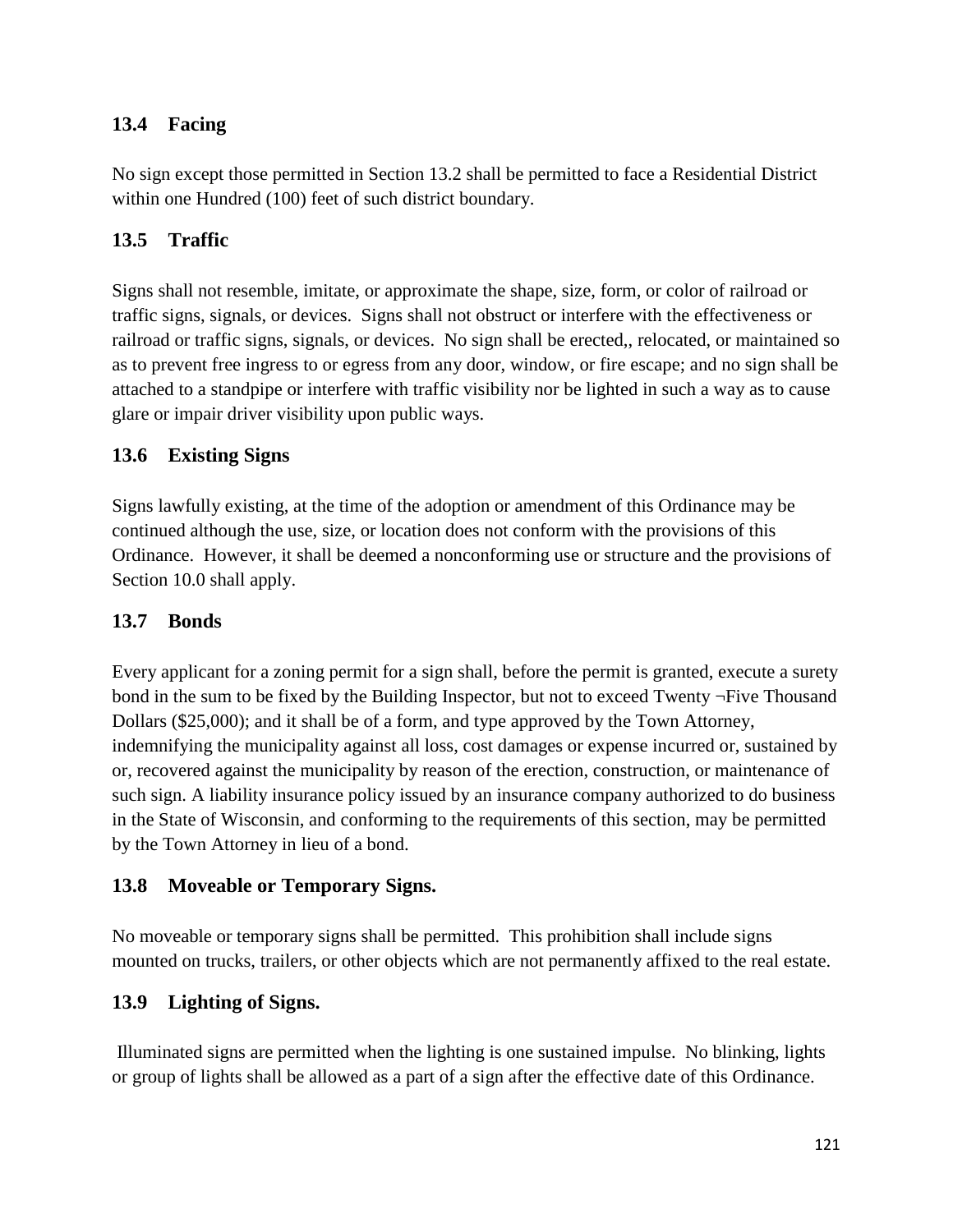# **SECTION 14.0 SECTION DEFINITIONS**

## **14.1 Usage**

- (1) For the purpose of these regulations, certain numbers, abbreviations, terms, and words used herein shall be used, interpreted, and defined as set forth in this section.
- (2) Unless the context clearly indicates to the contrary, words used in the present tense include the future tense; words used in the plural number include the singular; the word "herein" means "in these regulations"; the word "regulations" means "these regulations."
- (3) A "person" includes a corporation, a partnership, and an incorporated association of persons such as a club; "shall" is always mandatory; a "building" includes a "structure"; a "building" or "structure" includes any part thereof; "used" or "occupied" as applied to any land or building shall be construed to include the words "intended, arranged, or designed to be used or occupied."
- (4) Any words not defined herein shall be presumed to have their customary dictionary definitions as provided by the most recent edition of Webster's Collegiate Dictionary or by Wisconsin State Statue.

## **14.2 Words and Terms Defined**

Accessory Building. Any building except the principal building on a lot. IN the case of a house and detached garage on a lot, the accessory building is the garage.

Accessory Structure. A structure constructed on a manufactured home lot apart from the basic manufactured home unit, including awnings, cabanas, storage cabinets (or sheds), carports, windbreaks, attached porches and garages.

Airport Not Open to the Public. Any airport on privately owned land used solely by the property owner.

Airport Open to the Public. Any airport, whether publicly or privately owned, which is open for use by the general public without the necessity of obtaining prior use approval.

Alley. A street or thoroughfare less than 21 feet wide and affording only secondary access to abutting properties.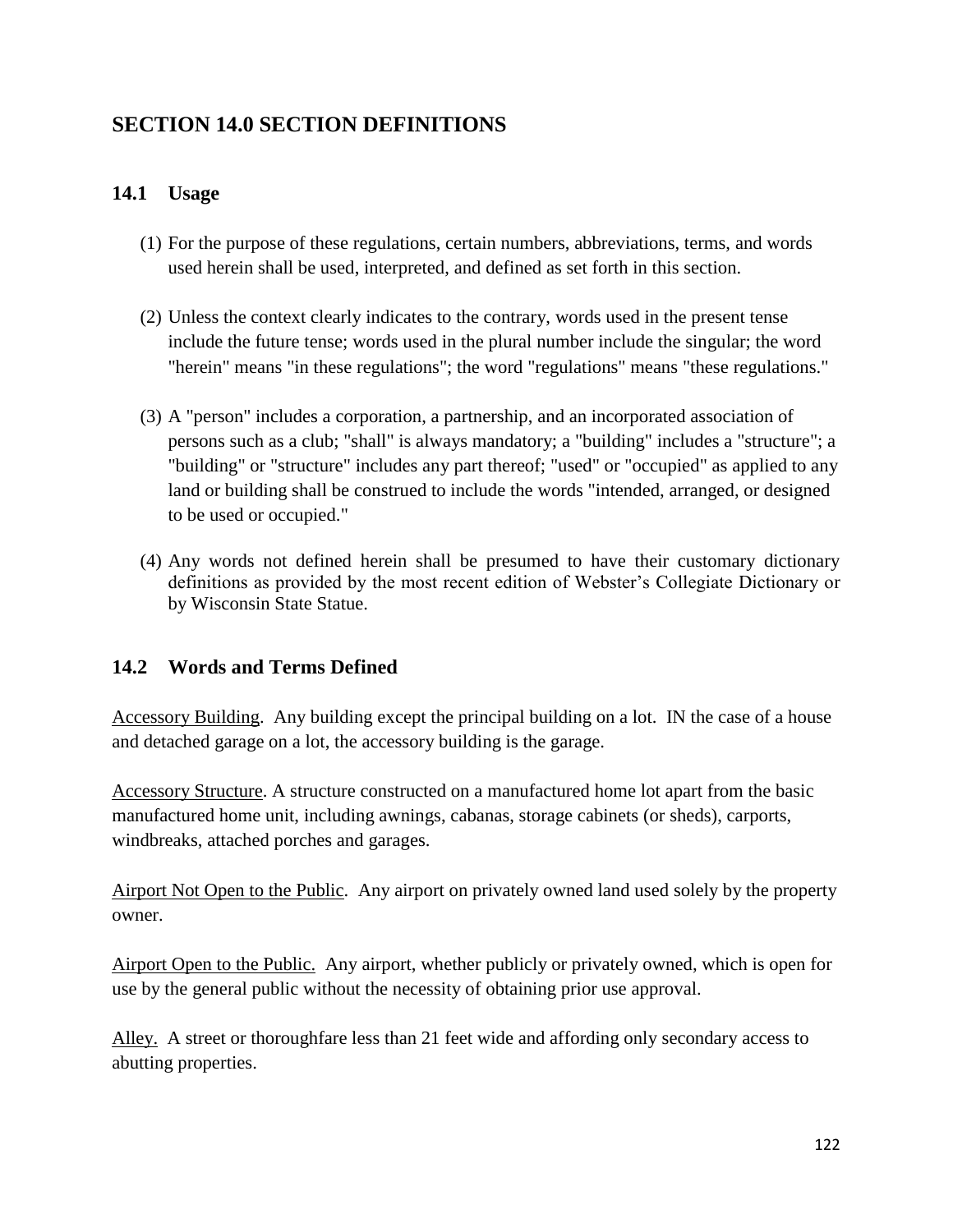Animal Unit. Means a unit of measure used to determine the total number of single animal types or combination of animal types, as specified in s. NR 243.11 (April 2004), that are at an animal feeding operation.

Applicant. The owner of the land or his representative. Consent shall be required in writing from the legal owner of the premises.

Arterial Street. A public street or highway intended to be used primarily for fast or heavy through traffic. Arterial streets and highways shall include freeways and expressways as well as arterial streets, highways, and parkways.

Automobile Vehicle. A vehicle that is self propelled except a snowmobile unless specifically referred to as a motor vehicle herein.

Basement. A story partly underground.

Boarding House. A building other than a hotel where meals or lodging and meals are provided for compensation for three or more persons not members of the owner's family.

Bond. Any form of security including cash deposit, surety bond, collateral, property, or instrument of credit in the amount and form satisfactory to governing body. All bonds shall be approved by the Planning & Zoning Committee wherever a bond is required by these regulations.

Building Any structure used, designed or intended for the protection, shelter, enclosure or support of persons, animals or property.

Building Area. Total ground coverage in square feet of all buildings and structures including garages, carports, and other attached or accessory structures.

Building Height. The vertical distance from the top of the building roof to the top of the basement or to the foundation whichever is less.

Committee. The Planning and Zoning Committee.

Common Sewerage. A legal sewage system that serves two or more dwelling units.

Common ownership. Collective ownership of a property by two or more persons.

Community Living Arrangement. Means any of the following facilities licensed or operated, or permitted under the authority of the Wisconsin Department of Health and Social Services: Child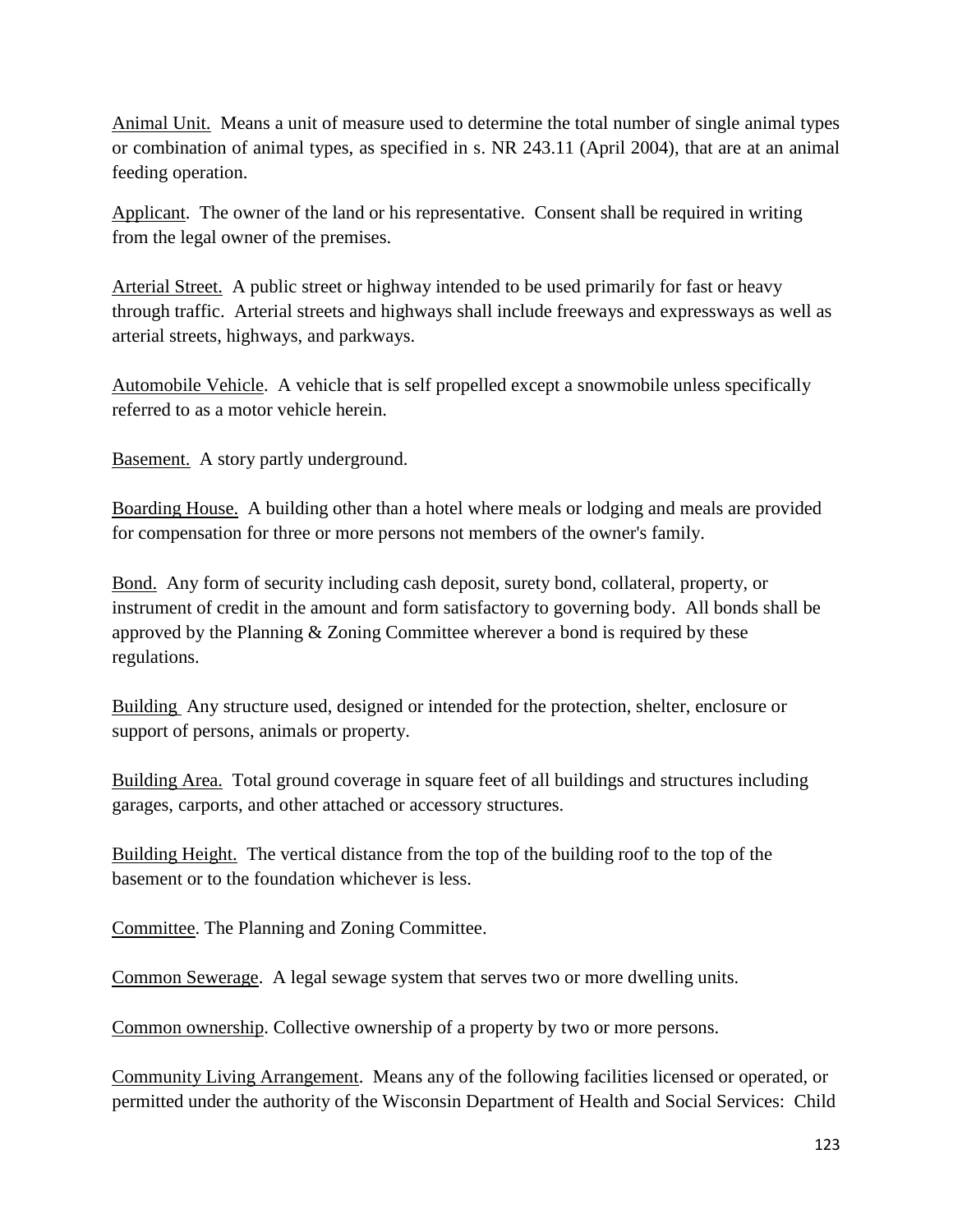Welfare agencies under ' 48.60, group foster homes for children under '48.02(7) and community based residential facilities under '50.01 of Wisconsin Statutes; but does not include day care centers, nursing homes, general hospitals, special hospitals, prisons and jails.

Conditional Use. A use of land which, while appropriate for inclusion within a given district, possess a high likelihood of creating problems with regard to nearby parcels of land or the occupants thereof, and which are therefore permitted only subject to the fulfillment of conditions fore permitted only subject to the fulfillment of conditions which effectively insure that no such problems will be created.

Contiguous. Adjacent to or sharing a common boundary. Contiguous land includes land that is separated only by a river, stream, section, public road, private road, railroad, pipeline, transmission line, or transportation or transmission right-of-way. Parcels are not contiguous if they meet only at a single point.

Dependant Manufactured Home A manufactured home which does not have complete bathroom facilities.

Density. The number of living units per acre allowable under a schedule of district regulations.

Developer. The owner of land proposed for subdivision or his representative. Consent shall be required from the legal owner of the premises.

Development Guide. The Town's Development Plan (segment of the County's Development Plan SS. 59.97) or the incorporated municipality's Master Plan (SS. 52.23) Smart Growth Comprehensive Plan. The Town's Development Plan (SS.66.1001).

Drive-in Establishment. A place of business in which patrons can be served while remaining in their automobiles.

Driveway. A minor private way used by vehicles and pedestrians for common access to a lot, small group of lots, or facilities.

Dwellings, Single-Family. A detached building designed for, or occupied exclusively by, one family or household.

Dwellings, Multiple-Family. A building or portion thereof designed for, or occupied by, three or more families or households.

Earthwork. The moving of more than 2 cubic yards of any type of soils.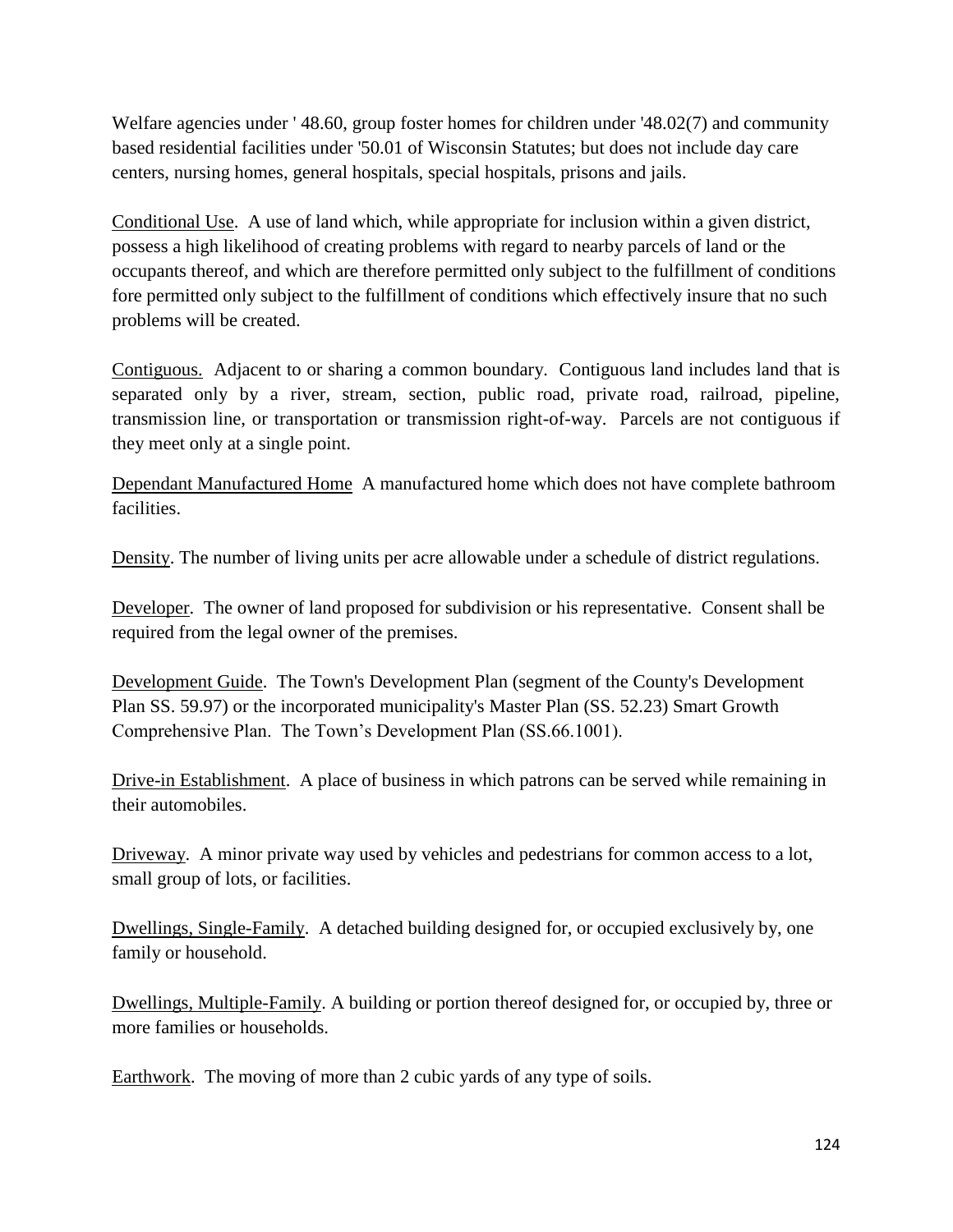Easement. Authorization by a property owner for the use by another and for specified purpose, or any designated part of his property.

Emergency Shelter. Public or private enclosures designed to protect people from flood, windstorm, fire, riots, or invasions; and from aerial, radiological, biological, or chemical warfare.

Essential Services. Services provided by public and private utilities necessary for the exercise of the principal use or service of the principal structure. These services include underground, surface or overhead gas, electricity, steam, water sanitary sewerage, storm water, drainage, and communication systems and accessories thereto, such as poles, towers, wires, mains, drains, vaults, culverts, laterals, sewers, pipes, catch basins, water storage tanks, conduits, cables, fire alarm boxes, policy call boxes, traffic signals, pumps, lift stations, and hydrants, but does not include buildings.

Expressway. A divided arterial street or highway, either with full or partial control of access, and with or without grade separated intersections.

Family. A group of persons related by blood of marriage and living together as a single housekeeping entity.

Family Farm Business. A family business focused on agricultural activities or business operation that is an integral part of, or incidental to, an agricultural use.

Farm: All land under common ownership that is primarily devoted to agricultural use as defined in each zoning district. For purposes of this definition, land is deemed to be primarily devoted to agricultural use if any of the following apply:

- (1) The land produces at least six thousand dollars (\$6,000) in annual gross farm revenues to its owner or renter, regardless of whether a majority of the land area is in agricultural use.
- (2) Majority of the land areas are in agricultural use.
- (3) In determining whether land is in agricultural use herein, the Town may consider how the land is classified for property tax purposes.

Farm Residence: Any of the following structures located on a farm:

- (1) A single family residence that is the only residential structure on the farm.
- (2) A single family residence that is occupied by any of the following:
	- An owner or operator of the farm.
	- A parent or child of an owner or operator of the farm.
	- An individual who earned more than fifty-percent (50%) of his or her gross income from the farm.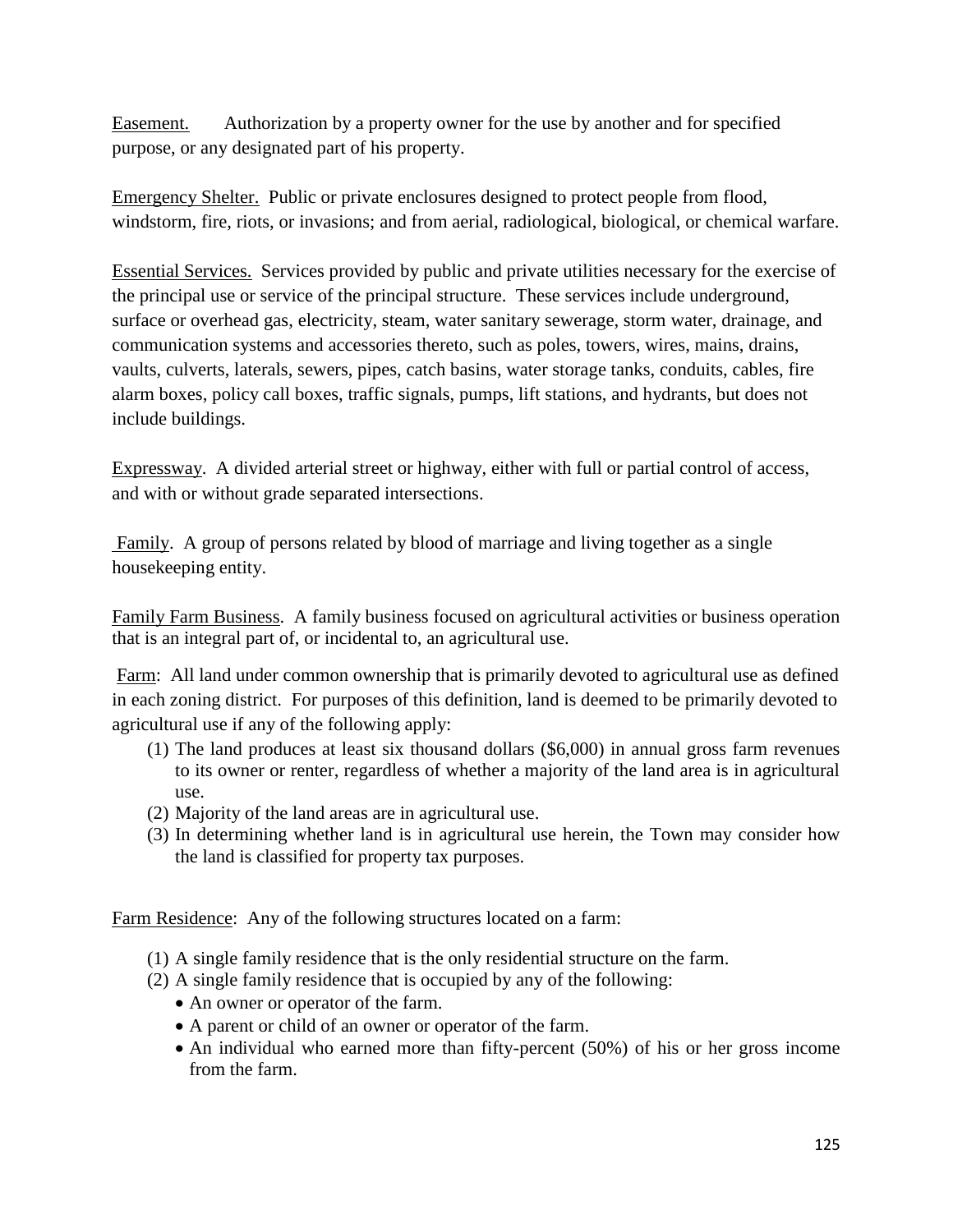Farm Owner or Operator. A farm owner or operator is a person who earns at least \$6,000/year in farm income.

Floodplain. the land adjacent to a body of water which is subject to periodic overflow therefrom.

Floodway. The channel of a stream and such adjacent portions of the floodplain as are required to accommodate flood flows.

Floor Area. The area within the exterior walls of a building which is usable as living quarters.

Freeway. An expressway with full control of access and with fully grade separated intersections.

Frontage. The side of a lot abutting on a street or way and ordinarily regarded as the front of the lot, but it shall not be considered as the ordinary side of a corner lot.

Garage, Private. Any accessory building or space for the storage only of not more than three (3) motor vehicles per dwelling unit.

Garage, Public. Any building or premises, other than a private or storage garage, where motor vehicles are equipped, repaired, serviced, hired, sold or stores.

Garage, Storage. Any building or premises used for storage only of motor vehicles.

High density. Those residential zoning districts in which the density of less than one dwelling unit per 8,500 square feet.

Home Occupation. A gainful occupation, conducted by members of a family only, within their place of residence, including a professional office, provided that no articles is offered for sale on the premises except those which are produced by such occupation, that no stock in trade is kept or sold, that no mechanical equipment is used other than such as is permissible for purely domestic purposes. (A home occupation includes, for example, such activities as babysitting, millinery, dressmaking, canning, laundering, and crafts, but does not include, for example, such occupations as barbering, beauty shops and hairdressing, dancing schools, or photographic studios.)

Hotel. A building in which lodging, with or without meals, is offered to transient guests for compensation and in which there are more than five (5) sleeping rooms with no cooking facilities in any individual room or apartment.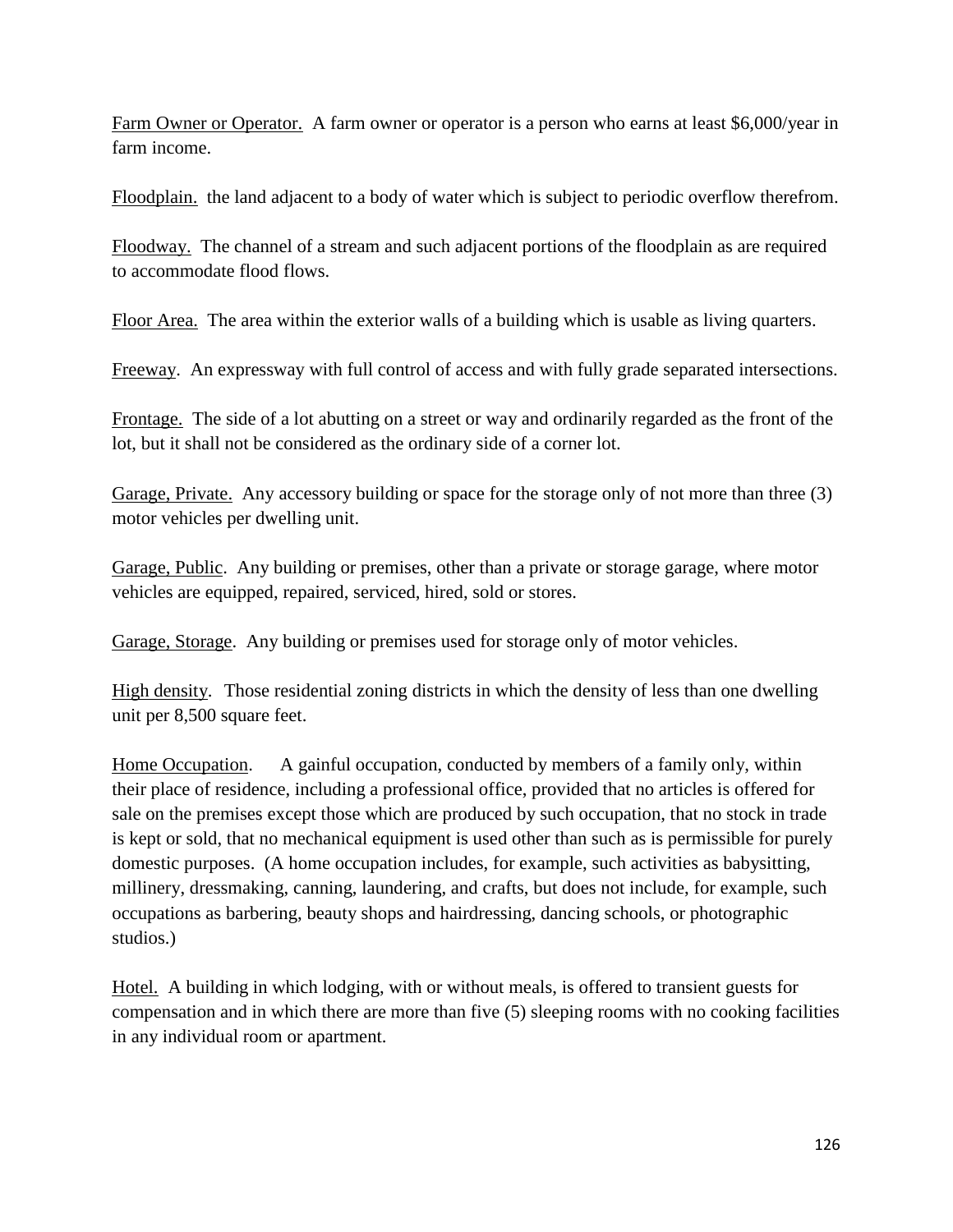Household Pet. Tame animals which have been traditionally kept in the home to include dogs, cats, rabbits, birds, hamsters, and other animals which in their adult life do not exceed 250 pounds, or 4 feet in height at normal posture.

Household Unit. The body of persons who live together in one dwelling unit as single housekeeping unit.

Intensive Soils Survey. The testing of soil at a particular geographic location as to its individual assets and limitations.

Interchange. A grade-separated highway intersection with one or more turning lanes for travel between intersecting roads or highways.

Land Division.The division of a tract or interest in real property by the owner thereof for the purpose or sale of building development which creates: one or more lots, parcels, ownership units, or the need for a public land dedication.

Large Farm Animal. Any horse, head of cattle, pony, sheep, goat, or hog.

License. A written license issued by the municipality allowing a person to operate and maintain a manufactured home park under the provisions of this Ordinance and regulations issued hereunder.

Livestock: Bovine animals, equine animals, goats, poultry, sheep, swine, farm-raised deer, farmraised game birds, camelids, ratites, farm-raised fish.

Livestock facility: A feedlot, dairy farm or other operation where livestock are or will be fed, confined, maintained or stabled for a total of 45 days or more in any 12-month period. A "livestock facility" includes all of the tax parcels of land on which the facility is located, but does not include a pasture or winter grazing area. Related livestock facilities are collectively treated as a single "livestock facility" for purposes of this Ordinance, except that an operator may elect to treat a separate species facility as a separate "livestock facility."

Livestock Structure: A building or other structure used to house or feed livestock, to confine livestock for milking, to confine livestock for feeding other than grazing, to store livestock feed, or to collect or store waste generated at a livestock facility. "Livestock structure" includes a barn, milking parlor, feed storage facility, feeding facility, animal lot or waste storage facility. "Livestock structure" does not include a pasture or winter grazing area, a fence surrounding a pasture or winter grazing area, a livestock watering or feeding facility in a pasture or winter grazing area, or a machine shed or like facility that is not used for livestock.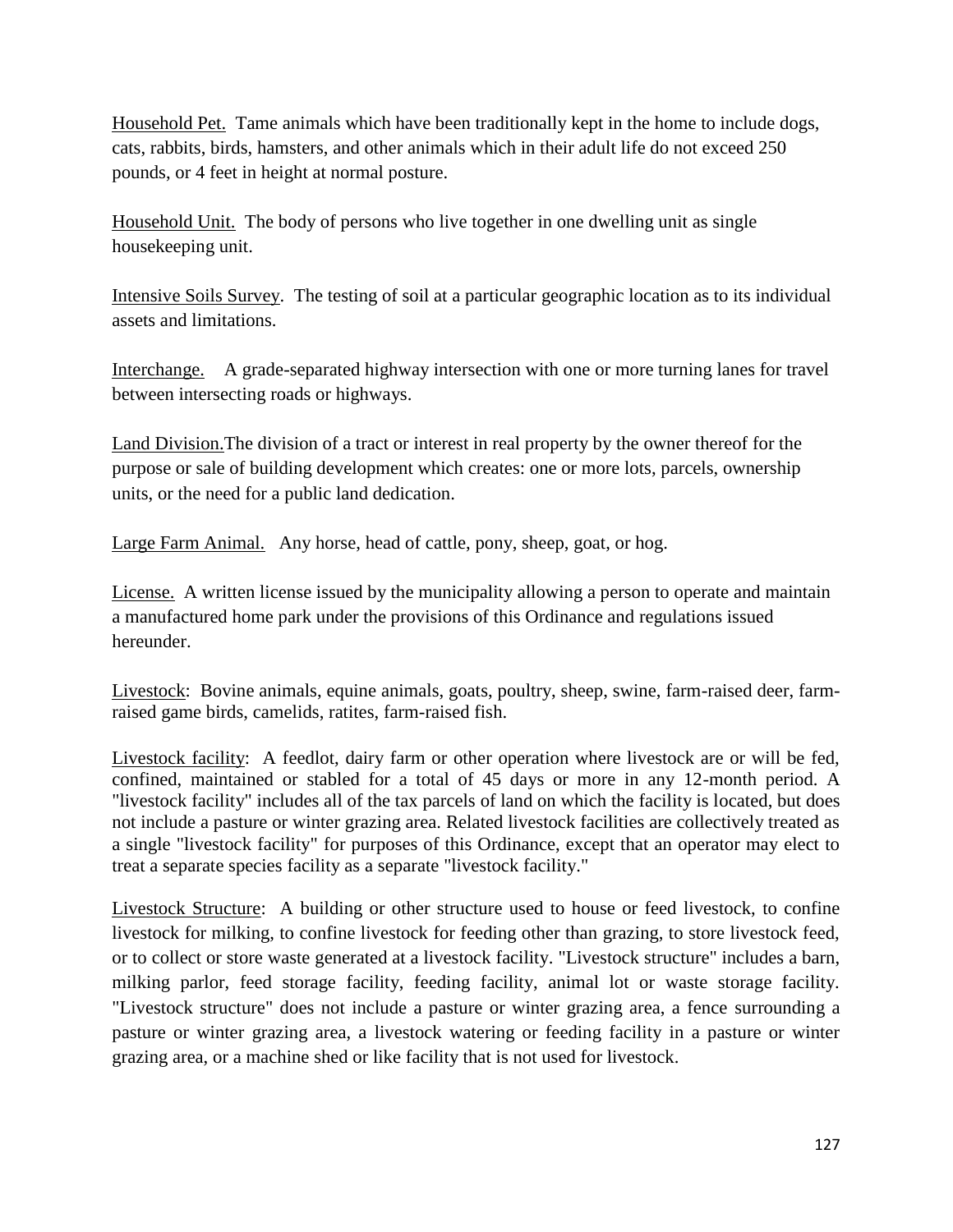Loading Area. A completely off-street space or berth on a lot for the loading of freight carriers, having adequate ingress and egress to a public street or alley.

Lodging House. A building other than a hotel where lodging only is provided for compensation for not more than twelve (12) persons not members of the owner's family.

Lot. A parcel of land described in a recorded plat or deed.

Lot, Corner. A lot abutting on two or more streets at their intersection.

Lot Lines and Area. The peripheral boundaries of a parcel of land and the total area lying within such boundaries.

Lot Depth. The mean horizontal distance between the front and rear lot lines.

Lot Width. The width of a parcel of land measured at the rear of the specified street yard.

Low Density. Those residential zoning districts in which the density of between 12,000 and 40,000 square feet per dwelling unit.

Mobile Home or Manufactured Home. A structure which is, or was as originally constructed, designed to be transported by any motor vehicle upon a public highway and is designed, equipped and used primarily for sleeping, eating and living quarters, or is intended to be so used; and included any additions, attachments, annexes, foundations and appurtenances.

Mobile Home or Manufactured Home Lot. A parcel of land designed for the placement of a single mobile home or manufactured home and for the exclusive use of its occupants.

Manufactured Home Park. A parcel of land under single ownership designed, maintained, intended or used for the purpose of providing a location and accommodations for two or more mobile homes or manufactured homes, including all buildings used or intended for use as part of the equipment thereof, whether or not a charge is made for the use of the manufactured home park or its facilities; except that a manufactured home subdivision shall not be deemed a manufactured home park.

Manufactured Home Stand. That part of an individual lot which has been reserved for the placement of one mobile home or manufactured home unit.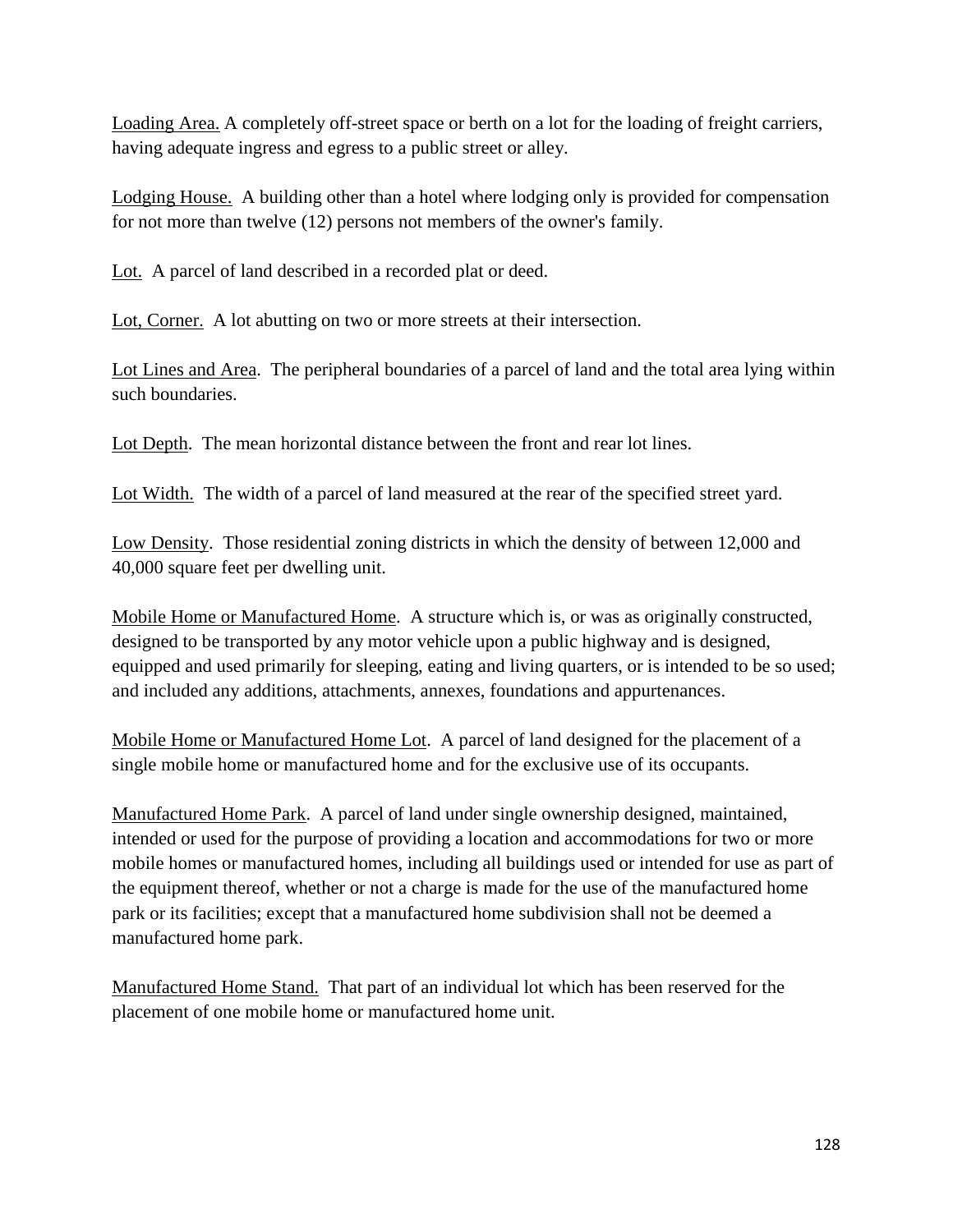Manufactured Home Subdivision. A parcel of land subdivided into lots, each lot individually owned and utilized as the site for placement of a single mobile home or manufactured home and its facilities.

Master Plan. A comprehensive plan for development of the local government, prepared and adopted by the local government, pursuant to state law, and including any part of such plan separately adopted in any amendment to such plan, or parts thereof.

Medium Density. Those residential zoning districts in which the density is between 8,500 and 12,000 square feet per dwelling unit.

Minor Structure. Any small, movable accessory structure or construction such as birdhouses, tool houses, pet houses, play equipment, arbors, and walls and fences under four (4) feet in height.

Motel. A series of attached, semi-attached, or detached sleeping units for the accommodation of transient guests.

Non-conforming Structure. A building or premises lawfully used, occupied, or erected at the time of the passage of this ordinance or amendment thereto, which does not conform to the regulations of this ordinance with respect to frontage, width, height, area, yard, parking, loading, or distance requirements.

Non-conforming Use. The use or occupancy of a building or premises, which is lawful at the time of the enactment of this ordinance or amendments thereto, but which use or occupancy does not conform to the provisions of this ordinance or any amendments thereto.

Non-dependant Manufactured Home.A manufactured home which has complete bathroom facilities.

Ordinance. Any legislative action, however nominated, of a local government which has the force of law, including any amendment or repeal of any ordinance.

Owner. Any person, group or persons, firm or firms, corporation or corporations, or any other legal entity having legal title to or sufficient proprietary interest in the land.

Park Management. The person who owns or has charge, care or control of manufactured home park or travel trailer park.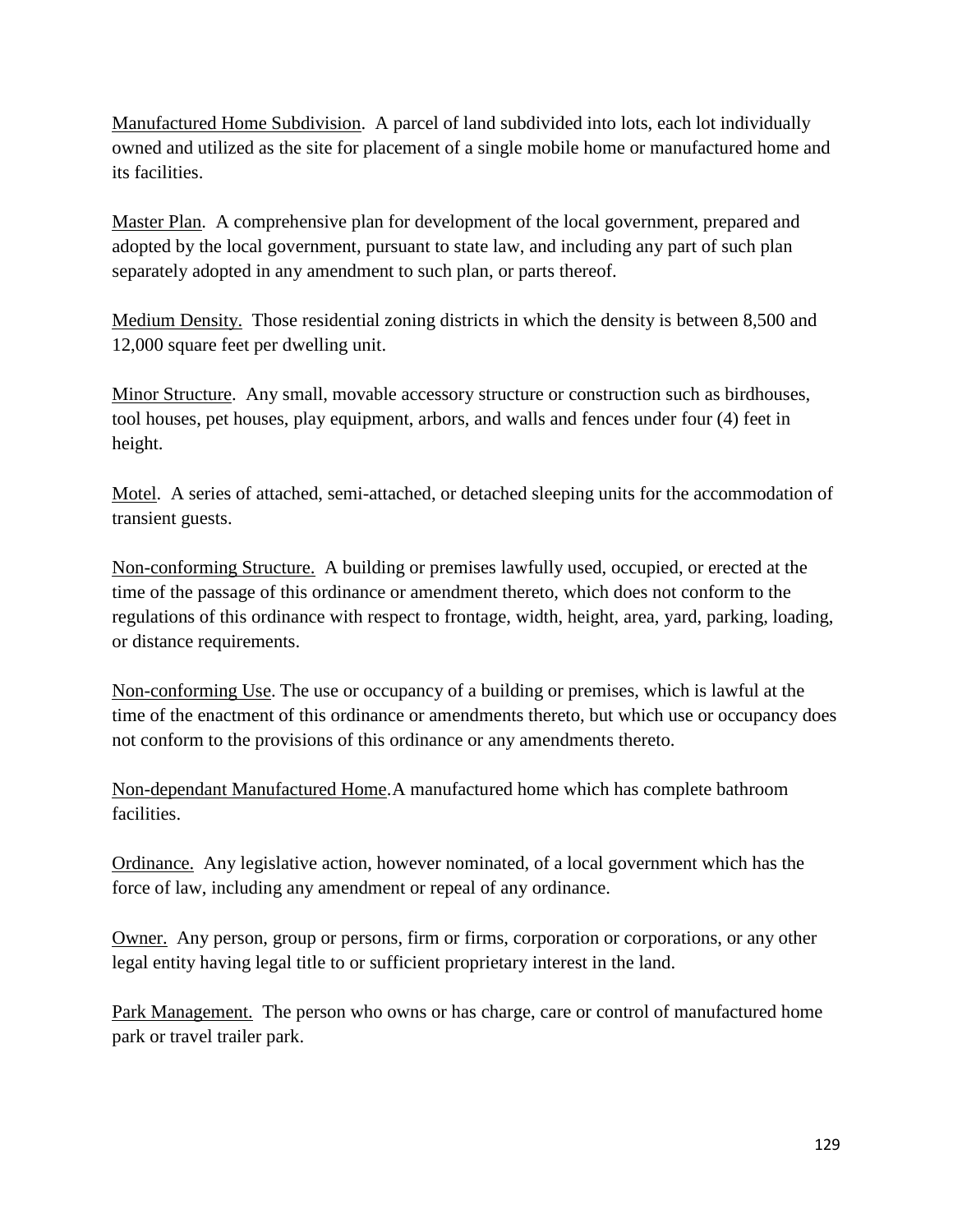Park Street. A private way which affords principal means of access to individual manufactured home lots, travel trailer spaces, or auxiliary buildings.

Permit. A written building permit or certification issued by the Planning and Zoning Committee permitting the construction, alteration and/or extension of a building under the provisions of this Ordinance.

Permitted Use. Uses listed under the heading are permitted as of right. This means that an applicant for a building permit must be given a permit if he meets the other requirements of the ordinance, e.g., yards, setbacks, and so forth.

Person. An individual, corporation, partnership, cooperative, limited liability company, trust or other legal entity.

Principal Building. The building of primary importance or permitted use on a parcel of land, in contrast to those which are accessory or of secondary importance.

Protected farmland: land that is located in a Agricultural Zoing District, is covered by a farmland preservation agreement, or is otherwise legally protected from nonagricultural development.

Rooming House. A building other than a hotel where lodging only is provided for compensation for three or more persons not members of the owner's family.

Service Building. A structure housing toilet, washing, and bathing facilities and such other facilities as may be required by this ordinance.

Setback. The minimum horizontal distance between the lot line and the nearest point of a building or any projection thereof, excluding uncovered steps.

Sign. A structure or device on which advertising is displayed, or by which attention is directed to advertising on the same or any other structure, by any means visible to the eye.

Standards. The setbacks, using vision corners, sideline requirements, height limitations, square footage requirements and other specifications as required by this ordinance.

Standard Soils Survey. A soils survey of Rock County by the Soil Conversation Service, U.S. Department of Agriculture.

Story. that portion of a building included between the surface of the floor next above it or the space between the floor and the ceiling next above it, if there be no floor above it. A basement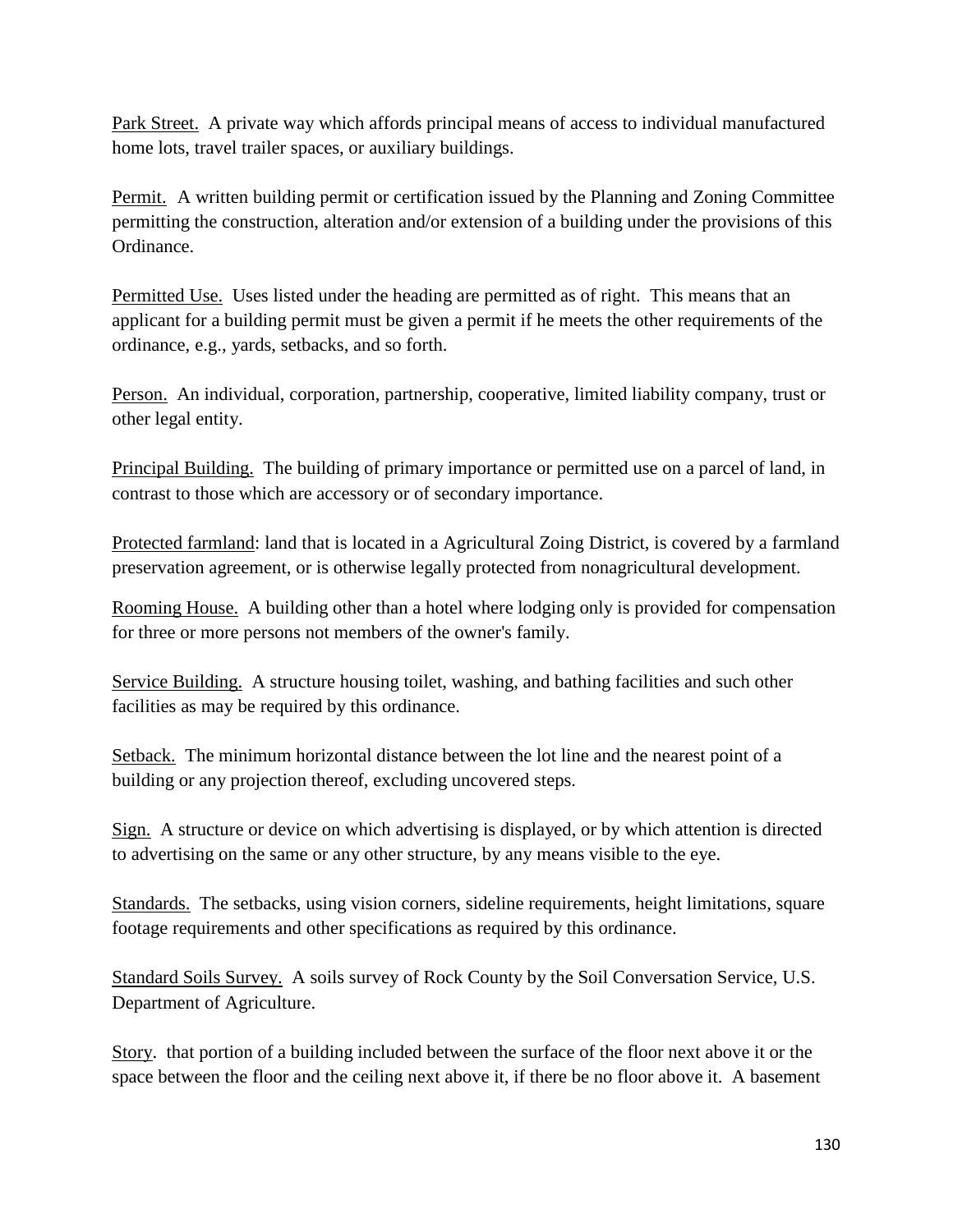or cellar having one-half or more of its height above grade is a story for purposes of height regulation.

Street. All property dedicated or intended for public or private street purposes or subject to public easements 21 feet or more in width.

Street Right-Of-Way Line. The dividing line between a lot, tract or parcel of land and an abutting street.

Structure. Anything constructed or erected having location on the ground.

Structural Alteration. Any change in the supporting members of a structure, such as foundations, bearing walls, columns, beams, or girders, or any substantial change in the roof structure or in the exterior or interior walls.

Subdivision, Major. All subdivisions not classified as minor subdivisions, including but not limiting to subdivision of five (5) or more lots, or any subdivision requiring any new street or extension of local governmental facilities, or the creation of any public improvements.

Subdivision, Minor. Any subdivision containing not more than four (4) lots fronting on an existing street, not involving any new street or road, or the extension of municipal facilities, or the creation of any public improvement, and not adversely affecting the remainder of the parcel or adjoining property, and not in conflict with any provision or portion of the master plan, development plan, official map, zoning ordinance, or these regulations.

Taper. Point at which the access road to or from a highway interchange meets another intersecting road.

Temporary Structure. A removable structure not designed for human occupancy nor for the protection of goods or chattels and not forming an enclosure.

Tenant Storage Area. An enclosed space designed to provide auxiliary general storage space for the occupants or an individual manufactured home.

Tourist Camp or Court. A tract of land of at least one acre upon which two or more camp cottages are located or where temporary accommodations are provided for two or more trailers or house cars, open to the public either free or for a fee.

Trailer Space. A parcel of land in a travel trailer parking area for the placement of a single trailer and the exclusive use of its occupants.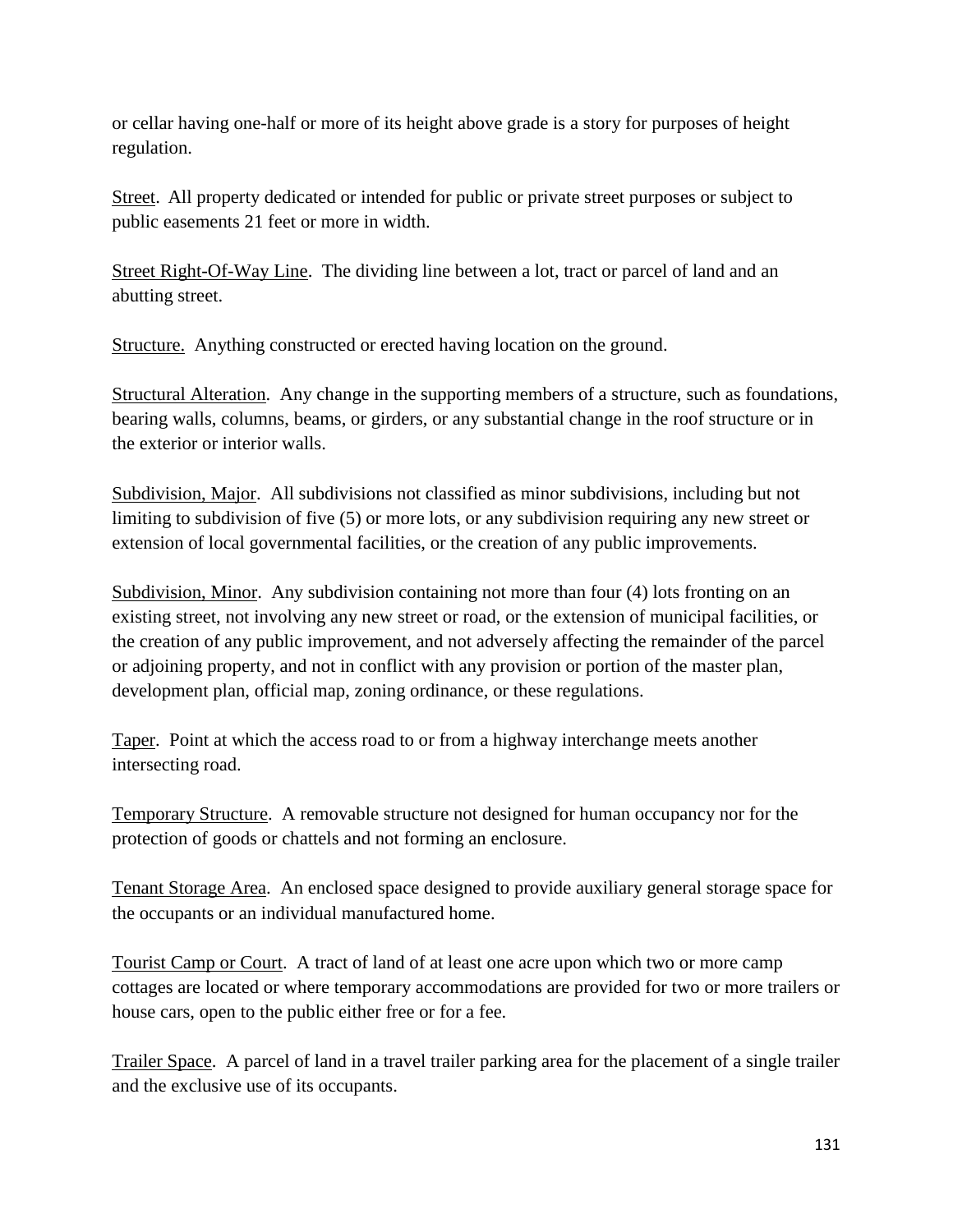Travel Trailer. A vehicular, portable unit designed as a temporary living unit for travel, recreation and vacation, which may take one of the following forms, or a similar form: (a) a unit built on a chassis, having a body width not exceeding eight feet and body length not exceeding 32 feet; (b) a unit designed to be mounted on a truck chassis; (c) a unit constructed as an integral part of a self-propelled vehicle; or (d) a canvas, folding unit mounted on wheels.

Travel Trailer Park. A parcel of land in which two or more spaces are occupied, or intended of occupancy, by travel trailers for transient dwelling purposes.

Turning Lanes. An existing or proposed connecting roadway between an arterial street and any other street. Turning lanes include grade-separated interchange ramps.

Use. (Land Use) That which is customarily or habitually done, may include seasonal uses, and need not have extended to the entire tract of land at the time of the adoption of the ordinance.

Variance. Is authority granted to the owner to use his property in a manner which is prohibited by the zoning ordinance. A departure from the terms of the zoning ordinance where it is shown that unique physical circumstances applying to a land parcel causes a hardship to the owner, and that the condition permitted by the departure still will be in fundamental harmony with surrounding uses. (a) Area Variance: Is one which does not involve a use which is prohibited by the zoning ordinance. Area variances involve matters such as setback lines, frontage requirements, height limitations, lot-size restrictions, density, density regulations, and yard requirements. (b)

Use Variance: Is one which permits a use of land other than which is prescribed by the zoning ordinance. It is primarily a grant to erect, other than that prescribed by the ordinances.

Vision Clearance Triangle. An unoccupied triangular space at the corner lot which is bounded by the street lines and a setback line connecting points determined by measurement from the corner of each street line.

Waterline. The shortest straight line at the water front end of a stream lot that lies wholly within the lot, provided that not less than 75 per cent of the length of such water line shall be on, or on the landward side of, the normal high water mark of such stream.

Yard. An open space on the same lot with a building, unoccupied and unobstructed from the ground upward except as otherwise provided herein.